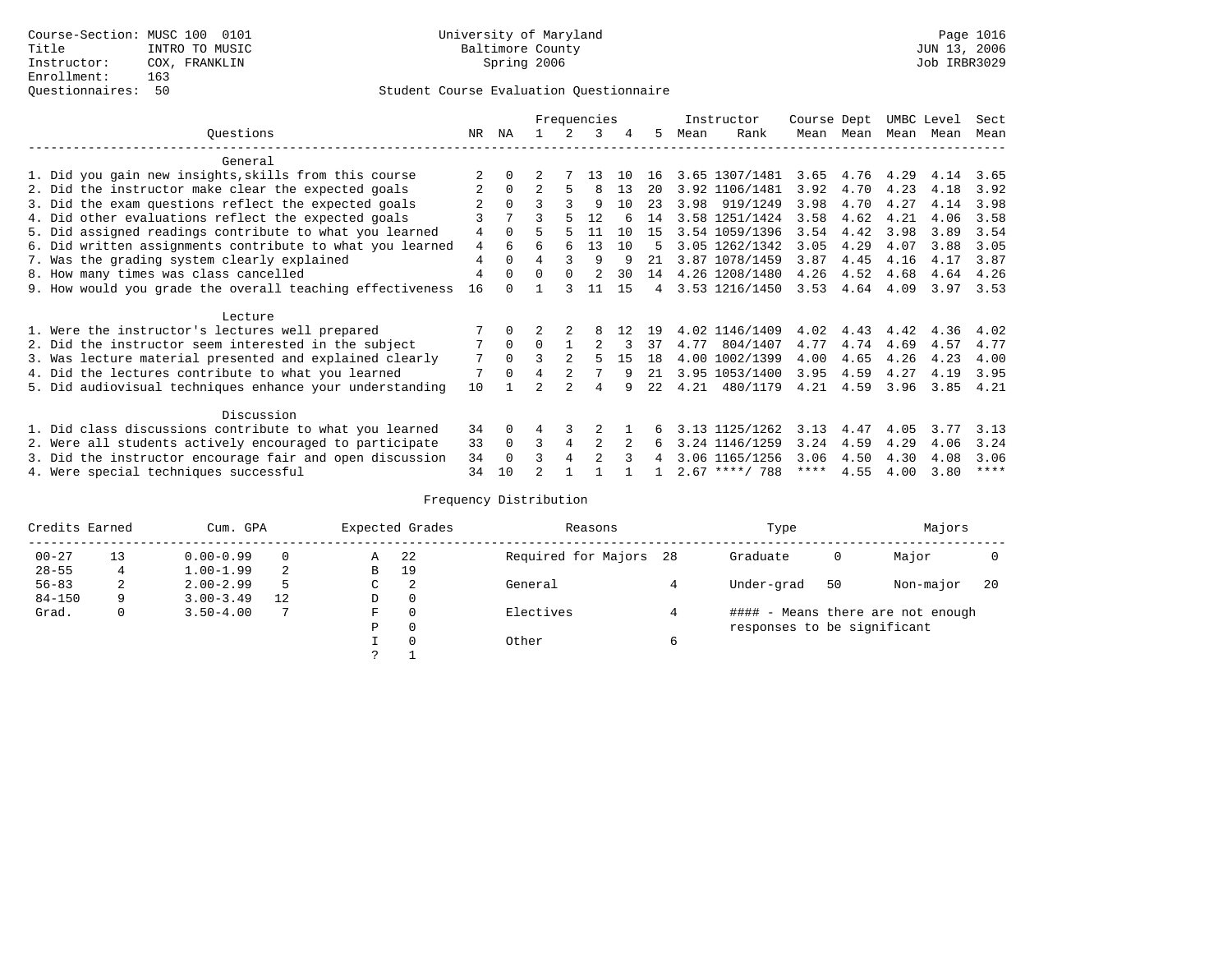## Questionnaires: 26 Student Course Evaluation Questionnaire

|                                                              |              |          |              | Frequencies |                |          |                |      | Instructor         | Course Dept |                     |                   | UMBC Level | Sect        |
|--------------------------------------------------------------|--------------|----------|--------------|-------------|----------------|----------|----------------|------|--------------------|-------------|---------------------|-------------------|------------|-------------|
| Ouestions                                                    | NR           | NA       | $\mathbf{1}$ | 2           | 3              | 4        | 5              | Mean | Rank               |             | Mean Mean Mean Mean |                   |            | Mean        |
|                                                              |              |          |              |             |                |          |                |      |                    |             |                     |                   |            |             |
| General                                                      |              |          |              |             |                |          |                |      |                    |             |                     |                   |            |             |
| 1. Did you gain new insights, skills from this course        |              |          | ∩            |             |                |          | 12             | 4.19 | 918/1481           | 4.13        | 4.76                | 4.29              | 4.14       | 4.19        |
| 2. Did the instructor make clear the expected goals          | 0            | $\Omega$ | $\Omega$     |             | $\mathbf{1}$   |          | 17             | 4.54 | 481/1481           | 4.48        | 4.70                | 4.23              | 4.18       | 4.54        |
| 3. Did the exam questions reflect the expected goals         | $\Omega$     | $\Omega$ | $\Omega$     | $\Omega$    | $\overline{a}$ | 6        | 18             | 4.62 | 393/1249           | 4.67        | 4.70                | 4.27              | 4.14       | 4.62        |
| 4. Did other evaluations reflect the expected goals          | 0            | 10       | 3            |             | $\mathsf{R}$   |          | 3              |      | 3.00 1361/1424     | 3.56        | 4.62                | 4.21              | 4.06       | 3.00        |
| 5. Did assigned readings contribute to what you learned      | 0            | 3        | $\Omega$     |             | $\overline{4}$ |          | 15             | 4.39 | 387/1396           | 4.28        | 4.42                | 3.98              | 3.89       | 4.39        |
| 6. Did written assignments contribute to what you learned    | 0            | 8        | 5            | 3           | $\overline{4}$ |          | 4              |      | 2.83 1313/1342     | 2.83        | 4.29                | 4.07              | 3.88       | 2.83        |
| 7. Was the grading system clearly explained                  | 1            | $\Omega$ | $\Omega$     | $\Omega$    | $\Omega$       |          | 17             | 4.68 | 264/1459           | 4.70        | 4.45                | 4.16              | 4.17       | 4.68        |
| 8. How many times was class cancelled                        | $\mathbf 0$  | $\Omega$ | $\Omega$     | $\Omega$    | $\Omega$       | $\Omega$ | 26             | 5.00 | 1/1480             | 4.98        | 4.52                | 4.68              | 4.64       | 5.00        |
| 9. How would you grade the overall teaching effectiveness    | $\mathbf{1}$ | $\Omega$ | $\Omega$     | $\Omega$    | 9              | 11       | 5              |      | 3.84 1022/1450     | 3.92        | 4.64                | 4.09              | 3.97 3.84  |             |
|                                                              |              |          |              |             |                |          |                |      |                    |             |                     |                   |            |             |
| Lecture                                                      |              |          |              |             |                |          |                |      |                    |             |                     |                   |            |             |
| 1. Were the instructor's lectures well prepared              |              | $\Omega$ | ∩            | $\Omega$    |                |          | 19             | 4.72 | 483/1409           | 4.65        | 4.43                | 4.42              | 4.36       | 4.72        |
| 2. Did the instructor seem interested in the subject         | 1            | $\Omega$ | $\Omega$     |             | 0              | 4        | 20             | 4.72 | 899/1407           | 4.82        | 4.74                | 4.69              | 4.57       | 4.72        |
| 3. Was lecture material presented and explained clearly      | 2            | $\Omega$ | $\Omega$     | $\Omega$    | 3              |          | 15             | 4.50 | 567/1399           | 4.56        | 4.65                | 4.26              | 4.23       | 4.50        |
| 4. Did the lectures contribute to what you learned           | $\mathbf{1}$ | $\Omega$ | $\Omega$     | $\Omega$    | 6              |          | 15             | 4.36 | 754/1400           | 4.31        | 4.59                | 4.27              | 4.19       | 4.36        |
| 5. Did audiovisual techniques enhance your understanding     | $\Omega$     | 18       | $\mathbf{1}$ |             |                |          | $\overline{4}$ | 3.75 | 793/1179           |             | $3.73$ 4.59         | 3.96              | 3.85       | 3.75        |
| Discussion                                                   |              |          |              |             |                |          |                |      |                    |             |                     |                   |            |             |
| 1. Did class discussions contribute to what you learned      | 19           |          | ∩            |             |                |          |                | 4.43 | 418/1262           | 4.02        | 4.47                | 4.05              | 3.77       | 4.43        |
| 2. Were all students actively encouraged to participate      | 19           | $\Omega$ | $\Omega$     |             |                |          | 3              |      | 3.86 1002/1259     | 4.04        | 4.59                | 4.29              | 4.06       | 3.86        |
| 3. Did the instructor encourage fair and open discussion     | 19           | $\Omega$ | $\Omega$     | $\Omega$    |                |          | 3              |      | 4.14 837/1256      | 4.07        | 4.50                | 4.30              | 4.08       | 4.14        |
| 4. Were special techniques successful                        | 19           | 5        | $\Omega$     | $\Omega$    |                |          | $\Omega$       |      | $3.50$ ****/ 788   | ****        | 4.55                | 4.00              | 3.80       | $***$ * * * |
|                                                              |              |          |              |             |                |          |                |      |                    |             |                     |                   |            |             |
| Laboratory                                                   |              |          |              |             |                |          |                |      |                    |             |                     |                   |            |             |
| 2. Were you provided with adequate background information 24 |              | $\Omega$ |              | $\Omega$    |                | $\Omega$ | $\Omega$       |      | $2.00$ ****/ 249   | ****        |                     | $5.00 \quad 4.11$ | 3.95       | ****        |
|                                                              |              |          |              |             |                |          |                |      |                    |             |                     |                   |            |             |
| Field Work                                                   |              |          |              |             |                |          |                |      |                    |             |                     |                   |            |             |
| 1. Did field experience contribute to what you learned       | 24           |          |              |             |                |          | <sup>0</sup>   |      | $2.00$ ****/<br>59 | ****        | 5.00                | 4.30              | 4.00       | ****        |
| 2. Did you clearly understand your evaluation criteria       | 24           | $\Omega$ |              | $\Omega$    |                | $\Omega$ | $\Omega$       |      | $2.00$ ****/<br>51 | ****        | 4.25                | 4.00              | 3.44       | $***$ *     |
|                                                              |              |          |              |             |                |          |                |      |                    |             |                     |                   |            |             |
| Self Paced                                                   |              |          |              |             |                |          |                |      |                    |             |                     |                   |            |             |
| 1. Did self-paced system contribute to what you learned      | 24           |          |              |             |                |          |                |      | $2.00$ ****/<br>55 | ****        | 4.89                | 4.55              | 4.48       | ****        |
| 2. Did study questions make clear the expected goal          | 24           |          | $\Omega$     | $\Omega$    | $\Omega$       |          | $\Omega$       |      | $4.00$ ****/<br>31 | ****        | 5.00                | 4.75              | 4.42       | $***$ * * * |

| Credits Earned |   | Cum. GPA      |   | Expected Grades |          | Reasons                | Type                        |    | Majors                            |    |
|----------------|---|---------------|---|-----------------|----------|------------------------|-----------------------------|----|-----------------------------------|----|
| $00 - 27$      |   | $0.00 - 0.99$ |   | Α               | -14      | Required for Majors 15 | Graduate                    | 0  | Major                             |    |
| $28 - 55$      |   | $1.00 - 1.99$ |   | В               | 9        |                        |                             |    |                                   |    |
| $56 - 83$      |   | $2.00 - 2.99$ | 6 | C               | 2        | General                | Under-grad                  | 26 | Non-major                         | 12 |
| $84 - 150$     |   | $3.00 - 3.49$ | 6 | D               | 0        |                        |                             |    |                                   |    |
| Grad.          | 0 | $3.50 - 4.00$ | 4 | F               | $\Omega$ | Electives              |                             |    | #### - Means there are not enough |    |
|                |   |               |   | Ρ               | 0        |                        | responses to be significant |    |                                   |    |
|                |   |               |   |                 | $\Omega$ | Other                  |                             |    |                                   |    |
|                |   |               |   |                 |          |                        |                             |    |                                   |    |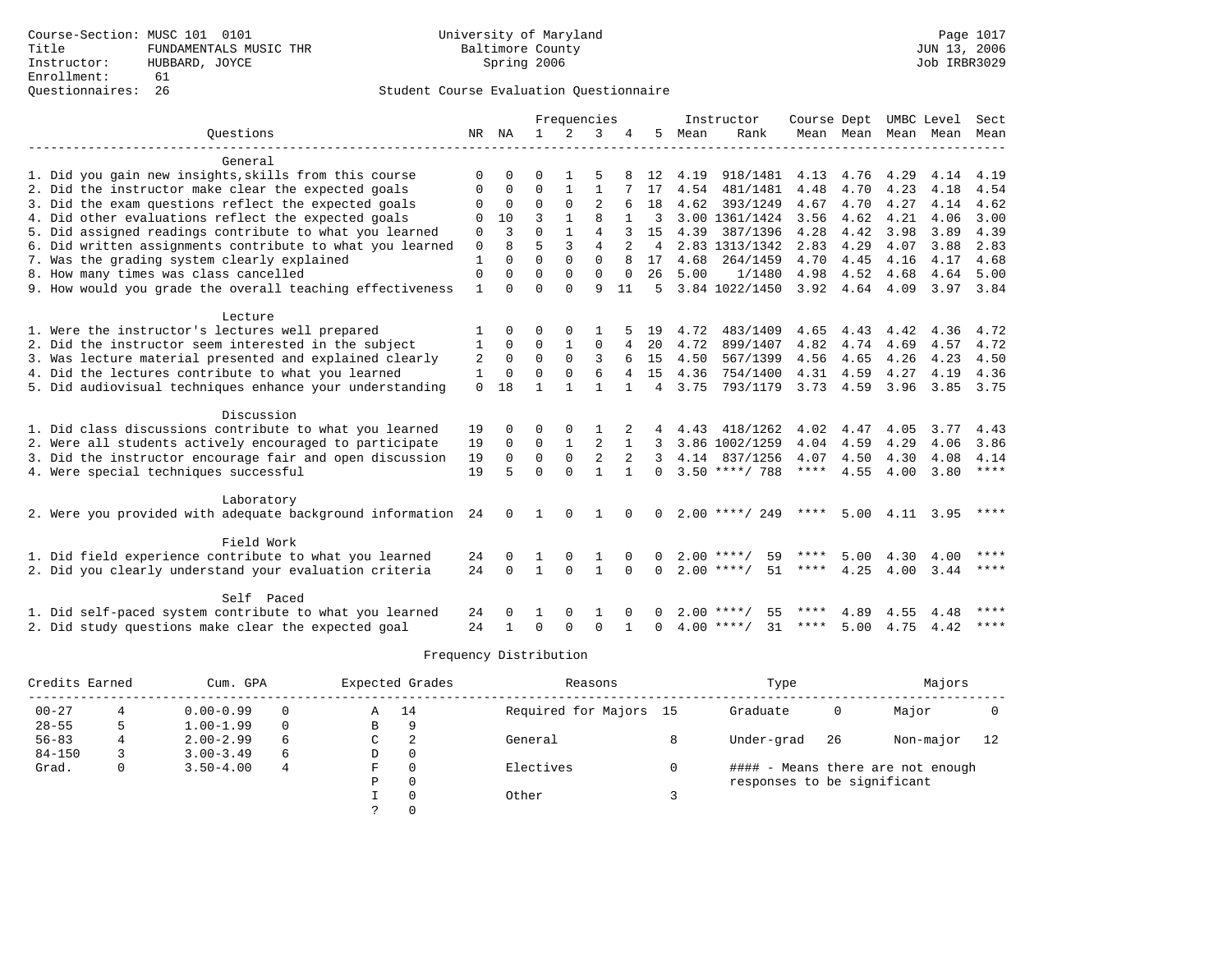|                                                           |     |             |                | Frequencies    |              |          |     |      | Instructor       | Course Dept |      | UMBC Level |      | Sect        |
|-----------------------------------------------------------|-----|-------------|----------------|----------------|--------------|----------|-----|------|------------------|-------------|------|------------|------|-------------|
| Questions                                                 | NR. | ΝA          |                |                | 3            | 4        | 5   | Mean | Rank             | Mean        | Mean | Mean       | Mean | Mean        |
| General                                                   |     |             |                |                |              |          |     |      |                  |             |      |            |      |             |
| 1. Did you gain new insights, skills from this course     |     | $\Omega$    |                |                |              |          | 15  | 4.07 | 1031/1481        | 4.13        | 4.76 | 4.29       | 4.14 | 4.07        |
| 2. Did the instructor make clear the expected goals       |     | $\Omega$    |                | $\Omega$       | ς            |          | 18  | 4.41 | 646/1481         | 4.48        | 4.70 | 4.23       | 4.18 | 4.41        |
| 3. Did the exam questions reflect the expected goals      |     | $\Omega$    |                | $\Omega$       | $\Omega$     | 4        | 24  | 4.72 | 270/1249         | 4.67        | 4.70 | 4.27       | 4.14 | 4.72        |
| 4. Did other evaluations reflect the expected goals       |     | 20          | $\Omega$       |                |              |          |     | 4.11 | 896/1424         | 3.56        | 4.62 | 4.21       | 4.06 | 4.11        |
| 5. Did assigned readings contribute to what you learned   |     | 6           | $\mathfrak{D}$ |                |              |          | 13  | 4.17 | 574/1396         | 4.28        | 4.42 | 3.98       | 3.89 | 4.17        |
| 6. Did written assignments contribute to what you learned |     | 25          |                | $\Omega$       | <sup>0</sup> | $\Omega$ | 3   |      | $4.00$ ****/1342 | 2.83        | 4.29 | 4.07       | 3.88 | $***$ * * * |
| 7. Was the grading system clearly explained               |     | $\Omega$    | U              | $\Omega$       |              | 4        | 23  | 4.72 | 217/1459         | 4.70        | 4.45 | 4.16       | 4.17 | 4.72        |
| 8. How many times was class cancelled                     |     |             | $\Omega$       | $\Omega$       | <sup>n</sup> |          | 27  | 4.96 | 281/1480         | 4.98        | 4.52 | 4.68       | 4.64 | 4.96        |
| 9. How would you grade the overall teaching effectiveness | ζ   | $\cap$      | U              | $\cap$         |              | 13       |     | 4.00 | 836/1450         | 3.92        | 4.64 | 4.09       | 3.97 | 4.00        |
| Lecture                                                   |     |             |                |                |              |          |     |      |                  |             |      |            |      |             |
| 1. Were the instructor's lectures well prepared           |     |             |                |                |              |          | 19  | 4.59 | 670/1409         | 4.65        | 4.43 | 4.42       | 4.36 | 4.59        |
| 2. Did the instructor seem interested in the subject      | 2   | $\Omega$    | $\Omega$       | $\mathbf 0$    | $\Omega$     |          | 26  | 4.93 | 400/1407         | 4.82        | 4.74 | 4.69       | 4.57 | 4.93        |
| 3. Was lecture material presented and explained clearly   |     | $\Omega$    | 0              |                |              |          | 20  | 4.62 | 431/1399         | 4.56        | 4.65 | 4.26       | 4.23 | 4.62        |
| 4. Did the lectures contribute to what you learned        |     | 2           |                |                |              |          | 16  | 4.26 | 867/1400         | 4.31        | 4.59 | 4.27       | 4.19 | 4.26        |
| 5. Did audiovisual techniques enhance your understanding  |     | 1.5         |                | $\cap$         | 4            |          | 6   | 3.71 | 820/1179         | 3.73        | 4.59 | 3.96       | 3.85 | 3.71        |
| Discussion                                                |     |             |                |                |              |          |     |      |                  |             |      |            |      |             |
| 1. Did class discussions contribute to what you learned   |     | $\Omega$    | 4              |                | 3            |          | 1 N | 3.61 | 958/1262         | 4.02        | 4.47 | 4.05       | 3.77 | 3.61        |
| 2. Were all students actively encouraged to participate   | 8   | $\mathbf 0$ | 0              |                | 2            | 4        | 13  | 4.23 | 803/1259         | 4.04        | 4.59 | 4.29       | 4.06 | 4.23        |
| 3. Did the instructor encourage fair and open discussion  | 9   | $\Omega$    |                | $\mathfrak{D}$ | 6            |          | 10  | 4.00 | 901/1256         | 4.07        | 4.50 | 4.30       | 4.08 | 4.00        |
| 4. Were special techniques successful                     | 8   | 15          |                |                |              |          |     |      | $3.86$ ****/ 788 | ****        | 4.55 | 4.00       | 3.80 | $***$ * * * |

| Credits Earned |    | Cum. GPA      |    |               | Expected Grades | Reasons                | Type                        |    | Majors                            |   |
|----------------|----|---------------|----|---------------|-----------------|------------------------|-----------------------------|----|-----------------------------------|---|
| $00 - 27$      |    | $0.00 - 0.99$ |    | Α             | 22              | Required for Majors 17 | Graduate                    | 0  | Major                             |   |
| $28 - 55$      | 8  | $1.00 - 1.99$ |    | В             | 4               |                        |                             |    |                                   |   |
| $56 - 83$      | 6  | $2.00 - 2.99$ |    | $\sim$<br>◡   |                 | General                | Under-grad                  | 30 | Non-major                         | 6 |
| $84 - 150$     | 10 | $3.00 - 3.49$ | 11 | D             | 0               |                        |                             |    |                                   |   |
| Grad.          | 0  | $3.50 - 4.00$ | 5  | F             | 0               | Electives              |                             |    | #### - Means there are not enough |   |
|                |    |               |    | Ρ             | 0               |                        | responses to be significant |    |                                   |   |
|                |    |               |    |               | 0               | Other                  |                             |    |                                   |   |
|                |    |               |    | $\mathcal{L}$ |                 |                        |                             |    |                                   |   |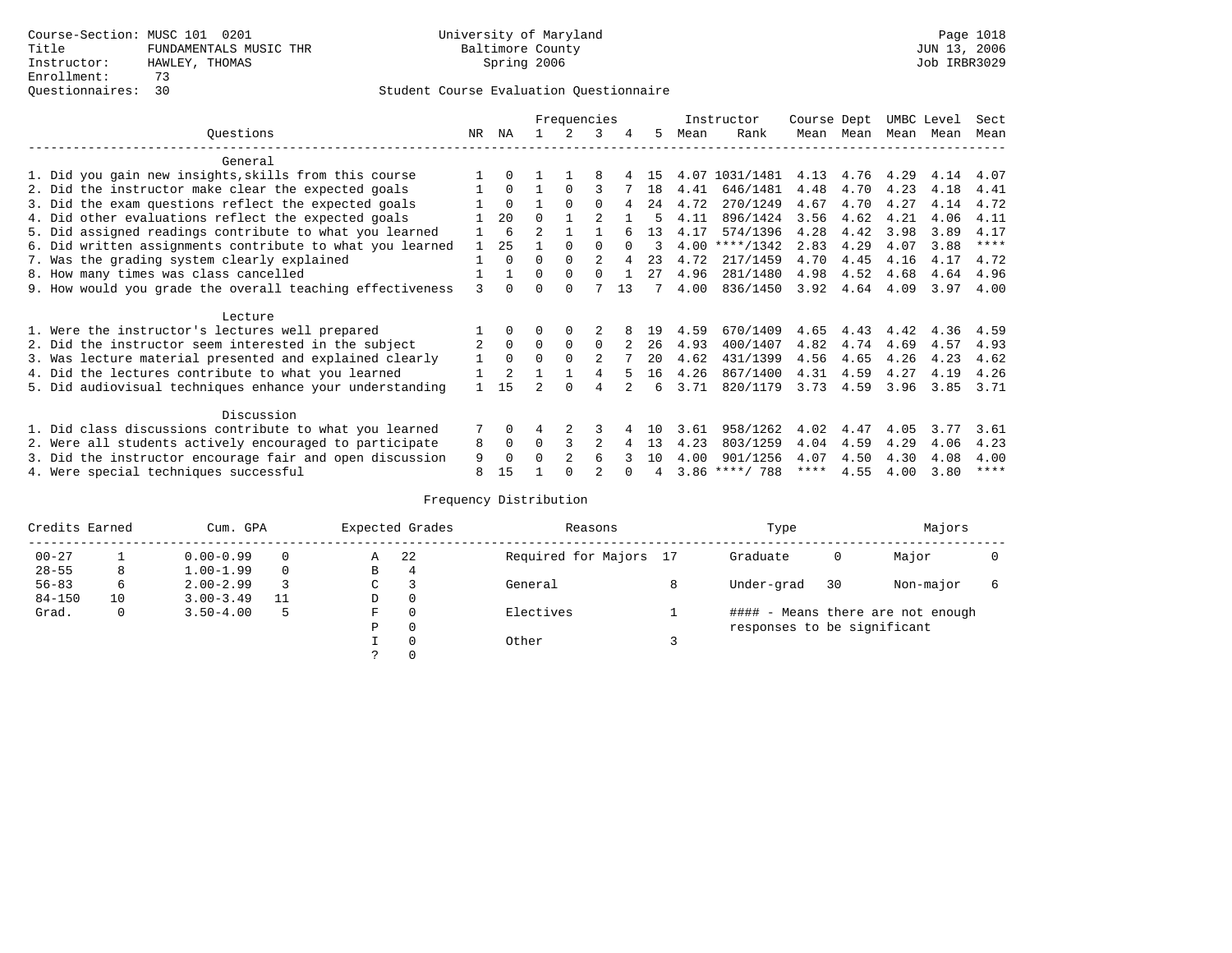|                                                           |                |             |          | Frequencies |          |          |    |      | Instructor       | Course Dept |                |      | UMBC Level | Sect        |
|-----------------------------------------------------------|----------------|-------------|----------|-------------|----------|----------|----|------|------------------|-------------|----------------|------|------------|-------------|
| Questions                                                 | NR             | ΝA          |          |             | 3        | 4        | 5. | Mean | Rank             |             | Mean Mean      | Mean | Mean       | Mean        |
| General                                                   |                |             |          |             |          |          |    |      |                  |             |                |      |            |             |
| 1. Did you gain new insights, skills from this course     |                |             |          | $\Omega$    |          |          | 11 | 5.00 | 1/1481           | 4.91        | 4.76 4.29      |      | 4.14       | 5.00        |
| 2. Did the instructor make clear the expected goals       | $\Omega$       | $\Omega$    | $\Omega$ | $\Omega$    | $\Omega$ | $\Omega$ | 11 | 5.00 | 1/1481           | 4.80        | 4.70           | 4.23 | 4.18       | 5.00        |
| 3. Did the exam questions reflect the expected goals      |                | $\Omega$    | $\Omega$ | $\Omega$    | $\Omega$ |          | 11 | 5.00 | 1/1249           | 4.95        | 4.70           | 4.27 | 4.14       | 5.00        |
| 4. Did other evaluations reflect the expected goals       | O              | $2^{\circ}$ | $\Omega$ | $\Omega$    | $\Omega$ | $\Omega$ | 9  | 5.00 | 1/1424           | 4.83        | 4.62           | 4.21 | 4.06       | 5.00        |
| 5. Did assigned readings contribute to what you learned   | $\Omega$       | 3           |          |             |          |          |    | 4.75 | 136/1396         | 4.57        | 4.42           | 3.98 | 3.89       | 4.75        |
| 6. Did written assignments contribute to what you learned | 0              | 8           | $\Omega$ | $\Omega$    |          |          |    | 4.33 | 474/1342         | 4.33        | 4.29           | 4.07 | 3.88       | 4.33        |
| 7. Was the grading system clearly explained               | $\Omega$       |             | $\Omega$ | $\Omega$    | $\cap$   | 3        |    | 4.70 | 242/1459         | 4.41        | 4.45           | 4.16 | 4.17       | 4.70        |
| 8. How many times was class cancelled                     | O              | $\Omega$    | $\Omega$ | $\Omega$    | $\Omega$ | б.       | 5. | 4.45 | 1079/1480        | 4.32        | 4.52           | 4.68 | 4.64       | 4.45        |
| 9. How would you grade the overall teaching effectiveness |                | $\cap$      | 0        | $\cap$      | $\cap$   |          | 9  | 4.90 | 99/1450          |             | 4.73 4.64 4.09 |      |            | $3.97$ 4.90 |
| Lecture                                                   |                |             |          |             |          |          |    |      |                  |             |                |      |            |             |
| 1. Were the instructor's lectures well prepared           |                |             |          |             |          |          | 8  | 4.78 | 383/1409         | 4.81        | 4.43           | 4.42 | 4.36       | 4.78        |
| 2. Did the instructor seem interested in the subject      | 2              | $\Omega$    | $\Omega$ | $\Omega$    |          | $\Omega$ | 8  | 4.78 | 785/1407         | 4.81        | 4.74           | 4.69 | 4.57       | 4.78        |
| 3. Was lecture material presented and explained clearly   | 2              | $\Omega$    | $\Omega$ |             | $\Omega$ | $\Omega$ | 8  | 4.67 | 376/1399         | 4.75        | 4.65           | 4.26 | 4.23       | 4.67        |
| 4. Did the lectures contribute to what you learned        | 2              | $\Omega$    | $\Omega$ | $\Omega$    | $\Omega$ |          | 8  | 4.89 | 166/1400         | 4.86        | 4.59           | 4.27 | 4.19       | 4.89        |
| 5. Did audiovisual techniques enhance your understanding  | $\overline{a}$ | 5           | 0        | $\cap$      |          |          | 3  | 4.75 | 134/1179         |             | 4.54 4.59      | 3.96 | 3.85       | 4.75        |
| Laboratory                                                |                |             |          |             |          |          |    |      |                  |             |                |      |            |             |
| 1. Did the lab increase understanding of the material     | 10             |             |          | $\Omega$    | $\Omega$ |          |    | 5.00 | 246<br>**** /    | ****        | 4.00           | 4.20 | 3.93       | ****        |
| 3. Were necessary materials available for lab activities  | 10             |             |          |             |          |          |    |      | $5.00$ ****/ 242 | ****        | 5.00           | 4.40 | 4.33       | ****        |

| Credits Earned |   | Cum. GPA      |   | Expected Grades |          | Reasons             |          | Type                        |    | Majors                            |  |
|----------------|---|---------------|---|-----------------|----------|---------------------|----------|-----------------------------|----|-----------------------------------|--|
| $00 - 27$      | 2 | $0.00 - 0.99$ |   | А               |          | Required for Majors | $\Omega$ | Graduate                    |    | Major                             |  |
| $28 - 55$      | ∠ | $1.00 - 1.99$ |   | B               |          |                     |          |                             |    |                                   |  |
| $56 - 83$      |   | $2.00 - 2.99$ |   | C               | $\Omega$ | General             |          | Under-grad                  | 11 | Non-major                         |  |
| $84 - 150$     | 0 | $3.00 - 3.49$ |   | D               | 0        |                     |          |                             |    |                                   |  |
| Grad.          | 0 | $3.50 - 4.00$ | 4 | F               | $\Omega$ | Electives           |          |                             |    | #### - Means there are not enough |  |
|                |   |               |   | Ρ               | 0        |                     |          | responses to be significant |    |                                   |  |
|                |   |               |   |                 | $\Omega$ | Other               | 8        |                             |    |                                   |  |
|                |   |               |   |                 |          |                     |          |                             |    |                                   |  |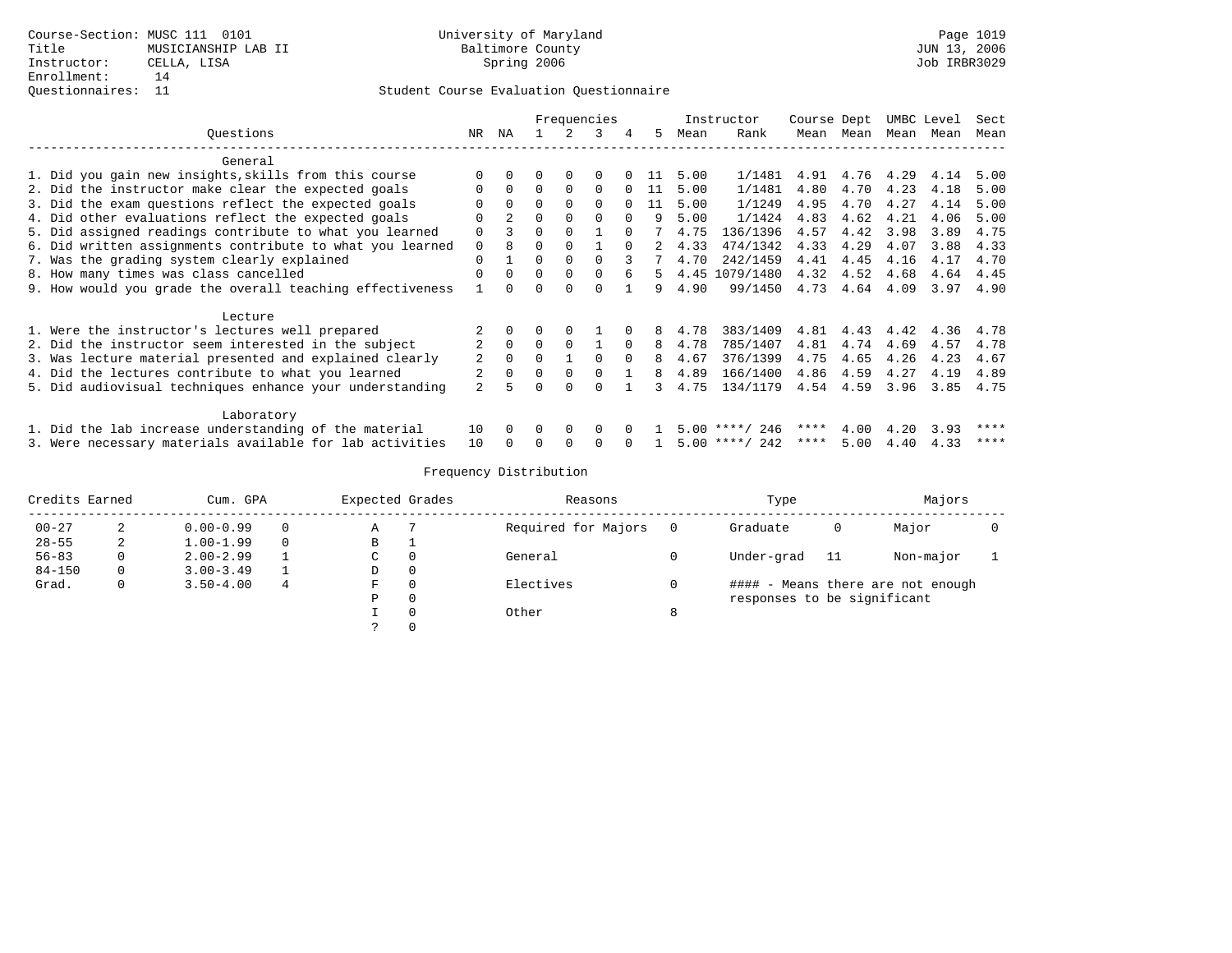|                                                           |              |                |          |          | Frequencies    |   |                |      | Instructor       | Course Dept |      | UMBC Level |      | Sect        |
|-----------------------------------------------------------|--------------|----------------|----------|----------|----------------|---|----------------|------|------------------|-------------|------|------------|------|-------------|
| Ouestions                                                 | NR.          | ΝA             |          |          | 3              | 4 | 5.             | Mean | Rank             | Mean        | Mean | Mean       | Mean | Mean        |
| General                                                   |              |                |          |          |                |   |                |      |                  |             |      |            |      |             |
| 1. Did you gain new insights, skills from this course     |              | $\Omega$       | O        | $\Omega$ | O              |   |                | 4.82 | 225/1481         | 4.91        | 4.76 | 4.29       | 4.14 | 4.82        |
| 2. Did the instructor make clear the expected goals       |              | $\Omega$       | $\Omega$ | $\Omega$ | $\Omega$       | 4 | 6              | 4.60 | 399/1481         | 4.80        | 4.70 | 4.23       | 4.18 | 4.60        |
| 3. Did the exam questions reflect the expected goals      |              | $\Omega$       | $\Omega$ | $\Omega$ | $\Omega$       |   | 10             | 4.91 | 142/1249         | 4.95        | 4.70 | 4.27       | 4.14 | 4.91        |
| 4. Did other evaluations reflect the expected goals       |              | $\mathfrak{D}$ | $\Omega$ | $\Omega$ | $\Omega$       |   | б.             | 4.67 | 287/1424         | 4.83        | 4.62 | 4.21       | 4.06 | 4.67        |
| 5. Did assigned readings contribute to what you learned   |              | 6              | $\Omega$ |          | $\Omega$       |   |                | 4.40 | 380/1396         | 4.57        | 4.42 | 3.98       | 3.89 | 4.40        |
| 6. Did written assignments contribute to what you learned | $\mathbf{1}$ | 10             | $\Omega$ |          |                |   | $\Omega$       |      | $4.00$ ****/1342 | 4.33        | 4.29 | 4.07       | 3.88 | ****        |
| 7. Was the grading system clearly explained               |              | $\mathfrak{D}$ | $\Omega$ |          | $\Omega$       |   |                | 4.11 | 899/1459         | 4.41        | 4.45 | 4.16       | 4.17 | 4.11        |
| 8. How many times was class cancelled                     |              | $\Omega$       | $\Omega$ | $\Omega$ | $\mathfrak{D}$ |   | $\overline{4}$ |      | 4.18 1267/1480   | 4.32        | 4.52 | 4.68       | 4.64 | 4.18        |
| 9. How would you grade the overall teaching effectiveness | 3            | $\cap$         | ∩        | ∩        | U              |   | 5.             | 4.56 | 296/1450         | 4.73        | 4.64 | 4.09       | 3.97 | 4.56        |
| Lecture                                                   |              |                |          |          |                |   |                |      |                  |             |      |            |      |             |
| 1. Were the instructor's lectures well prepared           | 6            |                |          | 0        |                |   |                | 4.83 | 290/1409         | 4.81        | 4.43 | 4.42       | 4.36 | 4.83        |
| 2. Did the instructor seem interested in the subject      | 6            | $\Omega$       | $\Omega$ | $\Omega$ | $\Omega$       |   | 5.             | 4.83 | 659/1407         | 4.81        | 4.74 | 4.69       | 4.57 | 4.83        |
| 3. Was lecture material presented and explained clearly   | 6            | $\Omega$       | $\Omega$ | $\Omega$ | $\Omega$       |   | 5              | 4.83 | 187/1399         | 4.75        | 4.65 | 4.26       | 4.23 | 4.83        |
| 4. Did the lectures contribute to what you learned        | 6            | $\Omega$       | $\Omega$ | $\Omega$ | $\Omega$       |   | 5              | 4.83 | 218/1400         | 4.86        | 4.59 | 4.27       | 4.19 | 4.83        |
| 5. Did audiovisual techniques enhance your understanding  | 6            |                |          | ∩        | $\cap$         |   |                | 4.33 | 384/1179         | 4.54        | 4.59 | 3.96       | 3.85 | 4.33        |
|                                                           |              |                |          |          |                |   |                |      |                  |             |      |            |      |             |
| Discussion                                                |              |                |          |          |                |   |                |      |                  |             |      |            |      |             |
| 1. Did class discussions contribute to what you learned   | 8            | $\Omega$       | O        | $\Omega$ |                |   |                | 4.25 | 570/1262         | 4.25        | 4.47 | 4.05       | 3.77 | 4.25        |
| 2. Were all students actively encouraged to participate   |              | $\Omega$       | $\Omega$ | $\Omega$ | $\Omega$       |   | 4              | 4.80 | 304/1259         | 4.80        | 4.59 | 4.29       | 4.06 | 4.80        |
| 3. Did the instructor encourage fair and open discussion  | 8            | $\Omega$       | 0        | $\Omega$ | $\mathfrak{D}$ |   |                | 3.75 | 1042/1256        | 3.75        | 4.50 | 4.30       | 4.08 | 3.75        |
| 4. Were special techniques successful                     | 8            |                |          |          |                |   |                |      | $3.50$ ****/ 788 | ****        | 4.55 | 4.00       | 3.80 | $***$ * * * |

| Credits Earned |   | Cum. GPA      |   | Expected Grades |          | Reasons             |          | Type                        |    | Majors                            |  |
|----------------|---|---------------|---|-----------------|----------|---------------------|----------|-----------------------------|----|-----------------------------------|--|
| $00 - 27$      | 2 | $0.00 - 0.99$ |   | Α               | 9        | Required for Majors | $\Omega$ | Graduate                    | 0  | Major                             |  |
| $28 - 55$      | 2 | $1.00 - 1.99$ |   | В               |          |                     |          |                             |    |                                   |  |
| $56 - 83$      |   | $2.00 - 2.99$ | 2 | $\sim$<br>◡     | 0        | General             |          | Under-grad                  | 12 | Non-major                         |  |
| $84 - 150$     | 0 | $3.00 - 3.49$ |   | D               | 0        |                     |          |                             |    |                                   |  |
| Grad.          | 0 | $3.50 - 4.00$ | 4 | F               | 0        | Electives           | 0        |                             |    | #### - Means there are not enough |  |
|                |   |               |   | Ρ               | 0        |                     |          | responses to be significant |    |                                   |  |
|                |   |               |   |                 | $\Omega$ | Other               | 10       |                             |    |                                   |  |
|                |   |               |   |                 |          |                     |          |                             |    |                                   |  |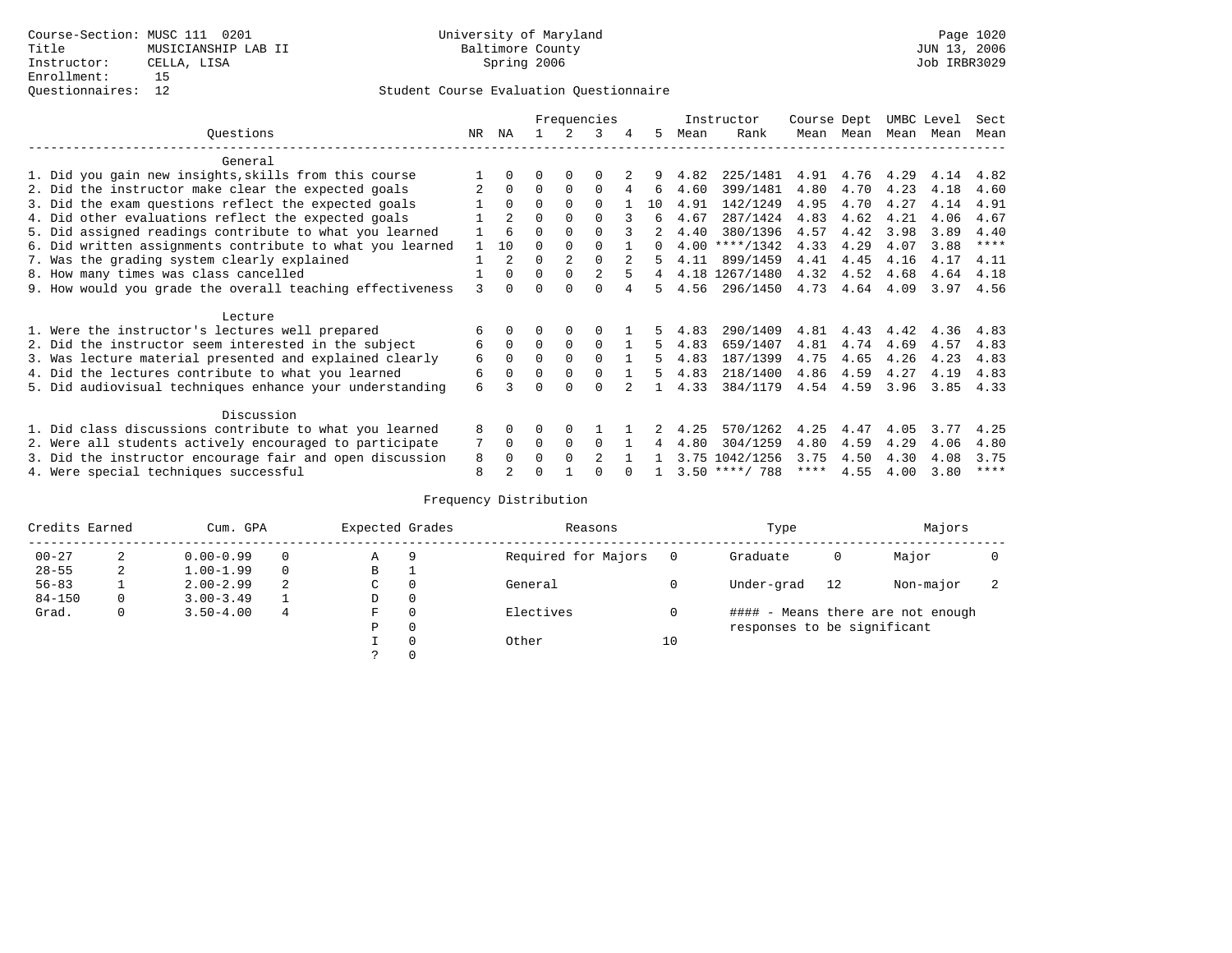|                                                           |          |          |              | Frequencies  |                  |   | Instructor |           | Course Dept |           |      | UMBC Level | Sect |
|-----------------------------------------------------------|----------|----------|--------------|--------------|------------------|---|------------|-----------|-------------|-----------|------|------------|------|
| Ouestions                                                 | NR.      | ΝA       |              |              | 4                | 5 | Mean       | Rank      | Mean        | Mean      | Mean | Mean       | Mean |
| General                                                   |          |          |              |              |                  |   |            |           |             |           |      |            |      |
| 1. Did you gain new insights, skills from this course     |          |          |              |              | $\left( \right)$ |   | 5.00       | 1/1481    | 5.00        | 4.76 4.29 |      | 4.14       | 5.00 |
| 2. Did the instructor make clear the expected goals       |          |          | $\Omega$     | <sup>0</sup> | $\Omega$         |   | 5.00       | 1/1481    | 5.00        | 4.70      | 4.23 | 4.18       | 5.00 |
| 4. Did other evaluations reflect the expected goals       | $\Omega$ | $\Omega$ | $\Omega$     | 0            | $\Omega$         |   | 5.00       | 1/1424    | 5.00        | 4.62      | 4.21 | 4.06       | 5.00 |
| 5. Did assigned readings contribute to what you learned   | $\Omega$ | $\Omega$ | $\Omega$     | <sup>0</sup> | $\Omega$         |   | 5.00       | 1/1396    | 5.00        | 4.42      | 3.98 | 3.89       | 5.00 |
| 6. Did written assignments contribute to what you learned | $\Omega$ | $\Omega$ | $\Omega$     | 0            | $\Omega$         |   | 5.00       | 1/1342    | 5.00        | 4.29      | 4.07 | 3.88       | 5.00 |
| 8. How many times was class cancelled                     |          | $\Omega$ | $\Omega$     | $\Omega$     | $\Omega$         |   | 5.00       | 1/1480    | 5.00        | 4.52      | 4.68 | 4.64       | 5.00 |
| 9. How would you grade the overall teaching effectiveness |          |          | <sup>0</sup> | 0            |                  |   | 5.00       | 1/1450    | 5.00        | 4.64      | 4.09 | 3.97       | 5.00 |
| Discussion                                                |          |          |              |              |                  |   |            |           |             |           |      |            |      |
| 1. Did class discussions contribute to what you learned   |          |          |              |              |                  |   | 5.00       | 1/1262    | 5.00        | 4.47      | 4.05 | 3.77       | 5.00 |
| 2. Were all students actively encouraged to participate   |          | $\Omega$ | $\Omega$     | <sup>0</sup> | $\Omega$         |   | 5.00       | 1/1259    | 5.00        | 4.59      | 4.29 | 4.06       | 5.00 |
| 3. Did the instructor encourage fair and open discussion  |          | $\Omega$ | $\Omega$     | $\Omega$     | $\Omega$         |   | 5.00       | 1/1256    | 5.00        | 4.50      | 4.30 | 4.08       | 5.00 |
| 4. Were special techniques successful                     | 0        | $\Omega$ | $\Omega$     |              |                  |   | 5.00       | 788<br>1/ | 5.00        | 4.55      | 4.00 | 3.80       | 5.00 |

| Credits Earned |    | Cum. GPA      |          | Expected Grades | Reasons             | Type                        |   | Majors                            |  |
|----------------|----|---------------|----------|-----------------|---------------------|-----------------------------|---|-----------------------------------|--|
| $00 - 27$      |    | $0.00 - 0.99$ | 0        | Α               | Required for Majors | Graduate                    | 0 | Major                             |  |
| $28 - 55$      | 0  | $1.00 - 1.99$ | $\Omega$ | В               |                     |                             |   |                                   |  |
| $56 - 83$      |    | $2.00 - 2.99$ | $\Omega$ | C               | General             | Under-grad                  |   | Non-major                         |  |
| $84 - 150$     | 0. | $3.00 - 3.49$ | $\Omega$ | D               |                     |                             |   |                                   |  |
| Grad.          | 0  | $3.50 - 4.00$ | $\Omega$ | F               | Electives           |                             |   | #### - Means there are not enough |  |
|                |    |               |          | Ρ               |                     | responses to be significant |   |                                   |  |
|                |    |               |          |                 | Other               |                             |   |                                   |  |
|                |    |               |          |                 |                     |                             |   |                                   |  |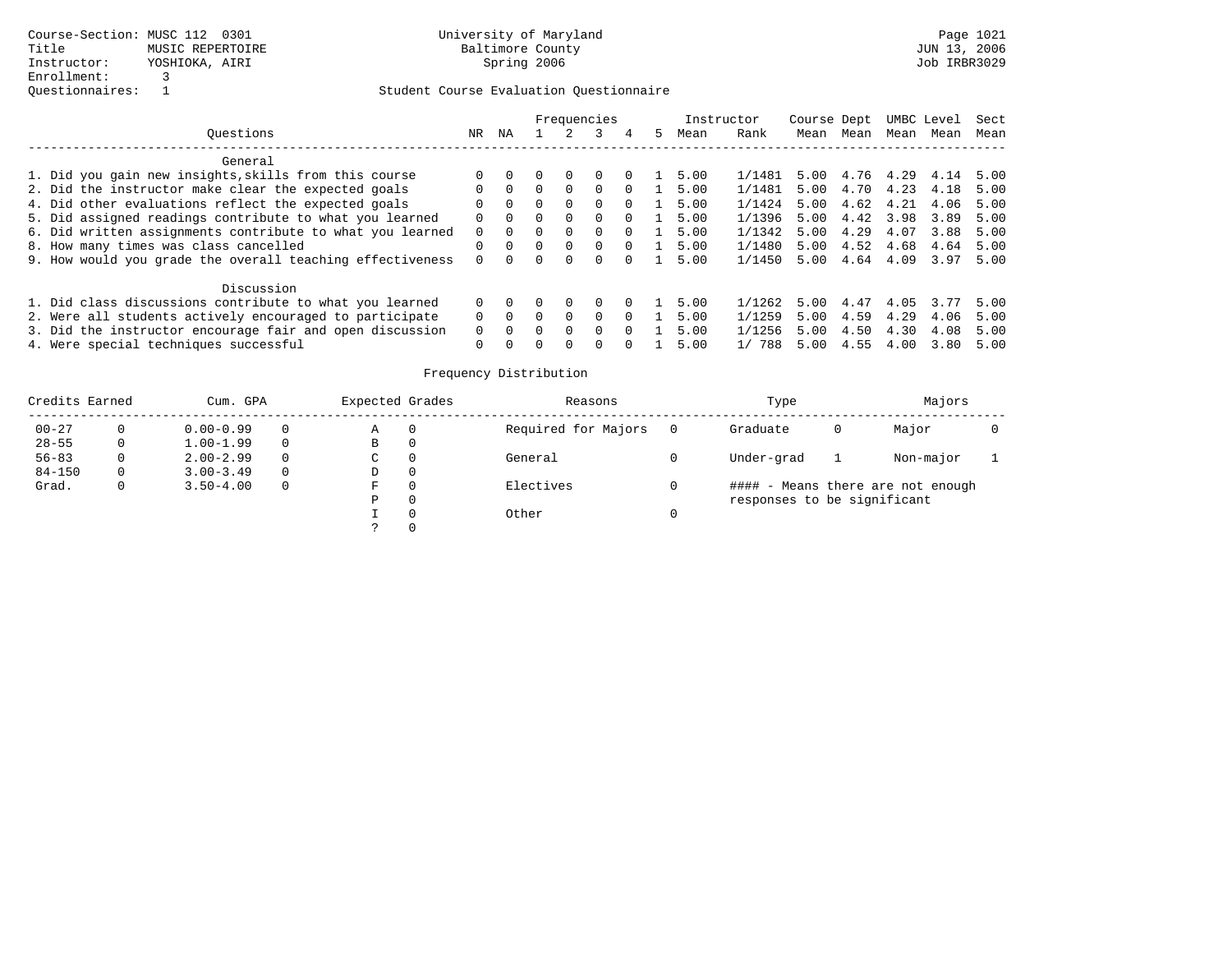|                                                           |                |                |          |             | Frequencies    |          |    |      | Instructor | Course Dept |      | UMBC Level |      | Sect |
|-----------------------------------------------------------|----------------|----------------|----------|-------------|----------------|----------|----|------|------------|-------------|------|------------|------|------|
| Questions                                                 | NR.            | ΝA             |          |             | 3              | 4        | 5. | Mean | Rank       | Mean        | Mean | Mean       | Mean | Mean |
| General                                                   |                |                |          |             |                |          |    |      |            |             |      |            |      |      |
| 1. Did you gain new insights, skills from this course     |                | $\Omega$       | U        | $\Omega$    | O              |          |    | 4.85 | 196/1481   | 4.85        | 4.76 | 4.29       | 4.14 | 4.85 |
| 2. Did the instructor make clear the expected goals       |                | $\Omega$       | $\Omega$ | $\Omega$    |                | 4        | 14 | 4.60 | 399/1481   | 4.60        | 4.70 | 4.23       | 4.18 | 4.60 |
| 3. Did the exam questions reflect the expected goals      |                | $\Omega$       | 0        | $\Omega$    | $\mathfrak{D}$ |          | 15 | 4.65 | 346/1249   | 4.65        | 4.70 | 4.27       | 4.14 | 4.65 |
| 4. Did other evaluations reflect the expected goals       | O              | $\overline{a}$ | 0        | $\Omega$    |                |          | 14 | 4.67 | 287/1424   | 4.67        | 4.62 | 4.21       | 4.06 | 4.67 |
| 5. Did assigned readings contribute to what you learned   | 0              | $\overline{a}$ | 0        | $\Omega$    |                |          | 10 | 4.50 | 297/1396   | 4.50        | 4.42 | 3.98       | 3.89 | 4.50 |
| 6. Did written assignments contribute to what you learned | 0              |                |          |             |                |          | 11 | 4.63 | 222/1342   | 4.63        | 4.29 | 4.07       | 3.88 | 4.63 |
| 7. Was the grading system clearly explained               | 0              |                |          | $\Omega$    |                |          | 11 | 4.32 | 719/1459   | 4.32        | 4.45 | 4.16       | 4.17 | 4.32 |
| 8. How many times was class cancelled                     |                | $\Omega$       | $\Omega$ | $\Omega$    | 0              |          | 17 | 4.89 | 715/1480   | 4.89        | 4.52 | 4.68       | 4.64 | 4.89 |
| 9. How would you grade the overall teaching effectiveness | 6              |                |          | U           | U              |          | 8  | 4.57 | 281/1450   | 4.57        | 4.64 | 4.09       | 3.97 | 4.57 |
| Lecture                                                   |                |                |          |             |                |          |    |      |            |             |      |            |      |      |
| 1. Were the instructor's lectures well prepared           |                |                |          |             |                |          | 13 | 4.61 | 633/1409   | 4.61        | 4.43 | 4.42       | 4.36 | 4.61 |
| 2. Did the instructor seem interested in the subject      | $\overline{2}$ | $\Omega$       | $\Omega$ | $\Omega$    | $\Omega$       |          | 16 | 4.89 | 545/1407   | 4.89        | 4.74 | 4.69       | 4.57 | 4.89 |
| 3. Was lecture material presented and explained clearly   | 2              | $\Omega$       | 0        | $\Omega$    |                |          | 13 | 4.67 | 376/1399   | 4.67        | 4.65 | 4.26       | 4.23 | 4.67 |
| 4. Did the lectures contribute to what you learned        | 2              | $\mathbf 0$    |          | $\Omega$    | <sup>0</sup>   |          | 12 | 4.67 | 421/1400   | 4.67        | 4.59 | 4.27       | 4.19 | 4.67 |
| 5. Did audiovisual techniques enhance your understanding  | 3              |                |          | $\cap$      |                |          | 12 | 4.80 | 111/1179   | 4.80        | 4.59 | 3.96       | 3.85 | 4.80 |
| Discussion                                                |                |                |          |             |                |          |    |      |            |             |      |            |      |      |
| 1. Did class discussions contribute to what you learned   | 12             | $\Omega$       | U        | $\Omega$    | $\Omega$       |          |    | 4.88 | 138/1262   | 4.88        | 4.47 | 4.05       | 3.77 | 4.88 |
| 2. Were all students actively encouraged to participate   | 12             | $\Omega$       | $\Omega$ | $\mathbf 0$ | 0              | $\Omega$ | 8  | 5.00 | 1/1259     | 5.00        | 4.59 | 4.29       | 4.06 | 5.00 |
| 3. Did the instructor encourage fair and open discussion  | 12             |                | U        | $\Omega$    | $\Omega$       | $\Omega$ | 8  | 5.00 | 1/1256     | 5.00        | 4.50 | 4.30       | 4.08 | 5.00 |
| 4. Were special techniques successful                     | 12             |                |          |             |                |          |    | 4.86 | 83/788     | 4.86        | 4.55 | 4.00       | 3.80 | 4.86 |

| Credits Earned |   | Cum. GPA      |   |               | Expected Grades | Reasons             |    | Type                        |    | Majors                            |  |
|----------------|---|---------------|---|---------------|-----------------|---------------------|----|-----------------------------|----|-----------------------------------|--|
| $00 - 27$      |   | $0.00 - 0.99$ |   | A             | - 11            | Required for Majors |    | Graduate                    | 0  | Major                             |  |
| $28 - 55$      | 4 | $1.00 - 1.99$ |   | В             | 6               |                     |    |                             |    |                                   |  |
| $56 - 83$      | 2 | $2.00 - 2.99$ |   | $\sim$<br>◡   |                 | General             |    | Under-grad                  | 20 | Non-major                         |  |
| $84 - 150$     | 0 | $3.00 - 3.49$ |   | D             | 0               |                     |    |                             |    |                                   |  |
| Grad.          | 0 | $3.50 - 4.00$ | 8 | F             | 0               | Electives           |    |                             |    | #### - Means there are not enough |  |
|                |   |               |   | Ρ             | 0               |                     |    | responses to be significant |    |                                   |  |
|                |   |               |   |               | 0               | Other               | 16 |                             |    |                                   |  |
|                |   |               |   | $\mathcal{L}$ |                 |                     |    |                             |    |                                   |  |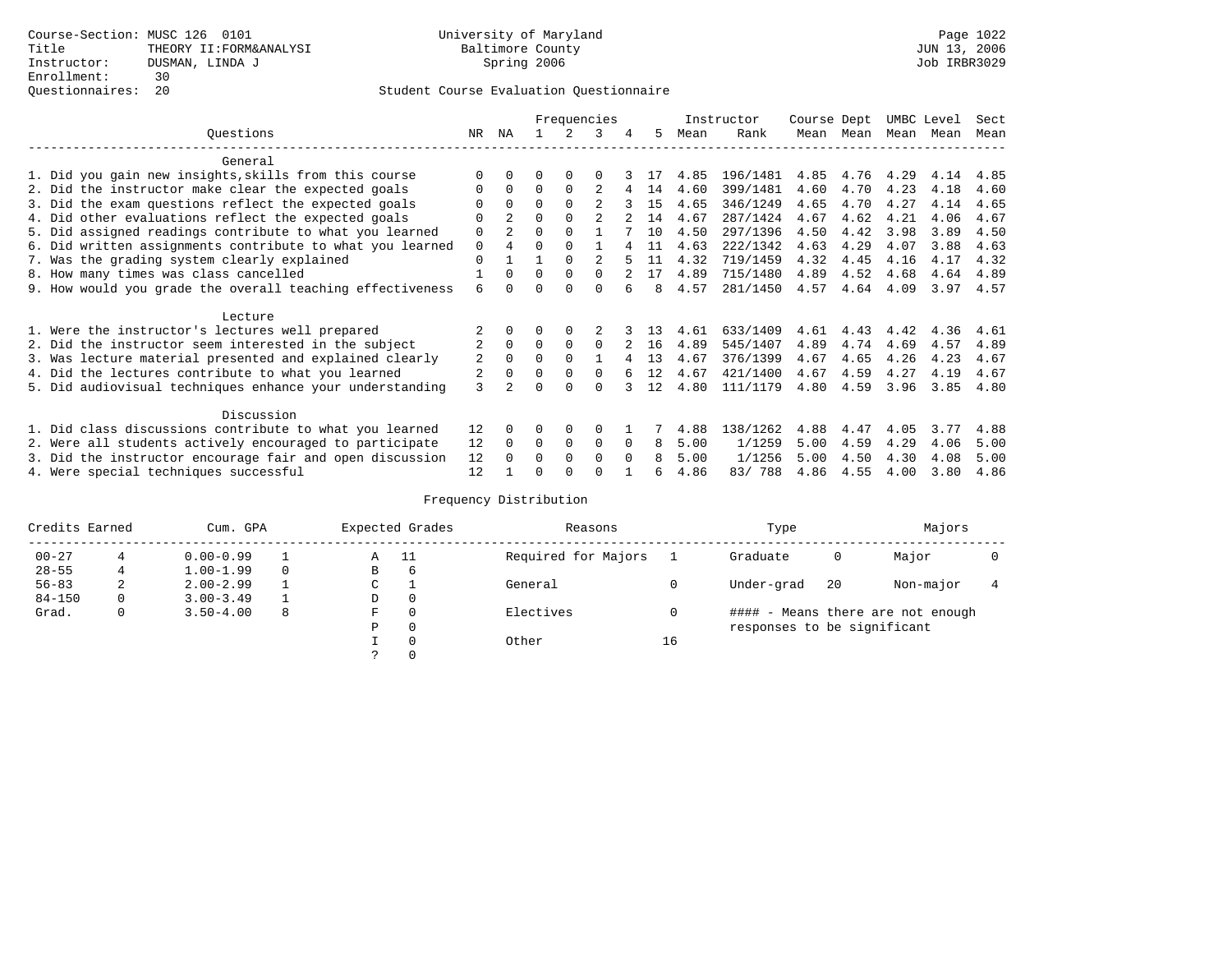|                                                           |    |                |          |                | Frequencies    |          |          |      | Instructor       | Course Dept |           | UMBC Level |      | Sect        |
|-----------------------------------------------------------|----|----------------|----------|----------------|----------------|----------|----------|------|------------------|-------------|-----------|------------|------|-------------|
| Ouestions                                                 | NR | ΝA             |          | $\mathcal{L}$  | 3              | 4        | 5        | Mean | Rank             |             | Mean Mean | Mean       | Mean | Mean        |
| General                                                   |    |                |          |                |                |          |          |      |                  |             |           |            |      |             |
| 1. Did you gain new insights, skills from this course     |    | 0              | 0        |                |                |          |          | 4.22 | 883/1481         | 4.29        | 4.76      | 4.29       | 4.14 | 4.22        |
| 2. Did the instructor make clear the expected goals       |    | $\Omega$       | $\Omega$ |                |                |          | 5        | 4.22 | 854/1481         | 4.24        | 4.70      | 4.23       | 4.18 | 4.22        |
| 3. Did the exam questions reflect the expected goals      |    | 6              | $\Omega$ | $\Omega$       |                | $\Omega$ |          |      | $4.33$ ****/1249 | 3.71        | 4.70      | 4.27       | 4.14 | $***$ * * * |
| 4. Did other evaluations reflect the expected goals       |    |                | U        |                |                |          | 4        | 4.00 | 959/1424         | 4.13        | 4.62      | 4.21       | 4.06 | 4.00        |
| 5. Did assigned readings contribute to what you learned   | 7  | $\Omega$       |          |                |                |          | 0        |      | 3.33 1167/1396   | 3.32        | 4.42      | 3.98       | 3.89 | 3.33        |
| 6. Did written assignments contribute to what you learned | 7  |                |          | $\mathfrak{D}$ |                |          | $\Omega$ |      | 3.00 1269/1342   | 2.96        | 4.29      | 4.07       | 3.88 | 3.00        |
| 7. Was the grading system clearly explained               | 7  | $\overline{a}$ | U        |                | 2              |          |          |      | 3.57 1236/1459   | 3.67        | 4.45      | 4.16       | 4.17 | 3.57        |
| 8. How many times was class cancelled                     |    |                | $\Omega$ | $\Omega$       | $\Omega$       | $\Omega$ | 7        | 5.00 | 1/1480           | 4.92        | 4.52      | 4.68       | 4.64 | 5.00        |
| 9. How would you grade the overall teaching effectiveness | 8  | <sup>n</sup>   | ∩        |                | $\mathfrak{D}$ |          | 3        | 3.88 | 997/1450         | 4.16        | 4.64      | 4.09       | 3.97 | 3.88        |
| Lecture                                                   |    |                |          |                |                |          |          |      |                  |             |           |            |      |             |
| 1. Were the instructor's lectures well prepared           | 8  |                |          |                |                |          |          |      | 4.13 1110/1409   | 4.19        | 4.43      | 4.42       | 4.36 | 4.13        |
| 2. Did the instructor seem interested in the subject      | 8  | $\Omega$       | $\Omega$ | $\Omega$       | $\Omega$       | $\Omega$ | 8        | 5.00 | 1/1407           | 4.88        | 4.74      | 4.69       | 4.57 | 5.00        |
| 3. Was lecture material presented and explained clearly   | 8  | $\Omega$       |          |                | $\Omega$       |          | 5        |      | 4.00 1002/1399   | 4.22        | 4.65      | 4.26       | 4.23 | 4.00        |
| 4. Did the lectures contribute to what you learned        | 8  | $\Omega$       |          | $\Omega$       |                |          | 5        |      | 4.13 969/1400    | 4.25        | 4.59      | 4.27       | 4.19 | 4.13        |
| 5. Did audiovisual techniques enhance your understanding  | 8  |                |          |                |                |          |          |      | $5.00$ ****/1179 | 4.00        | 4.59      | 3.96       | 3.85 | $***$ * * * |
| Discussion                                                |    |                |          |                |                |          |          |      |                  |             |           |            |      |             |
| 1. Did class discussions contribute to what you learned   | 9  | 0              |          |                |                |          |          | 3.86 | 829/1262         | 4.21        | 4.47      | 4.05       | 3.77 | 3.86        |
| 2. Were all students actively encouraged to participate   | 9  | 0              | $\Omega$ | 0              | $\Omega$       |          | 6        | 4.86 | 257/1259         | 4.65        | 4.59      | 4.29       | 4.06 | 4.86        |
| 3. Did the instructor encourage fair and open discussion  | 9  | 0              | U        | $\Omega$       |                |          |          | 4.57 | 532/1256         | 4.62        | 4.50      | 4.30       | 4.08 | 4.57        |
| 4. Were special techniques successful                     | 9  | $\mathfrak{D}$ |          |                |                |          |          | 4.20 | 318/788          | 4.17        | 4.55      | 4.00       | 3.80 | 4.20        |

| Credits Earned |   | Cum. GPA      |   | Expected Grades |          | Reasons             |   | Type                        |    | Majors                            |  |
|----------------|---|---------------|---|-----------------|----------|---------------------|---|-----------------------------|----|-----------------------------------|--|
| $00 - 27$      |   | $0.00 - 0.99$ |   | А               | 4        | Required for Majors |   | Graduate                    | 0  | Major                             |  |
| $28 - 55$      | 0 | $1.00 - 1.99$ |   | В               | 4        |                     |   |                             |    |                                   |  |
| $56 - 83$      |   | $2.00 - 2.99$ |   | $\sim$<br>◡     | 0        | General             |   | Under-grad                  | 16 | Non-major                         |  |
| $84 - 150$     |   | $3.00 - 3.49$ |   | D               | 0        |                     |   |                             |    |                                   |  |
| Grad.          | 0 | $3.50 - 4.00$ | 2 | F               | 0        | Electives           | 0 |                             |    | #### - Means there are not enough |  |
|                |   |               |   | Ρ               | 0        |                     |   | responses to be significant |    |                                   |  |
|                |   |               |   |                 | $\Omega$ | Other               |   |                             |    |                                   |  |
|                |   |               |   |                 |          |                     |   |                             |    |                                   |  |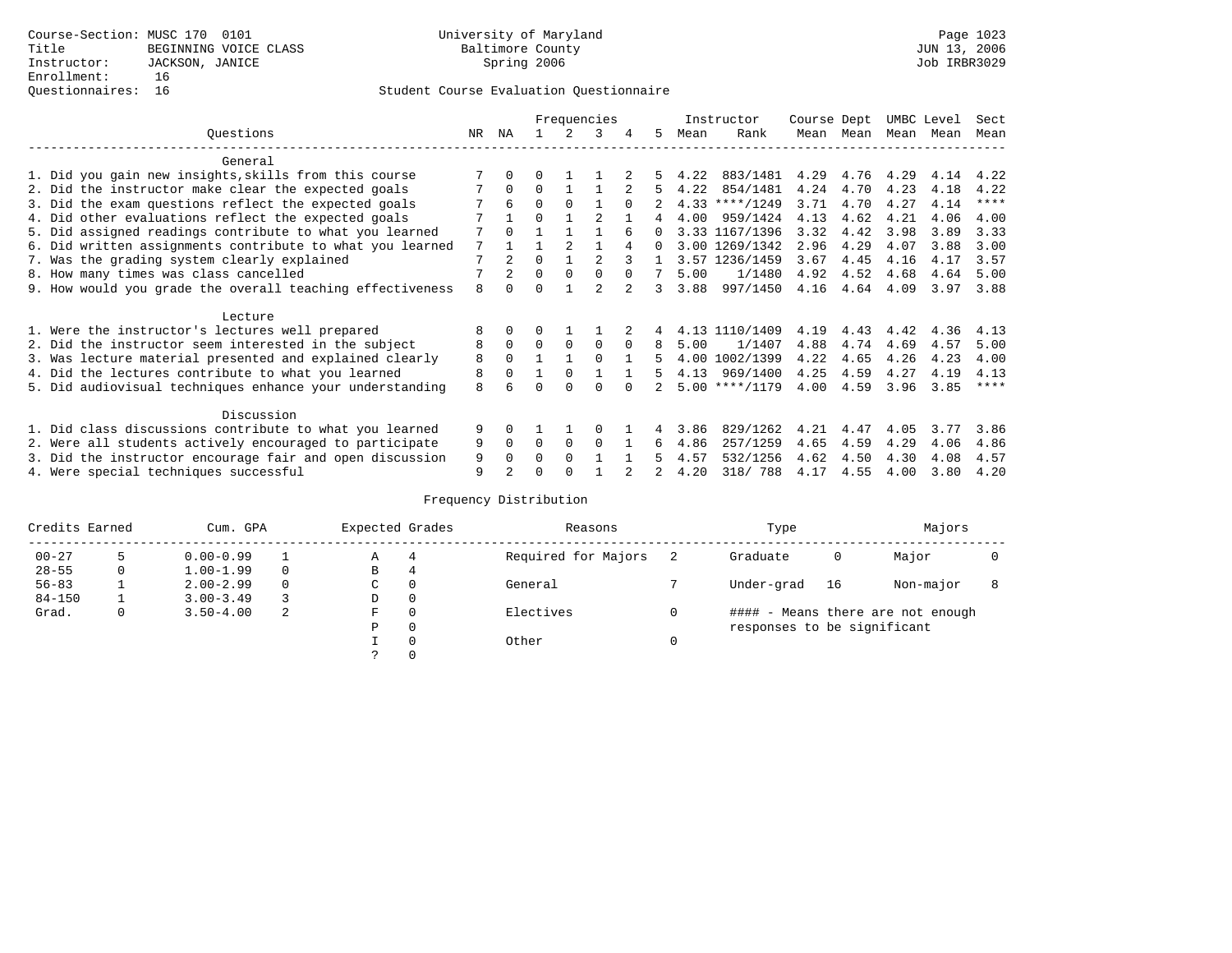|                                                           |                |                |                |                | Frequencies  |          |                |      | Instructor         | Course Dept |                |      | UMBC Level | Sect        |
|-----------------------------------------------------------|----------------|----------------|----------------|----------------|--------------|----------|----------------|------|--------------------|-------------|----------------|------|------------|-------------|
| Ouestions                                                 | NR             | NA             | $\mathbf{1}$   | 2              | 3            |          | 5              | Mean | Rank               |             | Mean Mean Mean |      | Mean       | Mean        |
|                                                           |                |                |                |                |              |          |                |      |                    |             |                |      |            |             |
| General                                                   |                |                |                |                |              |          |                |      |                    |             |                |      |            |             |
| 1. Did you gain new insights, skills from this course     | $\Omega$       |                |                |                |              |          | 11             | 4.35 | 729/1481           | 4.29        | 4.76           | 4.29 | 4.14       | 4.35        |
| 2. Did the instructor make clear the expected goals       | 0              | $\Omega$       | $\Omega$       |                | 4            |          | 11             | 4.25 | 822/1481           | 4.24        | 4.70           | 4.23 | 4.18       | 4.25        |
| 3. Did the exam questions reflect the expected goals      |                | 11             | $\Omega$       | $\Omega$       | 4            |          |                |      | 3.71 1066/1249     | 3.71        | 4.70           | 4.27 | 4.14       | 3.71        |
| 4. Did other evaluations reflect the expected goals       |                | $\Omega$       | $\Omega$       |                |              |          |                | 4.26 | 728/1424           | 4.13        | 4.62           | 4.21 | 4.06       | 4.26        |
| 5. Did assigned readings contribute to what you learned   | 1              | 6              |                | $\Omega$       | 5            |          |                |      | 3.31 1181/1396     | 3.32        | 4.42           | 3.98 | 3.89       | 3.31        |
| 6. Did written assignments contribute to what you learned | $\mathbf{1}$   | 6              | $\overline{a}$ | $\overline{2}$ | 5            |          | $\mathbf{1}$   |      | 2.92 1296/1342     | 2.96        | 4.29           | 4.07 | 3.88       | 2.92        |
| 7. Was the grading system clearly explained               | $\overline{c}$ |                |                | $\Omega$       | 6            |          | 5              |      | 3.76 1148/1459     | 3.67        | 4.45           | 4.16 | 4.17       | 3.76        |
| 8. How many times was class cancelled                     | $\mathbf{1}$   | $\Omega$       | $\Omega$       | $\Omega$       | $\Omega$     |          | 16             |      | 4.84 784/1480      | 4.92        | 4.52           | 4.68 | 4.64       | 4.84        |
| 9. How would you grade the overall teaching effectiveness | 3              |                | $\Omega$       | $\cap$         | 3            |          | 10             |      | 4.44 431/1450      | 4.16        | 4.64           | 4.09 | 3.97 4.44  |             |
| Lecture                                                   |                |                |                |                |              |          |                |      |                    |             |                |      |            |             |
| 1. Were the instructor's lectures well prepared           |                | $\Omega$       | ∩              |                |              |          |                |      | 4.25 1031/1409     | 4.19        | 4.43           | 4.42 | 4.36       | 4.25        |
| 2. Did the instructor seem interested in the subject      | 4              | $\Omega$       | $\Omega$       | 0              | 1            |          | 13             | 4.75 | 823/1407           | 4.88        | 4.74           | 4.69 | 4.57       | 4.75        |
| 3. Was lecture material presented and explained clearly   | 4<br>4         | $\Omega$       | $\Omega$       | $\Omega$       | 3            | 3        | 10             | 4.44 | 648/1399           | 4.22        | 4.65           | 4.26 | 4.23       | 4.44        |
| 4. Did the lectures contribute to what you learned        | 4              | $\Omega$       | $\Omega$       | $\Omega$       | 3            | 4        | 9              | 4.38 | 741/1400           | 4.25        | 4.59           | 4.27 | 4.19       | 4.38        |
|                                                           |                | $\mathsf{R}$   | $\Omega$       |                | $\Omega$     |          |                | 4.00 | 590/1179           | 4.00        | 4.59           |      | 3.85       |             |
| 5. Did audiovisual techniques enhance your understanding  | 4              |                |                |                |              |          | 2              |      |                    |             |                | 3.96 |            | 4.00        |
| Discussion                                                |                |                |                |                |              |          |                |      |                    |             |                |      |            |             |
| 1. Did class discussions contribute to what you learned   | 11             |                |                |                |              |          |                | 4.56 | 320/1262           | 4.21        | 4.47           | 4.05 | 3.77       | 4.56        |
| 2. Were all students actively encouraged to participate   | 11             | $\Omega$       | $\Omega$       | $\Omega$       | 1            | 3        | 5              | 4.44 | 643/1259           | 4.65        | 4.59           | 4.29 | 4.06       | 4.44        |
| 3. Did the instructor encourage fair and open discussion  | 11             | $\Omega$       | $\mathbf 0$    | $\Omega$       | $\mathbf{1}$ | 1        | 7              | 4.67 | 457/1256           | 4.62        | 4.50           | 4.30 | 4.08       | 4.67        |
| 4. Were special techniques successful                     | 11             | $\mathfrak{D}$ | $\Omega$       |                | 1            |          | $\overline{4}$ | 4.14 | 347/788            | 4.17        | 4.55           | 4.00 | 3.80       | 4.14        |
|                                                           |                |                |                |                |              |          |                |      |                    |             |                |      |            |             |
| Field Work                                                |                |                |                |                |              |          |                |      |                    |             |                |      |            |             |
| 1. Did field experience contribute to what you learned    | 19             |                |                | $\Omega$       | $\Omega$     |          | $\Omega$       |      | $1.00***$<br>59    | ****        | 5.00           | 4.30 | 4.00       | ****        |
| Self Paced                                                |                |                |                |                |              |          |                |      |                    |             |                |      |            |             |
| 1. Did self-paced system contribute to what you learned   | 18             |                | ∩              |                |              |          |                |      | $4.00$ ****/<br>55 | ****        | 4.89           | 4.55 | 4.48       | ****        |
| 2. Did study questions make clear the expected goal       | 18             |                | 0              | 0              | 1            | $\Omega$ | $\Omega$       |      | $3.00$ ****/<br>31 | ****        | 5.00           | 4.75 | 4.42       | $***$ * * * |
| 3. Were your contacts with the instructor helpful         | 18             | $\Omega$       | $\mathbf 0$    | $\Omega$       | $\mathbf{1}$ | $\Omega$ |                |      | $4.00$ ****/<br>51 | ****        | 4.92           | 4.65 | 4.63       | ****        |
| 4. Was the feedback/tutoring by proctors helpful          | 18             |                | $\Omega$       | $\Omega$       | 1            |          |                |      | $3.00$ ****/<br>34 | ****        | 4.96           | 4.83 | 4.67       | $***$ * * * |
| 5. Were there enough proctors for all the students        | 18             |                | $\Omega$       |                |              |          | $\Omega$       |      | $3.00$ ****/<br>24 | ****        | 5.00           | 4.82 | 4.58       | $***$ * * * |

| Credits Earned |   | Cum. GPA      |   |               | Expected Grades | Reasons             |    | Type                        |    | Majors                            |  |
|----------------|---|---------------|---|---------------|-----------------|---------------------|----|-----------------------------|----|-----------------------------------|--|
| $00 - 27$      |   | $0.00 - 0.99$ |   | Α             | 15              | Required for Majors |    | Graduate                    |    | Major                             |  |
| $28 - 55$      |   | $1.00 - 1.99$ |   | В             | 2               |                     |    |                             |    |                                   |  |
| $56 - 83$      |   | $2.00 - 2.99$ |   | C             | $\Omega$        | General             | 12 | Under-grad                  | 20 | Non-major                         |  |
| $84 - 150$     | 4 | $3.00 - 3.49$ | 5 | D             | 0               |                     |    |                             |    |                                   |  |
| Grad.          | 0 | $3.50 - 4.00$ | 4 | F             | $\Omega$        | Electives           |    |                             |    | #### - Means there are not enough |  |
|                |   |               |   | Ρ             | 0               |                     |    | responses to be significant |    |                                   |  |
|                |   |               |   |               | $\Omega$        | Other               |    |                             |    |                                   |  |
|                |   |               |   | $\mathcal{L}$ |                 |                     |    |                             |    |                                   |  |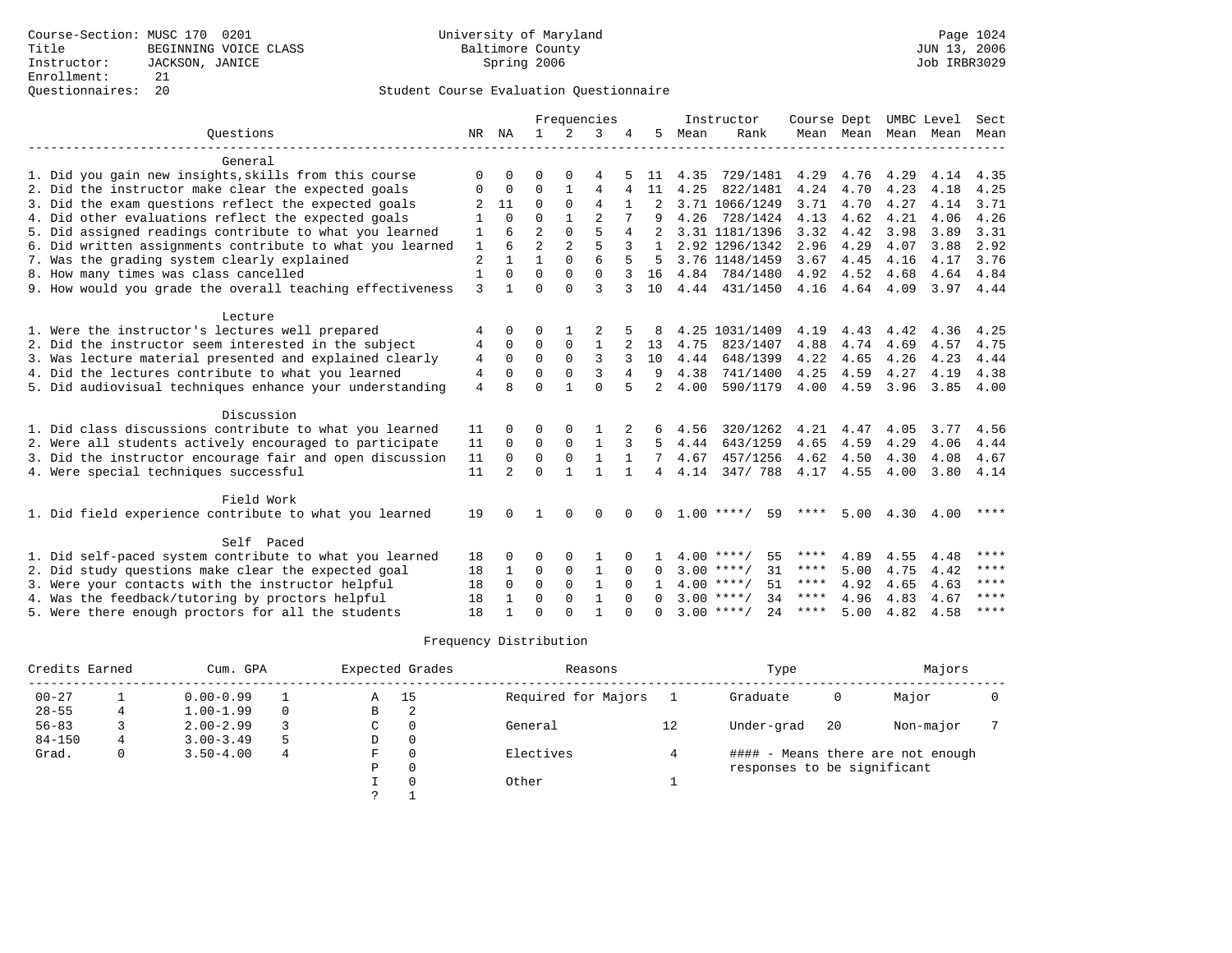|                                                           |     |                |          |             | Frequencies  |          |          |      | Instructor       | Course Dept |      | UMBC Level |      | Sect        |
|-----------------------------------------------------------|-----|----------------|----------|-------------|--------------|----------|----------|------|------------------|-------------|------|------------|------|-------------|
| Ouestions                                                 | NR. | ΝA             |          |             | २            | 4        | 5        | Mean | Rank             | Mean        | Mean | Mean Mean  |      | Mean        |
| General                                                   |     |                |          |             |              |          |          |      |                  |             |      |            |      |             |
| 1. Did you gain new insights, skills from this course     |     |                |          | O           |              |          |          | 4.89 | 173/1481         | 4.89        | 4.76 | 4.29       | 4.14 | 4.89        |
| 2. Did the instructor make clear the expected goals       |     | $\Omega$       | $\Omega$ | $\Omega$    | $\Omega$     | $\Omega$ | 9        | 5.00 | 1/1481           | 5.00        | 4.70 | 4.23       | 4.18 | 5.00        |
| 3. Did the exam questions reflect the expected goals      |     | $\overline{a}$ | $\Omega$ | $\Omega$    | $\Omega$     |          |          | 4.71 | 278/1249         | 4.71        | 4.70 | 4.27       | 4.14 | 4.71        |
| 4. Did other evaluations reflect the expected goals       | O   | $\overline{a}$ | 0        | $\Omega$    | $\Omega$     |          | 6        | 4.86 | 157/1424         | 4.86        | 4.62 | 4.21       | 4.06 | 4.86        |
| 5. Did assigned readings contribute to what you learned   | 0   | 4              |          | $\Omega$    | $\Omega$     |          |          | 3.80 | 877/1396         | 3.80        | 4.42 | 3.98       | 3.89 | 3.80        |
| 6. Did written assignments contribute to what you learned | 0   | 8              | U        | $\Omega$    |              |          |          |      | $5.00$ ****/1342 | $***$ * *   | 4.29 | 4.07       | 3.88 | $* * * * *$ |
| 7. Was the grading system clearly explained               | O   |                | 0        | $\Omega$    | 6            |          |          |      | 3.67 1201/1459   | 3.67        | 4.45 | 4.16       | 4.17 | 3.67        |
| 8. How many times was class cancelled                     | 0   | $\Omega$       | $\Omega$ | $\Omega$    | 0            | 9        | $\Omega$ |      | 4.00 1349/1480   | 4.00        | 4.52 | 4.68       | 4.64 | 4.00        |
| 9. How would you grade the overall teaching effectiveness | 3   |                |          |             | U            |          |          | 4.83 | 127/1450         | 4.83        | 4.64 | 4.09       | 3.97 | 4.83        |
| Lecture                                                   |     |                |          |             |              |          |          |      |                  |             |      |            |      |             |
| 1. Were the instructor's lectures well prepared           |     |                |          |             | 0            |          |          | 5.00 | 1/1409           | 5.00        | 4.43 | 4.42       | 4.36 | 5.00        |
| 2. Did the instructor seem interested in the subject      | 4   | $\Omega$       | $\Omega$ | $\mathbf 0$ | 0            | $\Omega$ | 5        | 5.00 | 1/1407           | 5.00        | 4.74 | 4.69       | 4.57 | 5.00        |
| 3. Was lecture material presented and explained clearly   | 4   | $\Omega$       | 0        | $\Omega$    | $\Omega$     | $\Omega$ | 5        | 5.00 | 1/1399           | 5.00        | 4.65 | 4.26       | 4.23 | 5.00        |
| 4. Did the lectures contribute to what you learned        | 4   | $\Omega$       | 0        | $\Omega$    | $\Omega$     | $\Omega$ | 5.       | 5.00 | 1/1400           | 5.00        | 4.59 | 4.27       | 4.19 | 5.00        |
| 5. Did audiovisual techniques enhance your understanding  | 4   |                |          |             |              |          |          |      | $5.00$ ****/1179 | ****        | 4.59 | 3.96       | 3.85 | $* * * * *$ |
| Discussion                                                |     |                |          |             |              |          |          |      |                  |             |      |            |      |             |
| 1. Did class discussions contribute to what you learned   | 6   | 0              | O        | $\Omega$    | O            |          |          | 4.67 | 264/1262         | 4.67        | 4.47 | 4.05       | 3.77 | 4.67        |
| 2. Were all students actively encouraged to participate   | 6   | $\Omega$       | $\Omega$ | $\Omega$    | $\Omega$     |          |          | 4.67 | 451/1259         | 4.67        | 4.59 | 4.29       | 4.06 | 4.67        |
| 3. Did the instructor encourage fair and open discussion  | 6   |                | U        | $\Omega$    | <sup>0</sup> |          |          | 4.67 | 457/1256         | 4.67        | 4.50 | 4.30       | 4.08 | 4.67        |
| 4. Were special techniques successful                     | 6   |                |          |             |              |          |          |      | $5.00$ ****/ 788 | ****        | 4.55 | 4.00       | 3.80 | $***$ * * * |

| Credits Earned |   | Cum. GPA      |          | Expected Grades |          | Reasons             | Type                        |   | Majors                            |  |
|----------------|---|---------------|----------|-----------------|----------|---------------------|-----------------------------|---|-----------------------------------|--|
| $00 - 27$      | 2 | $0.00 - 0.99$ |          | Α               | 8        | Required for Majors | Graduate                    | 0 | Major                             |  |
| $28 - 55$      | 0 | $1.00 - 1.99$ | $\Omega$ | В               | 0        |                     |                             |   |                                   |  |
| $56 - 83$      | 0 | $2.00 - 2.99$ |          | C.              | $\Omega$ | General             | Under-grad                  | 9 | Non-major                         |  |
| $84 - 150$     |   | $3.00 - 3.49$ | 4        | D               | 0        |                     |                             |   |                                   |  |
| Grad.          | 0 | $3.50 - 4.00$ |          | F               | $\Omega$ | Electives           |                             |   | #### - Means there are not enough |  |
|                |   |               |          | Ρ               | 0        |                     | responses to be significant |   |                                   |  |
|                |   |               |          |                 | $\Omega$ | Other               |                             |   |                                   |  |
|                |   |               |          |                 |          |                     |                             |   |                                   |  |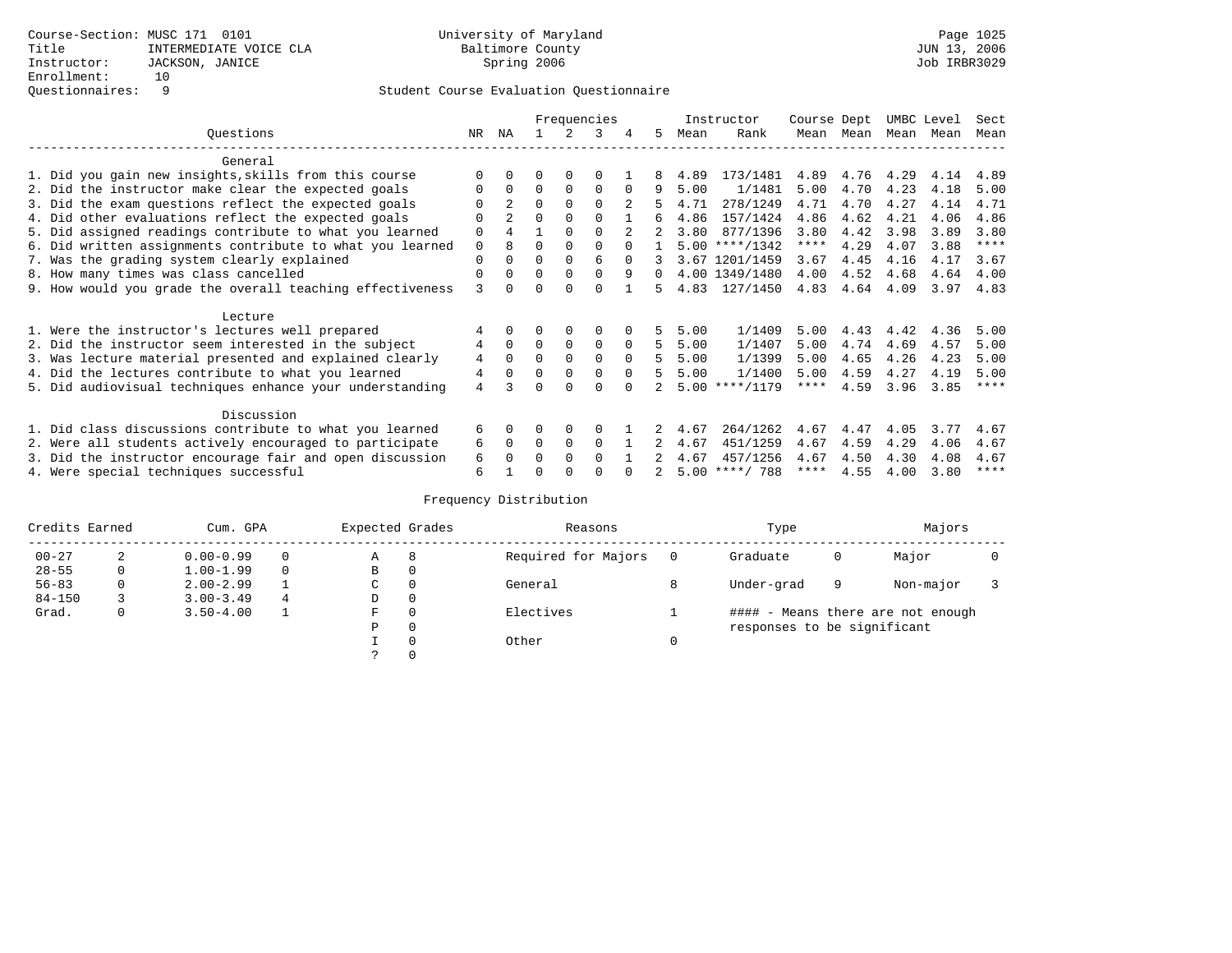|                                                           |                |                |                |          | Frequencies |          |              |      | Instructor       | Course Dept |           | UMBC Level |      | Sect |
|-----------------------------------------------------------|----------------|----------------|----------------|----------|-------------|----------|--------------|------|------------------|-------------|-----------|------------|------|------|
| Ouestions                                                 | NR             | ΝA             |                |          | 3           | 4        | 5            | Mean | Rank             |             | Mean Mean | Mean       | Mean | Mean |
| General                                                   |                |                |                |          |             |          |              |      |                  |             |           |            |      |      |
| 1. Did you gain new insights, skills from this course     | $\Omega$       |                |                |          |             |          |              |      | 3.80 1225/1481   | 3.80        | 4.76 4.29 |            | 4.14 | 3.80 |
| 2. Did the instructor make clear the expected goals       | $\Omega$       | $\Omega$       |                |          |             |          | 5            | 4.10 | 959/1481         | 4.10        | 4.70      | 4.23       | 4.18 | 4.10 |
| 3. Did the exam questions reflect the expected goals      |                |                | $\Omega$       |          |             |          | б.           | 4.44 | 573/1249         | 4.44        | 4.70      | 4.27       | 4.14 | 4.44 |
| 4. Did other evaluations reflect the expected goals       | $\Omega$       | $\overline{2}$ | $\Omega$       |          |             |          |              | 4.13 | 885/1424         | 4.13        | 4.62      | 4.21       | 4.06 | 4.13 |
| 5. Did assigned readings contribute to what you learned   | $\Omega$       | 6              |                |          | $\Omega$    |          | $\mathbf{1}$ |      | 3.50 1083/1396   | 3.50        | 4.42      | 3.98       | 3.89 | 3.50 |
| 6. Did written assignments contribute to what you learned | $\mathbf 0$    | 3              | $\mathfrak{D}$ |          |             |          |              |      | 3.14 1241/1342   | 3.14        | 4.29      | 4.07       | 3.88 | 3.14 |
| 7. Was the grading system clearly explained               | $\Omega$       | $\Omega$       |                |          |             |          | 3            |      | 3.60 1228/1459   | 3.60        | 4.45      | 4.16       | 4.17 | 3.60 |
| 8. How many times was class cancelled                     | $\Omega$       | $\Omega$       | $\Omega$       | $\Omega$ | 10          | $\cap$   | 0            |      | 3.00 1469/1480   | 3.00        | 4.52      | 4.68       | 4.64 | 3.00 |
| 9. How would you grade the overall teaching effectiveness | 3              |                |                | $\Omega$ | $\cap$      |          | 3            | 4.00 | 836/1450         | 4.00        | 4.64      | 4.09       | 3.97 | 4.00 |
| Lecture                                                   |                |                |                |          |             |          |              |      |                  |             |           |            |      |      |
| 1. Were the instructor's lectures well prepared           | 5              |                |                | $\Omega$ |             |          |              |      | 3.80 1238/1409   | 3.80        | 4.43      | 4.42       | 4.36 | 3.80 |
| 2. Did the instructor seem interested in the subject      | 4              | $\Omega$       | $\Omega$       | $\Omega$ | $\Omega$    | $\Omega$ | б.           | 5.00 | 1/1407           | 5.00        | 4.74      | 4.69       | 4.57 | 5.00 |
| 3. Was lecture material presented and explained clearly   | 5              | 0              | $\Omega$       |          |             | $\cap$   | 3.           |      | 4.00 1002/1399   | 4.00        | 4.65      | 4.26       | 4.23 | 4.00 |
| 4. Did the lectures contribute to what you learned        | 5              | $\Omega$       |                | $\Omega$ |             |          |              |      | 3.60 1204/1400   | 3.60        | 4.59      | 4.27       | 4.19 | 3.60 |
| 5. Did audiovisual techniques enhance your understanding  | $\overline{4}$ |                |                | ∩        |             |          |              | 3.50 | 894/1179         | 3.50        | 4.59      | 3.96       | 3.85 | 3.50 |
| Discussion                                                |                |                |                |          |             |          |              |      |                  |             |           |            |      |      |
| 1. Did class discussions contribute to what you learned   | 8              | $\Omega$       | <sup>0</sup>   | $\Omega$ |             |          |              |      | $3.50$ ****/1262 | ****        | 4.47      | 4.05       | 3.77 | **** |
| 2. Were all students actively encouraged to participate   | 8              | $\Omega$       | $\Omega$       | $\Omega$ |             | $\cap$   |              |      | $4.00$ ****/1259 | ****        | 4.59      | 4.29       | 4.06 | **** |
| 3. Did the instructor encourage fair and open discussion  | 8              |                |                |          |             |          | n.           |      | $2.50$ ****/1256 | ****        | 4.50      | 4.30       | 4.08 | **** |

| Credits Earned | Cum. GPA      |    | Expected Grades |          | Reasons             |   | Type                        |    | Majors                            |  |
|----------------|---------------|----|-----------------|----------|---------------------|---|-----------------------------|----|-----------------------------------|--|
| $00 - 27$      | $0.00 - 0.99$ |    | Α               | -6       | Required for Majors |   | Graduate                    | 0  | Major                             |  |
| $28 - 55$      | $1.00 - 1.99$ |    | В               | 0        |                     |   |                             |    |                                   |  |
| $56 - 83$      | $2.00 - 2.99$ | 2  | C               |          | General             |   | Under-grad                  | 10 | Non-major                         |  |
| $84 - 150$     | $3.00 - 3.49$ |    | D               | 0        |                     |   |                             |    |                                   |  |
| Grad.          | $3.50 - 4.00$ | -2 | F               | $\Omega$ | Electives           |   |                             |    | #### - Means there are not enough |  |
|                |               |    | Ρ               | 0        |                     |   | responses to be significant |    |                                   |  |
|                |               |    |                 | $\Omega$ | Other               | 0 |                             |    |                                   |  |
|                |               |    |                 |          |                     |   |                             |    |                                   |  |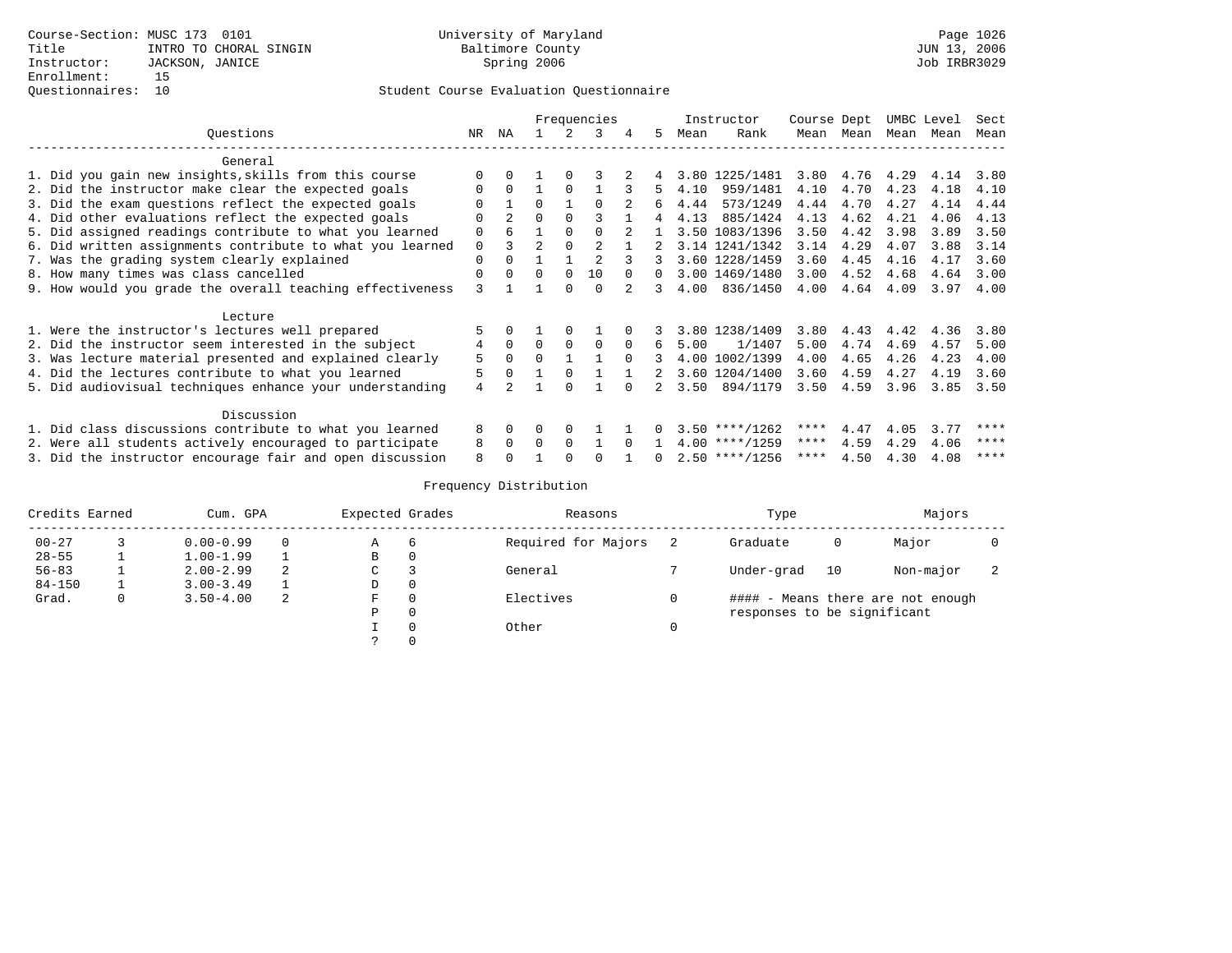|                                                           |          |          |              |              | Frequencies |   |     |      | Instructor     | Course Dept |      |      | UMBC Level | Sect |
|-----------------------------------------------------------|----------|----------|--------------|--------------|-------------|---|-----|------|----------------|-------------|------|------|------------|------|
| Ouestions                                                 | NR.      | ΝA       |              |              |             | 4 | 5.  | Mean | Rank           | Mean        | Mean | Mean | Mean       | Mean |
| General                                                   |          |          |              |              |             |   |     |      |                |             |      |      |            |      |
| 1. Did you gain new insights, skills from this course     |          |          |              | $\Omega$     |             |   | 9   | 4.75 | 292/1481       | 4.73        | 4.76 | 4.29 | 4.14       | 4.75 |
| 2. Did the instructor make clear the expected goals       |          | $\Omega$ |              |              |             |   | 1 ດ | 4.75 | 228/1481       | 4.88        | 4.70 | 4.23 | 4.18       | 4.75 |
| 3. Did the exam questions reflect the expected goals      |          | 5.       |              |              |             |   |     | 4.57 | 432/1249       | 4.79        | 4.70 | 4.27 | 4.14       | 4.57 |
| 4. Did other evaluations reflect the expected goals       |          |          | <sup>n</sup> | <sup>0</sup> |             |   |     | 4.70 | 263/1424       | 4.85        | 4.62 | 4.21 | 4.06       | 4.70 |
| 5. Did assigned readings contribute to what you learned   | 0        | 5        | 0            | 0            |             |   | 4   | 4.57 | 257/1396       | 4.79        | 4.42 | 3.98 | 3.89       | 4.57 |
| 6. Did written assignments contribute to what you learned | $\Omega$ |          |              |              |             |   |     | 4.25 | 542/1342       | 4.63        | 4.29 | 4.07 | 3.88       | 4.25 |
| 7. Was the grading system clearly explained               |          | $\Omega$ |              | $\cap$       |             |   | 8   | 4.58 | 367/1459       | 4.63        | 4.45 | 4.16 | 4.17       | 4.58 |
| 8. How many times was class cancelled                     |          | $\Omega$ | 0            | $\Omega$     |             |   | 5.  |      | 4.42 1107/1480 | 4.42        | 4.52 | 4.68 | 4.64       | 4.42 |
| 9. How would you grade the overall teaching effectiveness | 5        |          |              |              |             |   | 2.  | 4.14 | 741/1450       | 4.07        | 4.64 | 4.09 | 3.97       | 4.14 |
| Lecture                                                   |          |          |              |              |             |   |     |      |                |             |      |      |            |      |
| 1. Were the instructor's lectures well prepared           | 6        |          |              | $\Omega$     |             |   |     | 4.33 | 968/1409       | 4.67        | 4.43 | 4.42 | 4.36       | 4.33 |
| 2. Did the instructor seem interested in the subject      | 6        | $\Omega$ |              | $\Omega$     |             |   |     |      | 4.50 1107/1407 | 4.75        | 4.74 | 4.69 | 4.57       | 4.50 |
| 3. Was lecture material presented and explained clearly   | 6        | $\Omega$ |              |              |             |   |     | 4.33 | 753/1399       | 4.67        | 4.65 | 4.26 | 4.23       | 4.33 |
| 4. Did the lectures contribute to what you learned        | 6        |          |              |              |             |   |     |      | 3.83 1110/1400 | 4.42        | 4.59 | 4.27 | 4.19       | 3.83 |
| 5. Did audiovisual techniques enhance your understanding  |          |          |              |              |             |   |     | 3.80 | 760/1179       | 3.80        | 4.59 | 3.96 | 3.85       | 3.80 |

| Credits Earned |    | Cum. GPA      |          | Expected Grades | Reasons             |          | Type                        |    | Majors                            |  |
|----------------|----|---------------|----------|-----------------|---------------------|----------|-----------------------------|----|-----------------------------------|--|
| $00 - 27$      |    | $0.00 - 0.99$ | 0        | Α               | Required for Majors |          | Graduate                    | 0  | Major                             |  |
| $28 - 55$      | z. | $1.00 - 1.99$ | $\Omega$ | В               |                     |          |                             |    |                                   |  |
| $56 - 83$      |    | $2.00 - 2.99$ | 2        | C               | General             |          | Under-grad                  | 12 | Non-major                         |  |
| $84 - 150$     | 0. | $3.00 - 3.49$ | 2        | D               |                     |          |                             |    |                                   |  |
| Grad.          |    | $3.50 - 4.00$ | 2        | F               | Electives           |          |                             |    | #### - Means there are not enough |  |
|                |    |               |          | P               |                     |          | responses to be significant |    |                                   |  |
|                |    |               |          |                 | Other               | $\Omega$ |                             |    |                                   |  |
|                |    |               |          |                 |                     |          |                             |    |                                   |  |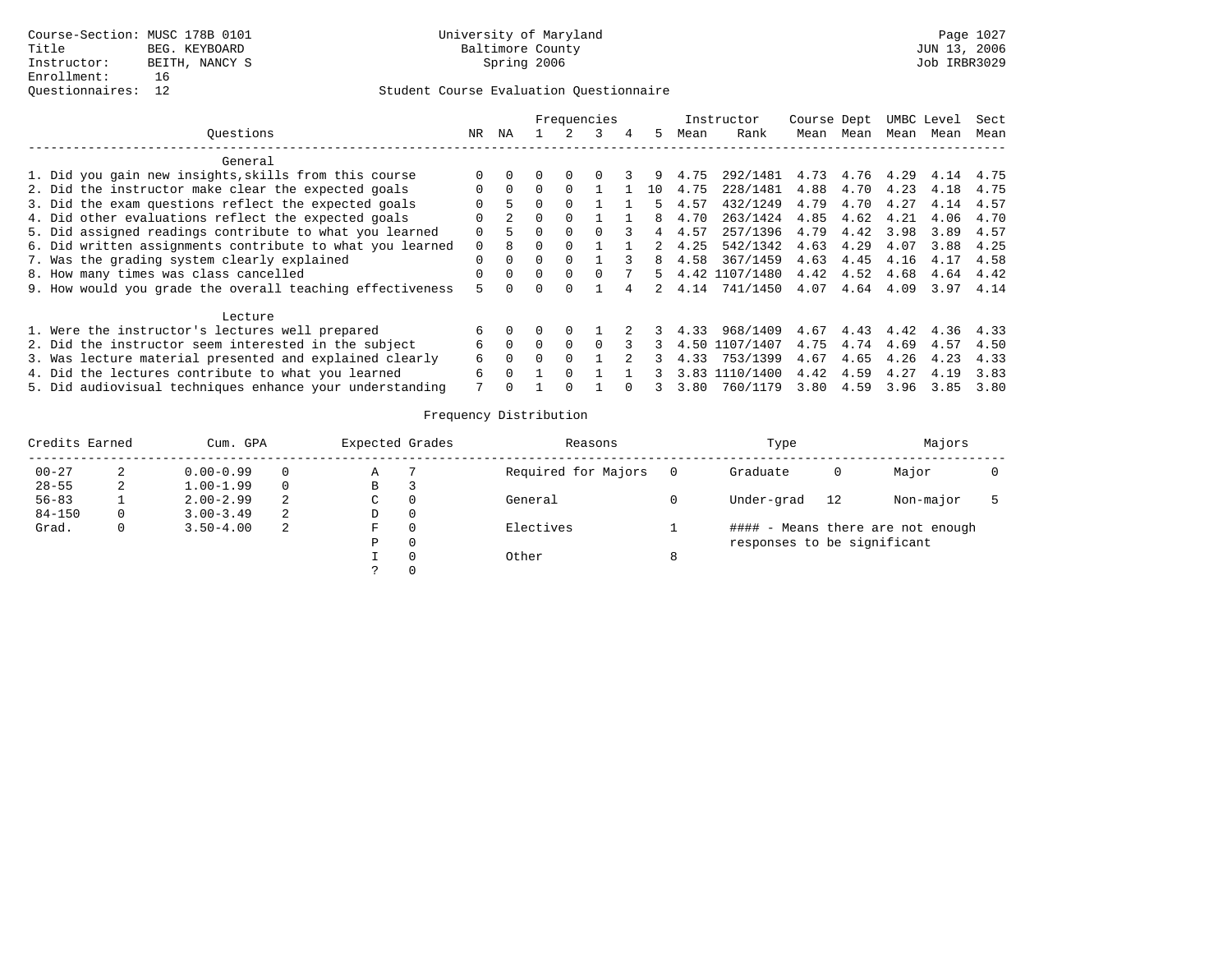|                                                           |             |          |              |             | Frequencies    |          |                |      | Instructor         | Course Dept |                |      | UMBC Level | Sect        |
|-----------------------------------------------------------|-------------|----------|--------------|-------------|----------------|----------|----------------|------|--------------------|-------------|----------------|------|------------|-------------|
| Ouestions                                                 | NR          | NA       | $\mathbf{1}$ | 2           | 3              |          | 5              | Mean | Rank               |             | Mean Mean Mean |      | Mean       | Mean        |
| General                                                   |             |          |              |             |                |          |                |      |                    |             |                |      |            |             |
| 1. Did you gain new insights, skills from this course     | ∩           |          | ∩            | $\Omega$    | $\Omega$       | 2        |                | 4.71 | 340/1481           | 4.73        | 4.76           | 4.29 | 4.14       | 4.71        |
| 2. Did the instructor make clear the expected goals       | O           | $\Omega$ | 0            | $\mathbf 0$ | $\Omega$       | $\Omega$ | 7              | 5.00 | 1/1481             | 4.88        | 4.70           | 4.23 | 4.18       | 5.00        |
| 3. Did the exam questions reflect the expected goals      |             | 3        | $\Omega$     | $\Omega$    | $\Omega$       | 0        | 4              | 5.00 | 1/1249             | 4.79        | 4.70           | 4.27 | 4.14       | 5.00        |
| 4. Did other evaluations reflect the expected goals       | $\Omega$    |          | $\Omega$     | $\Omega$    | $\Omega$       | $\Omega$ | 6              | 5.00 | 1/1424             | 4.85        | 4.62           | 4.21 | 4.06       | 5.00        |
| 5. Did assigned readings contribute to what you learned   | 0           |          | $\Omega$     | $\Omega$    | $\Omega$       |          |                | 5.00 | 1/1396             | 4.79        | 4.42           | 3.98 | 3.89       | 5.00        |
| 6. Did written assignments contribute to what you learned | $\mathbf 0$ | 5        | $\Omega$     | $\Omega$    | $\Omega$       | $\Omega$ | $\mathfrak{D}$ | 5.00 | 1/1342             | 4.63        | 4.29           | 4.07 | 3.88       | 5.00        |
| 7. Was the grading system clearly explained               | $\Omega$    |          | $\Omega$     | $\Omega$    |                |          |                | 4.67 | 276/1459           | 4.63        | 4.45           | 4.16 | 4.17       | 4.67        |
| 8. How many times was class cancelled                     | $\mathbf 0$ | $\Omega$ | $\Omega$     | $\Omega$    | 0              | 4        | 3              |      | 4.43 1100/1480     | 4.42        | 4.52           | 4.68 | 4.64       | 4.43        |
| 9. How would you grade the overall teaching effectiveness | $\Omega$    |          | $\Omega$     | $\cap$      | $\overline{a}$ | 3        | 2              | 4.00 | 836/1450           | 4.07        | 4.64           | 4.09 | 3.97       | 4.00        |
| Lecture                                                   |             |          |              |             |                |          |                |      |                    |             |                |      |            |             |
| 1. Were the instructor's lectures well prepared           |             |          |              |             | O              |          | 2              | 5.00 | 1/1409             | 4.67        | 4.43           | 4.42 | 4.36       | 5.00        |
| 2. Did the instructor seem interested in the subject      | 5           | $\Omega$ | $\Omega$     | $\Omega$    | $\Omega$       |          | 2              | 5.00 | 1/1407             | 4.75        | 4.74           | 4.69 | 4.57       | 5.00        |
| 3. Was lecture material presented and explained clearly   | 5           | $\Omega$ | $\Omega$     | $\Omega$    | $\Omega$       | $\Omega$ | 2              | 5.00 | 1/1399             | 4.67        | 4.65           | 4.26 | 4.23       | 5.00        |
| 4. Did the lectures contribute to what you learned        | 5           | $\Omega$ | $\Omega$     | $\Omega$    | $\Omega$       | $\Omega$ | 2              | 5.00 | 1/1400             | 4.42        | 4.59           | 4.27 | 4.19       | 5.00        |
| 5. Did audiovisual techniques enhance your understanding  | 5           |          | $\cap$       | $\cap$      | $\cap$         |          |                |      | $5.00$ ****/1179   | 3.80        | 4.59           | 3.96 | 3.85       | $***$ * * * |
| Discussion                                                |             |          |              |             |                |          |                |      |                    |             |                |      |            |             |
| 1. Did class discussions contribute to what you learned   | 6           | $\Omega$ | ∩            | $\Omega$    | $\Omega$       |          |                |      | $5.00$ ****/1262   | ****        | 4.47           | 4.05 | 3.77       | ****        |
| 2. Were all students actively encouraged to participate   | 6           | $\Omega$ | $\Omega$     | $\Omega$    | $\Omega$       | $\Omega$ | 1.             |      | $5.00$ ****/1259   | ****        | 4.59           | 4.29 | 4.06       | ****        |
| 3. Did the instructor encourage fair and open discussion  | 6           | $\Omega$ | $\Omega$     | $\Omega$    | $\Omega$       | $\Omega$ | $\mathbf{1}$   |      | $5.00$ ****/1256   | $***$ * * * | 4.50           | 4.30 | 4.08       | ****        |
| 4. Were special techniques successful                     | 6           | $\cap$   | $\Omega$     | $\cap$      | $\Omega$       | $\cap$   |                |      | $5.00$ ****/ 788   | ****        | 4.55           | 4.00 | 3.80       | ****        |
| Self Paced                                                |             |          |              |             |                |          |                |      |                    |             |                |      |            |             |
| 1. Did self-paced system contribute to what you learned   | 5           |          | $\Omega$     | $\Omega$    | $\Omega$       |          |                | 4.50 | 55<br>39/          | 4.50        | 4.89           | 4.55 | 4.48       | 4.50        |
| 2. Did study questions make clear the expected goal       | 5           |          | 0            | 0           | 0              | 0        | $\mathbf{1}$   |      | $5.00$ ****/<br>31 | ****        | 5.00           | 4.75 | 4.42       | $***$ * * * |
| 3. Were your contacts with the instructor helpful         |             | $\Omega$ | $\Omega$     | $\Omega$    | $\Omega$       | $\Omega$ |                | 5.00 | 1/<br>51           | 5.00        | 4.92           | 4.65 | 4.63       | 5.00        |
| 4. Was the feedback/tutoring by proctors helpful          |             | $\Omega$ | $\Omega$     | $\Omega$    | $\Omega$       |          |                | 4.50 | 34<br>30/          | 4.50        | 4.96           | 4.83 | 4.67       | 4.50        |
| 5. Were there enough proctors for all the students        |             |          | $\Omega$     | $\cap$      | $\cap$         |          | $\Omega$       |      | $4.00$ ****/<br>24 | ****        | 5.00           | 4.82 | 4.58       | $***$ * * * |

| Credits Earned |   | Cum. GPA      |          | Expected Grades |          | Reasons             | Type                        |   | Majors                            |  |
|----------------|---|---------------|----------|-----------------|----------|---------------------|-----------------------------|---|-----------------------------------|--|
| $00 - 27$      | 2 | $0.00 - 0.99$ | $\Omega$ | Α               | -6       | Required for Majors | Graduate                    | 0 | Major                             |  |
| $28 - 55$      | 4 | $1.00 - 1.99$ | $\Omega$ | B               | $\Omega$ |                     |                             |   |                                   |  |
| $56 - 83$      |   | $2.00 - 2.99$ | $\Omega$ | C               |          | General             | Under-grad                  |   | Non-major                         |  |
| $84 - 150$     | 0 | $3.00 - 3.49$ | $\Omega$ | D               | $\Omega$ |                     |                             |   |                                   |  |
| Grad.          |   | $3.50 - 4.00$ | 5        | F               |          | Electives           |                             |   | #### - Means there are not enough |  |
|                |   |               |          | P               | $\Omega$ |                     | responses to be significant |   |                                   |  |
|                |   |               |          |                 |          | Other               |                             |   |                                   |  |
|                |   |               |          |                 |          |                     |                             |   |                                   |  |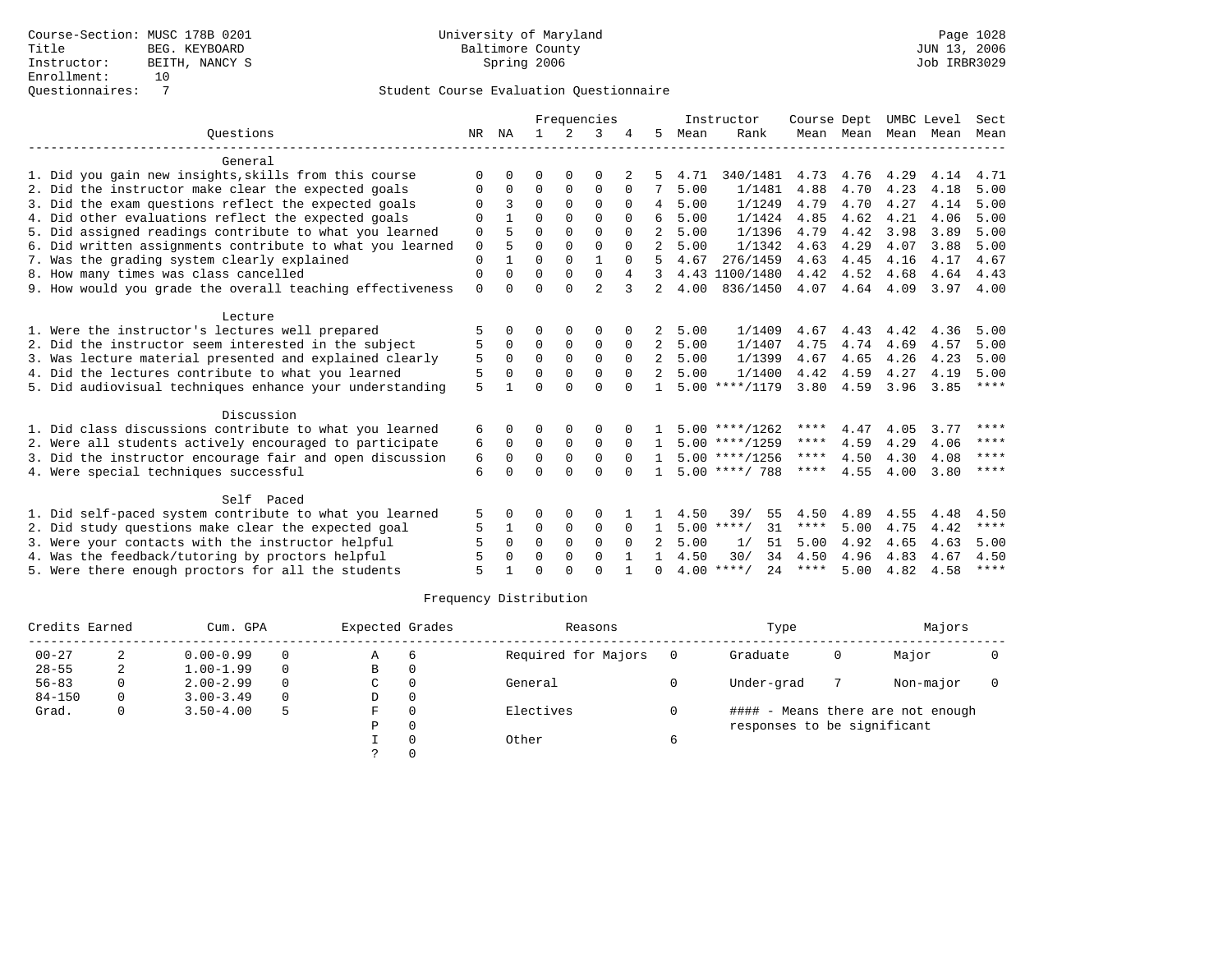|                                                                                                         |              |                |              |              | Frequencies   |              |                   |      | Instructor          | Course Dept  |                     |              | UMBC Level   | Sect        |
|---------------------------------------------------------------------------------------------------------|--------------|----------------|--------------|--------------|---------------|--------------|-------------------|------|---------------------|--------------|---------------------|--------------|--------------|-------------|
| Ouestions                                                                                               | NR           | NA             | $\mathbf{1}$ | 2            | 3             |              | 5                 | Mean | Rank                |              | Mean Mean Mean Mean |              |              | Mean        |
| General                                                                                                 |              |                |              |              |               |              |                   |      |                     |              |                     |              |              |             |
| 1. Did you gain new insights, skills from this course                                                   | ∩            |                | ∩            |              | ∩             |              |                   | 4.80 | 233/1481            | 4.76         | 4.76                | 4.29         | 4.14         | 4.80        |
| 2. Did the instructor make clear the expected goals                                                     |              | $\Omega$       | $\Omega$     | $\Omega$     | $\Omega$      |              |                   | 4.80 | 183/1481            | 4.57         | 4.70                | 4.23         | 4.18         | 4.80        |
| 3. Did the exam questions reflect the expected goals                                                    |              | $\overline{a}$ | $\Omega$     | $\Omega$     | $\Omega$      | <sup>0</sup> | 3                 | 5.00 | 1/1249              | 5.00         | 4.70                | 4.27         | 4.14         | 5.00        |
| 4. Did other evaluations reflect the expected goals                                                     |              | 2              | $\Omega$     | $\Omega$     | $\Omega$      |              | $\mathbf{1}$      | 4.50 | 437/1424            | 4.75         | 4.62                | 4.21         | 4.06         | 4.50        |
| 5. Did assigned readings contribute to what you learned                                                 | $\Omega$     | 4              | $\Omega$     | $\Omega$     | $\cap$        | $\Omega$     | $\mathbf{1}$      |      | $5.00$ ****/1396    | $***$ * * *  | 4.42                | 3.98         | 3.89         | $***$       |
| 6. Did written assignments contribute to what you learned                                               | $\Omega$     | 4              | $\Omega$     | $\Omega$     | $\Omega$      | $\Omega$     | $\mathbf{1}$      |      | $5.00$ ****/1342    | ****         | 4.29                | 4.07         | 3.88         | $***$       |
| 7. Was the grading system clearly explained                                                             | $\mathbf 0$  | $\Omega$       | $\Omega$     | $\Omega$     | $\Omega$      |              | 4                 | 4.80 | 161/1459            | 4.48         | 4.45                | 4.16         | 4.17         | 4.80        |
| 8. How many times was class cancelled                                                                   | $\mathbf 0$  | $\Omega$       | $\Omega$     | $\mathbf{0}$ | $\mathbf{1}$  | 4            | $\Omega$          |      | 3.80 1434/1480      | 3.90         | 4.52                | 4.68         | 4.64         | 3.80        |
| 9. How would you grade the overall teaching effectiveness                                               | $\mathbf{1}$ |                | $\Omega$     | $\Omega$     | $\Omega$      | 2            |                   | 4.50 | 334/1450            | 4.25         | 4.64                | 4.09         | 3.97         | 4.50        |
|                                                                                                         |              |                |              |              |               |              |                   |      |                     |              |                     |              |              |             |
| Lecture                                                                                                 |              | $\Omega$       | ∩            | ∩            |               |              |                   |      | $5.00$ ****/1409    |              |                     |              |              | ****        |
| 1. Were the instructor's lectures well prepared<br>2. Did the instructor seem interested in the subject |              | $\Omega$       | $\mathbf 0$  | 0            | O<br>$\Omega$ | $\Omega$     |                   |      | $5.00$ ****/1407    | 3.00<br>2.00 | 4.43<br>4.74        | 4.42<br>4.69 | 4.36<br>4.57 | $***$ * * * |
| 3. Was lecture material presented and explained clearly                                                 | 4<br>4       | $\mathbf 0$    | $\mathbf 0$  | $\Omega$     | $\Omega$      | $\Omega$     | $\mathbf{1}$<br>1 |      | $5.00$ ****/1399    | ****         | 4.65                | 4.26         | 4.23         | ****        |
| 4. Did the lectures contribute to what you learned                                                      | 4            | $\Omega$       | $\Omega$     | $\Omega$     | $\Omega$      | $\Omega$     |                   |      | $5.00$ ****/1400    | ****         | 4.59                | 4.27         | 4.19         | ****        |
|                                                                                                         |              |                |              |              |               |              |                   |      |                     |              |                     |              |              |             |
| Discussion                                                                                              |              |                |              |              |               |              |                   |      |                     |              |                     |              |              |             |
| 2. Were all students actively encouraged to participate                                                 | 4            | $\Omega$       | $\Omega$     |              | $\Omega$      |              |                   |      | $5.00$ ****/1259    | 1.00         | 4.59                | 4.29         | 4.06         | ****        |
| 3. Did the instructor encourage fair and open discussion                                                | 4            | $\Omega$       | $\Omega$     | $\Omega$     | $\Omega$      | $\Omega$     | $\mathbf{1}$      |      | $5.00$ ****/1256    | 3.00         | 4.50                | 4.30         | 4.08         | $***$ * * * |
| Laboratory                                                                                              |              |                |              |              |               |              |                   |      |                     |              |                     |              |              |             |
| 1. Did the lab increase understanding of the material                                                   | 4            | 0              | O            | 0            | 0             |              |                   |      | $5.00$ ****/ 246    | ****         | 4.00                | 4.20         | 3.93         | ****        |
| 2. Were you provided with adequate background information                                               | 4            | $\Omega$       | $\Omega$     | $\Omega$     | $\Omega$      | $\Omega$     |                   |      | $5.00$ ****/ 249    | ****         | 5.00                | 4.11         | 3.95         | $***$ * * * |
| 3. Were necessary materials available for lab activities                                                | 4            | $\Omega$       | $\Omega$     | $\Omega$     | $\Omega$      |              | $\mathbf{1}$      |      | $5.00$ ****/ 242    | ****         | 5.00                | 4.40         | 4.33         | ****        |
| 4. Did the lab instructor provide assistance                                                            | 4            | $\cap$         | $\Omega$     | $\cap$       | $\Omega$      |              | $\mathbf{1}$      |      | $5.00$ ****/ 240    | ****         | 5.00                | 4.20         | 4.20         | $***$ * * * |
|                                                                                                         |              |                |              |              |               |              |                   |      |                     |              |                     |              |              |             |
| Self Paced                                                                                              |              |                |              |              |               |              |                   |      |                     |              |                     |              |              |             |
| 1. Did self-paced system contribute to what you learned                                                 | 3            | $\Omega$       | $\Omega$     | $\Omega$     | $\Omega$      |              |                   | 4.50 | 39/<br>55           | 4.50         | 4.89                | 4.55         | 4.48         | 4.50        |
| 2. Did study questions make clear the expected goal                                                     | 3            | 1              | $\Omega$     | $\Omega$     | $\Omega$      | $\Omega$     | $\mathbf{1}$      |      | 31<br>$5.00$ ****/  | ****         | 5.00                | 4.75         | 4.42         | $***$       |
| 3. Were your contacts with the instructor helpful                                                       | 3            | $\Omega$       | $\Omega$     | $\Omega$     | $\mathbf{1}$  | $\Omega$     | $\mathbf{1}$      | 4.00 | 43/<br>51           | 4.00         | 4.92                | 4.65         | 4.63         | 4.00        |
| 4. Was the feedback/tutoring by proctors helpful                                                        | 3            |                | $\Omega$     | $\Omega$     | $\Omega$      | $\Omega$     | $\mathbf{1}$      |      | $5.00$ ****/<br>34  | $***$ * * *  | 4.96                | 4.83         | 4.67         | $***$ * * * |
| 5. Were there enough proctors for all the students                                                      | ζ            |                | $\Omega$     |              | $\cap$        |              |                   |      | 2.4<br>$5.00$ ****/ | ****         | 5.00                | 4.82         | 4.58         | ****        |

| Credits Earned |   | Cum. GPA      | Expected Grades |          | Reasons             |          | Type                        |   | Majors                            |  |
|----------------|---|---------------|-----------------|----------|---------------------|----------|-----------------------------|---|-----------------------------------|--|
| $00 - 27$      |   | $0.00 - 0.99$ | Α               |          | Required for Majors | $\Omega$ | Graduate                    | 0 | Major                             |  |
| $28 - 55$      |   | $1.00 - 1.99$ | В               | 0        |                     |          |                             |   |                                   |  |
| $56 - 83$      |   | $2.00 - 2.99$ | C               | $\Omega$ | General             |          | Under-grad                  | 5 | Non-major                         |  |
| $84 - 150$     | 2 | $3.00 - 3.49$ | D               | 0        |                     |          |                             |   |                                   |  |
| Grad.          | 0 | $3.50 - 4.00$ | F               | $\Omega$ | Electives           |          |                             |   | #### - Means there are not enough |  |
|                |   |               | Ρ               | 0        |                     |          | responses to be significant |   |                                   |  |
|                |   |               |                 | $\Omega$ | Other               |          |                             |   |                                   |  |
|                |   |               |                 |          |                     |          |                             |   |                                   |  |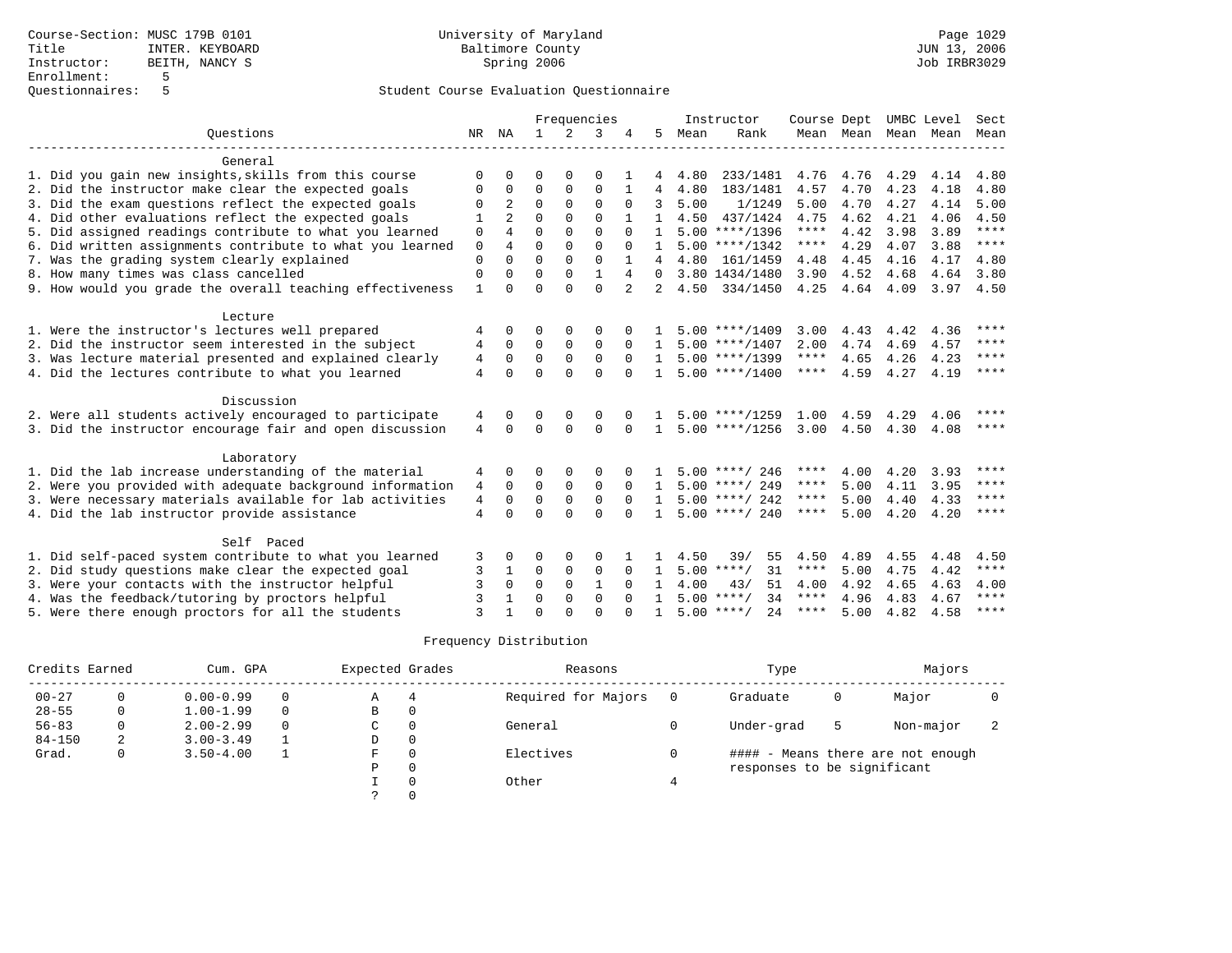|                                                           |                |                |                |          | Frequencies  |          |              |      | Instructor          | Course Dept |           | UMBC Level |      | Sect        |
|-----------------------------------------------------------|----------------|----------------|----------------|----------|--------------|----------|--------------|------|---------------------|-------------|-----------|------------|------|-------------|
| Ouestions                                                 | NR             | NA             | $\mathbf{1}$   | 2        | 3            |          | 5.           | Mean | Rank                |             | Mean Mean | Mean Mean  |      | Mean        |
| General                                                   |                |                |                |          |              |          |              |      |                     |             |           |            |      |             |
| 1. Did you gain new insights, skills from this course     |                |                | O              |          | $\Omega$     |          |              | 4.71 | 340/1481            | 4.76        | 4.76      | 4.29       | 4.14 | 4.71        |
| 2. Did the instructor make clear the expected goals       |                | $\Omega$       |                | $\Omega$ | $\Omega$     | $\Omega$ |              | 4.33 | 736/1481            | 4.57        | 4.70      | 4.23       | 4.18 | 4.33        |
| 3. Did the exam questions reflect the expected goals      | $\Omega$       | $\overline{a}$ | $\Omega$       | $\Omega$ | $\Omega$     | $\Omega$ |              | 5.00 | 1/1249              | 5.00        | 4.70      | 4.27       | 4.14 | 5.00        |
| 4. Did other evaluations reflect the expected goals       | $\Omega$       | २              | $\Omega$       | $\Omega$ | $\Omega$     | $\Omega$ |              | 5.00 | 1/1424              | 4.75        | 4.62      | 4.21       | 4.06 | 5.00        |
| 5. Did assigned readings contribute to what you learned   |                |                | $\Omega$       | $\Omega$ | $\mathbf{1}$ |          | $\Omega$     |      | $3.00$ ****/1396    | ****        | 4.42      | 3.98       | 3.89 | $* * * * *$ |
| 6. Did written assignments contribute to what you learned | 1              |                | $\Omega$       | $\Omega$ | $\Omega$     | $\cap$   |              |      | $5.00$ ****/1342    | $***$ * * * | 4.29      | 4.07       | 3.88 | ****        |
| 7. Was the grading system clearly explained               |                | $\Omega$       |                | $\Omega$ | $\Omega$     |          |              | 4.17 | 854/1459            | 4.48        | 4.45      | 4.16       | 4.17 | 4.17        |
| 8. How many times was class cancelled                     |                |                |                | $\Omega$ | $\Omega$     |          | 3            |      | 4.00 1349/1480      | 3.90        | 4.52      | 4.68       | 4.64 | 4.00        |
| 9. How would you grade the overall teaching effectiveness | $\overline{2}$ | $\cap$         | $\Omega$       | $\Omega$ | 1            | 3        | $\mathbf{1}$ | 4.00 | 836/1450            | 4.25        | 4.64      | 4.09       | 3.97 | 4.00        |
| Lecture                                                   |                |                |                |          |              |          |              |      |                     |             |           |            |      |             |
| 1. Were the instructor's lectures well prepared           |                |                |                |          | $\Omega$     |          |              |      | 3.00 1356/1409      | 3.00        | 4.43      | 4.42       | 4.36 | 3.00        |
| 2. Did the instructor seem interested in the subject      | 5              | $\Omega$       | $\mathbf{1}$   | $\Omega$ | 1            | $\Omega$ | 0            |      | 2.00 1403/1407      | 2.00        | 4.74      | 4.69       | 4.57 | 2.00        |
| 3. Was lecture material presented and explained clearly   | 6              | $\Omega$       |                | $\Omega$ | $\Omega$     | $\Omega$ |              |      | $1.00$ ****/1399    | ****        | 4.65      | 4.26       | 4.23 | $***$ * * * |
| 4. Did the lectures contribute to what you learned        | 5              |                |                | $\Omega$ | $\Omega$     | $\Omega$ |              |      | $1.00$ ****/1400    | $***$ * *   | 4.59      | 4.27       | 4.19 | $* * * * *$ |
| 5. Did audiovisual techniques enhance your understanding  | 5              |                | $\Omega$       | $\cap$   | $\cap$       | $\cap$   |              |      | $5.00$ ****/1179    | ****        | 4.59      | 3.96       | 3.85 | ****        |
| Discussion                                                |                |                |                |          |              |          |              |      |                     |             |           |            |      |             |
| 1. Did class discussions contribute to what you learned   | 5              |                |                | $\Omega$ | $\Omega$     |          |              |      | 1.00 1260/1262      | 1.00        | 4.47      | 4.05       | 3.77 | 1.00        |
| 2. Were all students actively encouraged to participate   | 5              | $\Omega$       | $\overline{a}$ | $\Omega$ | $\Omega$     | $\Omega$ | $\Omega$     |      | 1.00 1257/1259      | 1.00        | 4.59      | 4.29       | 4.06 | 1.00        |
| 3. Did the instructor encourage fair and open discussion  | 5              | $\Omega$       | $\mathbf{1}$   | $\Omega$ | $\Omega$     | $\Omega$ | $\mathbf{1}$ |      | 3.00 1167/1256      | 3.00        | 4.50      | 4.30       | 4.08 | 3.00        |
| 4. Were special techniques successful                     | 5              |                |                | $\Omega$ | $\Omega$     | $\Omega$ | $\Omega$     |      | $1.00$ ****/ 788    | $***$ * * * | 4.55      | 4.00       | 3.80 | ****        |
| Self Paced                                                |                |                |                |          |              |          |              |      |                     |             |           |            |      |             |
| 1. Did self-paced system contribute to what you learned   | 6              | $\Omega$       | $\Omega$       | $\Omega$ | $\Omega$     |          |              |      | $5.00$ ****/<br>55  | 4.50        | 4.89      | 4.55       | 4.48 | ****        |
| 2. Did study questions make clear the expected goal       | 6              | $\Omega$       | 0              | 0        | 0            | $\Omega$ | $\mathbf{1}$ |      | $5.00$ ****/<br>31  | $***$ * * * | 5.00      | 4.75       | 4.42 | $* * * *$   |
| 3. Were your contacts with the instructor helpful         | 6              | $\Omega$       | $\Omega$       | $\Omega$ | $\Omega$     | $\Omega$ |              |      | $5.00$ ****/<br>51  | 4.00        | 4.92      | 4.65       | 4.63 | ****        |
| 4. Was the feedback/tutoring by proctors helpful          |                | $\Omega$       | $\Omega$       | $\Omega$ | $\Omega$     |          |              |      | $5.00$ ****/<br>34  | $***$ * * * | 4.96      | 4.83       | 4.67 | ****        |
| 5. Were there enough proctors for all the students        |                |                | ∩              | $\cap$   | $\cap$       |          |              |      | $5.00$ ****/<br>2.4 | ****        | 5.00      | 4.82       | 4.58 | $***$ * * * |

| Credits Earned |   | Cum. GPA      |          | Expected Grades |          | Reasons             | Type                        |   | Majors                            |  |
|----------------|---|---------------|----------|-----------------|----------|---------------------|-----------------------------|---|-----------------------------------|--|
| $00 - 27$      |   | $0.00 - 0.99$ | 0        | Α               |          | Required for Majors | Graduate                    | 0 | Major                             |  |
| $28 - 55$      |   | $1.00 - 1.99$ | $\Omega$ | B               | 4        |                     |                             |   |                                   |  |
| $56 - 83$      |   | $2.00 - 2.99$ | $\Omega$ | C               |          | General             | Under-grad                  |   | Non-major                         |  |
| $84 - 150$     |   | $3.00 - 3.49$ |          | D               | $\Omega$ |                     |                             |   |                                   |  |
| Grad.          | 0 | $3.50 - 4.00$ | 2        | F.              |          | Electives           |                             |   | #### - Means there are not enough |  |
|                |   |               |          | P               | $\Omega$ |                     | responses to be significant |   |                                   |  |
|                |   |               |          |                 |          | Other               |                             |   |                                   |  |
|                |   |               |          |                 |          |                     |                             |   |                                   |  |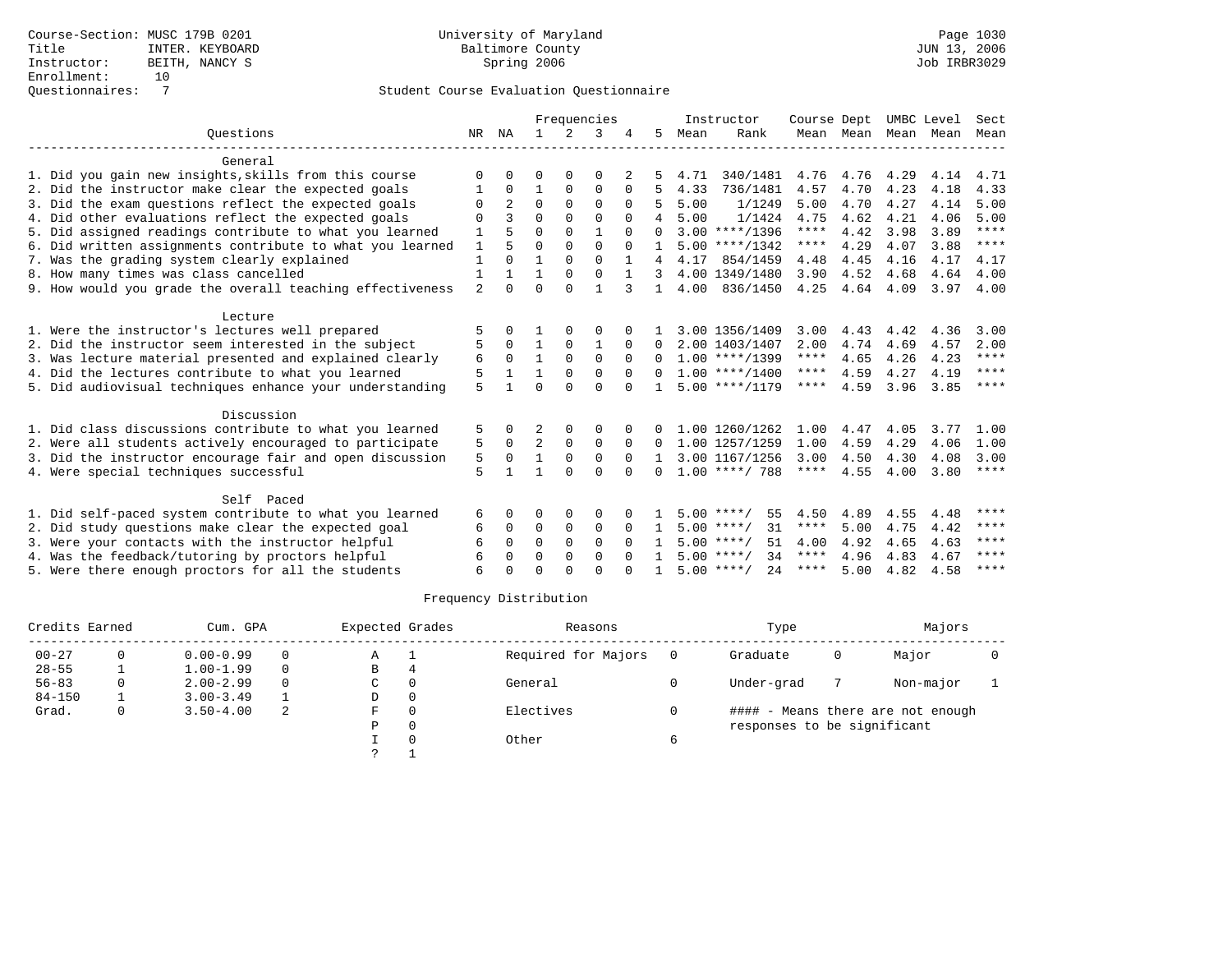|                                                           |              |                |              | Frequencies    |                |          |               |      | Instructor          | Course Dept |           | UMBC Level |      | Sect        |
|-----------------------------------------------------------|--------------|----------------|--------------|----------------|----------------|----------|---------------|------|---------------------|-------------|-----------|------------|------|-------------|
| Ouestions                                                 | NR           | ΝA             | $\mathbf{1}$ | $\mathcal{L}$  | 3              |          | 5.            | Mean | Rank                |             | Mean Mean | Mean       | Mean | Mean        |
| General                                                   |              |                |              |                |                |          |               |      |                     |             |           |            |      |             |
| 1. Did you gain new insights, skills from this course     | $\Omega$     | O              | 0            | 3              |                |          |               |      | 4.00 1069/1481      | 4.15        | 4.76      | 4.29       | 4.14 | 4.00        |
| 2. Did the instructor make clear the expected goals       | $\Omega$     | $\Omega$       | 0            | 0              | $\overline{2}$ |          | 11            | 4.60 | 399/1481            | 4.74        | 4.70      | 4.23       | 4.18 | 4.60        |
| 3. Did the exam questions reflect the expected goals      | $\Omega$     | $\Omega$       | $\Omega$     | $\Omega$       |                |          | 11            | 4.67 | 334/1249            | 4.72        | 4.70      | 4.27       | 4.14 | 4.67        |
| 4. Did other evaluations reflect the expected goals       | $\Omega$     | $\mathfrak{D}$ | 1            | $\cap$         | ς              |          | 8             | 4.15 | 852/1424            | 4.35        | 4.62      | 4.21       | 4.06 | 4.15        |
| 5. Did assigned readings contribute to what you learned   | $\Omega$     | 5              | $\Omega$     | $\mathfrak{D}$ | $\mathbf{1}$   |          | 4             | 3.90 | 801/1396            | 3.95        | 4.42      | 3.98       | 3.89 | 3.90        |
| 6. Did written assignments contribute to what you learned | $\mathbf 0$  | 10             | $\Omega$     | $\overline{2}$ | $\overline{2}$ | $\Omega$ |               |      | 3.00 1269/1342      | 3.00        | 4.29      | 4.07       | 3.88 | 3.00        |
| 7. Was the grading system clearly explained               | $\Omega$     | $\Omega$       | 1            | $\mathfrak{D}$ | $\mathfrak{D}$ |          |               |      | 3.93 1021/1459      | 4.15        | 4.45      | 4.16       | 4.17 | 3.93        |
| 8. How many times was class cancelled                     | $\Omega$     | $\Omega$       | $\Omega$     | $\Omega$       | $\Omega$       | 13       | 2             |      | 4.13 1302/1480      | 4.18        | 4.52      | 4.68       | 4.64 | 4.13        |
| 9. How would you grade the overall teaching effectiveness | $\mathbf{1}$ | 1              | $\Omega$     | $\mathbf{1}$   | $\mathbf{3}$   | 5        | 4             | 3.92 | 945/1450            | 4.12        | 4.64      | 4.09       | 3.97 | 3.92        |
| Lecture                                                   |              |                |              |                |                |          |               |      |                     |             |           |            |      |             |
| 1. Were the instructor's lectures well prepared           | O            | 0              | 0            | $\Omega$       |                |          |               | 4.47 | 813/1409            | 4.57        | 4.43      | 4.42       | 4.36 | 4.47        |
| 2. Did the instructor seem interested in the subject      | 0            | 0              | $\mathbf 0$  | 0              | $\mathbf 0$    | 4        | 11            | 4.73 | 861/1407            | 4.73        | 4.74      | 4.69       | 4.57 | 4.73        |
| 3. Was lecture material presented and explained clearly   | 0            | $\Omega$       | $\Omega$     | $\mathbf 0$    | $\mathbf{1}$   |          | 9             | 4.53 | 534/1399            | 4.63        | 4.65      | 4.26       | 4.23 | 4.53        |
| 4. Did the lectures contribute to what you learned        | 1            | 0              | $\Omega$     | $\Omega$       | 3              | 3        | 8             | 4.36 | 766/1400            | 4.48        | 4.59      | 4.27       | 4.19 | 4.36        |
| 5. Did audiovisual techniques enhance your understanding  | $\mathbf{1}$ |                | $\Omega$     | $\Omega$       | ঽ              | 3        | 4             | 4.10 | 557/1179            | 4.28        | 4.59      | 3.96       | 3.85 | 4.10        |
| Discussion                                                |              |                |              |                |                |          |               |      |                     |             |           |            |      |             |
| 1. Did class discussions contribute to what you learned   | 10           | 0              | O            | $\Omega$       |                |          |               | 4.20 | 610/1262            | 3.52        | 4.47      | 4.05       | 3.77 | 4.20        |
| 2. Were all students actively encouraged to participate   | 10           | $\Omega$       | $\mathbf 0$  | $\mathbf 0$    | 2              | $\Omega$ |               | 4.20 | 821/1259            | 3.93        | 4.59      | 4.29       | 4.06 | 4.20        |
| 3. Did the instructor encourage fair and open discussion  | 10           | $\Omega$       | $\Omega$     | $\Omega$       | 3              | $\Omega$ | $\mathcal{L}$ |      | 3.80 1025/1256      | 3.32        | 4.50      | 4.30       | 4.08 | 3.80        |
| 4. Were special techniques successful                     | 9            |                | $\Omega$     | $\cap$         | $\mathbf{1}$   |          | $\Omega$      |      | $3.50$ ****/ 788    | ****        | 4.55      | 4.00       | 3.80 | $***$ * * * |
| Self Paced                                                |              |                |              |                |                |          |               |      |                     |             |           |            |      |             |
| 1. Did self-paced system contribute to what you learned   | 11           | 0              | 0            |                |                |          |               | 4.25 | 55<br>41/           | 4.25        | 4.89      | 4.55       | 4.48 | 4.25        |
| 2. Did study questions make clear the expected goal       | 11           | 2              | $\mathbf{1}$ | $\Omega$       | $\mathbf{1}$   | $\Omega$ | 0             |      | $2.00$ ****/<br>31  | ****        | 5.00      | 4.75       | 4.42 | ****        |
| 3. Were your contacts with the instructor helpful         | 11           |                | $\Omega$     | $\Omega$       | $\mathbf{1}$   |          |               |      | $4.00$ ****/<br>51  | ****        | 4.92      | 4.65       | 4.63 | ****        |
| 4. Was the feedback/tutoring by proctors helpful          | 11           | 2              | 1            | 0              | $\mathbf 0$    | $\Omega$ |               |      | $3.00$ ****/<br>34  | ****        | 4.96      | 4.83       | 4.67 | ****        |
| 5. Were there enough proctors for all the students        | 11           |                | $\Omega$     | $\cap$         |                |          |               |      | $4.00$ ****/<br>2.4 | ****        | 5.00      | 4.82       | 4.58 | ****        |

| Credits Earned |   | Cum. GPA      |          | Expected Grades |          | Reasons             |     | Type                        |              | Majors                            |  |
|----------------|---|---------------|----------|-----------------|----------|---------------------|-----|-----------------------------|--------------|-----------------------------------|--|
| $00 - 27$      | 0 | $0.00 - 0.99$ | $\Omega$ | A               | 9        | Required for Majors | - 0 | Graduate                    | $\mathbf{0}$ | Major                             |  |
| $28 - 55$      | 2 | $1.00 - 1.99$ | $\Omega$ | B               | 2        |                     |     |                             |              |                                   |  |
| $56 - 83$      | 2 | $2.00 - 2.99$ |          | C               |          | General             |     | Under-grad                  | 15           | Non-major                         |  |
| $84 - 150$     |   | $3.00 - 3.49$ |          | D               | $\Omega$ |                     |     |                             |              |                                   |  |
| Grad.          | 0 | $3.50 - 4.00$ |          | F.              | $\Omega$ | Electives           | 6   |                             |              | #### - Means there are not enough |  |
|                |   |               |          | Ρ               | $\Omega$ |                     |     | responses to be significant |              |                                   |  |
|                |   |               |          |                 |          | Other               |     |                             |              |                                   |  |
|                |   |               |          |                 |          |                     |     |                             |              |                                   |  |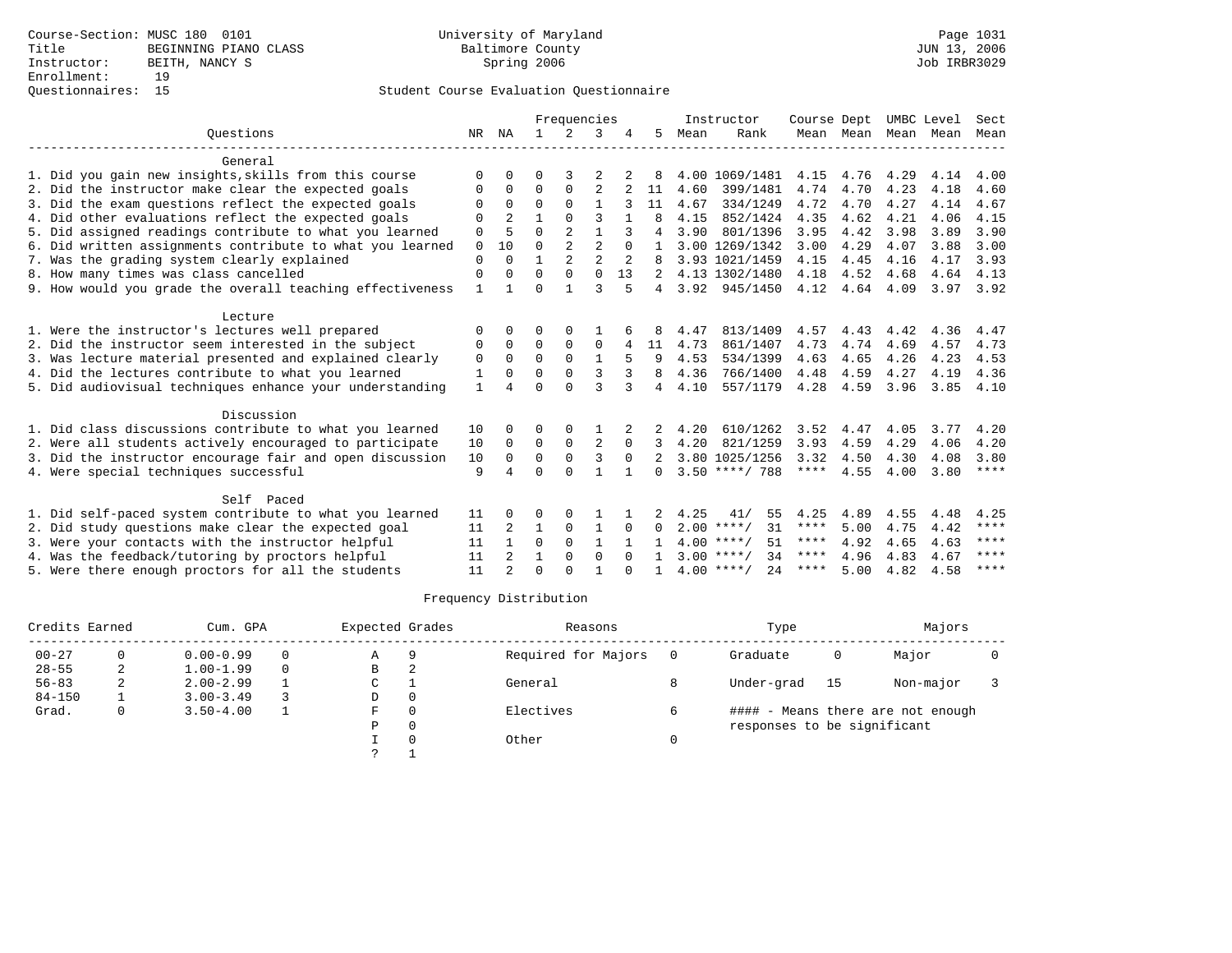| Ouestions<br>2<br>NR NA<br>$\mathbf{1}$<br>3<br>5.<br>Rank<br>Mean<br>Mean Mean<br>Mean Mean<br>Mean<br>General<br>1. Did you gain new insights, skills from this course<br>792/1481<br>0<br>0<br>O<br>1<br>3<br>3 10<br>4.29<br>4.15<br>4.76<br>4.29<br>4.14<br>4.29<br>2. Did the instructor make clear the expected goals<br>$\Omega$<br>4.88<br>$\Omega$<br>$\Omega$<br>$\Omega$<br>15<br>4.88<br>128/1481<br>4.74<br>4.70<br>4.23<br>4.18<br>$\Omega$<br>$\mathbf{1}$<br>3. Did the exam questions reflect the expected goals<br>$\Omega$<br>4.27<br>0<br>$\Omega$<br>14<br>4.76<br>236/1249<br>4.72<br>4.70<br>4.14<br>4.76<br>$\Omega$<br>4. Did other evaluations reflect the expected goals<br>$\Omega$<br>$\mathbf{1}$<br>$\Omega$<br>2<br>4.35<br>4.62<br>4.21<br>4.55<br>$\Omega$<br>6<br>8<br>4.55<br>395/1424<br>4.06<br>5. Did assigned readings contribute to what you learned<br>$\Omega$<br>$\mathbf{1}$<br>$\mathbf{1}$<br>$\overline{a}$<br>3<br>10<br>4.00<br>707/1396<br>3.95<br>4.42<br>3.98<br>3.89<br>4.00<br>$\Omega$<br>$\Omega$<br>$***$<br>6. Did written assignments contribute to what you learned<br>1<br>$\Omega$<br>$\overline{2}$<br>$\mathbf 0$<br>14<br>$\Omega$<br>$3.67$ ****/1342<br>3.00<br>4.29<br>4.07<br>3.88<br>$\Omega$<br>$\overline{2}$<br>7. Was the grading system clearly explained<br>1<br>2<br>$\Omega$<br>5<br>7<br>4.36<br>671/1459<br>4.15<br>4.45<br>4.17<br>4.16<br>4.36<br>$\Omega$<br>$\Omega$<br>$\Omega$<br>8. How many times was class cancelled<br>$\Omega$<br>$\Omega$<br>13<br>4.24 1230/1480<br>4.18<br>4.52<br>4.68<br>4.64<br>4.24<br>4<br>$\Omega$<br>$\mathbf{1}$<br>9. How would you grade the overall teaching effectiveness<br>$\Omega$<br>$\Omega$<br>4<br>5.<br>4.31<br>578/1450<br>4.12<br>4.64<br>4.09<br>3.97<br>4.31<br>Lecture<br>1. Were the instructor's lectures well prepared<br>2<br>0<br>0<br>$\Omega$<br>4.67<br>559/1409<br>4.57<br>4.43<br>4.42<br>4.36<br>4.67<br>1<br>-11<br>$\overline{2}$<br>$\overline{2}$<br>2. Did the instructor seem interested in the subject<br>$\Omega$<br>$\Omega$<br>0<br>13<br>4.73<br>861/1407<br>4.73<br>4.74<br>4.69<br>4.57<br>4.73<br>$\Omega$<br>3. Was lecture material presented and explained clearly<br>2<br>0<br>0<br>$\Omega$<br>$\mathbf 0$<br>4.73<br>289/1399<br>4.63<br>4.65<br>4.26<br>4.23<br>4.73<br>4<br>11<br>2<br>$\Omega$<br>$\Omega$<br>$\mathbf 0$<br>$\mathbf{1}$<br>4. Did the lectures contribute to what you learned<br>10<br>4.60<br>492/1400<br>4.48<br>4.59<br>4.27<br>4<br>4.19<br>4.60<br>$\Omega$<br>$\overline{a}$<br>5. Did audiovisual techniques enhance your understanding<br>$\overline{2}$<br>$\Omega$<br>4<br>2<br>7<br>4.45<br>299/1179<br>4.28<br>4.59<br>3.96<br>3.85<br>4.45<br>Discussion<br>1. Did class discussions contribute to what you learned<br>2.83<br>2<br>2.83 1186/1262<br>3.52<br>4.47<br>4.05<br>3.77<br>11<br>0<br>1<br>1<br>$\mathbf{1}$<br>$\overline{2}$<br>2. Were all students actively encouraged to participate<br>0<br>$\mathbf{0}$<br>11<br>1<br>2<br>3.67 1067/1259<br>3.93<br>4.59<br>4.29<br>4.06<br>3.67<br>3. Did the instructor encourage fair and open discussion<br>$\mathbf{1}$<br>3<br>$\mathbf 0$<br>11<br>$\Omega$<br>2.83 1200/1256<br>3.32<br>2.83<br>$\Omega$<br>4.50<br>4.30<br>4.08<br>4. Were special techniques successful<br>11<br>4<br>$\mathbf{1}$<br>$\Omega$<br>$3.00$ ****/ 788<br>$***$ * * *<br>4.55<br>****<br>$\Omega$<br>$\Omega$<br>4.00<br>3.80<br>$\mathbf{1}$<br>Laboratory<br>1. Did the lab increase understanding of the material<br>4.20<br>****<br>15<br>$\Omega$<br>$\Omega$<br>$\Omega$<br>$4.00$ ****/ 246<br>4.00<br>3.93<br><sup>0</sup><br>****<br>****<br>$\mathbf{1}$<br>$\mathbf 0$<br>2. Were you provided with adequate background information<br>15<br>0<br>0<br>1<br>****<br>5.00<br>4.11<br>3.95<br>$\Omega$<br>$2.50$ ****/ 249<br>15<br>$\mathbf 0$<br>$\mathbf 0$<br>$\mathbf 0$<br>****<br>3. Were necessary materials available for lab activities<br>1<br>1<br>$4.00$ ****/ 242<br>****<br>5.00<br>4.40<br>4.33<br>$\Omega$<br>$\Omega$<br>0<br>$\Omega$<br>4. Did the lab instructor provide assistance<br>15<br>$\mathbf{1}$<br>$\mathbf{1}$<br>$4.00$ ****/ 240<br>4.20<br>$***$<br>****<br>5.00<br>4.20<br>$\Omega$<br>$\Omega$<br>5. Were requirements for lab reports clearly specified<br>15<br>$\mathbf{1}$<br>$\Omega$<br>$\mathbf{1}$<br>$3.00$ ****/ 217<br>$* * * * *$<br>$\Omega$<br>****<br>5.00<br>4.04<br>4.02<br>$\Omega$<br>Seminar<br>****<br>4. Did presentations contribute to what you learned<br>15<br>0<br>$3.00$ ****/<br>69<br>4.00<br>4.35<br>0<br>1<br>0<br>0<br>4.14<br>1 |                                         |    |              |          |          | Frequencies |              |          | Instructor |      |      |      | Course Dept UMBC Level | Sect        |
|--------------------------------------------------------------------------------------------------------------------------------------------------------------------------------------------------------------------------------------------------------------------------------------------------------------------------------------------------------------------------------------------------------------------------------------------------------------------------------------------------------------------------------------------------------------------------------------------------------------------------------------------------------------------------------------------------------------------------------------------------------------------------------------------------------------------------------------------------------------------------------------------------------------------------------------------------------------------------------------------------------------------------------------------------------------------------------------------------------------------------------------------------------------------------------------------------------------------------------------------------------------------------------------------------------------------------------------------------------------------------------------------------------------------------------------------------------------------------------------------------------------------------------------------------------------------------------------------------------------------------------------------------------------------------------------------------------------------------------------------------------------------------------------------------------------------------------------------------------------------------------------------------------------------------------------------------------------------------------------------------------------------------------------------------------------------------------------------------------------------------------------------------------------------------------------------------------------------------------------------------------------------------------------------------------------------------------------------------------------------------------------------------------------------------------------------------------------------------------------------------------------------------------------------------------------------------------------------------------------------------------------------------------------------------------------------------------------------------------------------------------------------------------------------------------------------------------------------------------------------------------------------------------------------------------------------------------------------------------------------------------------------------------------------------------------------------------------------------------------------------------------------------------------------------------------------------------------------------------------------------------------------------------------------------------------------------------------------------------------------------------------------------------------------------------------------------------------------------------------------------------------------------------------------------------------------------------------------------------------------------------------------------------------------------------------------------------------------------------------------------------------------------------------------------------------------------------------------------------------------------------------------------------------------------------------------------------------------------------------------------------------------------------------------------------------------------------------------------------------------------------------------------------------------------------------------------------------------------------------------------------------------------------------------------------------------------------------------------------------------------------------------------------------------------------------------------------------------------------------------------------------------------------------------------------------------------------------------------------------------------------------------------------------------|-----------------------------------------|----|--------------|----------|----------|-------------|--------------|----------|------------|------|------|------|------------------------|-------------|
|                                                                                                                                                                                                                                                                                                                                                                                                                                                                                                                                                                                                                                                                                                                                                                                                                                                                                                                                                                                                                                                                                                                                                                                                                                                                                                                                                                                                                                                                                                                                                                                                                                                                                                                                                                                                                                                                                                                                                                                                                                                                                                                                                                                                                                                                                                                                                                                                                                                                                                                                                                                                                                                                                                                                                                                                                                                                                                                                                                                                                                                                                                                                                                                                                                                                                                                                                                                                                                                                                                                                                                                                                                                                                                                                                                                                                                                                                                                                                                                                                                                                                                                                                                                                                                                                                                                                                                                                                                                                                                                                                                                                                                                                    |                                         |    |              |          |          |             |              |          |            |      |      |      |                        |             |
|                                                                                                                                                                                                                                                                                                                                                                                                                                                                                                                                                                                                                                                                                                                                                                                                                                                                                                                                                                                                                                                                                                                                                                                                                                                                                                                                                                                                                                                                                                                                                                                                                                                                                                                                                                                                                                                                                                                                                                                                                                                                                                                                                                                                                                                                                                                                                                                                                                                                                                                                                                                                                                                                                                                                                                                                                                                                                                                                                                                                                                                                                                                                                                                                                                                                                                                                                                                                                                                                                                                                                                                                                                                                                                                                                                                                                                                                                                                                                                                                                                                                                                                                                                                                                                                                                                                                                                                                                                                                                                                                                                                                                                                                    |                                         |    |              |          |          |             |              |          |            |      |      |      |                        |             |
|                                                                                                                                                                                                                                                                                                                                                                                                                                                                                                                                                                                                                                                                                                                                                                                                                                                                                                                                                                                                                                                                                                                                                                                                                                                                                                                                                                                                                                                                                                                                                                                                                                                                                                                                                                                                                                                                                                                                                                                                                                                                                                                                                                                                                                                                                                                                                                                                                                                                                                                                                                                                                                                                                                                                                                                                                                                                                                                                                                                                                                                                                                                                                                                                                                                                                                                                                                                                                                                                                                                                                                                                                                                                                                                                                                                                                                                                                                                                                                                                                                                                                                                                                                                                                                                                                                                                                                                                                                                                                                                                                                                                                                                                    |                                         |    |              |          |          |             |              |          |            |      |      |      |                        |             |
|                                                                                                                                                                                                                                                                                                                                                                                                                                                                                                                                                                                                                                                                                                                                                                                                                                                                                                                                                                                                                                                                                                                                                                                                                                                                                                                                                                                                                                                                                                                                                                                                                                                                                                                                                                                                                                                                                                                                                                                                                                                                                                                                                                                                                                                                                                                                                                                                                                                                                                                                                                                                                                                                                                                                                                                                                                                                                                                                                                                                                                                                                                                                                                                                                                                                                                                                                                                                                                                                                                                                                                                                                                                                                                                                                                                                                                                                                                                                                                                                                                                                                                                                                                                                                                                                                                                                                                                                                                                                                                                                                                                                                                                                    |                                         |    |              |          |          |             |              |          |            |      |      |      |                        |             |
|                                                                                                                                                                                                                                                                                                                                                                                                                                                                                                                                                                                                                                                                                                                                                                                                                                                                                                                                                                                                                                                                                                                                                                                                                                                                                                                                                                                                                                                                                                                                                                                                                                                                                                                                                                                                                                                                                                                                                                                                                                                                                                                                                                                                                                                                                                                                                                                                                                                                                                                                                                                                                                                                                                                                                                                                                                                                                                                                                                                                                                                                                                                                                                                                                                                                                                                                                                                                                                                                                                                                                                                                                                                                                                                                                                                                                                                                                                                                                                                                                                                                                                                                                                                                                                                                                                                                                                                                                                                                                                                                                                                                                                                                    |                                         |    |              |          |          |             |              |          |            |      |      |      |                        |             |
|                                                                                                                                                                                                                                                                                                                                                                                                                                                                                                                                                                                                                                                                                                                                                                                                                                                                                                                                                                                                                                                                                                                                                                                                                                                                                                                                                                                                                                                                                                                                                                                                                                                                                                                                                                                                                                                                                                                                                                                                                                                                                                                                                                                                                                                                                                                                                                                                                                                                                                                                                                                                                                                                                                                                                                                                                                                                                                                                                                                                                                                                                                                                                                                                                                                                                                                                                                                                                                                                                                                                                                                                                                                                                                                                                                                                                                                                                                                                                                                                                                                                                                                                                                                                                                                                                                                                                                                                                                                                                                                                                                                                                                                                    |                                         |    |              |          |          |             |              |          |            |      |      |      |                        |             |
|                                                                                                                                                                                                                                                                                                                                                                                                                                                                                                                                                                                                                                                                                                                                                                                                                                                                                                                                                                                                                                                                                                                                                                                                                                                                                                                                                                                                                                                                                                                                                                                                                                                                                                                                                                                                                                                                                                                                                                                                                                                                                                                                                                                                                                                                                                                                                                                                                                                                                                                                                                                                                                                                                                                                                                                                                                                                                                                                                                                                                                                                                                                                                                                                                                                                                                                                                                                                                                                                                                                                                                                                                                                                                                                                                                                                                                                                                                                                                                                                                                                                                                                                                                                                                                                                                                                                                                                                                                                                                                                                                                                                                                                                    |                                         |    |              |          |          |             |              |          |            |      |      |      |                        |             |
|                                                                                                                                                                                                                                                                                                                                                                                                                                                                                                                                                                                                                                                                                                                                                                                                                                                                                                                                                                                                                                                                                                                                                                                                                                                                                                                                                                                                                                                                                                                                                                                                                                                                                                                                                                                                                                                                                                                                                                                                                                                                                                                                                                                                                                                                                                                                                                                                                                                                                                                                                                                                                                                                                                                                                                                                                                                                                                                                                                                                                                                                                                                                                                                                                                                                                                                                                                                                                                                                                                                                                                                                                                                                                                                                                                                                                                                                                                                                                                                                                                                                                                                                                                                                                                                                                                                                                                                                                                                                                                                                                                                                                                                                    |                                         |    |              |          |          |             |              |          |            |      |      |      |                        |             |
|                                                                                                                                                                                                                                                                                                                                                                                                                                                                                                                                                                                                                                                                                                                                                                                                                                                                                                                                                                                                                                                                                                                                                                                                                                                                                                                                                                                                                                                                                                                                                                                                                                                                                                                                                                                                                                                                                                                                                                                                                                                                                                                                                                                                                                                                                                                                                                                                                                                                                                                                                                                                                                                                                                                                                                                                                                                                                                                                                                                                                                                                                                                                                                                                                                                                                                                                                                                                                                                                                                                                                                                                                                                                                                                                                                                                                                                                                                                                                                                                                                                                                                                                                                                                                                                                                                                                                                                                                                                                                                                                                                                                                                                                    |                                         |    |              |          |          |             |              |          |            |      |      |      |                        |             |
|                                                                                                                                                                                                                                                                                                                                                                                                                                                                                                                                                                                                                                                                                                                                                                                                                                                                                                                                                                                                                                                                                                                                                                                                                                                                                                                                                                                                                                                                                                                                                                                                                                                                                                                                                                                                                                                                                                                                                                                                                                                                                                                                                                                                                                                                                                                                                                                                                                                                                                                                                                                                                                                                                                                                                                                                                                                                                                                                                                                                                                                                                                                                                                                                                                                                                                                                                                                                                                                                                                                                                                                                                                                                                                                                                                                                                                                                                                                                                                                                                                                                                                                                                                                                                                                                                                                                                                                                                                                                                                                                                                                                                                                                    |                                         |    |              |          |          |             |              |          |            |      |      |      |                        |             |
|                                                                                                                                                                                                                                                                                                                                                                                                                                                                                                                                                                                                                                                                                                                                                                                                                                                                                                                                                                                                                                                                                                                                                                                                                                                                                                                                                                                                                                                                                                                                                                                                                                                                                                                                                                                                                                                                                                                                                                                                                                                                                                                                                                                                                                                                                                                                                                                                                                                                                                                                                                                                                                                                                                                                                                                                                                                                                                                                                                                                                                                                                                                                                                                                                                                                                                                                                                                                                                                                                                                                                                                                                                                                                                                                                                                                                                                                                                                                                                                                                                                                                                                                                                                                                                                                                                                                                                                                                                                                                                                                                                                                                                                                    |                                         |    |              |          |          |             |              |          |            |      |      |      |                        |             |
|                                                                                                                                                                                                                                                                                                                                                                                                                                                                                                                                                                                                                                                                                                                                                                                                                                                                                                                                                                                                                                                                                                                                                                                                                                                                                                                                                                                                                                                                                                                                                                                                                                                                                                                                                                                                                                                                                                                                                                                                                                                                                                                                                                                                                                                                                                                                                                                                                                                                                                                                                                                                                                                                                                                                                                                                                                                                                                                                                                                                                                                                                                                                                                                                                                                                                                                                                                                                                                                                                                                                                                                                                                                                                                                                                                                                                                                                                                                                                                                                                                                                                                                                                                                                                                                                                                                                                                                                                                                                                                                                                                                                                                                                    |                                         |    |              |          |          |             |              |          |            |      |      |      |                        |             |
|                                                                                                                                                                                                                                                                                                                                                                                                                                                                                                                                                                                                                                                                                                                                                                                                                                                                                                                                                                                                                                                                                                                                                                                                                                                                                                                                                                                                                                                                                                                                                                                                                                                                                                                                                                                                                                                                                                                                                                                                                                                                                                                                                                                                                                                                                                                                                                                                                                                                                                                                                                                                                                                                                                                                                                                                                                                                                                                                                                                                                                                                                                                                                                                                                                                                                                                                                                                                                                                                                                                                                                                                                                                                                                                                                                                                                                                                                                                                                                                                                                                                                                                                                                                                                                                                                                                                                                                                                                                                                                                                                                                                                                                                    |                                         |    |              |          |          |             |              |          |            |      |      |      |                        |             |
|                                                                                                                                                                                                                                                                                                                                                                                                                                                                                                                                                                                                                                                                                                                                                                                                                                                                                                                                                                                                                                                                                                                                                                                                                                                                                                                                                                                                                                                                                                                                                                                                                                                                                                                                                                                                                                                                                                                                                                                                                                                                                                                                                                                                                                                                                                                                                                                                                                                                                                                                                                                                                                                                                                                                                                                                                                                                                                                                                                                                                                                                                                                                                                                                                                                                                                                                                                                                                                                                                                                                                                                                                                                                                                                                                                                                                                                                                                                                                                                                                                                                                                                                                                                                                                                                                                                                                                                                                                                                                                                                                                                                                                                                    |                                         |    |              |          |          |             |              |          |            |      |      |      |                        |             |
|                                                                                                                                                                                                                                                                                                                                                                                                                                                                                                                                                                                                                                                                                                                                                                                                                                                                                                                                                                                                                                                                                                                                                                                                                                                                                                                                                                                                                                                                                                                                                                                                                                                                                                                                                                                                                                                                                                                                                                                                                                                                                                                                                                                                                                                                                                                                                                                                                                                                                                                                                                                                                                                                                                                                                                                                                                                                                                                                                                                                                                                                                                                                                                                                                                                                                                                                                                                                                                                                                                                                                                                                                                                                                                                                                                                                                                                                                                                                                                                                                                                                                                                                                                                                                                                                                                                                                                                                                                                                                                                                                                                                                                                                    |                                         |    |              |          |          |             |              |          |            |      |      |      |                        |             |
|                                                                                                                                                                                                                                                                                                                                                                                                                                                                                                                                                                                                                                                                                                                                                                                                                                                                                                                                                                                                                                                                                                                                                                                                                                                                                                                                                                                                                                                                                                                                                                                                                                                                                                                                                                                                                                                                                                                                                                                                                                                                                                                                                                                                                                                                                                                                                                                                                                                                                                                                                                                                                                                                                                                                                                                                                                                                                                                                                                                                                                                                                                                                                                                                                                                                                                                                                                                                                                                                                                                                                                                                                                                                                                                                                                                                                                                                                                                                                                                                                                                                                                                                                                                                                                                                                                                                                                                                                                                                                                                                                                                                                                                                    |                                         |    |              |          |          |             |              |          |            |      |      |      |                        |             |
|                                                                                                                                                                                                                                                                                                                                                                                                                                                                                                                                                                                                                                                                                                                                                                                                                                                                                                                                                                                                                                                                                                                                                                                                                                                                                                                                                                                                                                                                                                                                                                                                                                                                                                                                                                                                                                                                                                                                                                                                                                                                                                                                                                                                                                                                                                                                                                                                                                                                                                                                                                                                                                                                                                                                                                                                                                                                                                                                                                                                                                                                                                                                                                                                                                                                                                                                                                                                                                                                                                                                                                                                                                                                                                                                                                                                                                                                                                                                                                                                                                                                                                                                                                                                                                                                                                                                                                                                                                                                                                                                                                                                                                                                    |                                         |    |              |          |          |             |              |          |            |      |      |      |                        |             |
|                                                                                                                                                                                                                                                                                                                                                                                                                                                                                                                                                                                                                                                                                                                                                                                                                                                                                                                                                                                                                                                                                                                                                                                                                                                                                                                                                                                                                                                                                                                                                                                                                                                                                                                                                                                                                                                                                                                                                                                                                                                                                                                                                                                                                                                                                                                                                                                                                                                                                                                                                                                                                                                                                                                                                                                                                                                                                                                                                                                                                                                                                                                                                                                                                                                                                                                                                                                                                                                                                                                                                                                                                                                                                                                                                                                                                                                                                                                                                                                                                                                                                                                                                                                                                                                                                                                                                                                                                                                                                                                                                                                                                                                                    |                                         |    |              |          |          |             |              |          |            |      |      |      |                        |             |
|                                                                                                                                                                                                                                                                                                                                                                                                                                                                                                                                                                                                                                                                                                                                                                                                                                                                                                                                                                                                                                                                                                                                                                                                                                                                                                                                                                                                                                                                                                                                                                                                                                                                                                                                                                                                                                                                                                                                                                                                                                                                                                                                                                                                                                                                                                                                                                                                                                                                                                                                                                                                                                                                                                                                                                                                                                                                                                                                                                                                                                                                                                                                                                                                                                                                                                                                                                                                                                                                                                                                                                                                                                                                                                                                                                                                                                                                                                                                                                                                                                                                                                                                                                                                                                                                                                                                                                                                                                                                                                                                                                                                                                                                    |                                         |    |              |          |          |             |              |          |            |      |      |      |                        |             |
|                                                                                                                                                                                                                                                                                                                                                                                                                                                                                                                                                                                                                                                                                                                                                                                                                                                                                                                                                                                                                                                                                                                                                                                                                                                                                                                                                                                                                                                                                                                                                                                                                                                                                                                                                                                                                                                                                                                                                                                                                                                                                                                                                                                                                                                                                                                                                                                                                                                                                                                                                                                                                                                                                                                                                                                                                                                                                                                                                                                                                                                                                                                                                                                                                                                                                                                                                                                                                                                                                                                                                                                                                                                                                                                                                                                                                                                                                                                                                                                                                                                                                                                                                                                                                                                                                                                                                                                                                                                                                                                                                                                                                                                                    |                                         |    |              |          |          |             |              |          |            |      |      |      |                        |             |
|                                                                                                                                                                                                                                                                                                                                                                                                                                                                                                                                                                                                                                                                                                                                                                                                                                                                                                                                                                                                                                                                                                                                                                                                                                                                                                                                                                                                                                                                                                                                                                                                                                                                                                                                                                                                                                                                                                                                                                                                                                                                                                                                                                                                                                                                                                                                                                                                                                                                                                                                                                                                                                                                                                                                                                                                                                                                                                                                                                                                                                                                                                                                                                                                                                                                                                                                                                                                                                                                                                                                                                                                                                                                                                                                                                                                                                                                                                                                                                                                                                                                                                                                                                                                                                                                                                                                                                                                                                                                                                                                                                                                                                                                    |                                         |    |              |          |          |             |              |          |            |      |      |      |                        |             |
|                                                                                                                                                                                                                                                                                                                                                                                                                                                                                                                                                                                                                                                                                                                                                                                                                                                                                                                                                                                                                                                                                                                                                                                                                                                                                                                                                                                                                                                                                                                                                                                                                                                                                                                                                                                                                                                                                                                                                                                                                                                                                                                                                                                                                                                                                                                                                                                                                                                                                                                                                                                                                                                                                                                                                                                                                                                                                                                                                                                                                                                                                                                                                                                                                                                                                                                                                                                                                                                                                                                                                                                                                                                                                                                                                                                                                                                                                                                                                                                                                                                                                                                                                                                                                                                                                                                                                                                                                                                                                                                                                                                                                                                                    |                                         |    |              |          |          |             |              |          |            |      |      |      |                        |             |
|                                                                                                                                                                                                                                                                                                                                                                                                                                                                                                                                                                                                                                                                                                                                                                                                                                                                                                                                                                                                                                                                                                                                                                                                                                                                                                                                                                                                                                                                                                                                                                                                                                                                                                                                                                                                                                                                                                                                                                                                                                                                                                                                                                                                                                                                                                                                                                                                                                                                                                                                                                                                                                                                                                                                                                                                                                                                                                                                                                                                                                                                                                                                                                                                                                                                                                                                                                                                                                                                                                                                                                                                                                                                                                                                                                                                                                                                                                                                                                                                                                                                                                                                                                                                                                                                                                                                                                                                                                                                                                                                                                                                                                                                    |                                         |    |              |          |          |             |              |          |            |      |      |      |                        |             |
|                                                                                                                                                                                                                                                                                                                                                                                                                                                                                                                                                                                                                                                                                                                                                                                                                                                                                                                                                                                                                                                                                                                                                                                                                                                                                                                                                                                                                                                                                                                                                                                                                                                                                                                                                                                                                                                                                                                                                                                                                                                                                                                                                                                                                                                                                                                                                                                                                                                                                                                                                                                                                                                                                                                                                                                                                                                                                                                                                                                                                                                                                                                                                                                                                                                                                                                                                                                                                                                                                                                                                                                                                                                                                                                                                                                                                                                                                                                                                                                                                                                                                                                                                                                                                                                                                                                                                                                                                                                                                                                                                                                                                                                                    |                                         |    |              |          |          |             |              |          |            |      |      |      |                        |             |
|                                                                                                                                                                                                                                                                                                                                                                                                                                                                                                                                                                                                                                                                                                                                                                                                                                                                                                                                                                                                                                                                                                                                                                                                                                                                                                                                                                                                                                                                                                                                                                                                                                                                                                                                                                                                                                                                                                                                                                                                                                                                                                                                                                                                                                                                                                                                                                                                                                                                                                                                                                                                                                                                                                                                                                                                                                                                                                                                                                                                                                                                                                                                                                                                                                                                                                                                                                                                                                                                                                                                                                                                                                                                                                                                                                                                                                                                                                                                                                                                                                                                                                                                                                                                                                                                                                                                                                                                                                                                                                                                                                                                                                                                    |                                         |    |              |          |          |             |              |          |            |      |      |      |                        |             |
|                                                                                                                                                                                                                                                                                                                                                                                                                                                                                                                                                                                                                                                                                                                                                                                                                                                                                                                                                                                                                                                                                                                                                                                                                                                                                                                                                                                                                                                                                                                                                                                                                                                                                                                                                                                                                                                                                                                                                                                                                                                                                                                                                                                                                                                                                                                                                                                                                                                                                                                                                                                                                                                                                                                                                                                                                                                                                                                                                                                                                                                                                                                                                                                                                                                                                                                                                                                                                                                                                                                                                                                                                                                                                                                                                                                                                                                                                                                                                                                                                                                                                                                                                                                                                                                                                                                                                                                                                                                                                                                                                                                                                                                                    |                                         |    |              |          |          |             |              |          |            |      |      |      |                        |             |
|                                                                                                                                                                                                                                                                                                                                                                                                                                                                                                                                                                                                                                                                                                                                                                                                                                                                                                                                                                                                                                                                                                                                                                                                                                                                                                                                                                                                                                                                                                                                                                                                                                                                                                                                                                                                                                                                                                                                                                                                                                                                                                                                                                                                                                                                                                                                                                                                                                                                                                                                                                                                                                                                                                                                                                                                                                                                                                                                                                                                                                                                                                                                                                                                                                                                                                                                                                                                                                                                                                                                                                                                                                                                                                                                                                                                                                                                                                                                                                                                                                                                                                                                                                                                                                                                                                                                                                                                                                                                                                                                                                                                                                                                    |                                         |    |              |          |          |             |              |          |            |      |      |      |                        |             |
|                                                                                                                                                                                                                                                                                                                                                                                                                                                                                                                                                                                                                                                                                                                                                                                                                                                                                                                                                                                                                                                                                                                                                                                                                                                                                                                                                                                                                                                                                                                                                                                                                                                                                                                                                                                                                                                                                                                                                                                                                                                                                                                                                                                                                                                                                                                                                                                                                                                                                                                                                                                                                                                                                                                                                                                                                                                                                                                                                                                                                                                                                                                                                                                                                                                                                                                                                                                                                                                                                                                                                                                                                                                                                                                                                                                                                                                                                                                                                                                                                                                                                                                                                                                                                                                                                                                                                                                                                                                                                                                                                                                                                                                                    |                                         |    |              |          |          |             |              |          |            |      |      |      |                        |             |
|                                                                                                                                                                                                                                                                                                                                                                                                                                                                                                                                                                                                                                                                                                                                                                                                                                                                                                                                                                                                                                                                                                                                                                                                                                                                                                                                                                                                                                                                                                                                                                                                                                                                                                                                                                                                                                                                                                                                                                                                                                                                                                                                                                                                                                                                                                                                                                                                                                                                                                                                                                                                                                                                                                                                                                                                                                                                                                                                                                                                                                                                                                                                                                                                                                                                                                                                                                                                                                                                                                                                                                                                                                                                                                                                                                                                                                                                                                                                                                                                                                                                                                                                                                                                                                                                                                                                                                                                                                                                                                                                                                                                                                                                    |                                         |    |              |          |          |             |              |          |            |      |      |      |                        |             |
|                                                                                                                                                                                                                                                                                                                                                                                                                                                                                                                                                                                                                                                                                                                                                                                                                                                                                                                                                                                                                                                                                                                                                                                                                                                                                                                                                                                                                                                                                                                                                                                                                                                                                                                                                                                                                                                                                                                                                                                                                                                                                                                                                                                                                                                                                                                                                                                                                                                                                                                                                                                                                                                                                                                                                                                                                                                                                                                                                                                                                                                                                                                                                                                                                                                                                                                                                                                                                                                                                                                                                                                                                                                                                                                                                                                                                                                                                                                                                                                                                                                                                                                                                                                                                                                                                                                                                                                                                                                                                                                                                                                                                                                                    |                                         |    |              |          |          |             |              |          |            |      |      |      |                        |             |
|                                                                                                                                                                                                                                                                                                                                                                                                                                                                                                                                                                                                                                                                                                                                                                                                                                                                                                                                                                                                                                                                                                                                                                                                                                                                                                                                                                                                                                                                                                                                                                                                                                                                                                                                                                                                                                                                                                                                                                                                                                                                                                                                                                                                                                                                                                                                                                                                                                                                                                                                                                                                                                                                                                                                                                                                                                                                                                                                                                                                                                                                                                                                                                                                                                                                                                                                                                                                                                                                                                                                                                                                                                                                                                                                                                                                                                                                                                                                                                                                                                                                                                                                                                                                                                                                                                                                                                                                                                                                                                                                                                                                                                                                    |                                         |    |              |          |          |             |              |          |            |      |      |      |                        |             |
|                                                                                                                                                                                                                                                                                                                                                                                                                                                                                                                                                                                                                                                                                                                                                                                                                                                                                                                                                                                                                                                                                                                                                                                                                                                                                                                                                                                                                                                                                                                                                                                                                                                                                                                                                                                                                                                                                                                                                                                                                                                                                                                                                                                                                                                                                                                                                                                                                                                                                                                                                                                                                                                                                                                                                                                                                                                                                                                                                                                                                                                                                                                                                                                                                                                                                                                                                                                                                                                                                                                                                                                                                                                                                                                                                                                                                                                                                                                                                                                                                                                                                                                                                                                                                                                                                                                                                                                                                                                                                                                                                                                                                                                                    |                                         |    |              |          |          |             |              |          |            |      |      |      |                        |             |
| $4.00$ ****/                                                                                                                                                                                                                                                                                                                                                                                                                                                                                                                                                                                                                                                                                                                                                                                                                                                                                                                                                                                                                                                                                                                                                                                                                                                                                                                                                                                                                                                                                                                                                                                                                                                                                                                                                                                                                                                                                                                                                                                                                                                                                                                                                                                                                                                                                                                                                                                                                                                                                                                                                                                                                                                                                                                                                                                                                                                                                                                                                                                                                                                                                                                                                                                                                                                                                                                                                                                                                                                                                                                                                                                                                                                                                                                                                                                                                                                                                                                                                                                                                                                                                                                                                                                                                                                                                                                                                                                                                                                                                                                                                                                                                                                       | 5. Were criteria for grading made clear | 15 | $\mathbf{1}$ | $\Omega$ | $\Omega$ | $\Omega$    | $\mathbf{1}$ | $\Omega$ | 68         | **** | 5.00 | 3.92 | 3.80                   | $* * * * *$ |
| Field Work                                                                                                                                                                                                                                                                                                                                                                                                                                                                                                                                                                                                                                                                                                                                                                                                                                                                                                                                                                                                                                                                                                                                                                                                                                                                                                                                                                                                                                                                                                                                                                                                                                                                                                                                                                                                                                                                                                                                                                                                                                                                                                                                                                                                                                                                                                                                                                                                                                                                                                                                                                                                                                                                                                                                                                                                                                                                                                                                                                                                                                                                                                                                                                                                                                                                                                                                                                                                                                                                                                                                                                                                                                                                                                                                                                                                                                                                                                                                                                                                                                                                                                                                                                                                                                                                                                                                                                                                                                                                                                                                                                                                                                                         |                                         |    |              |          |          |             |              |          |            |      |      |      |                        |             |
| $***$<br>1. Did field experience contribute to what you learned<br>16<br>$\Omega$<br>0<br>5.00<br>4.00<br>0<br>1<br>$\Omega$<br>1.00<br>59<br>4.30                                                                                                                                                                                                                                                                                                                                                                                                                                                                                                                                                                                                                                                                                                                                                                                                                                                                                                                                                                                                                                                                                                                                                                                                                                                                                                                                                                                                                                                                                                                                                                                                                                                                                                                                                                                                                                                                                                                                                                                                                                                                                                                                                                                                                                                                                                                                                                                                                                                                                                                                                                                                                                                                                                                                                                                                                                                                                                                                                                                                                                                                                                                                                                                                                                                                                                                                                                                                                                                                                                                                                                                                                                                                                                                                                                                                                                                                                                                                                                                                                                                                                                                                                                                                                                                                                                                                                                                                                                                                                                                 |                                         |    |              |          |          |             |              |          |            |      |      |      |                        |             |
| $***$ * * *<br>2. Did you clearly understand your evaluation criteria<br>16<br>$\Omega$<br>$\mathbf{1}$<br>$\Omega$<br>$\Omega$<br>$1.00$ ****/<br>51<br>$***$ * * *<br>4.25<br>4.00<br>$\Omega$<br>$\Omega$<br>3.44                                                                                                                                                                                                                                                                                                                                                                                                                                                                                                                                                                                                                                                                                                                                                                                                                                                                                                                                                                                                                                                                                                                                                                                                                                                                                                                                                                                                                                                                                                                                                                                                                                                                                                                                                                                                                                                                                                                                                                                                                                                                                                                                                                                                                                                                                                                                                                                                                                                                                                                                                                                                                                                                                                                                                                                                                                                                                                                                                                                                                                                                                                                                                                                                                                                                                                                                                                                                                                                                                                                                                                                                                                                                                                                                                                                                                                                                                                                                                                                                                                                                                                                                                                                                                                                                                                                                                                                                                                               |                                         |    |              |          |          |             |              |          |            |      |      |      |                        |             |
| Self Paced                                                                                                                                                                                                                                                                                                                                                                                                                                                                                                                                                                                                                                                                                                                                                                                                                                                                                                                                                                                                                                                                                                                                                                                                                                                                                                                                                                                                                                                                                                                                                                                                                                                                                                                                                                                                                                                                                                                                                                                                                                                                                                                                                                                                                                                                                                                                                                                                                                                                                                                                                                                                                                                                                                                                                                                                                                                                                                                                                                                                                                                                                                                                                                                                                                                                                                                                                                                                                                                                                                                                                                                                                                                                                                                                                                                                                                                                                                                                                                                                                                                                                                                                                                                                                                                                                                                                                                                                                                                                                                                                                                                                                                                         |                                         |    |              |          |          |             |              |          |            |      |      |      |                        |             |
| 1. Did self-paced system contribute to what you learned<br>16<br>0<br>$\mathbf 0$<br>$\mathbf 0$<br>0<br>$1.00$ ****/<br>55<br>4.25 4.89 4.55 4.48<br><sup>0</sup><br>1                                                                                                                                                                                                                                                                                                                                                                                                                                                                                                                                                                                                                                                                                                                                                                                                                                                                                                                                                                                                                                                                                                                                                                                                                                                                                                                                                                                                                                                                                                                                                                                                                                                                                                                                                                                                                                                                                                                                                                                                                                                                                                                                                                                                                                                                                                                                                                                                                                                                                                                                                                                                                                                                                                                                                                                                                                                                                                                                                                                                                                                                                                                                                                                                                                                                                                                                                                                                                                                                                                                                                                                                                                                                                                                                                                                                                                                                                                                                                                                                                                                                                                                                                                                                                                                                                                                                                                                                                                                                                            |                                         |    |              |          |          |             |              |          |            |      |      |      |                        |             |

| Credits Earned |   | Cum. GPA      |          |   | Expected Grades | Reasons             | Type                        |    | Majors                       |  |
|----------------|---|---------------|----------|---|-----------------|---------------------|-----------------------------|----|------------------------------|--|
| $00 - 27$      | 0 | $0.00 - 0.99$ | $\Omega$ | Α | 13              | Required for Majors | Graduate                    |    | Major                        |  |
| $28 - 55$      |   | $1.00 - 1.99$ | $\Omega$ | B | 1               |                     |                             |    |                              |  |
| $56 - 83$      | 2 | $2.00 - 2.99$ |          | C | 0               | General             | Under-grad                  | 16 | Non-major                    |  |
| $84 - 150$     | 5 | $3.00 - 3.49$ | 2        | D | $\overline{0}$  |                     |                             |    |                              |  |
| Grad.          |   | $3.50 - 4.00$ | 4        |   | 0               | Electives           | ####                        |    | - Means there are not enough |  |
|                |   |               |          | Р | ᅩ               |                     | responses to be significant |    |                              |  |
|                |   |               |          |   | 0               | Other               |                             |    |                              |  |
|                |   |               |          |   | $\Omega$        |                     |                             |    |                              |  |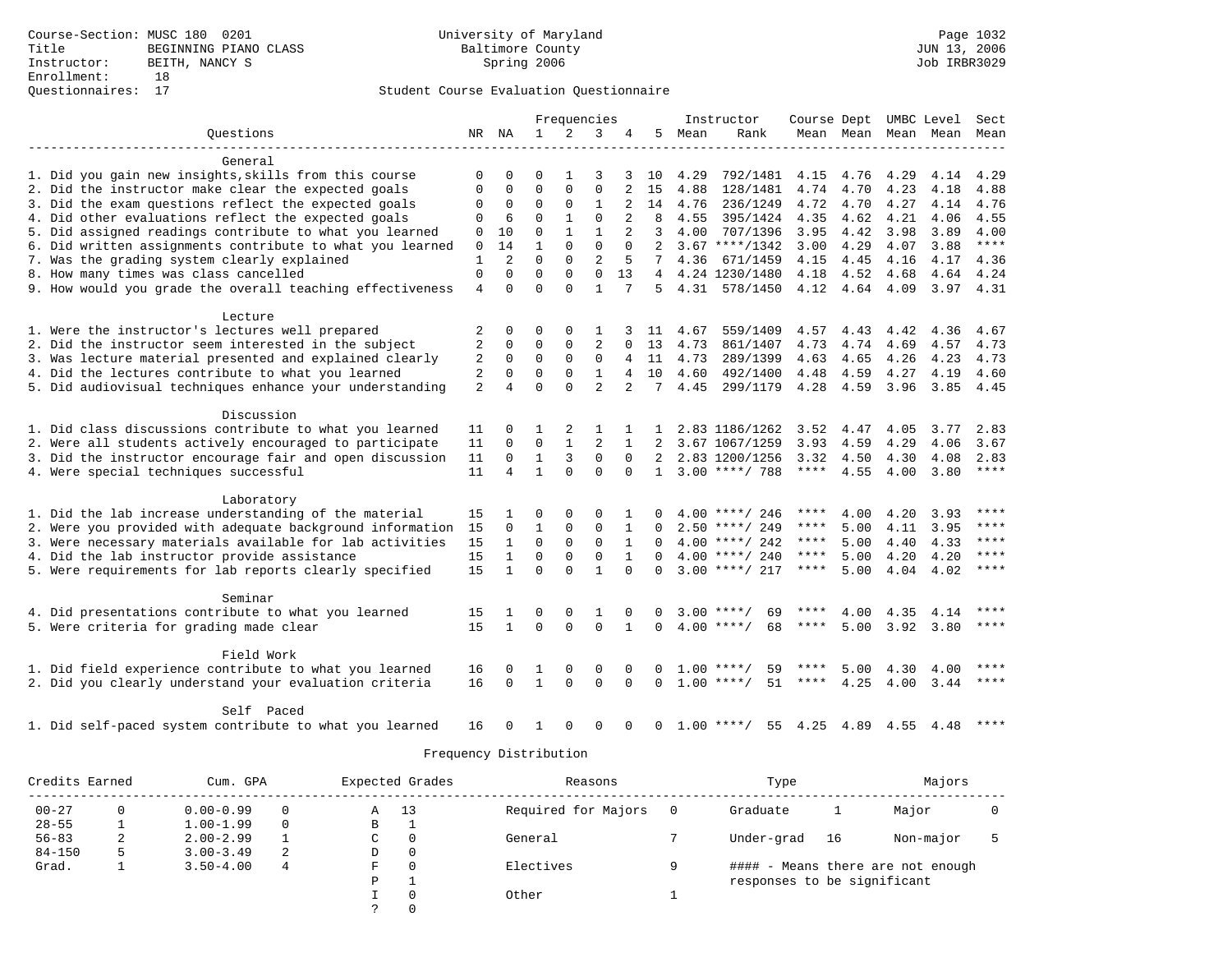|                                                              |                |                |                | Frequencies    |                |                |                |      | Instructor         | Course Dept UMBC Level |                |           |             | Sect  |
|--------------------------------------------------------------|----------------|----------------|----------------|----------------|----------------|----------------|----------------|------|--------------------|------------------------|----------------|-----------|-------------|-------|
| Ouestions                                                    |                | NR NA          | $\mathbf{1}$   | $\overline{2}$ | 3              | 4              | 5.             | Mean | Rank               |                        | Mean Mean      | Mean      | Mean        | Mean  |
|                                                              |                |                |                |                |                |                |                |      |                    |                        |                |           |             |       |
| General                                                      |                |                |                |                |                |                |                |      |                    |                        |                |           |             |       |
| 1. Did you gain new insights, skills from this course        | $\Omega$       | $\Omega$       |                | $\Omega$       | 2              | 4              | 7              | 4.14 | 967/1481           | 4.14                   |                | 4.76 4.29 | 4.14        | 4.14  |
| 2. Did the instructor make clear the expected goals          | $\Omega$       | $\Omega$       | 1              | 0              | $\overline{c}$ | $\Omega$       | 11             | 4.43 | 632/1481           | 4.43                   | 4.70           | 4.23      | 4.18        | 4.43  |
| 3. Did the exam questions reflect the expected goals         | 0              | 8              | $\mathbf 0$    | 1              | $\Omega$       | $\Omega$       | 5              | 4.50 | 498/1249           | 4.50                   | 4.70           | 4.27      | 4.14        | 4.50  |
| 4. Did other evaluations reflect the expected goals          | 0              | $\mathbf{1}$   | $\mathbf 0$    | $\mathbf{1}$   | $\Omega$       | 3              | 9              | 4.54 | 406/1424           | 4.54                   | 4.62           | 4.21      | 4.06        | 4.54  |
| 5. Did assigned readings contribute to what you learned      | $\mathbf 0$    | 10             | $\Omega$       | $\Omega$       | $\Omega$       |                | 3              | 4.75 | 136/1396           | 4.75                   | 4.42           | 3.98      | 3.89        | 4.75  |
| 6. Did written assignments contribute to what you learned    | $\mathbf 0$    | $\mathsf{R}$   | $\mathbf{1}$   | $\mathbf{1}$   | $\overline{2}$ | $\Omega$       |                |      | 3.17 1234/1342     | 3.17                   | 4.29           | 4.07      | 3.88        | 3.17  |
| 7. Was the grading system clearly explained                  | 1              |                | $\overline{a}$ | 2              | 3              | 3              | 2              |      | 3.08 1371/1459     | 3.08                   | 4.45           | 4.16      | 4.17        | 3.08  |
| 8. How many times was class cancelled                        | $\mathbf 0$    | $\Omega$       | $\Omega$       | $\Omega$       | $\Omega$       | 12             | 2              |      | 4.14 1295/1480     |                        | 4.14 4.52      | 4.68      | 4.64        | 4.14  |
| 9. How would you grade the overall teaching effectiveness    | $\mathbf 0$    | $\Omega$       | $\Omega$       | $\mathbf{1}$   | $\overline{2}$ | $\overline{4}$ | 7              |      | 4.21 672/1450      |                        | 4.21 4.64 4.09 |           | $3.97$ 4.21 |       |
|                                                              |                |                |                |                |                |                |                |      |                    |                        |                |           |             |       |
| Lecture                                                      |                |                |                |                |                |                |                |      |                    |                        |                |           |             |       |
| 1. Were the instructor's lectures well prepared              | 2              | $\Omega$       | 1              | $\Omega$       | $\Omega$       |                | 10             | 4.58 | 670/1409           | 4.58                   | 4.43           | 4.42      | 4.36        | 4.58  |
| 2. Did the instructor seem interested in the subject         | $\mathbf{1}$   | $\Omega$       | $\Omega$       | 0              | $\Omega$       | $\mathbf{1}$   | 12             | 4.92 | 400/1407           | 4.92                   | 4.74           | 4.69      | 4.57        | 4.92  |
| 3. Was lecture material presented and explained clearly      | 2              | 0              | 0              | 1              | 0              | 1              | 10             | 4.67 | 376/1399           | 4.67                   | 4.65           | 4.26      | 4.23        | 4.67  |
| 4. Did the lectures contribute to what you learned           | $\overline{c}$ | $\Omega$       | $\mathbf{1}$   | $\Omega$       | $\overline{a}$ | $\overline{2}$ | 7              | 4.17 | 937/1400           | 4.17                   | 4.59           | 4.27      | 4.19        | 4.17  |
| 5. Did audiovisual techniques enhance your understanding     | 2              | $\overline{2}$ | $\mathbf{1}$   | $\Omega$       | 2              | $\overline{a}$ | 5              | 4.00 | 590/1179           | 4.00                   | 4.59           | 3.96      | 3.85        | 4.00  |
|                                                              |                |                |                |                |                |                |                |      |                    |                        |                |           |             |       |
| Discussion                                                   |                |                |                |                |                |                |                |      |                    |                        |                |           |             |       |
| 1. Did class discussions contribute to what you learned      | 9              | $\Omega$       | $\Omega$       | $\Omega$       |                |                | $\mathbf{1}$   | 4.00 | 708/1262           | 4.00                   | 4.47           | 4.05      | 3.77        | 4.00  |
| 2. Were all students actively encouraged to participate      | 9              | 0              | $\mathbf 0$    | $\mathbf{0}$   | $\mathbf{1}$   |                | 3              | 4.40 | 680/1259           | 4.40                   | 4.59           | 4.29      | 4.06        | 4.40  |
| 3. Did the instructor encourage fair and open discussion     | 9              | 0              | $\mathbf 0$    | 0              | 1              | 1              | 3              | 4.40 | 680/1256           | 4.40                   | 4.50           | 4.30      | 4.08        | 4.40  |
| 4. Were special techniques successful                        | 9              | $\mathbf{1}$   | $\Omega$       | $\Omega$       | $\mathbf{1}$   | $\mathbf{1}$   | $\overline{a}$ | 4.25 | 291/ 788           | 4.25                   | 4.55           | 4.00      | 3.80        | 4.25  |
|                                                              |                |                |                |                |                |                |                |      |                    |                        |                |           |             |       |
| Laboratory                                                   |                |                |                |                |                |                |                |      |                    |                        |                |           |             |       |
| 2. Were you provided with adequate background information 13 |                | 0              | 0              | 0              | 0              |                | 0              | 4.00 | ****/ 249          |                        | 5.00           | 4.11      | 3.95        | ****  |
| 4. Did the lab instructor provide assistance                 | 13             | $\Omega$       | $\Omega$       | $\Omega$       | $\mathbf{1}$   | $\Omega$       | $\Omega$       |      | $3.00$ ****/ 240   | $***$ * * *            | 5.00           | 4.20      | 4.20        | ****  |
|                                                              |                |                |                |                |                |                |                |      |                    |                        |                |           |             |       |
| Field Work                                                   |                |                |                |                |                |                |                |      |                    |                        |                |           |             |       |
| 1. Did field experience contribute to what you learned       | 13             | $\Omega$       |                | 0              | $\Omega$       |                | <sup>0</sup>   |      | $1.00$ ****/<br>59 | ****                   | 5.00           | 4.30      | 4.00        | ****  |
| 2. Did you clearly understand your evaluation criteria       | 13             | $\mathbf 0$    | 0              | $\mathbf 0$    | $\mathbf 0$    | $\Omega$       | 1              |      | 51<br>$5.00$ ****/ | ****                   | 4.25           | 4.00      | 3.44        | ****  |
| 3. Was the instructor available for consultation             | 13             | $\Omega$       | $\Omega$       | $\mathbf 0$    | $\Omega$       | $\Omega$       | $\mathbf{1}$   |      | $5.00$ ****/<br>36 | $***$ * * *            | 5.00           | 4.60      | 5.00        | $***$ |
| 4. To what degree could you discuss your evaluations         | 13             | $\Omega$       | $\Omega$       | $\Omega$       | $\mathbf{1}$   | $\Omega$       | $\Omega$       |      | $3.00$ ****/<br>41 | $***$ * *              | 5.00           | 4.26      | ****        | ****  |
|                                                              |                |                |                |                |                |                |                |      |                    |                        |                |           |             |       |
| Self Paced                                                   |                |                |                |                |                |                |                |      |                    |                        |                |           |             |       |
| 1. Did self-paced system contribute to what you learned      | 13             | $\Omega$       | $\Omega$       | $\mathbf 0$    | $\Omega$       |                |                |      | $5.00$ ****/<br>55 | ****                   | 4.89           | 4.55      | 4.48        | ****  |
| 2. Did study questions make clear the expected goal          | 13             | 0              | $\mathbf 0$    | $\mathbf 0$    | $\mathbf 0$    | $\Omega$       | 1              |      | 31<br>$5.00$ ****/ | ****                   | 5.00           | 4.75      | 4.42        | ****  |
| 3. Were your contacts with the instructor helpful            | 13             | $\Omega$       | $\mathbf 0$    | $\mathbf 0$    | $\Omega$       | $\Omega$       | $\mathbf{1}$   |      | 51<br>$5.00$ ****/ | ****                   | 4.92           | 4.65      | 4.63        | ****  |
| 4. Was the feedback/tutoring by proctors helpful             | 13             | $\Omega$       | $\mathbf 0$    | $\mathbf 0$    | $\Omega$       | $\Omega$       | $\mathbf{1}$   |      | $5.00$ ****/<br>34 | ****                   | 4.96           | 4.83      | 4.67        | ****  |
| 5. Were there enough proctors for all the students           | 13             | $\cap$         | $\Omega$       | $\cap$         | $\cap$         |                |                |      | $5.00$ ****/<br>24 | ****                   | 5.00           | 4.82      | 4.58        | ****  |

| Credits Earned |          | Cum. GPA      |          | Expected Grades |          | Reasons             | Type                        |    | Majors                            |  |
|----------------|----------|---------------|----------|-----------------|----------|---------------------|-----------------------------|----|-----------------------------------|--|
| $00 - 27$      | $\Omega$ | $0.00 - 0.99$ | $\Omega$ | Α               | 10       | Required for Majors | Graduate                    | 2  | Major                             |  |
| $28 - 55$      | ∠        | $1.00 - 1.99$ | $\Omega$ | В               | <b>.</b> |                     |                             |    |                                   |  |
| $56 - 83$      | z.       | $2.00 - 2.99$ | 2        | C               | 0        | General             | Under-grad                  | 12 | Non-major                         |  |
| $84 - 150$     | 2        | $3.00 - 3.49$ | 2        | D               | 0        |                     |                             |    |                                   |  |
| Grad.          | ◠<br>z.  | $3.50 - 4.00$ | 2        | F               | $\Omega$ | Electives           |                             |    | #### - Means there are not enough |  |
|                |          |               |          | P               |          |                     | responses to be significant |    |                                   |  |
|                |          |               |          |                 | $\Omega$ | Other               |                             |    |                                   |  |
|                |          |               |          |                 | $\Omega$ |                     |                             |    |                                   |  |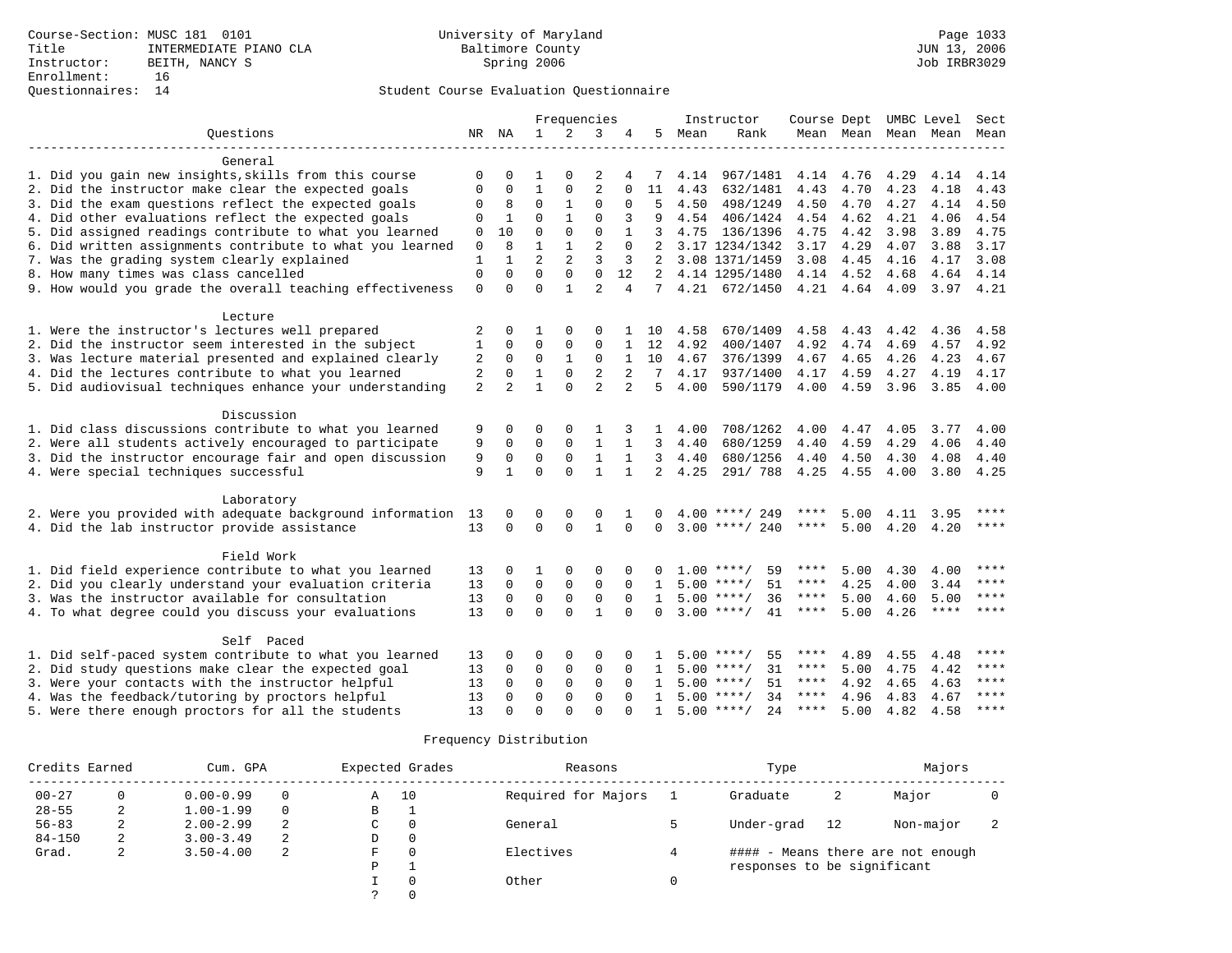|                                                           |              | Frequencies<br>3<br>5.<br>4 |          |          |          |          |     | Instructor | Course Dept      |      |      | UMBC Level | Sect |             |
|-----------------------------------------------------------|--------------|-----------------------------|----------|----------|----------|----------|-----|------------|------------------|------|------|------------|------|-------------|
| Ouestions                                                 | NR.          | ΝA                          |          |          |          |          |     | Mean       | Rank             | Mean | Mean | Mean       | Mean | Mean        |
| General                                                   |              |                             |          |          |          |          |     |            |                  |      |      |            |      |             |
| 1. Did you gain new insights, skills from this course     |              | $\Omega$                    |          | O        |          |          | 13. | 5.00       | 1/1481           | 5.00 | 4.76 | 4.29       | 4.14 | 5.00        |
| 2. Did the instructor make clear the expected goals       | $\Omega$     | $\Omega$                    | $\Omega$ | $\Omega$ | $\Omega$ |          | -11 | 4.85       | 155/1481         | 4.85 | 4.70 | 4.23       | 4.18 | 4.85        |
| 3. Did the exam questions reflect the expected goals      |              | 12                          | 0        | $\Omega$ | $\Omega$ | $\cap$   |     |            | $5.00$ ****/1249 | **** | 4.70 | 4.27       | 4.14 | $* * * * *$ |
| 4. Did other evaluations reflect the expected goals       | <sup>0</sup> | 12                          | $\cap$   | $\Omega$ | $\Omega$ | $\cap$   |     | 5.00       | ****/1424        | **** | 4.62 | 4.21       | 4.06 | $* * * *$   |
| 5. Did assigned readings contribute to what you learned   | $\Omega$     |                             | U        |          |          |          |     | 4.83       | 102/1396         | 4.83 | 4.42 | 3.98       | 3.89 | 4.83        |
| 7. Was the grading system clearly explained               | $\Omega$     |                             |          |          |          |          | б.  | 4.09       | 914/1459         | 4.09 | 4.45 | 4.16       | 4.17 | 4.09        |
| 8. How many times was class cancelled                     | $\mathbf 0$  | $\Omega$                    | $\Omega$ | $\Omega$ |          | 11       |     | 4.15       | 1288/1480        | 4.15 | 4.52 | 4.68       | 4.64 | 4.15        |
| 9. How would you grade the overall teaching effectiveness | 3            |                             |          |          |          |          |     | 4.70       | 196/1450         | 4.70 | 4.64 | 4.09       | 3.97 | 4.70        |
| Lecture                                                   |              |                             |          |          |          |          |     |            |                  |      |      |            |      |             |
| 1. Were the instructor's lectures well prepared           |              |                             |          | $\Omega$ | $\Omega$ |          | 1 O | 5.00       | 1/1409           | 5.00 | 4.43 | 4.42       | 4.36 | 5.00        |
| 2. Did the instructor seem interested in the subject      | 3            | $\Omega$                    | $\Omega$ | $\Omega$ | $\Omega$ | $\Omega$ | 10  | 5.00       | 1/1407           | 5.00 | 4.74 | 4.69       | 4.57 | 5.00        |
| 3. Was lecture material presented and explained clearly   | 3            | $\Omega$                    | $\Omega$ | $\Omega$ | $\Omega$ |          | 9   | 4.90       | 129/1399         | 4.90 | 4.65 | 4.26       | 4.23 | 4.90        |
| 4. Did the lectures contribute to what you learned        | 3            | $\Omega$                    | 0        | $\Omega$ |          |          | 8   | 4.70       | 385/1400         | 4.70 | 4.59 | 4.27       | 4.19 | 4.70        |
| 5. Did audiovisual techniques enhance your understanding  | 3            |                             | U        | $\cap$   | $\cap$   | $\cap$   | 4   | 5.00       | 1/1179           | 5.00 | 4.59 | 3.96       | 3.85 | 5.00        |
| Discussion                                                |              |                             |          |          |          |          |     |            |                  |      |      |            |      |             |
| 1. Did class discussions contribute to what you learned   | 8            | $\Omega$                    |          | $\Omega$ | 0        |          |     | 4.00       | 708/1262         | 4.00 | 4.47 | 4.05       | 3.77 | 4.00        |
| 2. Were all students actively encouraged to participate   | 8            | $\Omega$                    | $\Omega$ | $\Omega$ | $\Omega$ | $\Omega$ | 5   | 5.00       | 1/1259           | 5.00 | 4.59 | 4.29       | 4.06 | 5.00        |
| 3. Did the instructor encourage fair and open discussion  | 8            |                             |          |          |          |          |     | 4.20       | 809/1256         | 4.20 | 4.50 | 4.30       | 4.08 | 4.20        |

| Credits Earned |          | Cum. GPA      |          | Expected Grades |              | Reasons             | Type                        |    | Majors                            |  |
|----------------|----------|---------------|----------|-----------------|--------------|---------------------|-----------------------------|----|-----------------------------------|--|
| $00 - 27$      |          | $0.00 - 0.99$ | $\Omega$ | -12<br>Α        |              | Required for Majors | Graduate                    | 0  | Major                             |  |
| $28 - 55$      | $\Omega$ | $1.00 - 1.99$ | $\Omega$ | В               | л.           |                     |                             |    |                                   |  |
| $56 - 83$      | 0        | $2.00 - 2.99$ |          | C               | 0            | General             | Under-grad                  | 13 | Non-major                         |  |
| $84 - 150$     | 8        | $3.00 - 3.49$ |          | D               | $\mathbf 0$  |                     |                             |    |                                   |  |
| Grad.          | 0        | $3.50 - 4.00$ | 4        | F               | $\Omega$     | Electives           |                             |    | #### - Means there are not enough |  |
|                |          |               |          | Ρ               | $\Omega$     |                     | responses to be significant |    |                                   |  |
|                |          |               |          |                 | $\Omega$     | Other               |                             |    |                                   |  |
|                |          |               |          |                 | $\mathbf{0}$ |                     |                             |    |                                   |  |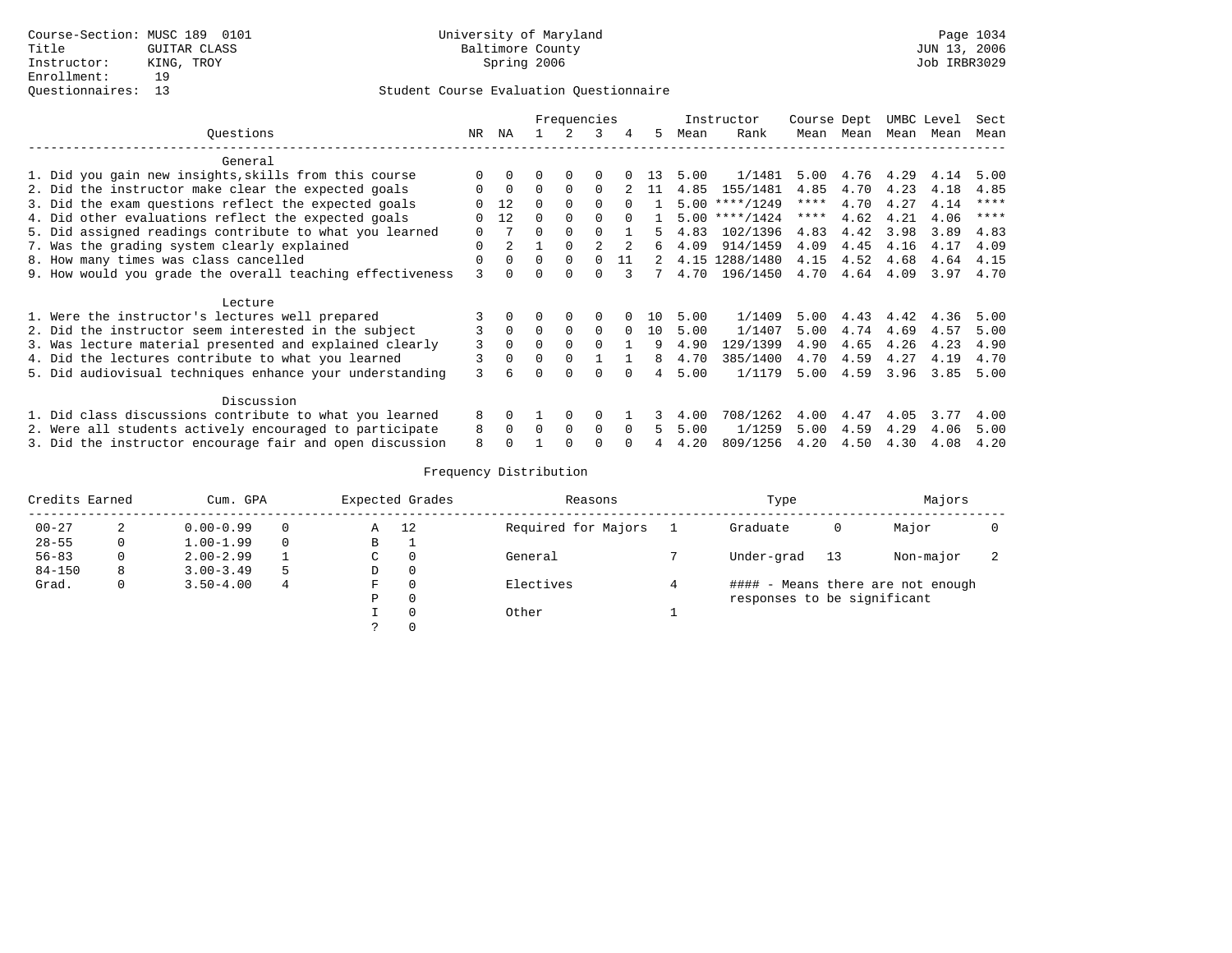## Questionnaires: 11 Student Course Evaluation Questionnaire

|                                                           |          |              | Frequencies |              |                |               |      | Instructor                   | Course Dept |           |      | UMBC Level | Sect |
|-----------------------------------------------------------|----------|--------------|-------------|--------------|----------------|---------------|------|------------------------------|-------------|-----------|------|------------|------|
| Ouestions                                                 | NR       | NA           |             |              | $\overline{4}$ | 5.            | Mean | Rank                         | Mean        | Mean      | Mean | Mean       | Mean |
| General                                                   |          |              |             |              |                |               |      |                              |             |           |      |            |      |
| 1. Did you gain new insights, skills from this course     | 0        |              |             |              |                | 9.            | 4.73 | 328/1481 4.73 4.76 4.29 4.14 |             |           |      |            | 4.73 |
| 2. Did the instructor make clear the expected goals       | $\Omega$ | $\Omega$     | $\Omega$    |              | $\Omega$       | 9             | 4.64 | 361/1481                     | 4.64        | 4.70      | 4.23 | 4.18       | 4.64 |
| 4. Did other evaluations reflect the expected goals       | $\Omega$ | 6            | $\Omega$    |              |                | 4             | 4.80 | 178/1424                     | 4.80        | 4.62      | 4.21 | 4.06       | 4.80 |
| 7. Was the grading system clearly explained               |          |              |             |              |                | $\mathcal{R}$ | 4.20 | 827/1459                     | 4.20        | 4.45      | 4.16 | 4.17       | 4.20 |
| 8. How many times was class cancelled                     |          |              | $\Omega$    | <sup>0</sup> |                | 10            | 5.00 | 1/1480 5.00                  |             | 4.52 4.68 |      | 4.64       | 5.00 |
| 9. How would you grade the overall teaching effectiveness |          |              |             |              | $\cap$         |               |      | $2, 5.00$ ****/1450          | 4.50        | 4.64 4.09 |      | 3.97       | 4.50 |
| Self Paced                                                |          |              |             |              |                |               |      |                              |             |           |      |            |      |
| 1. Did self-paced system contribute to what you learned   |          |              |             |              |                |               | 4.60 | 37/<br>55                    | 4.60        | 4.89      | 4.55 | 4.48       | 4.60 |
| 2. Did study questions make clear the expected goal       |          | <sup>Q</sup> | $\Omega$    |              |                | 0             | 4.00 | 31<br>$* * * * /$            | ****        | 5.00      | 4.75 | 4.42       | **** |
| 3. Were your contacts with the instructor helpful         |          |              |             |              |                |               | 4.67 | 39/<br>51                    | 4.67        | 4.92      | 4.65 | 4.63       | 4.67 |
| 4. Was the feedback/tutoring by proctors helpful          |          |              | $\Omega$    |              |                |               | 5.00 | 34<br>1/                     | 5.00        | 4.96      | 4.83 | 4.67       | 5.00 |
| 5. Were there enough proctors for all the students        |          | R            |             |              |                |               | 3.50 | 2.4<br>$* * * * /$           | ****        | 5.00      | 4.82 | 4.58       | **** |

| Credits Earned |   | Cum. GPA      |          | Expected Grades | Reasons             |   | Type                        |    | Majors                            |  |
|----------------|---|---------------|----------|-----------------|---------------------|---|-----------------------------|----|-----------------------------------|--|
| $00 - 27$      |   | $0.00 - 0.99$ | 0        | Α               | Required for Majors |   | Graduate                    | 0  | Major                             |  |
| $28 - 55$      |   | $1.00 - 1.99$ | $\Omega$ | В               |                     |   |                             |    |                                   |  |
| $56 - 83$      |   | $2.00 - 2.99$ | 2        | C               | General             |   | Under-grad                  | 11 | Non-major                         |  |
| $84 - 150$     | 2 | $3.00 - 3.49$ |          | D               |                     |   |                             |    |                                   |  |
| Grad.          | 0 | $3.50 - 4.00$ | 4        | F               | Electives           |   |                             |    | #### - Means there are not enough |  |
|                |   |               |          | Ρ               |                     |   | responses to be significant |    |                                   |  |
|                |   |               |          |                 | Other               | ▵ |                             |    |                                   |  |
|                |   |               |          |                 |                     |   |                             |    |                                   |  |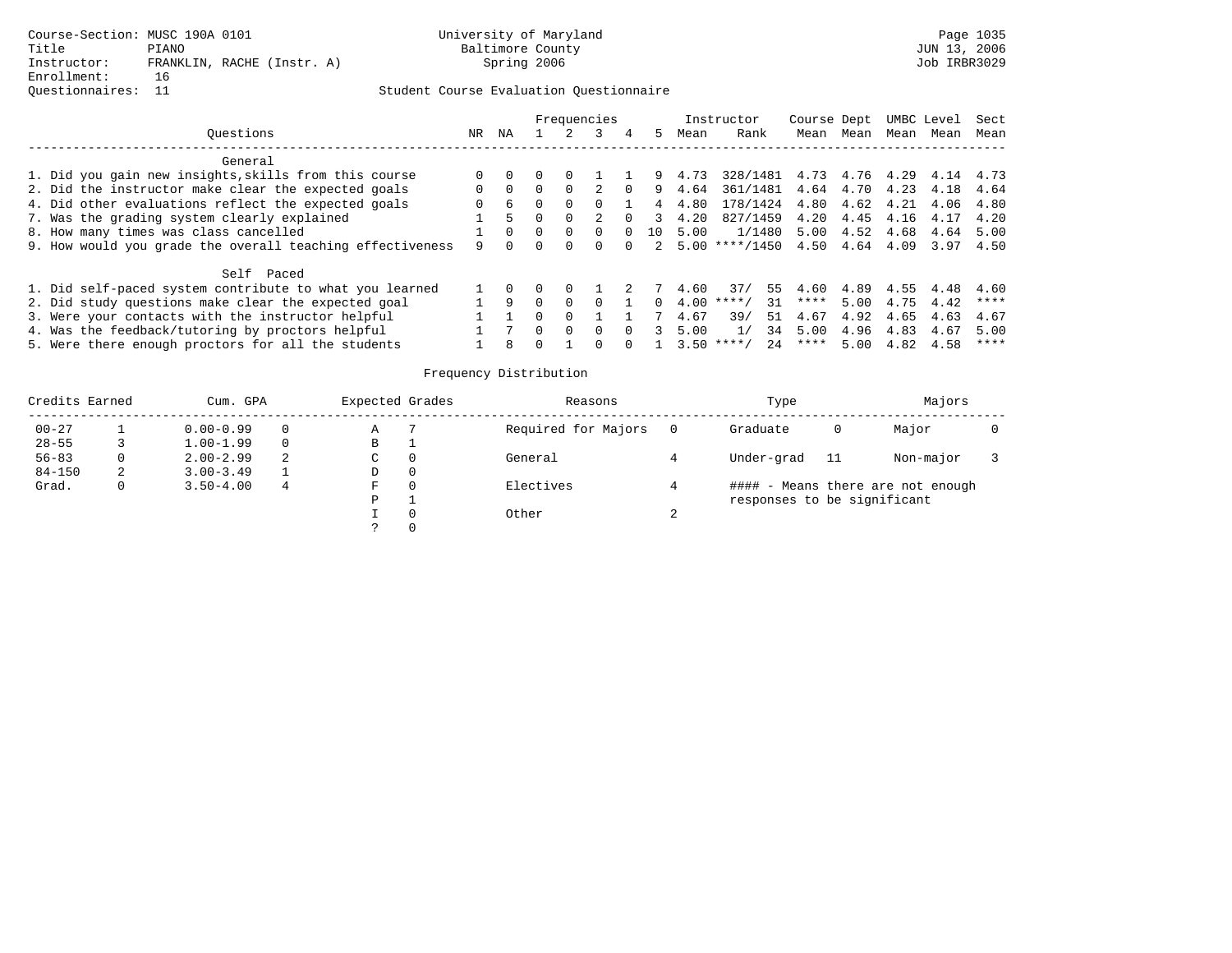|                                                           | Frequencies<br>ΝA<br>3<br>NR<br>5.<br>4 |          |          |          |                |          |                |      | Instructor         | Course Dept |      |      | UMBC Level | Sect        |
|-----------------------------------------------------------|-----------------------------------------|----------|----------|----------|----------------|----------|----------------|------|--------------------|-------------|------|------|------------|-------------|
| Ouestions                                                 |                                         |          |          |          |                |          |                | Mean | Rank               | Mean        | Mean | Mean | Mean       | Mean        |
| General                                                   |                                         |          |          |          |                |          |                |      |                    |             |      |      |            |             |
| 1. Did you gain new insights, skills from this course     | $\Omega$                                |          |          | $\Omega$ |                |          | 9.             | 4.73 | 328/1481           | 4.73        | 4.76 | 4.29 | 4.14       | 4.73        |
| 2. Did the instructor make clear the expected goals       | $\Omega$                                | $\Omega$ | $\Omega$ | $\Omega$ | 2              | $\Omega$ | 9              | 4.64 | 361/1481           | 4.64        | 4.70 | 4.23 | 4.18       | 4.64        |
| 4. Did other evaluations reflect the expected goals       |                                         | 6        | $\Omega$ | $\Omega$ | $\Omega$       |          | $\overline{4}$ | 4.80 | 178/1424           | 4.80        | 4.62 | 4.21 | 4.06       | 4.80        |
| 7. Was the grading system clearly explained               |                                         | 5        | $\Omega$ | $\Omega$ | $\mathfrak{D}$ | $\cap$   | 3              | 4.20 | 827/1459           | 4.20        | 4.45 | 4.16 | 4.17       | 4.20        |
| 8. How many times was class cancelled                     |                                         | $\Omega$ | $\Omega$ | $\Omega$ | $\Omega$       |          | 10             | 5.00 | 1/1480             | 5.00        | 4.52 | 4.68 | 4.64       | 5.00        |
| 9. How would you grade the overall teaching effectiveness | $\overline{a}$                          |          | $\cap$   | $\cap$   |                |          | 5.             | 4.50 | 334/1450           | 4.50        | 4.64 | 4.09 | 3.97       | 4.50        |
| Lecture                                                   |                                         |          |          |          |                |          |                |      |                    |             |      |      |            |             |
| 1. Were the instructor's lectures well prepared           |                                         |          |          | $\Omega$ |                |          |                |      | $4.50$ ****/1409   | ****        | 4.43 | 4.42 | 4.36       | ****        |
| 2. Did the instructor seem interested in the subject      | 9                                       | $\Omega$ | $\Omega$ | $\Omega$ | $\Omega$       |          |                |      | $4.50$ ****/1407   | ****        | 4.74 | 4.69 | 4.57       | ****        |
| 3. Was lecture material presented and explained clearly   | 9                                       | $\Omega$ | $\Omega$ | $\Omega$ | $\Omega$       | $\Omega$ | 2              |      | $5.00$ ****/1399   | ****        | 4.65 | 4.26 | 4.23       | $* * * * *$ |
| 4. Did the lectures contribute to what you learned        | 9                                       | $\Omega$ | $\Omega$ | $\Omega$ | $\Omega$       | $\Omega$ | $\overline{2}$ |      | $5.00$ ****/1400   | ****        | 4.59 | 4.27 | 4.19       | ****        |
| 5. Did audiovisual techniques enhance your understanding  | 9                                       |          |          |          | <sup>n</sup>   |          |                |      | $5.00$ ****/1179   | ****        | 4.59 | 3.96 | 3.85       | ****        |
| Self Paced                                                |                                         |          |          |          |                |          |                |      |                    |             |      |      |            |             |
| 1. Did self-paced system contribute to what you learned   |                                         |          |          | $\Omega$ |                |          |                | 4.60 | 37/<br>55          | 4.60        | 4.89 | 4.55 | 4.48       | 4.60        |
| 2. Did study questions make clear the expected goal       |                                         | 9        | $\Omega$ | $\Omega$ | $\Omega$       |          | $\Omega$       | 4.00 | $***$ /<br>31      | ****        | 5.00 | 4.75 | 4.42       | ****        |
| 3. Were your contacts with the instructor helpful         |                                         |          | $\Omega$ | $\Omega$ |                |          |                | 4.67 | 39/<br>51          | 4.67        | 4.92 | 4.65 | 4.63       | 4.67        |
| 4. Was the feedback/tutoring by proctors helpful          |                                         |          | $\Omega$ | $\Omega$ | $\Omega$       | $\Omega$ | 3              | 5.00 | 1/<br>34           | 5.00        | 4.96 | 4.83 | 4.67       | 5.00        |
| 5. Were there enough proctors for all the students        |                                         |          |          |          |                |          |                |      | $3.50$ ****/<br>24 | ****        | 5.00 | 4.82 | 4.58       | $***$ * * * |

| Credits Earned |          | Cum. GPA      |          | Expected Grades |              | Reasons             |   | Type                        |    | Majors                            |  |
|----------------|----------|---------------|----------|-----------------|--------------|---------------------|---|-----------------------------|----|-----------------------------------|--|
| $00 - 27$      |          | $0.00 - 0.99$ | $\Omega$ | Α               |              | Required for Majors |   | Graduate                    | 0  | Major                             |  |
| $28 - 55$      |          | $1.00 - 1.99$ | $\Omega$ | В               | л.           |                     |   |                             |    |                                   |  |
| $56 - 83$      | $\Omega$ | $2.00 - 2.99$ | 2        | C               | $\mathbf{0}$ | General             |   | Under-grad                  | 11 | Non-major                         |  |
| $84 - 150$     | 2        | $3.00 - 3.49$ |          | D               | 0            |                     |   |                             |    |                                   |  |
| Grad.          | 0        | $3.50 - 4.00$ | 4        | F               | 0            | Electives           |   |                             |    | #### - Means there are not enough |  |
|                |          |               |          | P               |              |                     |   | responses to be significant |    |                                   |  |
|                |          |               |          |                 | $\Omega$     | Other               | ◠ |                             |    |                                   |  |
|                |          |               |          |                 | $\mathbf{0}$ |                     |   |                             |    |                                   |  |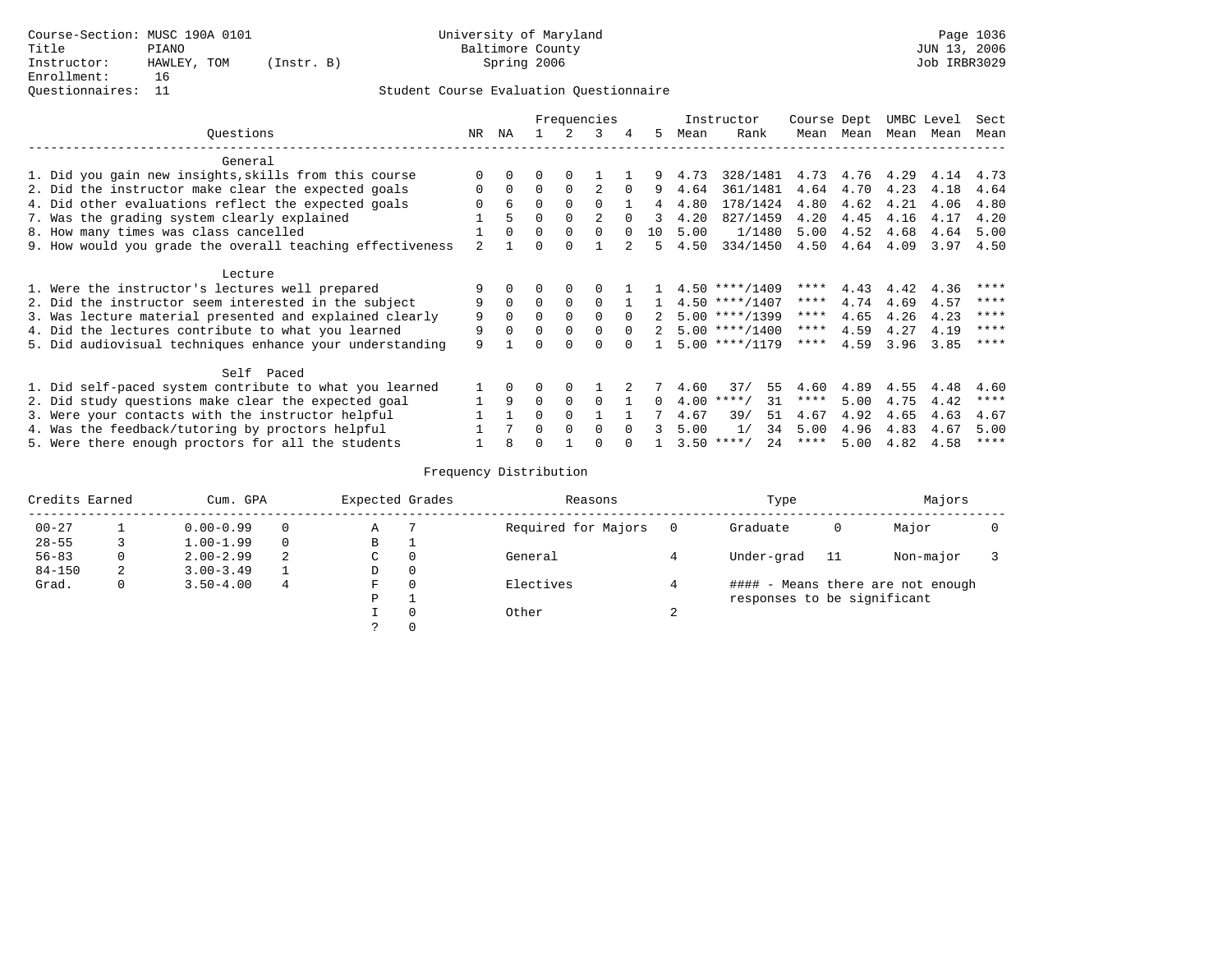|                                                           |                | Frequencies    |          |              |              |          |                | Instructor | Course Dept    |      |      | UMBC Level | Sect |      |
|-----------------------------------------------------------|----------------|----------------|----------|--------------|--------------|----------|----------------|------------|----------------|------|------|------------|------|------|
| Ouestions                                                 | NR.            | ΝA             |          |              | κ            |          | 5.             | Mean       | Rank           | Mean | Mean | Mean       | Mean | Mean |
| General                                                   |                |                |          |              |              |          |                |            |                |      |      |            |      |      |
| 1. Did you gain new insights, skills from this course     | $\Omega$       |                |          |              |              |          |                | 4.67       | 395/1481       | 4.67 | 4.76 | 4.29       | 4.14 | 4.67 |
| 2. Did the instructor make clear the expected goals       | $\Omega$       | $\Omega$       | $\Omega$ | $\Omega$     | $\Omega$     |          |                | 4.67       | 324/1481       | 4.67 | 4.70 | 4.23       | 4.18 | 4.67 |
| 4. Did other evaluations reflect the expected goals       | $\Omega$       | $\overline{2}$ | $\Omega$ | $\Omega$     |              | $\Omega$ | $\cap$         |            | 3.00 1361/1424 | 3.00 | 4.62 | 4.21       | 4.06 | 3.00 |
| 5. Did assigned readings contribute to what you learned   | $\mathbf 0$    | $\overline{a}$ | 0        | $\Omega$     |              | $\Omega$ |                |            | 3.00 1292/1396 | 3.00 | 4.42 | 3.98       | 3.89 | 3.00 |
| 6. Did written assignments contribute to what you learned | 0              |                | $\Omega$ | $\Omega$     | $\Omega$     | $\Omega$ |                | 5.00       | 1/1342         | 5.00 | 4.29 | 4.07       | 3.88 | 5.00 |
| 7. Was the grading system clearly explained               | $\Omega$       | $\Omega$       | $\Omega$ | $\Omega$     | 2            |          | $\Omega$       |            | 3.33 1318/1459 | 3.33 | 4.45 | 4.16       | 4.17 | 3.33 |
| 8. How many times was class cancelled                     | 1              | $\Omega$       | $\Omega$ | $\mathbf 0$  | $\Omega$     | 2        | $\Omega$       |            | 4.00 1349/1480 | 4.00 | 4.52 | 4.68       | 4.64 | 4.00 |
| 9. How would you grade the overall teaching effectiveness | $\overline{a}$ |                | $\Omega$ | $\cap$       | $\Omega$     |          | <sup>n</sup>   | 4.00       | 836/1450       | 4.50 | 4.64 | 4.09       | 3.97 | 4.50 |
| Lecture                                                   |                |                |          |              |              |          |                |            |                |      |      |            |      |      |
| 1. Were the instructor's lectures well prepared           |                |                |          |              |              |          |                |            | 3.00 1356/1409 | 4.00 | 4.43 | 4.42       | 4.36 | 4.00 |
| 2. Did the instructor seem interested in the subject      | 2              | $\Omega$       | $\Omega$ | $\Omega$     | $\Omega$     | $\Omega$ | 1              | 5.00       | 1/1407         | 5.00 | 4.74 | 4.69       | 4.57 | 5.00 |
| 3. Was lecture material presented and explained clearly   | 2              | $\Omega$       | 0        | $\mathbf{0}$ | $\mathbf 0$  | $\Omega$ | $\mathbf{1}$   | 5.00       | 1/1399         | 5.00 | 4.65 | 4.26       | 4.23 | 5.00 |
| 4. Did the lectures contribute to what you learned        | $\overline{2}$ | $\Omega$       | $\Omega$ | $\Omega$     | $\Omega$     | $\Omega$ |                | 5.00       | 1/1400         | 5.00 | 4.59 | 4.27       | 4.19 | 5.00 |
| 5. Did audiovisual techniques enhance your understanding  | $\overline{a}$ |                | U        |              | $\Omega$     |          | <sup>n</sup>   | 4.00       | 590/1179       | 4.00 | 4.59 | 3.96       | 3.85 | 4.00 |
| Discussion                                                |                |                |          |              |              |          |                |            |                |      |      |            |      |      |
| 1. Did class discussions contribute to what you learned   |                | 0              | 0        | 0            | 0            |          | 2              | 5.00       | 1/1262         | 5.00 | 4.47 | 4.05       | 3.77 | 5.00 |
| 2. Were all students actively encouraged to participate   | 1              | $\mathbf{0}$   | 0        | $\mathbf 0$  | $\mathbf{0}$ | 0        | $\overline{2}$ | 5.00       | 1/1259         | 5.00 | 4.59 | 4.29       | 4.06 | 5.00 |
| 3. Did the instructor encourage fair and open discussion  | $\mathbf{1}$   | $\Omega$       | $\Omega$ | $\Omega$     | $\Omega$     | $\Omega$ | $\mathfrak{D}$ | 5.00       | 1/1256         | 5.00 | 4.50 | 4.30       | 4.08 | 5.00 |
|                                                           |                |                |          |              |              |          |                |            |                |      |      |            |      |      |
| Self Paced                                                |                |                |          |              |              |          |                |            |                |      |      |            |      |      |
| 1. Did self-paced system contribute to what you learned   |                | 0              | 0        | 0            | 0            |          |                | 5.00       | 1/<br>55       | 5.00 | 4.89 | 4.55       | 4.48 | 5.00 |
| 3. Were your contacts with the instructor helpful         | $\overline{a}$ | $\Omega$       | U        | $\Omega$     | $\Omega$     | $\Omega$ |                | 5.00       | 1/<br>51       | 5.00 | 4.92 | 4.65       | 4.63 | 5.00 |

| Credits Earned |              | Cum. GPA      |          | Expected Grades |          | Reasons             |   | Type                        |   | Majors                            |  |
|----------------|--------------|---------------|----------|-----------------|----------|---------------------|---|-----------------------------|---|-----------------------------------|--|
| $00 - 27$      | 0            | $0.00 - 0.99$ | $\Omega$ | Α               |          | Required for Majors |   | Graduate                    | 0 | Major                             |  |
| $28 - 55$      | $\mathbf{0}$ | $1.00 - 1.99$ | $\Omega$ | В               | 0        |                     |   |                             |   |                                   |  |
| $56 - 83$      | 0            | $2.00 - 2.99$ | $\Omega$ | C               | $\Omega$ | General             |   | Under-grad                  |   | Non-major                         |  |
| $84 - 150$     |              | $3.00 - 3.49$ | $\Omega$ | D               | 0        |                     |   |                             |   |                                   |  |
| Grad.          | 0            | $3.50 - 4.00$ | 2        | F.              | $\Omega$ | Electives           |   |                             |   | #### - Means there are not enough |  |
|                |              |               |          | Ρ               | $\Omega$ |                     |   | responses to be significant |   |                                   |  |
|                |              |               |          |                 | $\Omega$ | Other               | ⌒ |                             |   |                                   |  |
|                |              |               |          |                 |          |                     |   |                             |   |                                   |  |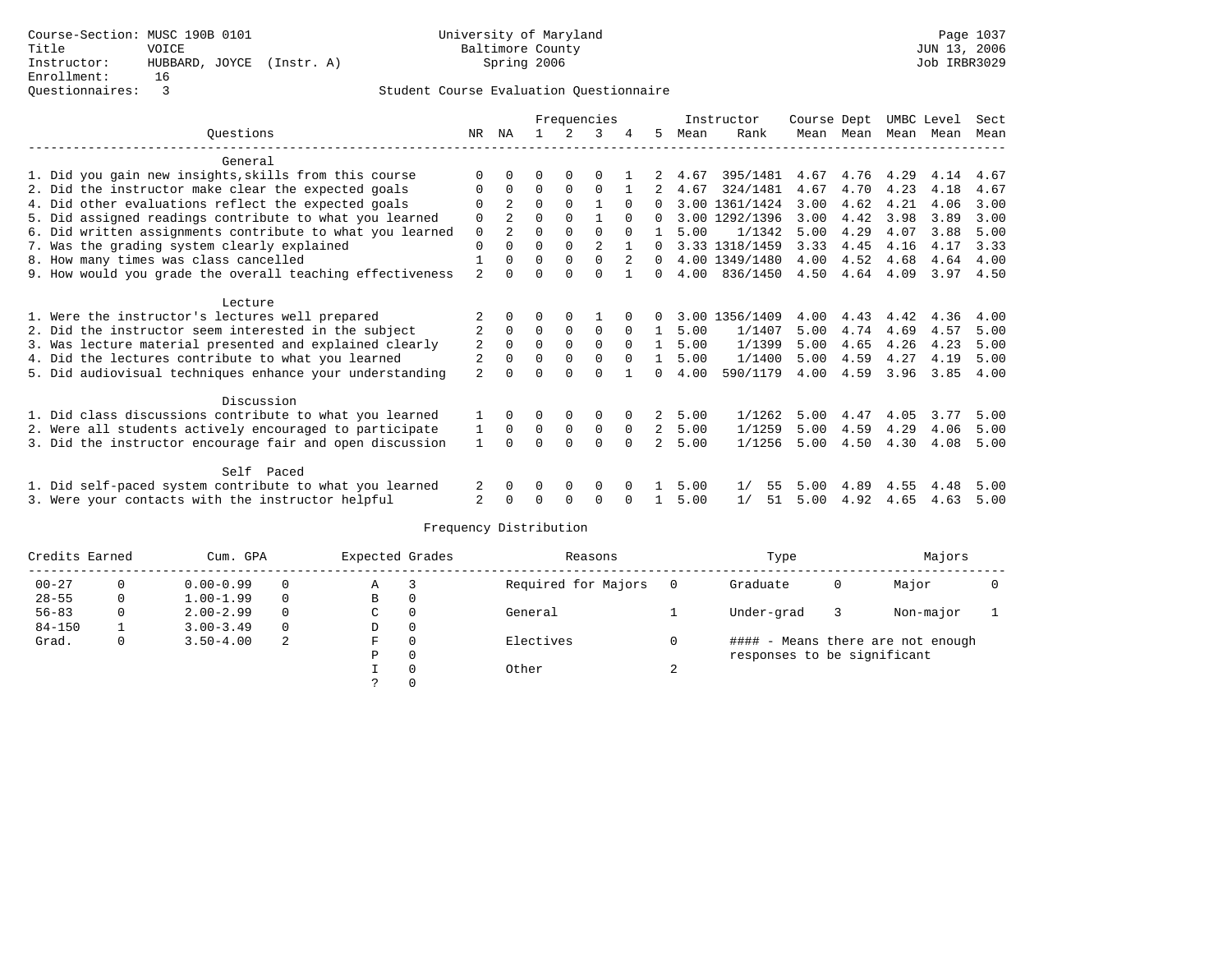|                                                           |                |          | Frequencies<br>5.<br>4 |          |          |          |   |      | Instructor     | Course Dept |      | UMBC Level |      | Sect |
|-----------------------------------------------------------|----------------|----------|------------------------|----------|----------|----------|---|------|----------------|-------------|------|------------|------|------|
| Ouestions                                                 | NR.            | ΝA       |                        |          |          |          |   | Mean | Rank           | Mean        | Mean | Mean       | Mean | Mean |
| General                                                   |                |          |                        |          |          |          |   |      |                |             |      |            |      |      |
| 1. Did you gain new insights, skills from this course     | $\Omega$       |          |                        |          |          |          | 2 | 4.67 | 395/1481       | 4.67        | 4.76 | 4.29       | 4.14 | 4.67 |
| 2. Did the instructor make clear the expected goals       | $\Omega$       | $\Omega$ |                        | $\Omega$ |          |          |   | 4.67 | 324/1481       | 4.67        | 4.70 | 4.23       | 4.18 | 4.67 |
| 4. Did other evaluations reflect the expected goals       | $\Omega$       |          | $\Omega$               | 0        |          |          |   | 3.00 | 1361/1424      | 3.00        | 4.62 | 4.21       | 4.06 | 3.00 |
| 5. Did assigned readings contribute to what you learned   | $\Omega$       | 2        |                        |          |          | $\Omega$ |   | 3.00 | 1292/1396      | 3.00        | 4.42 | 3.98       | 3.89 | 3.00 |
| 6. Did written assignments contribute to what you learned | $\mathbf{0}$   |          |                        |          |          |          |   | 5.00 | 1/1342         | 5.00        | 4.29 | 4.07       | 3.88 | 5.00 |
| 7. Was the grading system clearly explained               | $\Omega$       | $\Omega$ | $\Omega$               | $\Omega$ |          |          |   |      | 3.33 1318/1459 | 3.33        | 4.45 | 4.16       | 4.17 | 3.33 |
| 8. How many times was class cancelled                     |                |          |                        |          |          |          |   | 4.00 | 1349/1480      | 4.00        | 4.52 | 4.68       | 4.64 | 4.00 |
| Discussion                                                |                |          |                        |          |          |          |   |      |                |             |      |            |      |      |
| 1. Did class discussions contribute to what you learned   |                |          |                        | 0        | 0        | $\Omega$ | 2 | 5.00 | 1/1262         | 5.00        | 4.47 | 4.05       | 3.77 | 5.00 |
| 2. Were all students actively encouraged to participate   |                | $\Omega$ |                        | $\Omega$ | $\Omega$ | $\Omega$ | 2 | 5.00 | 1/1259         | 5.00        | 4.59 | 4.29       | 4.06 | 5.00 |
| 3. Did the instructor encourage fair and open discussion  |                |          |                        | $\Omega$ | 0        | $\Omega$ |   | 5.00 | 1/1256         | 5.00        | 4.50 | 4.30       | 4.08 | 5.00 |
| Self Paced                                                |                |          |                        |          |          |          |   |      |                |             |      |            |      |      |
| 1. Did self-paced system contribute to what you learned   | 2              |          |                        | $\Omega$ | $\Omega$ | $\Omega$ |   | 5.00 | 55             | 5.00        | 4.89 | 4.55       | 4.48 | 5.00 |
| 3. Were your contacts with the instructor helpful         | $\overline{a}$ |          |                        |          |          |          |   | 5.00 | 51             | 5.00        | 4.92 | 4.65       | 4.63 | 5.00 |

| Credits Earned |   | Cum. GPA      |          | Expected Grades | Reasons             |    | Type                        |   | Majors                            |  |
|----------------|---|---------------|----------|-----------------|---------------------|----|-----------------------------|---|-----------------------------------|--|
| $00 - 27$      |   | $0.00 - 0.99$ | 0        | Α               | Required for Majors |    | Graduate                    | 0 | Major                             |  |
| $28 - 55$      |   | $1.00 - 1.99$ | $\Omega$ | в               |                     |    |                             |   |                                   |  |
| $56 - 83$      |   | $2.00 - 2.99$ | $\Omega$ | C               | General             |    | Under-grad                  |   | Non-major                         |  |
| $84 - 150$     |   | $3.00 - 3.49$ | $\Omega$ | D               |                     |    |                             |   |                                   |  |
| Grad.          | 0 | $3.50 - 4.00$ | 2        | F.              | Electives           |    |                             |   | #### - Means there are not enough |  |
|                |   |               |          | Ρ               |                     |    | responses to be significant |   |                                   |  |
|                |   |               |          |                 | Other               | z. |                             |   |                                   |  |
|                |   |               |          |                 |                     |    |                             |   |                                   |  |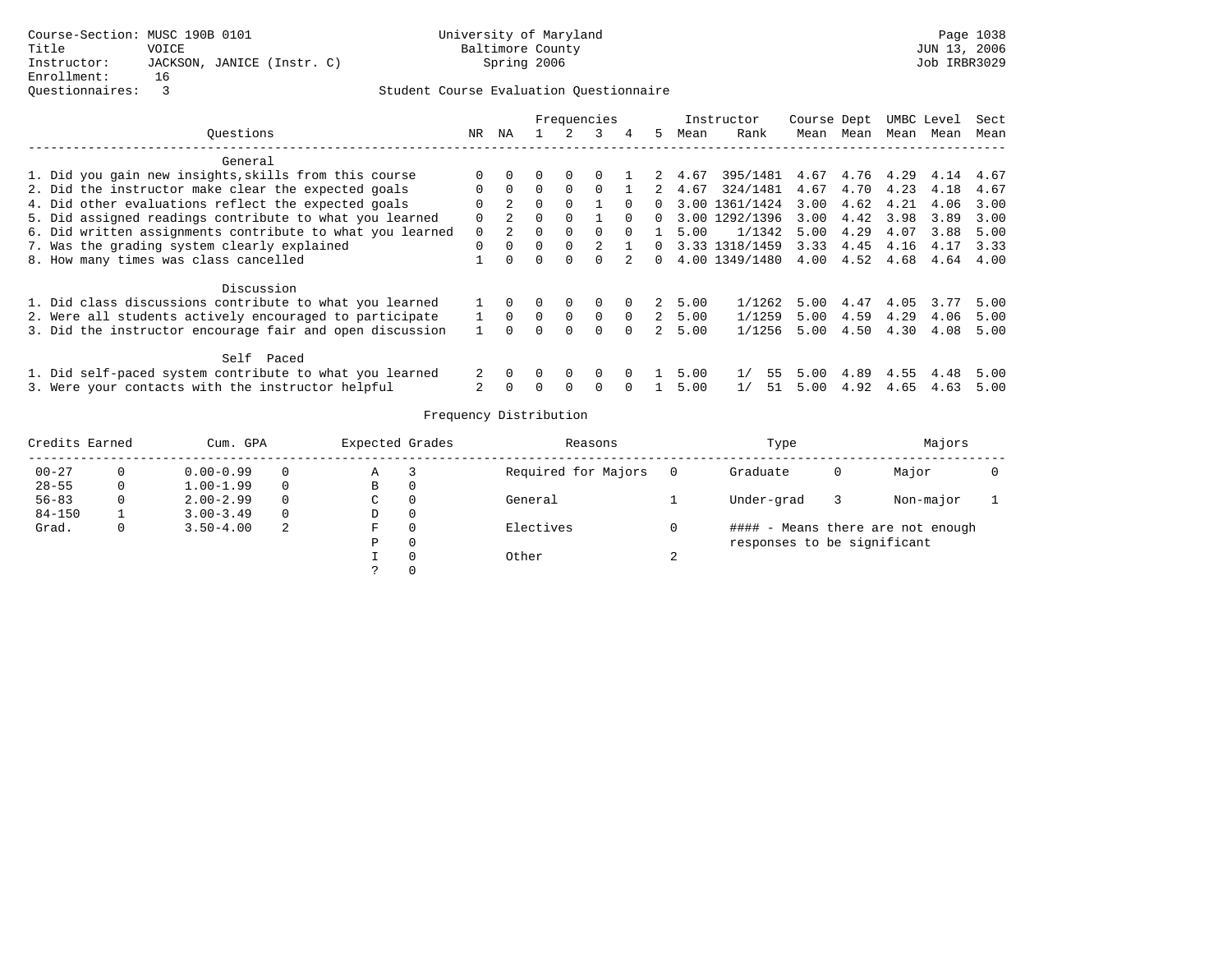|                                                           |                |                |          |             | Frequencies  |          |   | Instructor |          | Course Dept |      |      | UMBC Level | Sect |
|-----------------------------------------------------------|----------------|----------------|----------|-------------|--------------|----------|---|------------|----------|-------------|------|------|------------|------|
| Ouestions                                                 | NR             | ΝA             |          |             | 3            | 4        | 5 | Mean       | Rank     | Mean        | Mean | Mean | Mean       | Mean |
| General                                                   |                |                |          |             |              |          |   |            |          |             |      |      |            |      |
| 1. Did you gain new insights, skills from this course     |                |                |          | $\Omega$    | $\Omega$     |          | 3 | 5.00       | 1/1481   | 5.00        | 4.76 | 4.29 | 4.14       | 5.00 |
| 2. Did the instructor make clear the expected goals       | $\Omega$       | $\Omega$       | $\Omega$ | $\Omega$    | $\Omega$     | $\Omega$ | 3 | 5.00       | 1/1481   | 5.00        | 4.70 | 4.23 | 4.18       | 5.00 |
| 4. Did other evaluations reflect the expected goals       | 0              | $\overline{2}$ | $\Omega$ | $\Omega$    | $\Omega$     | $\Omega$ |   | 5.00       | 1/1424   | 5.00        | 4.62 | 4.21 | 4.06       | 5.00 |
| 5. Did assigned readings contribute to what you learned   | $\Omega$       |                |          | $\Omega$    | <sup>0</sup> |          |   | 5.00       | 1/1396   | 5.00        | 4.42 | 3.98 | 3.89       | 5.00 |
| 7. Was the grading system clearly explained               | 0              |                | 0        | $\Omega$    | $\Omega$     | $\Omega$ | 2 | 5.00       | 1/1459   | 5.00        | 4.45 | 4.16 | 4.17       | 5.00 |
| 8. How many times was class cancelled                     | $\Omega$       |                | 0        | $\Omega$    | $\Omega$     | $\Omega$ | 3 | 5.00       | 1/1480   | 5.00        | 4.52 | 4.68 | 4.64       | 5.00 |
| 9. How would you grade the overall teaching effectiveness |                |                |          | $\cap$      | $\Omega$     |          | 2 | 5.00       | 1/1450   | 5.00        | 4.64 | 4.09 | 3.97       | 5.00 |
| Lecture                                                   |                |                |          |             |              |          |   |            |          |             |      |      |            |      |
| 1. Were the instructor's lectures well prepared           |                |                |          | $\Omega$    | 0            |          |   | 5.00       | 1/1409   | 5.00        | 4.43 | 4.42 | 4.36       | 5.00 |
| 2. Did the instructor seem interested in the subject      |                | $\Omega$       | $\Omega$ | $\Omega$    | $\Omega$     | $\Omega$ |   | 5.00       | 1/1407   | 5.00        | 4.74 | 4.69 | 4.57       | 5.00 |
| 3. Was lecture material presented and explained clearly   | 2              | $\Omega$       | 0        | $\Omega$    | $\Omega$     | $\Omega$ |   | 5.00       | 1/1399   | 5.00        | 4.65 | 4.26 | 4.23       | 5.00 |
| 4. Did the lectures contribute to what you learned        |                | $\Omega$       | $\Omega$ | $\mathbf 0$ | 0            | $\Omega$ |   | 5.00       | 1/1400   | 5.00        | 4.59 | 4.27 | 4.19       | 5.00 |
| 5. Did audiovisual techniques enhance your understanding  | $\overline{a}$ |                |          |             | U            |          |   | 5.00       | 1/1179   | 5.00        | 4.59 | 3.96 | 3.85       | 5.00 |
| Discussion                                                |                |                |          |             |              |          |   |            |          |             |      |      |            |      |
| 1. Did class discussions contribute to what you learned   | 2              | $\Omega$       | 0        | $\Omega$    | 0            |          |   | 5.00       | 1/1262   | 5.00        | 4.47 | 4.05 | 3.77       | 5.00 |
| Self Paced                                                |                |                |          |             |              |          |   |            |          |             |      |      |            |      |
| 1. Did self-paced system contribute to what you learned   |                |                |          | $\Omega$    | $\Omega$     |          |   | 5.00       | 1/<br>55 | 5.00        | 4.89 | 4.55 | 4.48       | 5.00 |
| 3. Were your contacts with the instructor helpful         | 2              |                |          | $\Omega$    | O            |          |   | 5.00       | 1/<br>51 | 5.00        | 4.92 | 4.65 | 4.63       | 5.00 |

| Credits Earned |              | Cum. GPA      |          | Expected Grades |          | Reasons             | Type                        |   | Majors                            |  |
|----------------|--------------|---------------|----------|-----------------|----------|---------------------|-----------------------------|---|-----------------------------------|--|
| $00 - 27$      |              | $0.00 - 0.99$ | 0        | Α               | 2        | Required for Majors | Graduate                    | 0 | Major                             |  |
| $28 - 55$      | 0            | $1.00 - 1.99$ | 0        | в               | 0        |                     |                             |   |                                   |  |
| $56 - 83$      | 0            | $2.00 - 2.99$ | $\Omega$ | C               | $\Omega$ | General             | Under-grad                  |   | Non-major                         |  |
| $84 - 150$     | $\mathbf{0}$ | $3.00 - 3.49$ |          | D               | 0        |                     |                             |   |                                   |  |
| Grad.          | 0            | $3.50 - 4.00$ |          | F.              | $\Omega$ | Electives           |                             |   | #### - Means there are not enough |  |
|                |              |               |          | Р               | 0        |                     | responses to be significant |   |                                   |  |
|                |              |               |          |                 | $\Omega$ | Other               |                             |   |                                   |  |
|                |              |               |          |                 |          |                     |                             |   |                                   |  |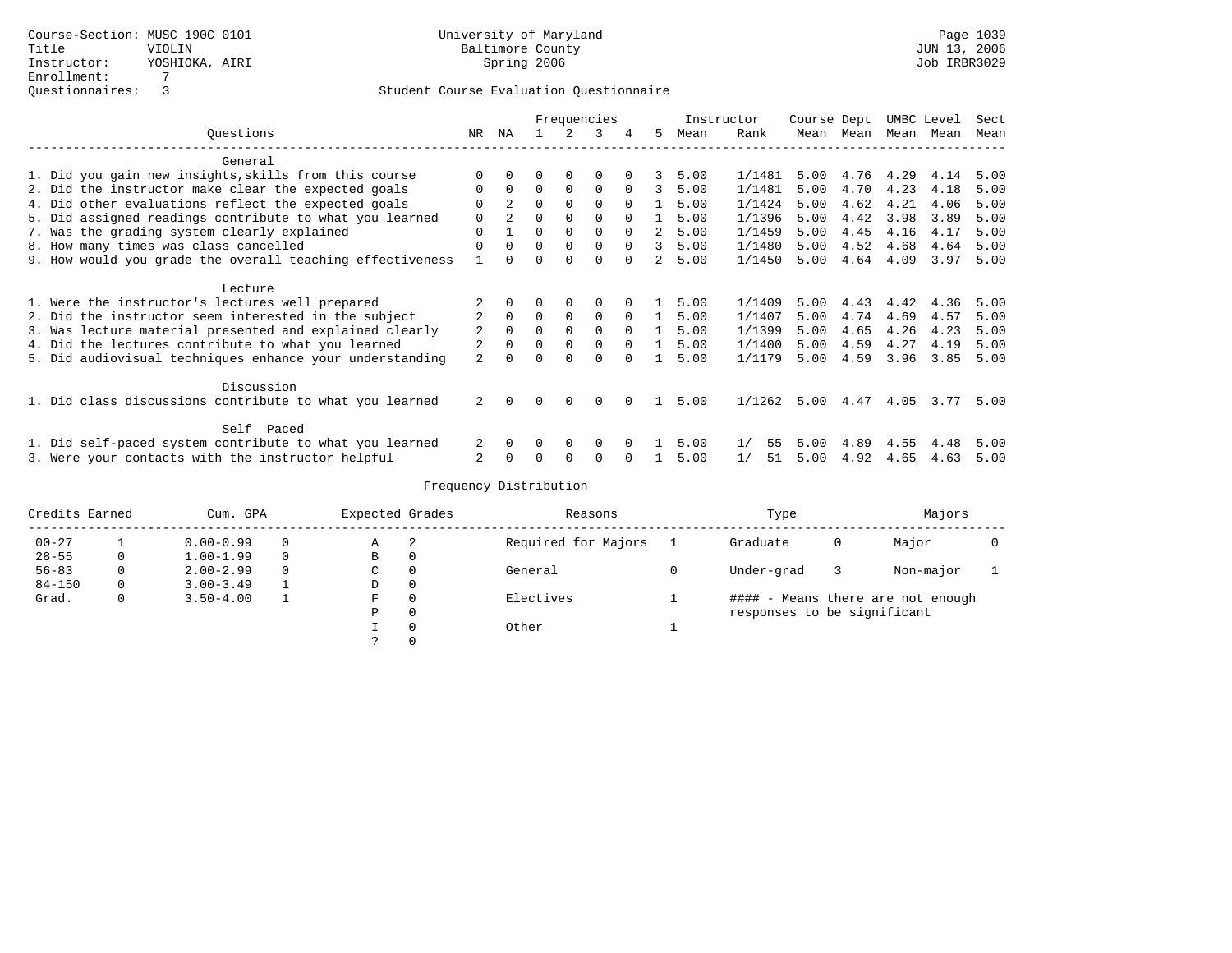|                                                           |          |                |          |          | Frequencies |          |    |      | Instructor       | Course Dept |      |      | UMBC Level | Sect |
|-----------------------------------------------------------|----------|----------------|----------|----------|-------------|----------|----|------|------------------|-------------|------|------|------------|------|
| Ouestions                                                 | NR       | ΝA             |          |          | 3           | 4        | .5 | Mean | Rank             | Mean        | Mean | Mean | Mean       | Mean |
| General                                                   |          |                |          |          |             |          |    |      |                  |             |      |      |            |      |
| 1. Did you gain new insights, skills from this course     |          |                |          |          |             |          | 6  | 5.00 | 1/1481           | 5.00        | 4.76 | 4.29 | 4.14       | 5.00 |
| 2. Did the instructor make clear the expected goals       |          | $\Omega$       | $\Omega$ | $\Omega$ | $\Omega$    |          | 5. | 4.83 | 162/1481         | 4.83        | 4.70 | 4.23 | 4.18       | 4.83 |
| 3. Did the exam questions reflect the expected goals      |          | 4              | $\Omega$ | $\cap$   | $\cap$      |          |    | 4.50 | 498/1249         | 4.50        | 4.70 | 4.27 | 4.14       | 4.50 |
| 4. Did other evaluations reflect the expected goals       |          | $\overline{2}$ | ∩        |          |             |          | 4  | 5.00 | 1/1424           | 5.00        | 4.62 | 4.21 | 4.06       | 5.00 |
| 5. Did assigned readings contribute to what you learned   | $\Omega$ | 4              | $\Omega$ |          |             |          | 2  | 5.00 | 1/1396           | 5.00        | 4.42 | 3.98 | 3.89       | 5.00 |
| 6. Did written assignments contribute to what you learned | $\Omega$ | 4              | $\Omega$ |          |             |          |    | 5.00 | 1/1342           | 5.00        | 4.29 | 4.07 | 3.88       | 5.00 |
| 7. Was the grading system clearly explained               | $\Omega$ | 3              | $\Omega$ | $\Omega$ |             |          |    | 4.33 | 695/1459         | 4.33        | 4.45 | 4.16 | 4.17       | 4.33 |
| 8. How many times was class cancelled                     |          |                | $\Omega$ | $\cap$   |             |          |    | 4.00 | 1349/1480        | 4.00        | 4.52 | 4.68 | 4.64       | 4.00 |
| 9. How would you grade the overall teaching effectiveness |          |                | $\Omega$ |          |             |          | 3  | 4.60 | 259/1450         | 4.60        | 4.64 | 4.09 | 3.97       | 4.60 |
| Lecture                                                   |          |                |          |          |             |          |    |      |                  |             |      |      |            |      |
| 1. Were the instructor's lectures well prepared           |          |                |          |          |             |          | 2  | 5.00 | 1/1409           | 5.00        | 4.43 | 4.42 | 4.36       | 5.00 |
| 2. Did the instructor seem interested in the subject      | 3        | $\Omega$       | $\Omega$ | $\Omega$ | $\Omega$    | $\Omega$ | 3  | 5.00 | 1/1407           | 5.00        | 4.74 | 4.69 | 4.57       | 5.00 |
| 3. Was lecture material presented and explained clearly   | 3        |                |          | $\Omega$ | $\Omega$    | $\Omega$ | 3  | 5.00 | 1/1399           | 5.00        | 4.65 | 4.26 | 4.23       | 5.00 |
| 4. Did the lectures contribute to what you learned        | 4        |                |          |          | ∩           |          |    | 5.00 | 1/1400           | 5.00        | 4.59 | 4.27 | 4.19       | 5.00 |
| Discussion                                                |          |                |          |          |             |          |    |      |                  |             |      |      |            |      |
| 1. Did class discussions contribute to what you learned   | 5        |                |          |          |             |          |    |      | $5.00$ ****/1262 | ****        | 4.47 | 4.05 | 3.77       | **** |
| 2. Were all students actively encouraged to participate   | 5        | $\Omega$       | $\Omega$ |          | $\Omega$    |          |    |      | $5.00$ ****/1259 | ****        | 4.59 | 4.29 | 4.06       | **** |
| 3. Did the instructor encourage fair and open discussion  | 5        |                |          |          |             |          |    |      | $5.00$ ****/1256 | ****        | 4.50 | 4.30 | 4.08       | **** |
| 4. Were special techniques successful                     | 5        |                |          |          |             |          |    |      | $5.00$ ****/ 788 | ****        | 4.55 | 4.00 | 3.80       | **** |

| Credits Earned |   | Cum. GPA      |   | Expected Grades |              | Reasons             |   | Type                        |   | Majors                            |  |
|----------------|---|---------------|---|-----------------|--------------|---------------------|---|-----------------------------|---|-----------------------------------|--|
| $00 - 27$      |   | $0.00 - 0.99$ |   | Α               |              | Required for Majors |   | Graduate                    | 0 | Major                             |  |
| $28 - 55$      | 0 | $1.00 - 1.99$ | 0 | В               |              |                     |   |                             |   |                                   |  |
| $56 - 83$      | 0 | $2.00 - 2.99$ |   | C               | $\Omega$     | General             | ∠ | Under-grad                  | 6 | Non-major                         |  |
| $84 - 150$     |   | $3.00 - 3.49$ |   | D               | $\mathbf{0}$ |                     |   |                             |   |                                   |  |
| Grad.          |   | $3.50 - 4.00$ |   | F               | $\Omega$     | Electives           |   |                             |   | #### - Means there are not enough |  |
|                |   |               |   | Ρ               | 0            |                     |   | responses to be significant |   |                                   |  |
|                |   |               |   |                 | $\Omega$     | Other               |   |                             |   |                                   |  |
|                |   |               |   |                 |              |                     |   |                             |   |                                   |  |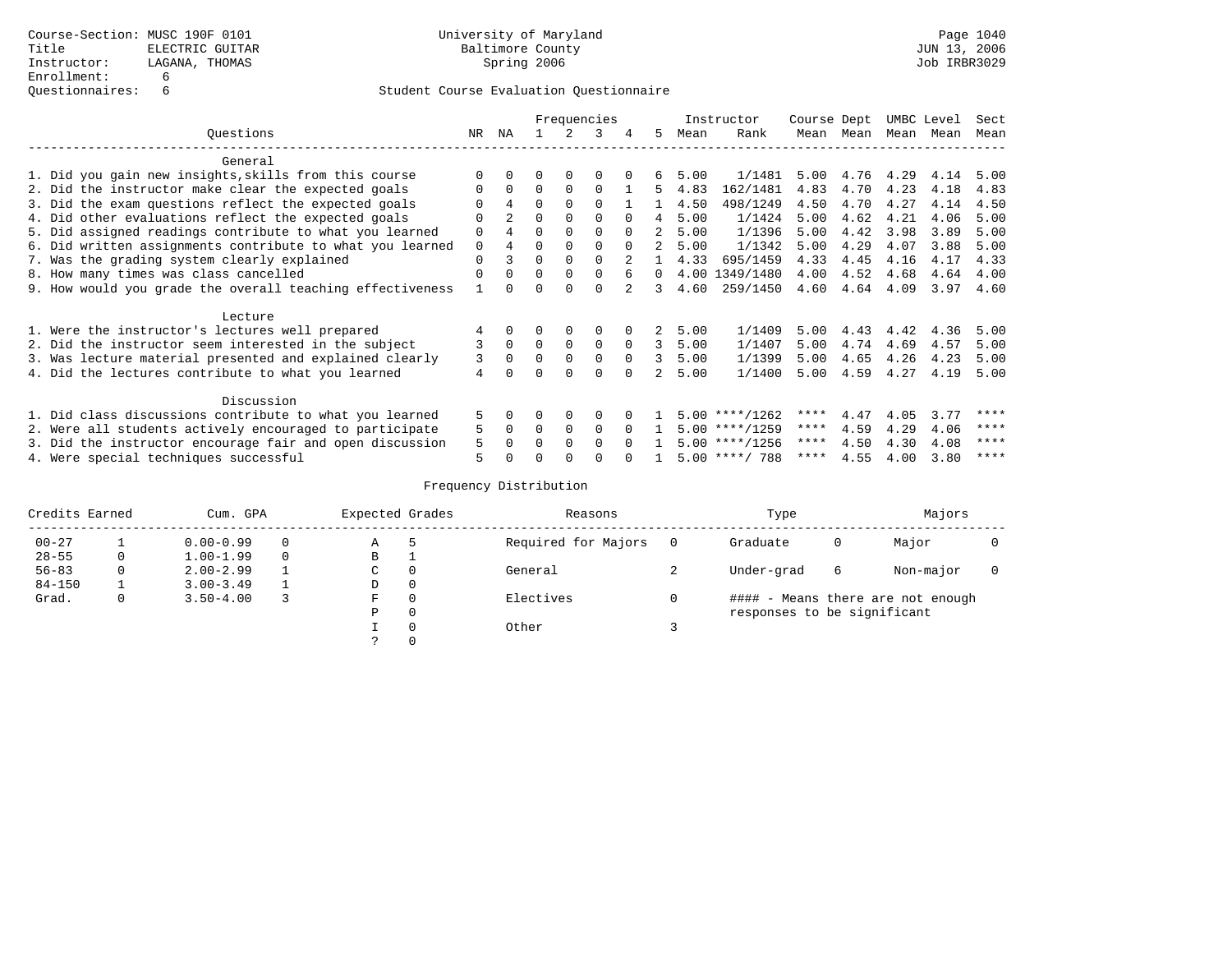|                                                           |          |                     |   |          | Frequencies |          |        | Instructor                                  | Course Dept UMBC Level Sect |      |      |      |      |
|-----------------------------------------------------------|----------|---------------------|---|----------|-------------|----------|--------|---------------------------------------------|-----------------------------|------|------|------|------|
| Ouestions                                                 | NR       | ΝA                  |   |          |             | 4        | Mean   | Rank                                        | Mean                        | Mean | Mean | Mean | Mean |
| General                                                   |          |                     |   |          |             |          |        |                                             |                             |      |      |      |      |
| 1. Did you gain new insights, skills from this course     | $\Omega$ |                     |   |          |             | $\Omega$ | 2 5.00 | $1/1481$ 5.00 4.76 4.29 4.14 5.00           |                             |      |      |      |      |
| 2. Did the instructor make clear the expected goals       | $\Omega$ |                     | 0 |          | $\Omega$    |          | 1 4.50 | 517/1481 4.50 4.70 4.23 4.18 4.50           |                             |      |      |      |      |
| 4. Did other evaluations reflect the expected goals       | $\Omega$ |                     |   | $\Omega$ | $\Omega$    | $\Omega$ | 5.00   | 1/1424 5.00 4.62 4.21 4.06 5.00             |                             |      |      |      |      |
| 5. Did assigned readings contribute to what you learned   | $\Omega$ |                     |   |          |             | $\Omega$ |        | $0$ 3.00 1292/1396 3.00 4.42 3.98 3.89 3.00 |                             |      |      |      |      |
| 6. Did written assignments contribute to what you learned | $\Omega$ |                     |   |          |             | $\Omega$ |        | $0$ 3.00 1269/1342 3.00 4.29 4.07           |                             |      |      | 3.88 | 3.00 |
| 8. How many times was class cancelled                     |          |                     |   |          |             |          |        | 1 4.50 1044/1480 4.50 4.52 4.68 4.64 4.50   |                             |      |      |      |      |
| 9. How would you grade the overall teaching effectiveness |          | $0 \quad 0 \quad 0$ |   | $\Omega$ | $\Omega$    |          | 14.50  | 334/1450 4.50 4.64 4.09 3.97 4.50           |                             |      |      |      |      |

| Credits Earned |   | Cum. GPA      | Expected Grades |   | Reasons             |        | Type                        |    | Majors                            |  |
|----------------|---|---------------|-----------------|---|---------------------|--------|-----------------------------|----|-----------------------------------|--|
| $00 - 27$      | 0 | $0.00 - 0.99$ | Α               |   | Required for Majors |        | Graduate                    | 0  | Major                             |  |
| $28 - 55$      | 0 | $1.00 - 1.99$ | В               | 0 |                     |        |                             |    |                                   |  |
| $56 - 83$      | 0 | $2.00 - 2.99$ | $\sim$<br>◡     | 0 | General             |        | Under-grad                  | -2 | Non-major                         |  |
| $84 - 150$     |   | $3.00 - 3.49$ | D               | 0 |                     |        |                             |    |                                   |  |
| Grad.          | 0 | $3.50 - 4.00$ | F               | 0 | Electives           |        |                             |    | #### - Means there are not enough |  |
|                |   |               | Ρ               | 0 |                     |        | responses to be significant |    |                                   |  |
|                |   |               |                 | 0 | Other               | $\sim$ |                             |    |                                   |  |
|                |   |               | っ               |   |                     |        |                             |    |                                   |  |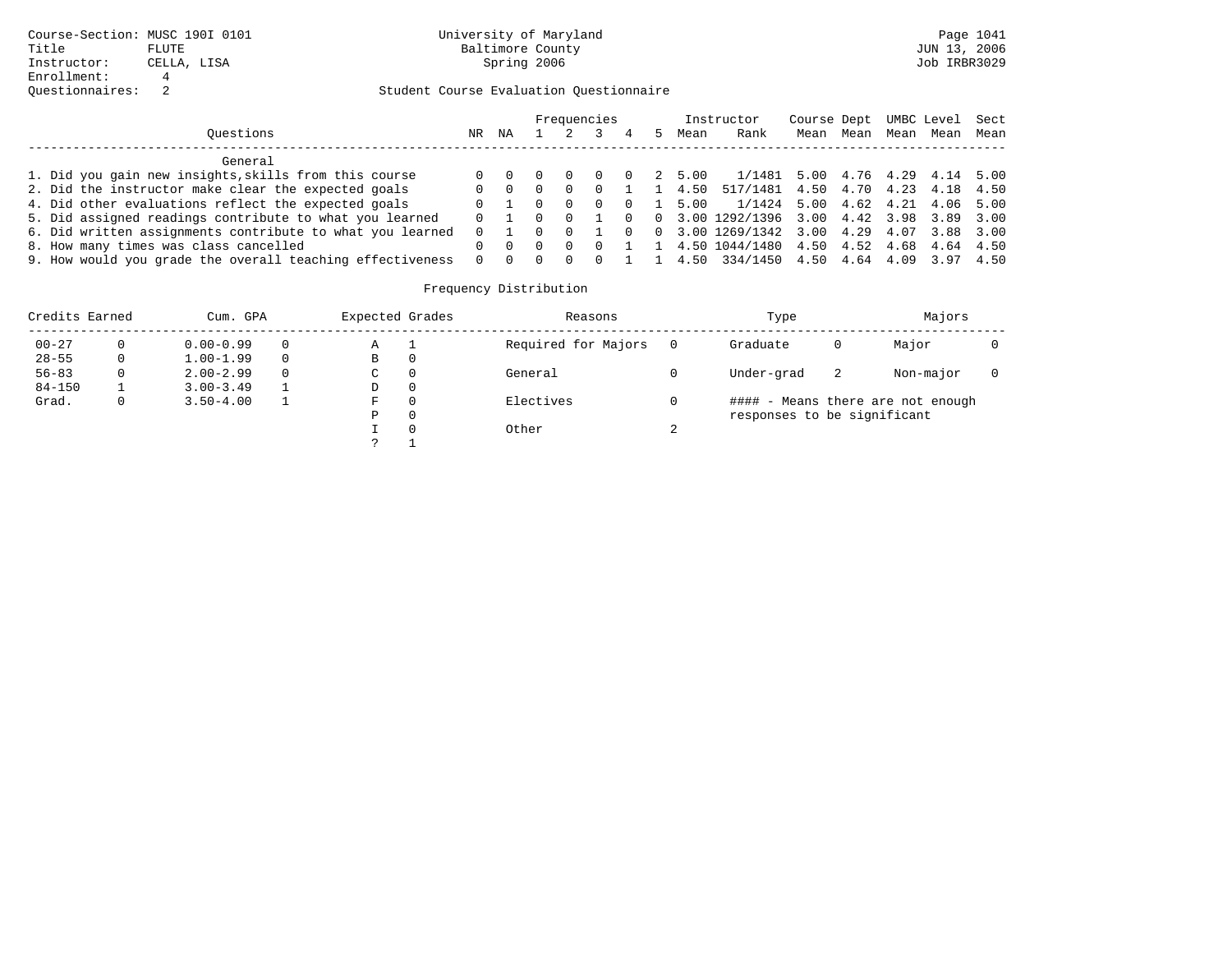|                                                           |    |                             |  | Frequencies |   |                        | Instructor                      | Course Dept UMBC Level Sect |      |      |      |      |
|-----------------------------------------------------------|----|-----------------------------|--|-------------|---|------------------------|---------------------------------|-----------------------------|------|------|------|------|
| Ouestions                                                 | NR | ΝA                          |  |             | 4 | Mean                   | Rank                            | Mean                        | Mean | Mean | Mean | Mean |
| General                                                   |    |                             |  |             |   |                        |                                 |                             |      |      |      |      |
| 1. Did you gain new insights, skills from this course     |    |                             |  |             |   | 0 0 0 0 0 0 1 5.00     | 1/1481 5.00 4.76 4.29 4.14 5.00 |                             |      |      |      |      |
| 2. Did the instructor make clear the expected goals       |    | $0 \quad 0 \quad 0 \quad 0$ |  | $\bigcirc$  |   | $0 \quad 1 \quad 5.00$ | 1/1481 5.00 4.70 4.23 4.18 5.00 |                             |      |      |      |      |
| 8. How many times was class cancelled                     |    |                             |  | - 0         |   | $0 \quad 1 \quad 5.00$ | 1/1480 5.00 4.52 4.68 4.64 5.00 |                             |      |      |      |      |
| 9. How would you grade the overall teaching effectiveness |    |                             |  |             |   | 0 0 0 0 0 0 1 5.00     | 1/1450 5.00 4.64 4.09 3.97 5.00 |                             |      |      |      |      |

| Credits Earned |    | Cum. GPA      |          | Expected Grades |          | Reasons             | Type                        |   | Majors                            |  |
|----------------|----|---------------|----------|-----------------|----------|---------------------|-----------------------------|---|-----------------------------------|--|
| $00 - 27$      | 0  | $0.00 - 0.99$ | 0        | Α               |          | Required for Majors | Graduate                    | 0 | Major                             |  |
| $28 - 55$      | 0  | $1.00 - 1.99$ | $\Omega$ | В               | 0        |                     |                             |   |                                   |  |
| $56 - 83$      | 0  | $2.00 - 2.99$ | $\Omega$ | C               | 0        | General             | Under-grad                  |   | Non-major                         |  |
| $84 - 150$     |    | $3.00 - 3.49$ | $\Omega$ | D               | 0        |                     |                             |   |                                   |  |
| Grad.          | 0. | $3.50 - 4.00$ |          | F               | $\Omega$ | Electives           |                             |   | #### - Means there are not enough |  |
|                |    |               |          | Ρ               | 0        |                     | responses to be significant |   |                                   |  |
|                |    |               |          |                 | $\Omega$ | Other               |                             |   |                                   |  |
|                |    |               |          |                 |          |                     |                             |   |                                   |  |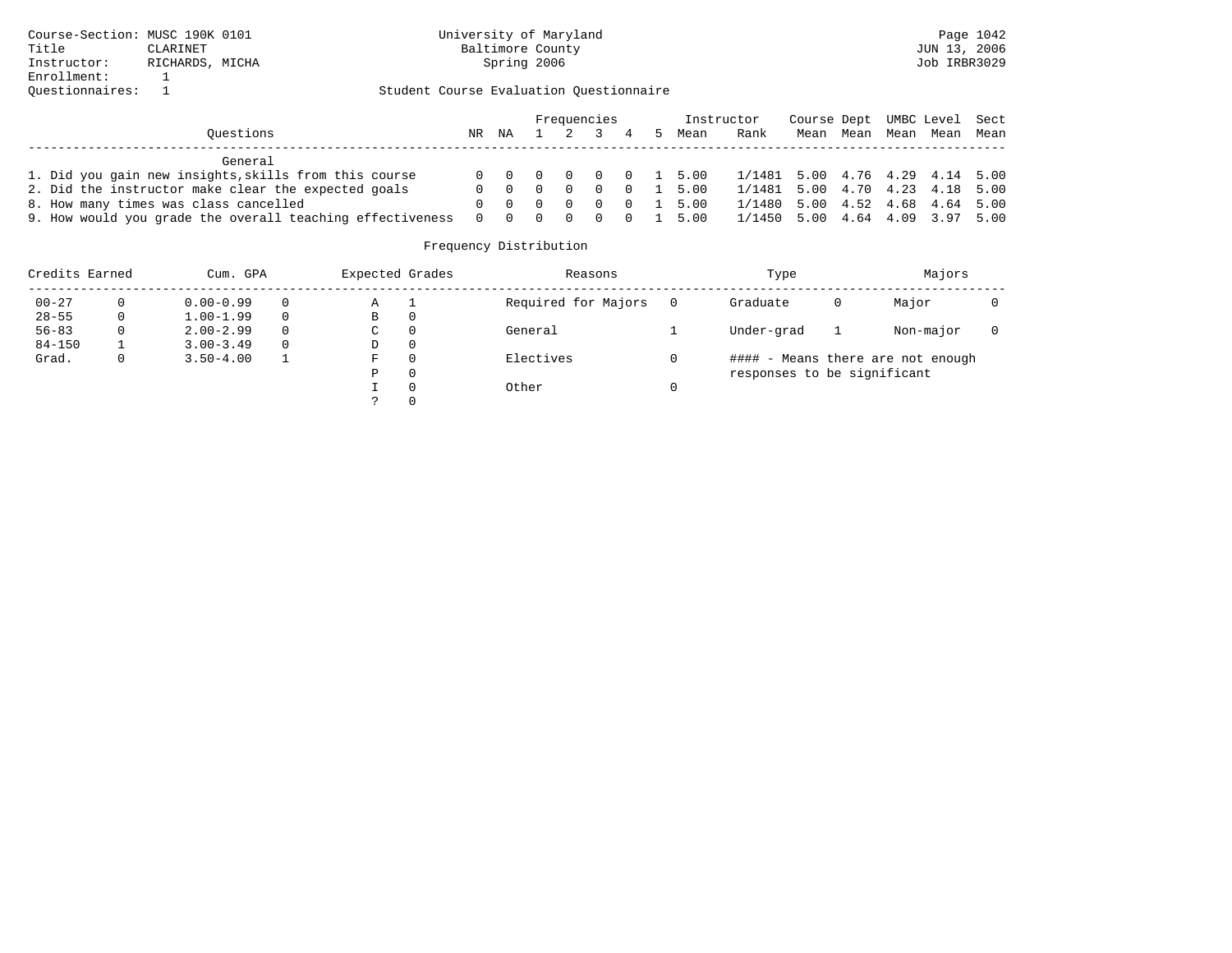|                                                           |    |                             |  | Frequencies |                 |                        | Instructor                                         | Course Dept UMBC Level Sect |      |      |           |  |
|-----------------------------------------------------------|----|-----------------------------|--|-------------|-----------------|------------------------|----------------------------------------------------|-----------------------------|------|------|-----------|--|
| Ouestions                                                 | NR | NA                          |  |             | $1 \t2 \t3 \t4$ | Mean                   | Rank                                               | Mean                        | Mean | Mean | Mean Mean |  |
| General                                                   |    |                             |  |             |                 |                        |                                                    |                             |      |      |           |  |
| 1. Did you gain new insights, skills from this course     |    |                             |  |             |                 |                        | 0 0 0 0 0 0 1 5.00 1/1481 5.00 4.76 4.29 4.14 5.00 |                             |      |      |           |  |
| 2. Did the instructor make clear the expected goals       |    | $0 \quad 0 \quad 0 \quad 0$ |  |             |                 | $0 \quad 1 \quad 5.00$ | 1/1481 5.00 4.70 4.23 4.18 5.00                    |                             |      |      |           |  |
| 8. How many times was class cancelled                     |    |                             |  |             |                 | 0 0 0 0 0 0 1 5.00     | 1/1480 5.00 4.52 4.68 4.64 5.00                    |                             |      |      |           |  |
| 9. How would you grade the overall teaching effectiveness |    |                             |  |             |                 | 0 0 0 0 0 1 0 4.00     | 836/1450 4.00 4.64 4.09 3.97 4.00                  |                             |      |      |           |  |

| Credits Earned |              | Cum. GPA      |          | Expected Grades |          | Reasons             | Type                        |   | Majors                            |  |
|----------------|--------------|---------------|----------|-----------------|----------|---------------------|-----------------------------|---|-----------------------------------|--|
| $00 - 27$      | 0            | $0.00 - 0.99$ | $\Omega$ | Α               |          | Required for Majors | Graduate                    | 0 | Major                             |  |
| $28 - 55$      | $\mathbf{0}$ | $1.00 - 1.99$ | $\Omega$ | В               | 0        |                     |                             |   |                                   |  |
| $56 - 83$      | 0            | $2.00 - 2.99$ | $\Omega$ | C               | $\Omega$ | General             | Under-grad                  |   | Non-major                         |  |
| $84 - 150$     |              | $3.00 - 3.49$ | $\Omega$ | D               | 0        |                     |                             |   |                                   |  |
| Grad.          | 0.           | $3.50 - 4.00$ |          | F               | $\Omega$ | Electives           |                             |   | #### - Means there are not enough |  |
|                |              |               |          | Ρ               | 0        |                     | responses to be significant |   |                                   |  |
|                |              |               |          |                 | $\Omega$ | Other               |                             |   |                                   |  |
|                |              |               |          |                 |          |                     |                             |   |                                   |  |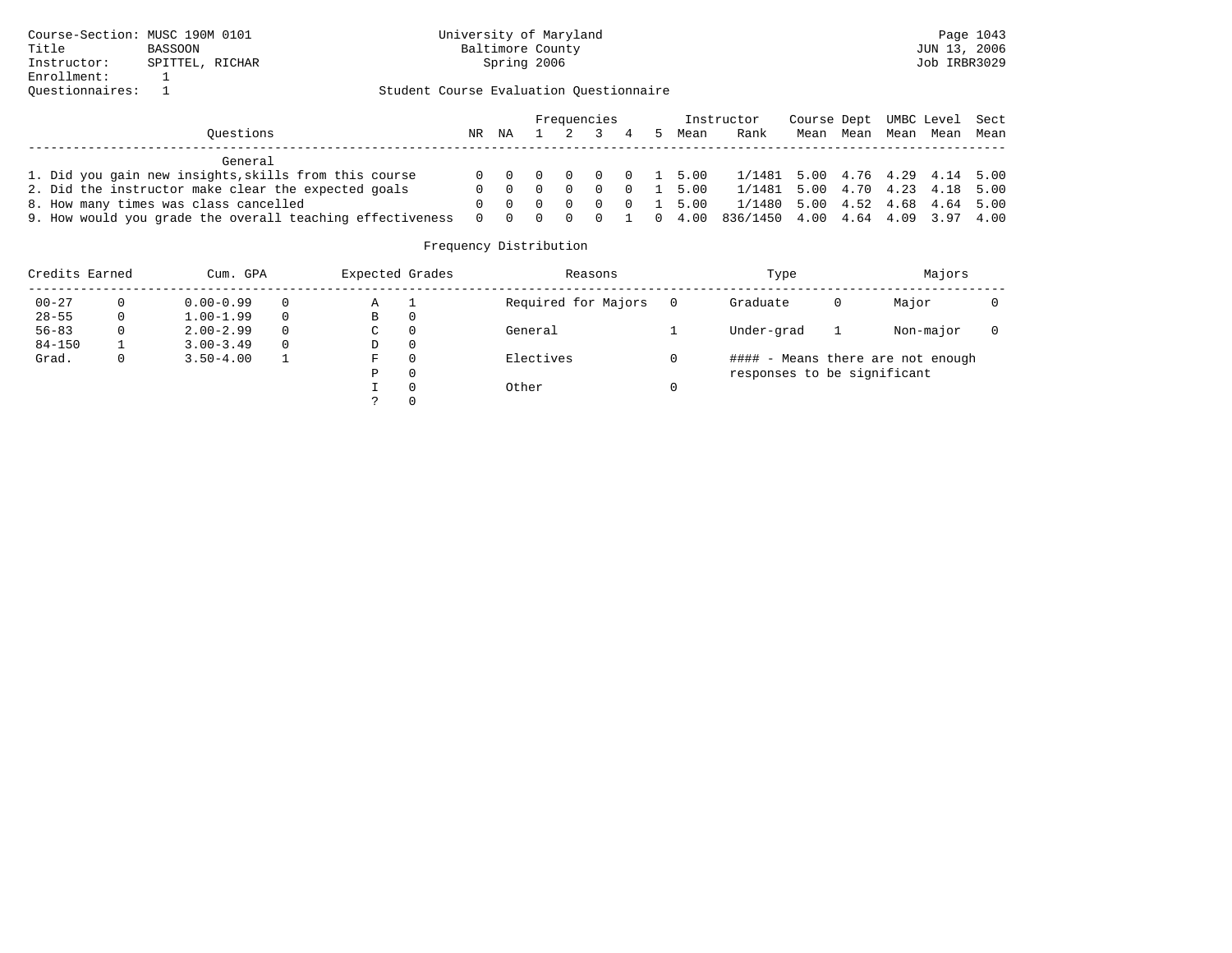|                                                           |                | Frequencies    |          |             |             |          |                |      | Instructor | Course Dept |      | UMBC Level |      | Sect |
|-----------------------------------------------------------|----------------|----------------|----------|-------------|-------------|----------|----------------|------|------------|-------------|------|------------|------|------|
| Ouestions                                                 | NR             | ΝA             |          | 2           | 3           |          | 5.             | Mean | Rank       | Mean        | Mean | Mean       | Mean | Mean |
| General                                                   |                |                |          |             |             |          |                |      |            |             |      |            |      |      |
| 1. Did you gain new insights, skills from this course     |                |                |          |             | $\Omega$    |          | 4              | 5.00 | 1/1481     | 5.00        | 4.76 | 4.29       | 4.14 | 5.00 |
| 2. Did the instructor make clear the expected goals       | $\Omega$       | $\Omega$       | $\Omega$ | $\Omega$    | $\Omega$    | $\Omega$ | $\overline{4}$ | 5.00 | 1/1481     | 5.00        | 4.70 | 4.23       | 4.18 | 5.00 |
| 3. Did the exam questions reflect the expected goals      |                | $\overline{2}$ | $\Omega$ |             | $\Omega$    | $\Omega$ | 2              | 5.00 | 1/1249     | 5.00        | 4.70 | 4.27       | 4.14 | 5.00 |
| 4. Did other evaluations reflect the expected goals       | $\Omega$       |                | $\Omega$ |             | $\Omega$    | $\Omega$ | 3              | 5.00 | 1/1424     | 5.00        | 4.62 | 4.21       | 4.06 | 5.00 |
| 5. Did assigned readings contribute to what you learned   | 0              |                | $\Omega$ |             |             |          |                | 5.00 | 1/1396     | 5.00        | 4.42 | 3.98       | 3.89 | 5.00 |
| 6. Did written assignments contribute to what you learned | $\mathbf 0$    | 3              | $\Omega$ | $\Omega$    | $\Omega$    | $\Omega$ | $\mathbf{1}$   | 5.00 | 1/1342     | 5.00        | 4.29 | 4.07       | 3.88 | 5.00 |
| 7. Was the grading system clearly explained               | $\Omega$       |                | $\Omega$ | $\Omega$    | $\Omega$    | $\Omega$ | 3              | 5.00 | 1/1459     | 5.00        | 4.45 | 4.16       | 4.17 | 5.00 |
| 8. How many times was class cancelled                     | $\Omega$       | <sup>0</sup>   | $\Omega$ | $\Omega$    | $\Omega$    | 3        | $\mathbf{1}$   | 4.25 | 1215/1480  | 4.25        | 4.52 | 4.68       | 4.64 | 4.25 |
| 9. How would you grade the overall teaching effectiveness | $\overline{2}$ |                | $\Omega$ | $\Omega$    | $\Omega$    |          |                | 5.00 | 1/1450     | 5.00        | 4.64 | 4.09       | 3.97 | 5.00 |
| Lecture                                                   |                |                |          |             |             |          |                |      |            |             |      |            |      |      |
| 1. Were the instructor's lectures well prepared           |                |                |          | 0           | 0           |          |                | 5.00 | 1/1409     | 5.00        | 4.43 | 4.42       | 4.36 | 5.00 |
| 2. Did the instructor seem interested in the subject      |                | $\Omega$       | $\Omega$ | $\Omega$    | $\Omega$    | $\Omega$ | $\mathbf{1}$   | 5.00 | 1/1407     | 5.00        |      | 4.74 4.69  | 4.57 | 5.00 |
| 3. Was lecture material presented and explained clearly   | 3              | $\Omega$       | $\Omega$ | $\Omega$    | $\Omega$    | $\Omega$ |                | 5.00 | 1/1399     | 5.00        | 4.65 | 4.26       | 4.23 | 5.00 |
| 4. Did the lectures contribute to what you learned        | 3              |                | $\Omega$ | $\Omega$    | $\Omega$    | $\cap$   |                | 5.00 | 1/1400     | 5.00        | 4.59 | 4.27       | 4.19 | 5.00 |
| Self Paced                                                |                |                |          |             |             |          |                |      |            |             |      |            |      |      |
| 1. Did self-paced system contribute to what you learned   | 2              | 0              | 0        | $\Omega$    | $\Omega$    |          | 2              | 5.00 | 1/<br>55   | 5.00        | 4.89 | 4.55       | 4.48 | 5.00 |
| 2. Did study questions make clear the expected goal       |                |                | $\Omega$ | $\mathbf 0$ | $\Omega$    | $\Omega$ | $\mathbf{1}$   | 5.00 | 1/<br>31   | 5.00        | 5.00 | 4.75       | 4.42 | 5.00 |
| 3. Were your contacts with the instructor helpful         |                | $\Omega$       | $\Omega$ | 0           | $\mathbf 0$ | $\Omega$ | $\overline{a}$ | 5.00 | 1/<br>51   | 5.00        | 4.92 | 4.65       | 4.63 | 5.00 |
| 4. Was the feedback/tutoring by proctors helpful          |                |                | $\Omega$ | $\Omega$    | $\Omega$    | $\Omega$ |                | 5.00 | 1/<br>34   | 5.00        | 4.96 | 4.83       | 4.67 | 5.00 |
| 5. Were there enough proctors for all the students        |                |                | O        |             | ∩           |          |                | 5.00 | 1/<br>24   | 5.00        | 5.00 | 4.82       | 4.58 | 5.00 |

| Credits Earned |              | Cum. GPA      |          | Expected Grades |          | Reasons             |        | Type                        |   | Majors                            |  |
|----------------|--------------|---------------|----------|-----------------|----------|---------------------|--------|-----------------------------|---|-----------------------------------|--|
| $00 - 27$      |              | $0.00 - 0.99$ |          | Α               | 4        | Required for Majors |        | Graduate                    | 0 | Major                             |  |
| $28 - 55$      |              | $1.00 - 1.99$ | $\Omega$ | В               | 0        |                     |        |                             |   |                                   |  |
| $56 - 83$      |              | $2.00 - 2.99$ |          | C.              | $\Omega$ | General             |        | Under-grad                  | 4 | Non-major                         |  |
| $84 - 150$     |              | $3.00 - 3.49$ |          | D               | 0        |                     |        |                             |   |                                   |  |
| Grad.          | $\mathbf{0}$ | $3.50 - 4.00$ | -2       | F               | $\Omega$ | Electives           |        |                             |   | #### - Means there are not enough |  |
|                |              |               |          | Ρ               | 0        |                     |        | responses to be significant |   |                                   |  |
|                |              |               |          |                 | $\Omega$ | Other               | $\sim$ |                             |   |                                   |  |
|                |              |               |          |                 |          |                     |        |                             |   |                                   |  |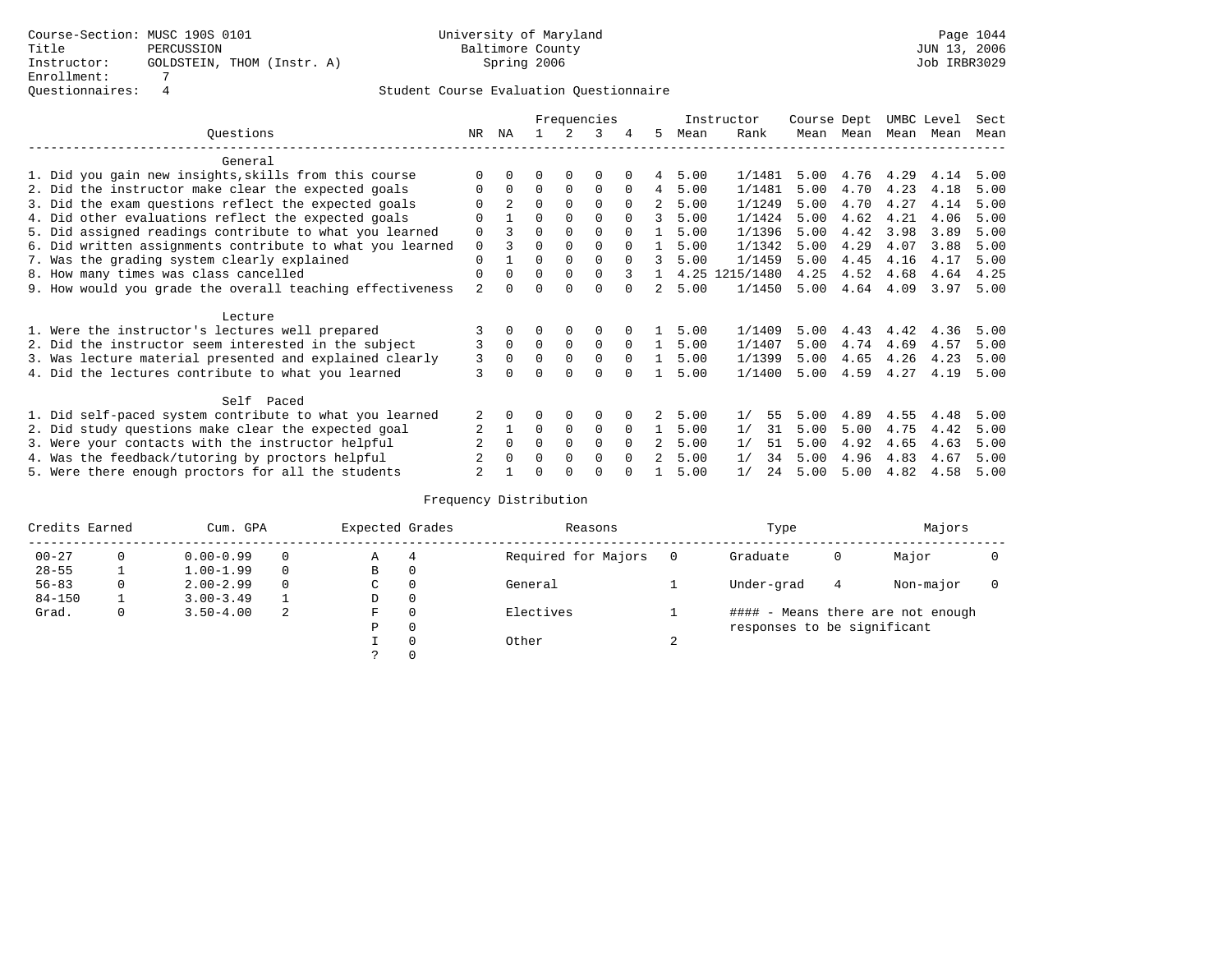|                                                           |                | Frequencies    |          |             |             |          |                |      | Instructor | Course Dept |      |      | UMBC Level | Sect |
|-----------------------------------------------------------|----------------|----------------|----------|-------------|-------------|----------|----------------|------|------------|-------------|------|------|------------|------|
| Questions                                                 | NR             | ΝA             |          |             | 3           |          | 5.             | Mean | Rank       | Mean        | Mean | Mean | Mean       | Mean |
| General                                                   |                |                |          |             |             |          |                |      |            |             |      |      |            |      |
| 1. Did you gain new insights, skills from this course     | $\Omega$       |                |          |             | O           |          | 4              | 5.00 | 1/1481     | 5.00        | 4.76 | 4.29 | 4.14       | 5.00 |
| 2. Did the instructor make clear the expected goals       | $\Omega$       | $\Omega$       | $\Omega$ | $\Omega$    | $\Omega$    | $\Omega$ | 4              | 5.00 | 1/1481     | 5.00        | 4.70 | 4.23 | 4.18       | 5.00 |
| 3. Did the exam questions reflect the expected goals      | U              | $\overline{2}$ | $\Omega$ | $\Omega$    | $\Omega$    | $\Omega$ | 2              | 5.00 | 1/1249     | 5.00        | 4.70 | 4.27 | 4.14       | 5.00 |
| 4. Did other evaluations reflect the expected goals       | 0              |                | 0        | $\Omega$    | $\Omega$    | $\Omega$ | 3              | 5.00 | 1/1424     | 5.00        | 4.62 | 4.21 | 4.06       | 5.00 |
| 5. Did assigned readings contribute to what you learned   | $\mathbf 0$    |                | 0        | $\Omega$    | $\Omega$    | $\Omega$ | $\mathbf{1}$   | 5.00 | 1/1396     | 5.00        | 4.42 | 3.98 | 3.89       | 5.00 |
| 6. Did written assignments contribute to what you learned | $\mathbf 0$    |                | $\Omega$ | $\Omega$    | $\Omega$    | $\Omega$ |                | 5.00 | 1/1342     | 5.00        | 4.29 | 4.07 | 3.88       | 5.00 |
| 7. Was the grading system clearly explained               | $\Omega$       |                | $\Omega$ | $\Omega$    | $\Omega$    | $\cap$   | 3              | 5.00 | 1/1459     | 5.00        | 4.45 | 4.16 | 4.17       | 5.00 |
| 8. How many times was class cancelled                     | $\mathbf 0$    | $\Omega$       | $\Omega$ | $\Omega$    | $\Omega$    |          |                | 4.25 | 1215/1480  | 4.25        | 4.52 | 4.68 | 4.64       | 4.25 |
| 9. How would you grade the overall teaching effectiveness | $\overline{a}$ | ∩              | $\Omega$ | $\cap$      | $\Omega$    | $\cap$   | $\mathfrak{D}$ | 5.00 | 1/1450     | 5.00        | 4.64 | 4.09 | 3.97       | 5.00 |
| Lecture                                                   |                |                |          |             |             |          |                |      |            |             |      |      |            |      |
| 1. Were the instructor's lectures well prepared           |                | 0              | 0        | $\Omega$    | $\Omega$    |          |                | 5.00 | 1/1409     | 5.00        | 4.43 | 4.42 | 4.36       | 5.00 |
| 2. Did the instructor seem interested in the subject      | 3              | $\Omega$       | $\Omega$ | $\mathbf 0$ | $\mathbf 0$ | $\Omega$ | $\mathbf{1}$   | 5.00 | 1/1407     | 5.00        | 4.74 | 4.69 | 4.57       | 5.00 |
| 3. Was lecture material presented and explained clearly   | 3              | $\Omega$       | $\Omega$ | $\Omega$    | $\Omega$    | $\Omega$ |                | 5.00 | 1/1399     | 5.00        | 4.65 | 4.26 | 4.23       | 5.00 |
| 4. Did the lectures contribute to what you learned        | 3              | $\Omega$       | 0        | $\Omega$    | $\Omega$    | $\Omega$ |                | 5.00 | 1/1400     | 5.00        | 4.59 | 4.27 | 4.19       | 5.00 |
| 5. Did audiovisual techniques enhance your understanding  | 3              | n              |          | ∩           | $\cap$      | $\cap$   |                | 5.00 | 1/1179     | 5.00        | 4.59 | 3.96 | 3.85       | 5.00 |
| Self Paced                                                |                |                |          |             |             |          |                |      |            |             |      |      |            |      |
| 1. Did self-paced system contribute to what you learned   |                |                | 0        | $\Omega$    | $\Omega$    |          |                | 5.00 | 1/<br>55   | 5.00        | 4.89 | 4.55 | 4.48       | 5.00 |
| 2. Did study questions make clear the expected goal       |                |                | $\Omega$ | $\Omega$    | $\Omega$    | $\Omega$ | 1              | 5.00 | 1/<br>31   | 5.00        | 5.00 | 4.75 | 4.42       | 5.00 |
| 3. Were your contacts with the instructor helpful         |                | $\Omega$       | 0        | $\mathbf 0$ | $\Omega$    | $\Omega$ | $\mathfrak{D}$ | 5.00 | 1/<br>51   | 5.00        | 4.92 | 4.65 | 4.63       | 5.00 |
| 4. Was the feedback/tutoring by proctors helpful          |                |                | $\Omega$ | $\Omega$    | $\Omega$    | $\Omega$ |                | 5.00 | 1/<br>34   | 5.00        | 4.96 | 4.83 | 4.67       | 5.00 |
| 5. Were there enough proctors for all the students        |                |                | $\Omega$ | $\cap$      | $\cap$      |          |                | 5.00 | 1/<br>24   | 5.00        | 5.00 | 4.82 | 4.58       | 5.00 |

| Credits Earned |   | Cum. GPA      |   | Expected Grades |          | Reasons             | Type                        |   | Majors                            |  |
|----------------|---|---------------|---|-----------------|----------|---------------------|-----------------------------|---|-----------------------------------|--|
| $00 - 27$      |   | $0.00 - 0.99$ |   | Α               |          | Required for Majors | Graduate                    | 0 | Major                             |  |
| $28 - 55$      |   | $1.00 - 1.99$ | 0 | В               | 0        |                     |                             |   |                                   |  |
| $56 - 83$      |   | $2.00 - 2.99$ |   | C               | $\Omega$ | General             | Under-grad                  | 4 | Non-major                         |  |
| $84 - 150$     |   | $3.00 - 3.49$ |   | D               | 0        |                     |                             |   |                                   |  |
| Grad.          | 0 | $3.50 - 4.00$ | 2 | F               | $\Omega$ | Electives           |                             |   | #### - Means there are not enough |  |
|                |   |               |   | Ρ               | 0        |                     | responses to be significant |   |                                   |  |
|                |   |               |   |                 |          | Other               |                             |   |                                   |  |
|                |   |               |   |                 |          |                     |                             |   |                                   |  |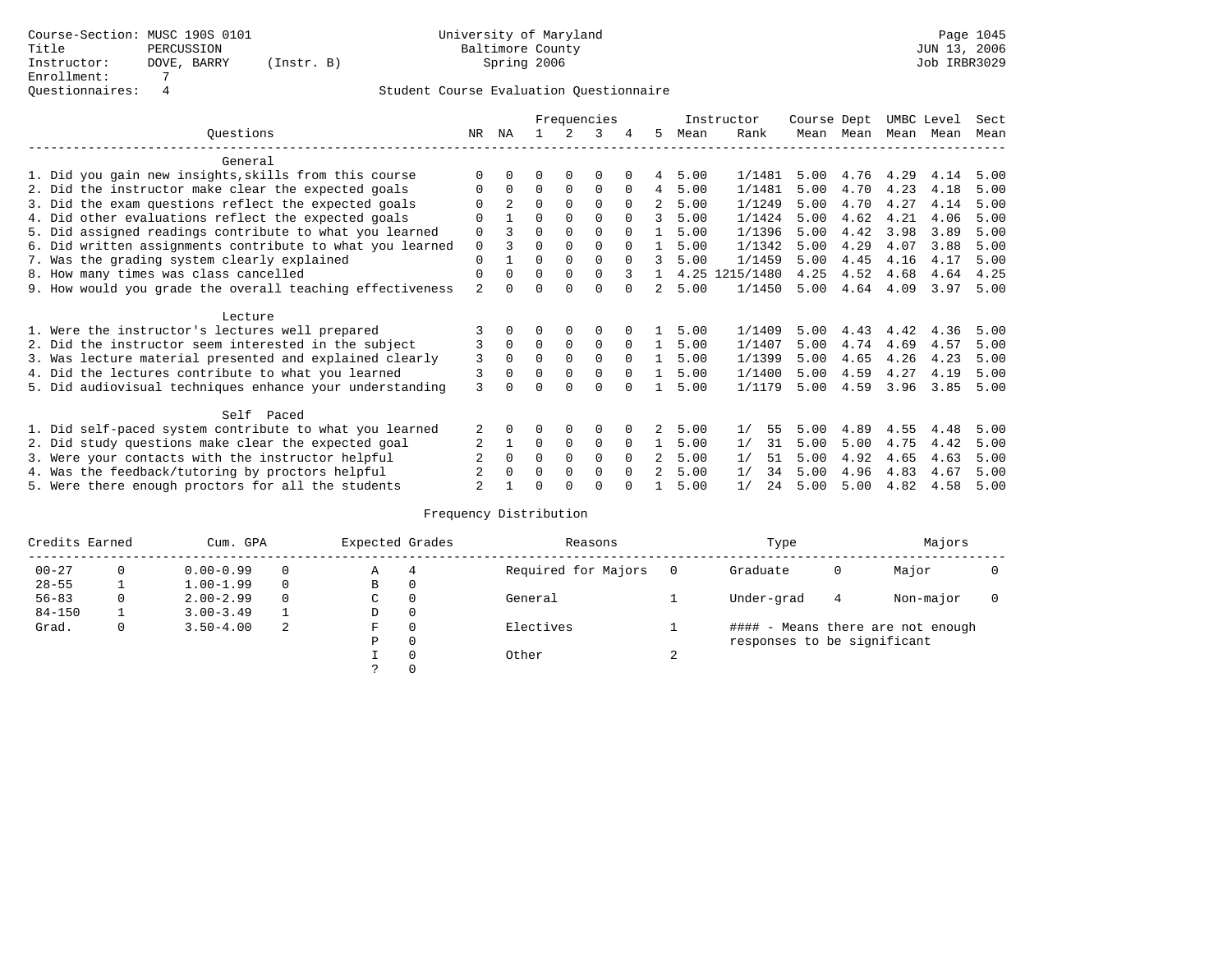|                                                           |    |             |              |              | Frequencies    |                |                |      | Instructor         | Course Dept |                     |                | UMBC Level | Sect        |
|-----------------------------------------------------------|----|-------------|--------------|--------------|----------------|----------------|----------------|------|--------------------|-------------|---------------------|----------------|------------|-------------|
| Ouestions                                                 | NR | NA          | $\mathbf{1}$ | $2^{1}$      | 3              |                | 5              | Mean | Rank               |             | Mean Mean Mean Mean |                |            | Mean        |
|                                                           |    |             |              |              |                |                |                |      |                    |             |                     |                |            |             |
| General                                                   |    |             |              |              |                |                |                |      |                    |             |                     |                |            |             |
| 1. Did you gain new insights, skills from this course     |    | $\Omega$    |              |              |                |                | 12             | 4.19 | 928/1481           | 4.59        | 4.76 4.29           |                | 4.14       | 4.19        |
| 2. Did the instructor make clear the expected goals       |    | $\mathbf 0$ | $\mathbf{1}$ | $\mathbf 0$  | 10             |                |                |      | 3.81 1179/1481     | 4.40        | 4.70                | 4.23           | 4.18       | 3.81        |
| 3. Did the exam questions reflect the expected goals      |    | 17          | $\Omega$     | $\Omega$     | $\mathbf{3}$   | $\overline{a}$ |                | 4.11 | 846/1249           | 4.11        | 4.70                | 4.27           | 4.14       | 4.11        |
| 4. Did other evaluations reflect the expected goals       |    | 16          | $\Omega$     | $\Omega$     |                |                |                | 4.22 | 773/1424           | 4.22        | 4.62                | 4.21           | 4.06       | 4.22        |
| 5. Did assigned readings contribute to what you learned   | 3  | 19          | $\Omega$     | $\Omega$     | $\overline{a}$ |                |                |      | $4.00$ ****/1396   | $***$ * * * | 4.42                | 3.98           | 3.89       | $***$ *     |
| 6. Did written assignments contribute to what you learned | 3  | 19          | $\Omega$     | $\Omega$     | ς              | $\Omega$       |                |      | $3.80$ ****/1342   | $***$ * *   | 4.29                | 4.07           | 3.88       | ****        |
| 7. Was the grading system clearly explained               | 3  | 4           | $\mathbf{1}$ | $\Omega$     | $\mathbf{1}$   |                | 12             | 4.40 | 611/1459           | 4.70        | 4.45                | 4.16           | 4.17       | 4.40        |
| 8. How many times was class cancelled                     | 3  | $\Omega$    | $\Omega$     | $\Omega$     | $\mathbf{1}$   | $\Omega$       | 23             |      | 4.92 631/1480      |             | 4.96 4.52           | 4.68           |            | 4.64 4.92   |
| 9. How would you grade the overall teaching effectiveness | 16 | $2^{\circ}$ | $\cap$       | $\cap$       | $\cap$         |                | $\overline{4}$ |      | 4.44 417/1450      |             | 4.72 4.64 4.09      |                |            | 3.97 4.44   |
| Lecture                                                   |    |             |              |              |                |                |                |      |                    |             |                     |                |            |             |
| 1. Were the instructor's lectures well prepared           | 16 | 0           |              |              |                |                |                |      | 3.82 1236/1409     | 3.82        | 4.43                | 4.42           | 4.36       | 3.82        |
| 2. Did the instructor seem interested in the subject      | 16 | $\Omega$    | $\Omega$     | $\Omega$     | $\Omega$       | 2              | 9              | 4.82 | 705/1407           | 4.82        | 4.74                | 4.69           | 4.57       | 4.82        |
| 3. Was lecture material presented and explained clearly   | 16 | $\Omega$    | $\mathbf{1}$ | $\mathbf{1}$ | $\Omega$       |                | 6              | 4.09 | 969/1399           | 4.09        | 4.65                | 4.26           | 4.23       | 4.09        |
| 4. Did the lectures contribute to what you learned        | 16 | $\Omega$    | $\Omega$     | $\Omega$     | $\mathbf{1}$   | 3              | $7^{\circ}$    | 4.55 | 551/1400           | 4.55        | 4.59                | 4.27           | 4.19       | 4.55        |
| 5. Did audiovisual techniques enhance your understanding  | 14 |             | $\cap$       | $\cap$       |                |                | $\mathcal{L}$  | 4.29 | 419/1179           | 4.29        | 4.59                | 3.96           | 3.85       | 4.29        |
|                                                           |    |             |              |              |                |                |                |      |                    |             |                     |                |            |             |
| Discussion                                                |    |             |              |              |                |                |                |      |                    |             |                     |                |            |             |
| 1. Did class discussions contribute to what you learned   | 13 | $\Omega$    | $\Omega$     | $\Omega$     |                |                | 9              | 4.57 | 310/1262           | 4.57        | 4.47                | 4.05           | 3.77       | 4.57        |
| 2. Were all students actively encouraged to participate   | 13 | $\Omega$    | $\Omega$     | $\Omega$     | $\Omega$       |                | 11             | 4.79 | 325/1259           | 4.79        | 4.59                | 4.29           | 4.06       | 4.79        |
| 3. Did the instructor encourage fair and open discussion  | 14 | $\Omega$    | $\Omega$     | $\Omega$     | $\Omega$       |                | 9              | 4.69 | 428/1256           | 4.69        | 4.50                | 4.30           | 4.08       | 4.69        |
| 4. Were special techniques successful                     | 13 |             | $\Omega$     | $\Omega$     | $\Omega$       |                | $\overline{4}$ | 4.57 | 159/788            |             | 4.57 4.55           | 4.00           | 3.80       | 4.57        |
| Seminar                                                   |    |             |              |              |                |                |                |      |                    |             |                     |                |            |             |
| 4. Did presentations contribute to what you learned       | 26 |             | $\Omega$     | $\Omega$     | $\Omega$       |                | 0              |      | $4.00$ ****/<br>69 | ****        |                     | 4.00 4.35 4.14 |            | ****        |
|                                                           |    |             |              |              |                |                |                |      |                    |             |                     |                |            |             |
| Field Work                                                |    |             |              |              |                |                |                |      |                    |             |                     |                |            |             |
| 2. Did you clearly understand your evaluation criteria    | 26 |             | $\Omega$     | $\Omega$     | $\Omega$       | $\Omega$       |                |      | 51<br>$5.00$ ****/ |             | **** $4.25$         | 4.00 3.44      |            | $***$ * * * |

| Credits Earned |   | Cum. GPA      |          |   | Expected Grades | Reasons             |    | Type                        |    | Majors                            |  |
|----------------|---|---------------|----------|---|-----------------|---------------------|----|-----------------------------|----|-----------------------------------|--|
| $00 - 27$      | 2 | $0.00 - 0.99$ | $\Omega$ | Α | 19              | Required for Majors |    | Graduate                    | 0  | Major                             |  |
| $28 - 55$      |   | $1.00 - 1.99$ | $\Omega$ | В |                 |                     |    |                             |    |                                   |  |
| $56 - 83$      |   | $2.00 - 2.99$ | $\Omega$ | C | 2               | General             |    | Under-grad                  | 27 | Non-major                         |  |
| $84 - 150$     | 4 | $3.00 - 3.49$ | 5        | D | 0               |                     |    |                             |    |                                   |  |
| Grad.          |   | $3.50 - 4.00$ |          | F |                 | Electives           |    |                             |    | #### - Means there are not enough |  |
|                |   |               |          | P | $\Omega$        |                     |    | responses to be significant |    |                                   |  |
|                |   |               |          |   |                 | Other               | 23 |                             |    |                                   |  |
|                |   |               |          |   |                 |                     |    |                             |    |                                   |  |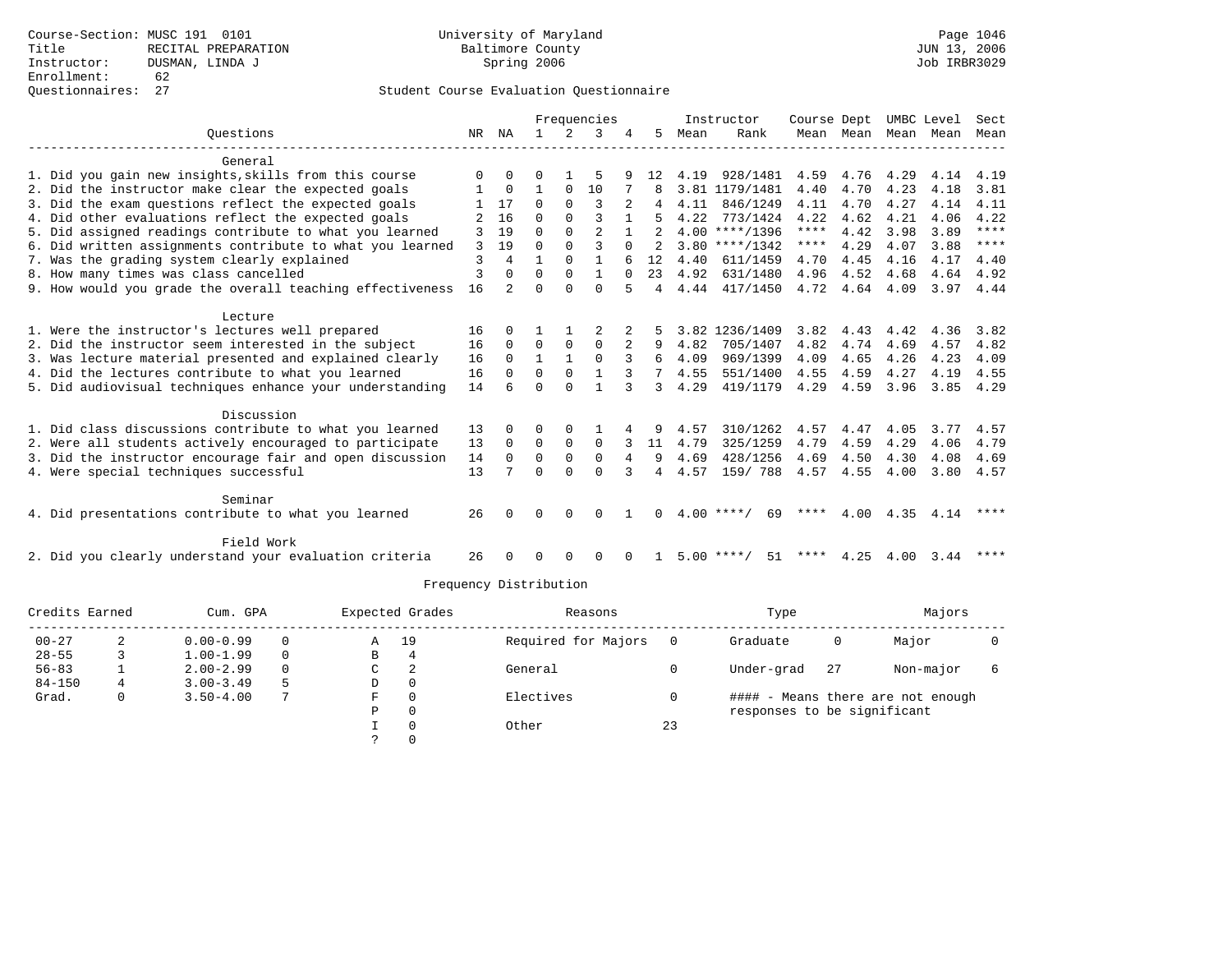|                                                           |          |                                     |                |          | Frequencies    |          |   |                        | Instructor                      | Course Dept UMBC Level Sect |  |                          |  |
|-----------------------------------------------------------|----------|-------------------------------------|----------------|----------|----------------|----------|---|------------------------|---------------------------------|-----------------------------|--|--------------------------|--|
| Ouestions                                                 | NR       | ΝA                                  |                |          |                | 4        | 5 | Mean                   | Rank                            |                             |  | Mean Mean Mean Mean Mean |  |
| General                                                   |          |                                     |                |          |                |          |   |                        |                                 |                             |  |                          |  |
| 1. Did you gain new insights, skills from this course     |          | $0 \quad 0 \quad 0$                 |                | $\sim$ 0 | $\overline{0}$ |          |   | $0 \t3 \t5.00$         | 1/1481 4.59 4.76 4.29 4.14 5.00 |                             |  |                          |  |
| 2. Did the instructor make clear the expected goals       | 0        | $\begin{matrix} 0 & 0 \end{matrix}$ |                | $\Omega$ | $\Omega$       |          |   | $0 \quad 3 \quad 5.00$ | 1/1481 4.40 4.70 4.23 4.18 5.00 |                             |  |                          |  |
| 7. Was the grading system clearly explained               |          | $\begin{matrix} 0 & 0 \end{matrix}$ |                | - 0      | $\Omega$       |          |   | $0 \t3 \t5.00$         | 1/1459 4.70 4.45 4.16 4.17 5.00 |                             |  |                          |  |
| 8. How many times was class cancelled                     | 0        | $\Omega$                            | $\overline{0}$ | $\Omega$ | $\Omega$       |          |   | $0 \t3 \t5.00$         | 1/1480 4.96 4.52 4.68 4.64 5.00 |                             |  |                          |  |
| 9. How would you grade the overall teaching effectiveness | $\Omega$ |                                     |                |          | $\Omega$       | $\Omega$ |   | 2 5.00                 | 1/1450 4.72 4.64 4.09 3.97 5.00 |                             |  |                          |  |

| Credits Earned |   | Cum. GPA      |          | Expected Grades | Reasons             |   | Type                        |   | Majors                            |  |
|----------------|---|---------------|----------|-----------------|---------------------|---|-----------------------------|---|-----------------------------------|--|
| $00 - 27$      |   | $0.00 - 0.99$ | 0        | Α               | Required for Majors |   | Graduate                    | 0 | Major                             |  |
| $28 - 55$      |   | $1.00 - 1.99$ | $\Omega$ | В               |                     |   |                             |   |                                   |  |
| $56 - 83$      | 0 | $2.00 - 2.99$ | $\Omega$ | C               | General             |   | Under-grad                  |   | Non-major                         |  |
| $84 - 150$     | 0 | $3.00 - 3.49$ | $\Omega$ | D               |                     |   |                             |   |                                   |  |
| Grad.          |   | $3.50 - 4.00$ | 2        | F               | Electives           |   |                             |   | #### - Means there are not enough |  |
|                |   |               |          | P               |                     |   | responses to be significant |   |                                   |  |
|                |   |               |          |                 | Other               | ∠ |                             |   |                                   |  |
|                |   |               |          |                 |                     |   |                             |   |                                   |  |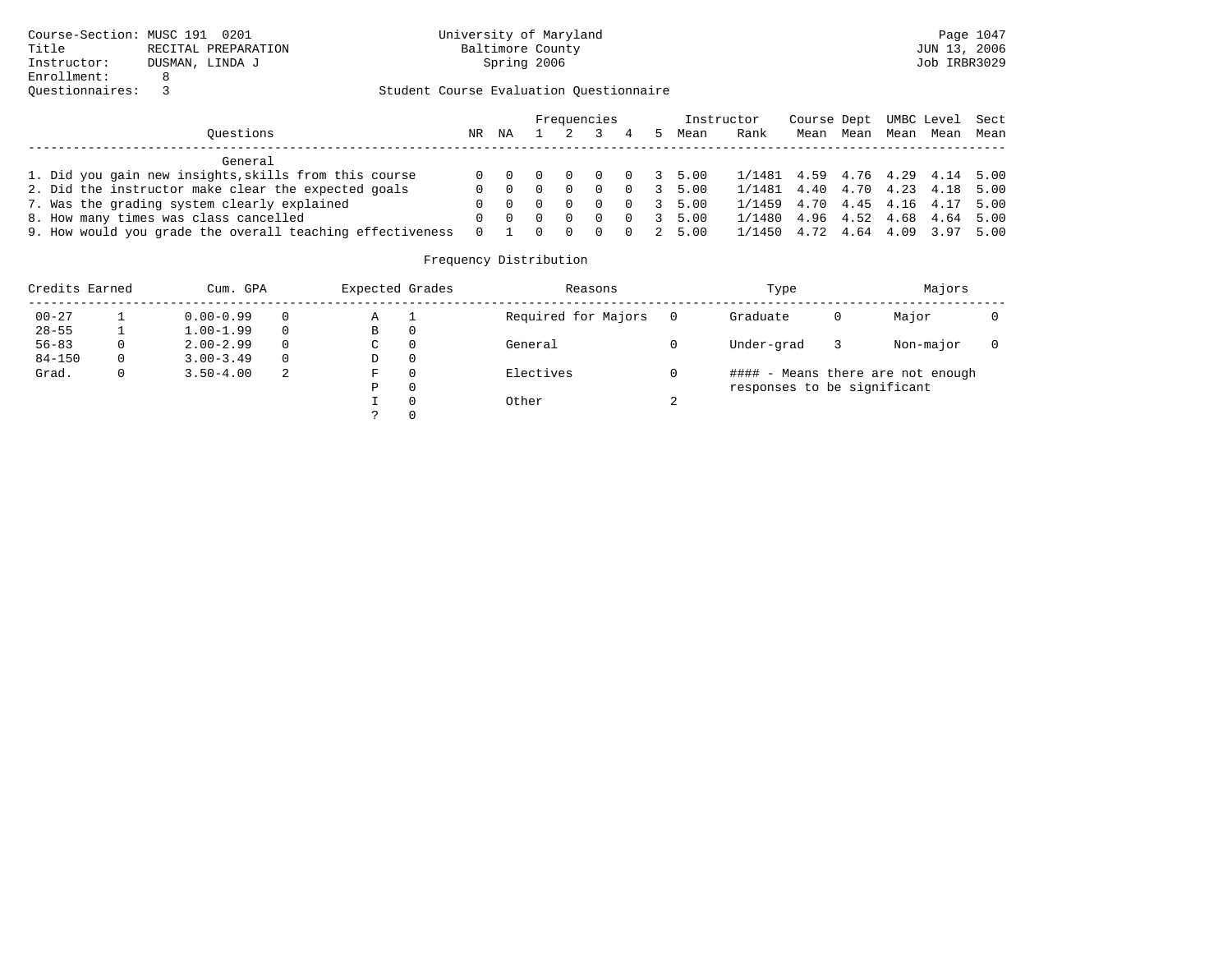|                                                           |     |          |   |                  | Frequencies |          | Instructor |        | Course Dept |           | UMBC Level     |      | Sect |
|-----------------------------------------------------------|-----|----------|---|------------------|-------------|----------|------------|--------|-------------|-----------|----------------|------|------|
| Ouestions                                                 | NR. | ΝA       |   |                  |             | 4        | Mean       | Rank   | Mean        | Mean      | Mean           | Mean | Mean |
| General                                                   |     |          |   |                  |             |          |            |        |             |           |                |      |      |
| 1. Did you gain new insights, skills from this course     |     |          |   |                  |             | <b>U</b> | 5.00       | 1/1481 | 5.00        |           | 4.76 4.29 4.14 |      | 5.00 |
| 2. Did the instructor make clear the expected goals       |     | - 0      |   | $\left( \right)$ | $\Omega$    | $\Omega$ | 5.00       | 1/1481 | 5.00        | 4.70 4.23 |                | 4.18 | 5.00 |
| 3. Did the exam questions reflect the expected goals      |     | $\Omega$ | 0 | $\Omega$         | $\Omega$    | $\Omega$ | 5.00       | 1/1249 | 5.00        | 4.70 4.27 |                | 4.14 | 5.00 |
| 4. Did other evaluations reflect the expected goals       |     | $\Omega$ |   | $\Omega$         | $\Omega$    | $\Omega$ | 5.00       | 1/1424 | 5.00        | 4.62 4.21 |                | 4.06 | 5.00 |
| 5. Did assigned readings contribute to what you learned   |     | 0 0      |   | $\Omega$         | $\Omega$    | $\Omega$ | 5.00       | 1/1396 | 5.00        | 4.42 3.98 |                | 3.89 | 5.00 |
| 6. Did written assignments contribute to what you learned |     | $\Omega$ |   | $\Omega$         | $\Omega$    | $\Omega$ | 5.00       | 1/1342 | 5.00        | 4.29      | 4.07           | 3.88 | 5.00 |
| 7. Was the grading system clearly explained               |     |          |   | $\cap$           | $\Omega$    | $\Omega$ | 5.00       | 1/1459 | 5.00        | 4.45 4.16 |                | 4.17 | 5.00 |
| 8. How many times was class cancelled                     |     | $\cap$   |   | <sup>n</sup>     |             |          | 5.00       | 1/1480 | 5.00        | 4.52      | 4.68           | 4.64 | 5.00 |

| Credits Earned |   | Cum. GPA      |             | Expected Grades |          | Reasons             | Type                        |   | Majors                       |  |
|----------------|---|---------------|-------------|-----------------|----------|---------------------|-----------------------------|---|------------------------------|--|
| $00 - 27$      |   | $0.00 - 0.99$ | $\Omega$    | А               |          | Required for Majors | Graduate                    | 0 | Major                        |  |
| $28 - 55$      | 0 | $1.00 - 1.99$ | $\Omega$    | В               | 0        |                     |                             |   |                              |  |
| $56 - 83$      | 0 | $2.00 - 2.99$ | $\Omega$    | C               |          | General             | Under-grad                  |   | Non-major                    |  |
| $84 - 150$     | 0 | $3.00 - 3.49$ | $\Omega$    | D               | - 0      |                     |                             |   |                              |  |
| Grad.          | 0 | $3.50 - 4.00$ | $\mathbf 0$ | F               | 0        | Electives           | ####                        |   | - Means there are not enough |  |
|                |   |               |             | D               | 0        |                     | responses to be significant |   |                              |  |
|                |   |               |             |                 | $\Omega$ | Other               |                             |   |                              |  |
|                |   |               |             |                 | $\Omega$ |                     |                             |   |                              |  |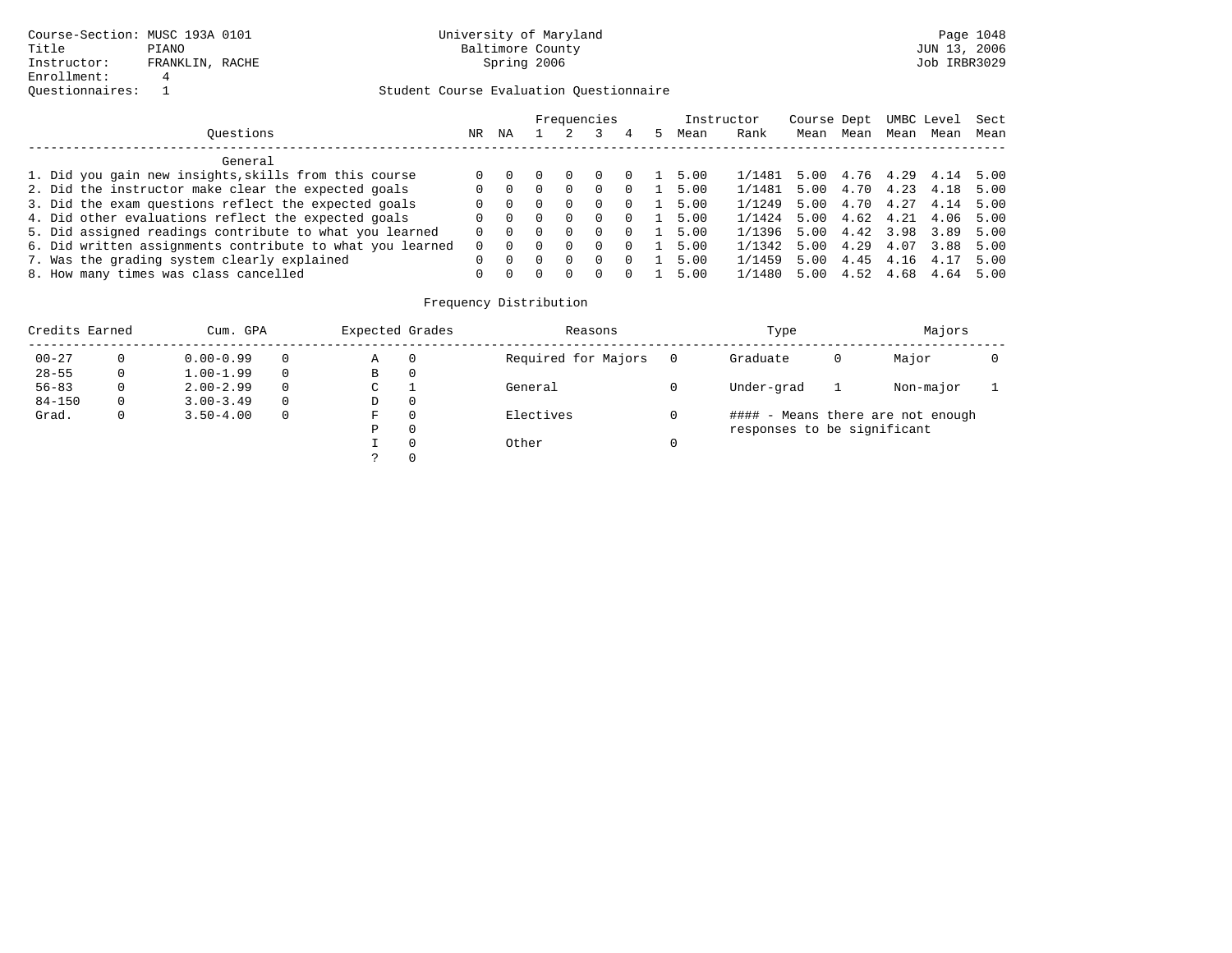|                                                           |     |                |          |             | Frequencies |          |                |      | Instructor         | Course Dept |                |                     | UMBC Level | Sect      |
|-----------------------------------------------------------|-----|----------------|----------|-------------|-------------|----------|----------------|------|--------------------|-------------|----------------|---------------------|------------|-----------|
| Ouestions                                                 | NR. | ΝA             |          | 2           | 3           | 4        | 5.             | Mean | Rank               |             |                | Mean Mean Mean Mean |            | Mean      |
| General                                                   |     |                |          |             |             |          |                |      |                    |             |                |                     |            |           |
| 1. Did you gain new insights, skills from this course     |     |                |          |             |             |          |                | 4.50 | 549/1481           | 4.50        | 4.76           | 4.29                | 4.14       | 4.50      |
| 2. Did the instructor make clear the expected goals       | 0   | 0              | 0        | 0           | $\Omega$    |          | $\mathcal{R}$  | 4.75 | 228/1481           | 4.75        | 4.70           | 4.23                | 4.18       | 4.75      |
| 3. Did the exam questions reflect the expected goals      |     | 3              | 0        | $\Omega$    | $\Omega$    | $\Omega$ | 1              | 5.00 | 1/1249             | 5.00        | 4.70           | 4.27                | 4.14       | 5.00      |
| 4. Did other evaluations reflect the expected goals       | 0   | २              | $\Omega$ | $\Omega$    | $\Omega$    | $\Omega$ | $\overline{1}$ | 5.00 | 1/1424             | 5.00        | 4.62           | 4.21                | 4.06       | 5.00      |
| 7. Was the grading system clearly explained               | 0   | $\overline{a}$ | $\Omega$ | $\Omega$    | $\Omega$    | $\Omega$ | $\overline{2}$ | 5.00 | 1/1459             | 5.00        | 4.45           | 4.16                | 4.17       | 5.00      |
| 8. How many times was class cancelled                     | 0   | $\Omega$       | 0        | $\Omega$    |             |          |                |      | 4.25 1215/1480     | 4.25        | 4.52           | 4.68                | 4.64       | 4.25      |
| 9. How would you grade the overall teaching effectiveness |     |                |          |             | $\Omega$    |          | $\Omega$       | 4.00 | 836/1450           |             | 4.50 4.64 4.09 |                     |            | 3.97 4.50 |
| Lecture                                                   |     |                |          |             |             |          |                |      |                    |             |                |                     |            |           |
| 1. Were the instructor's lectures well prepared           |     |                |          |             | 0           |          |                |      | 1.00 1408/1409     |             | 2.33 4.43      | 4.42                | 4.36       | 2.33      |
| 2. Did the instructor seem interested in the subject      | 3   | $\Omega$       |          | $\Omega$    | $\Omega$    | $\Omega$ |                |      | $0$ 1.00 1405/1407 | 3.00        | 4.74           | 4.69                | 4.57       | 3.00      |
| 4. Did the lectures contribute to what you learned        | 3   | $\Omega$       |          | $\Omega$    | $\Omega$    |          | $\Omega$       |      | 1.00 1399/1400     | 3.00        | 4.59           | 4.27                | 4.19       | 3.00      |
| Discussion                                                |     |                |          |             |             |          |                |      |                    |             |                |                     |            |           |
| 1. Did class discussions contribute to what you learned   | 3   | $\Omega$       | 0        | 0           | 0           |          | $\mathbf{1}$   | 5.00 | 1/1262             | 5.00        | 4.47           | 4.05                | 3.77       | 5.00      |
| 2. Were all students actively encouraged to participate   | 3   | $\Omega$       | $\Omega$ | $\mathbf 0$ | 0           | $\Omega$ | $\mathbf{1}$   | 5.00 | 1/1259             | 5.00        | 4.59           | 4.29                | 4.06       | 5.00      |
| 3. Did the instructor encourage fair and open discussion  | 2   | $\Omega$       | 0        | $\mathbf 0$ | $\Omega$    | $\Omega$ | $\overline{2}$ | 5.00 | 1/1256             | 5.00        | 4.50           | 4.30                | 4.08       | 5.00      |
| 4. Were special techniques successful                     | 3   |                |          | 0           | $\Omega$    | $\Omega$ |                | 5.00 | 1/788              | 5.00        | 4.55           | 4.00                | 3.80       | 5.00      |
| Self Paced                                                |     |                |          |             |             |          |                |      |                    |             |                |                     |            |           |
| 1. Did self-paced system contribute to what you learned   | 3   | 0              | 0        | 0           | 0           | 0        | $\mathbf{1}$   | 5.00 | 55<br>1/           | 5.00        | 4.89           | 4.55                | 4.48       | 5.00      |
| 2. Did study questions make clear the expected goal       | 3   | $\Omega$       | $\Omega$ | $\mathbf 0$ | $\mathbf 0$ | $\Omega$ | 1              | 5.00 | 1/<br>31           | 5.00        | 5.00           | 4.75                | 4.42       | 5.00      |
| 3. Were your contacts with the instructor helpful         |     |                | 0        | $\Omega$    | $\Omega$    | $\Omega$ |                | 5.00 | 51<br>1/           | 5.00        | 4.92           | 4.65                | 4.63       | 5.00      |
| 4. Was the feedback/tutoring by proctors helpful          |     |                | 0        | $\Omega$    | $\Omega$    | $\cap$   |                | 5.00 | 1/<br>34           | 5.00        | 4.96           | 4.83                | 4.67       | 5.00      |
| 5. Were there enough proctors for all the students        |     |                |          |             | 0           | $\cap$   |                | 5.00 | 1/<br>2.4          | 5.00        | 5.00           | 4.82                | 4.58       | 5.00      |

| Credits Earned | Cum. GPA      |          | Expected Grades |   | Reasons             | Type                        |   | Majors                            |  |
|----------------|---------------|----------|-----------------|---|---------------------|-----------------------------|---|-----------------------------------|--|
| $00 - 27$      | $0.00 - 0.99$ |          | Α               |   | Required for Majors | Graduate                    | 0 | Major                             |  |
| $28 - 55$      | $1.00 - 1.99$ | $\Omega$ | В               |   |                     |                             |   |                                   |  |
| $56 - 83$      | $2.00 - 2.99$ | $\Omega$ | C               | 0 | General             | Under-grad                  | 4 | Non-major                         |  |
| $84 - 150$     | $3.00 - 3.49$ | $\Omega$ | D               | 0 |                     |                             |   |                                   |  |
| Grad.          | $3.50 - 4.00$ | -2       | F               | 0 | Electives           |                             |   | #### - Means there are not enough |  |
|                |               |          | Р               | 0 |                     | responses to be significant |   |                                   |  |
|                |               |          |                 | 0 | Other               |                             |   |                                   |  |
|                |               |          |                 |   |                     |                             |   |                                   |  |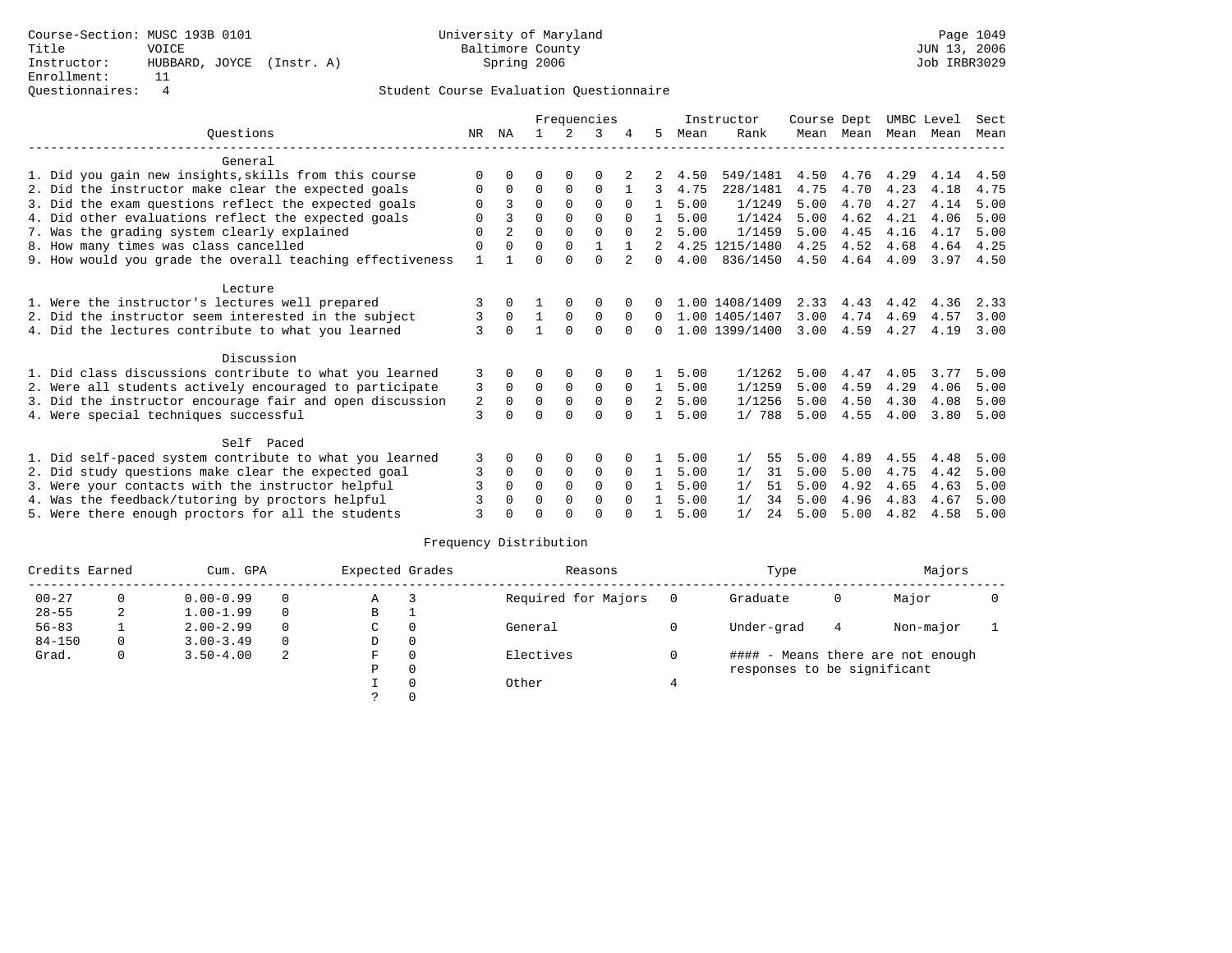|                                                           |                |                |          |             | Frequencies  |              |                |      | Instructor     | Course Dept |                     |      | UMBC Level | Sect        |
|-----------------------------------------------------------|----------------|----------------|----------|-------------|--------------|--------------|----------------|------|----------------|-------------|---------------------|------|------------|-------------|
| Ouestions                                                 | NR             | NA             |          | 2           | 3            |              | 5              | Mean | Rank           |             | Mean Mean Mean Mean |      |            | Mean        |
| General                                                   |                |                |          |             |              |              |                |      |                |             |                     |      |            |             |
| 1. Did you gain new insights, skills from this course     | $\Omega$       | $\Omega$       | U        | $\Omega$    |              |              |                | 4.50 | 549/1481       |             | 4.50 4.76 4.29      |      | 4.14       | 4.50        |
| 2. Did the instructor make clear the expected goals       | 0              | $\Omega$       | $\Omega$ | $\Omega$    | $\Omega$     |              | 3              | 4.75 | 228/1481       | 4.75        | 4.70                | 4.23 | 4.18       | 4.75        |
| 3. Did the exam questions reflect the expected goals      | $\Omega$       | 3              | $\Omega$ | $\Omega$    | $\Omega$     | $\Omega$     | $\mathbf{1}$   | 5.00 | 1/1249         | 5.00        | 4.70                | 4.27 | 4.14       | 5.00        |
| 4. Did other evaluations reflect the expected goals       | 0              | 3              | $\Omega$ | $\Omega$    | $\Omega$     | $\Omega$     | $\mathbf{1}$   | 5.00 | 1/1424         | 5.00        | 4.62                | 4.21 | 4.06       | 5.00        |
| 7. Was the grading system clearly explained               | $\Omega$       | $\overline{a}$ | $\Omega$ | $\Omega$    | $\Omega$     | $\Omega$     | $\mathcal{L}$  | 5.00 | 1/1459         | 5.00        | 4.45                | 4.16 | 4.17       | 5.00        |
| 8. How many times was class cancelled                     | 0              | $\Omega$       | $\Omega$ | $\Omega$    | $\mathbf{1}$ | $\mathbf{1}$ | 2              |      | 4.25 1215/1480 | 4.25        | 4.52                | 4.68 | 4.64       | 4.25        |
| 9. How would you grade the overall teaching effectiveness | $\overline{2}$ |                | U        | U           | $\Omega$     | $\Omega$     | $\mathbf{1}$   | 5.00 | 1/1450         |             | 4.50 4.64 4.09      |      |            | $3.97$ 4.50 |
| Lecture                                                   |                |                |          |             |              |              |                |      |                |             |                     |      |            |             |
| 1. Were the instructor's lectures well prepared           |                | $\Omega$       | 0        | $\Omega$    | 0            |              | $\mathbf{1}$   | 5.00 | 1/1409         | 2.33        | 4.43                | 4.42 | 4.36       | 2.33        |
| 2. Did the instructor seem interested in the subject      | 3              | $\Omega$       | 0        | $\mathbf 0$ | 0            | $\mathbf 0$  | 1              | 5.00 | 1/1407         | 3.00        | 4.74                | 4.69 | 4.57       | 3.00        |
| 3. Was lecture material presented and explained clearly   | 3              | $\Omega$       | $\Omega$ | $\Omega$    | $\Omega$     | $\Omega$     | $\mathbf{1}$   | 5.00 | 1/1399         | 5.00        | 4.65                | 4.26 | 4.23       | 5.00        |
| 4. Did the lectures contribute to what you learned        | 3              | $\Omega$       | 0        | $\Omega$    | $\mathbf 0$  | $\Omega$     | $\mathbf{1}$   | 5.00 | 1/1400         | 3.00        | 4.59                | 4.27 | 4.19       | 3.00        |
| 5. Did audiovisual techniques enhance your understanding  | $\overline{a}$ |                | 0        | $\Omega$    | $\Omega$     | $\Omega$     | $\mathfrak{D}$ | 5.00 | 1/1179         | 5.00        | 4.59                | 3.96 | 3.85       | 5.00        |
| Discussion                                                |                |                |          |             |              |              |                |      |                |             |                     |      |            |             |
| 1. Did class discussions contribute to what you learned   | 3              | 0              | 0        | 0           | 0            |              | $\mathbf{1}$   | 5.00 | 1/1262         | 5.00        | 4.47                | 4.05 | 3.77       | 5.00        |
| 2. Were all students actively encouraged to participate   | 3              | $\Omega$       | $\Omega$ | 0           | 0            | $\Omega$     | 1              | 5.00 | 1/1259         | 5.00        | 4.59                | 4.29 | 4.06       | 5.00        |
| 3. Did the instructor encourage fair and open discussion  | 2              | $\Omega$       | $\Omega$ | $\mathbf 0$ | $\mathbf 0$  | $\Omega$     | $\overline{2}$ | 5.00 | 1/1256         | 5.00        | 4.50                | 4.30 | 4.08       | 5.00        |
| 4. Were special techniques successful                     | $\mathbf{3}$   |                | U        | $\Omega$    | $\Omega$     | $\Omega$     |                | 5.00 | 1/788          | 5.00        | 4.55                | 4.00 | 3.80       | 5.00        |
| Self Paced                                                |                |                |          |             |              |              |                |      |                |             |                     |      |            |             |
| 1. Did self-paced system contribute to what you learned   | 3              | 0              | 0        | 0           | 0            | 0            | 1              | 5.00 | 1/<br>55       | 5.00        | 4.89                | 4.55 | 4.48       | 5.00        |
| 2. Did study questions make clear the expected goal       | 3              | $\Omega$       | $\Omega$ | 0           | 0            | $\Omega$     | 1              | 5.00 | 31<br>1/       | 5.00        | 5.00                | 4.75 | 4.42       | 5.00        |
| 3. Were your contacts with the instructor helpful         |                | $\Omega$       | $\Omega$ | $\Omega$    | $\Omega$     | $\Omega$     | $\mathbf{1}$   | 5.00 | 1/<br>51       | 5.00        | 4.92                | 4.65 | 4.63       | 5.00        |
| 4. Was the feedback/tutoring by proctors helpful          |                | $\Omega$       | $\Omega$ | $\Omega$    | $\Omega$     | $\Omega$     | $\mathbf{1}$   | 5.00 | 1/<br>34       | 5.00        | 4.96                | 4.83 | 4.67       | 5.00        |
| 5. Were there enough proctors for all the students        | 3              |                |          | U           | U            |              |                | 5.00 | 1/<br>24       | 5.00        | 5.00                | 4.82 | 4.58       | 5.00        |

| Credits Earned |          | Cum. GPA      |          | Expected Grades |          | Reasons             |     | Type                        |   | Majors                            |  |
|----------------|----------|---------------|----------|-----------------|----------|---------------------|-----|-----------------------------|---|-----------------------------------|--|
| $00 - 27$      |          | $0.00 - 0.99$ | $\Omega$ | Α               |          | Required for Majors | - 0 | Graduate                    | 0 | Major                             |  |
| $28 - 55$      | 2        | $1.00 - 1.99$ | $\Omega$ | В               |          |                     |     |                             |   |                                   |  |
| $56 - 83$      |          | $2.00 - 2.99$ | $\Omega$ | C               | $\Omega$ | General             |     | Under-grad                  | 4 | Non-major                         |  |
| $84 - 150$     | $\Omega$ | $3.00 - 3.49$ | $\Omega$ | D               | 0        |                     |     |                             |   |                                   |  |
| Grad.          | $\Omega$ | $3.50 - 4.00$ | 2        | F.              | $\Omega$ | Electives           |     |                             |   | #### - Means there are not enough |  |
|                |          |               |          | Ρ               | $\Omega$ |                     |     | responses to be significant |   |                                   |  |
|                |          |               |          |                 |          | Other               |     |                             |   |                                   |  |
|                |          |               |          |                 |          |                     |     |                             |   |                                   |  |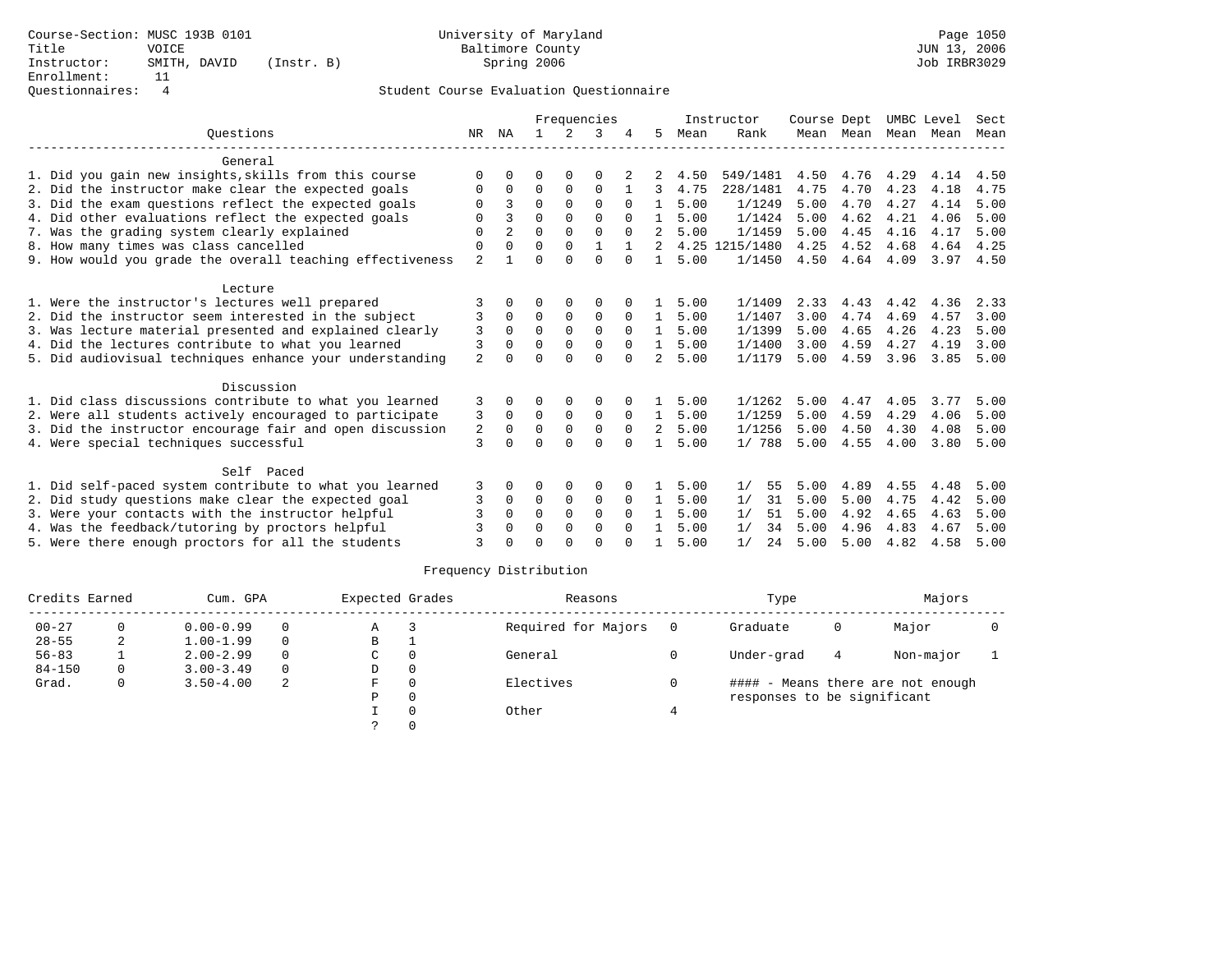|                                                          |          |          |          |               | Frequencies  |          |              |      | Instructor     | Course Dept |           | UMBC Level |      | Sect |
|----------------------------------------------------------|----------|----------|----------|---------------|--------------|----------|--------------|------|----------------|-------------|-----------|------------|------|------|
| Ouestions                                                | NR       | ΝA       |          | $\mathcal{L}$ | 3            | 4        | 5            | Mean | Rank           | Mean        | Mean      | Mean       | Mean | Mean |
| General                                                  |          |          |          |               |              |          |              |      |                |             |           |            |      |      |
| 1. Did you gain new insights, skills from this course    | $\Omega$ |          |          |               |              |          |              | 4.50 | 549/1481       | 4.50        | 4.76      | 4.29       | 4.14 | 4.50 |
| 2. Did the instructor make clear the expected goals      | 0        | 0        | $\Omega$ | $\mathbf 0$   | 0            |          | 3            | 4.75 | 228/1481       | 4.75        | 4.70      | 4.23       | 4.18 | 4.75 |
| 3. Did the exam questions reflect the expected goals     | 0        |          | $\Omega$ | $\Omega$      | $\Omega$     | $\Omega$ |              | 5.00 | 1/1249         | 5.00        | 4.70      | 4.27       | 4.14 | 5.00 |
| 4. Did other evaluations reflect the expected goals      | 0        |          | $\Omega$ | $\Omega$      | $\Omega$     | $\Omega$ | $\mathbf{1}$ | 5.00 | 1/1424         | 5.00        | 4.62      | 4.21       | 4.06 | 5.00 |
| 7. Was the grading system clearly explained              |          |          | 0        | $\Omega$      | $\Omega$     | $\Omega$ |              | 5.00 | 1/1459         | 5.00        | 4.45      | 4.16       | 4.17 | 5.00 |
| 8. How many times was class cancelled                    | $\Omega$ | $\Omega$ | $\Omega$ | $\Omega$      |              |          | 2            |      | 4.25 1215/1480 | 4.25        | 4.52      | 4.68       | 4.64 | 4.25 |
| Lecture                                                  |          |          |          |               |              |          |              |      |                |             |           |            |      |      |
| 1. Were the instructor's lectures well prepared          | 3        | $\Omega$ |          | $\Omega$      | $\Omega$     |          |              |      | 1.00 1408/1409 |             | 2.33 4.43 | 4.42       | 4.36 | 2.33 |
| Discussion                                               |          |          |          |               |              |          |              |      |                |             |           |            |      |      |
| 1. Did class discussions contribute to what you learned  | 3        | $\Omega$ |          | $\Omega$      | 0            |          |              | 5.00 | 1/1262         | 5.00        | 4.47      | 4.05       | 3.77 | 5.00 |
| 2. Were all students actively encouraged to participate  | 3        | 0        | $\Omega$ | $\Omega$      | $\Omega$     | $\Omega$ |              | 5.00 | 1/1259         | 5.00        | 4.59      | 4.29       | 4.06 | 5.00 |
| 3. Did the instructor encourage fair and open discussion | 2        | $\Omega$ | 0        | $\Omega$      | $\Omega$     | $\Omega$ | 2            | 5.00 | 1/1256         | 5.00        | 4.50      | 4.30       | 4.08 | 5.00 |
| 4. Were special techniques successful                    | 3        |          |          | $\Omega$      | 0            | 0        |              | 5.00 | 1/788          | 5.00        | 4.55      | 4.00       | 3.80 | 5.00 |
| Self Paced                                               |          |          |          |               |              |          |              |      |                |             |           |            |      |      |
| 1. Did self-paced system contribute to what you learned  | 3        | $\Omega$ |          | $\mathbf 0$   | 0            |          |              | 5.00 | 1/<br>55       | 5.00        | 4.89      | 4.55       | 4.48 | 5.00 |
| 2. Did study questions make clear the expected goal      | 3        | $\Omega$ | $\Omega$ | $\mathbf 0$   | 0            | $\Omega$ |              | 5.00 | 1/<br>31       | 5.00        | 5.00      | 4.75       | 4.42 | 5.00 |
| 3. Were your contacts with the instructor helpful        | 3        | $\Omega$ | 0        | $\Omega$      | $\Omega$     | $\Omega$ |              | 5.00 | 1/<br>51       | 5.00        | 4.92      | 4.65       | 4.63 | 5.00 |
| 4. Was the feedback/tutoring by proctors helpful         |          |          |          | $\Omega$      | <sup>0</sup> | $\Omega$ |              | 5.00 | 1/<br>34       | 5.00        | 4.96      | 4.83       | 4.67 | 5.00 |
| 5. Were there enough proctors for all the students       |          |          |          | $\Omega$      | O            |          |              | 5.00 | 1/<br>24       | 5.00        | 5.00      | 4.82       | 4.58 | 5.00 |

| Credits Earned |          | Cum. GPA      |          | Expected Grades |              | Reasons             | Type                        |   | Majors                            |  |
|----------------|----------|---------------|----------|-----------------|--------------|---------------------|-----------------------------|---|-----------------------------------|--|
| $00 - 27$      |          | $0.00 - 0.99$ | $\Omega$ | Α               |              | Required for Majors | Graduate                    | Ü | Major                             |  |
| $28 - 55$      | 2        | $1.00 - 1.99$ | $\Omega$ | В               | ᅩ            |                     |                             |   |                                   |  |
| $56 - 83$      |          | $2.00 - 2.99$ | $\Omega$ | С               | 0            | General             | Under-grad                  | 4 | Non-major                         |  |
| $84 - 150$     | $\Omega$ | $3.00 - 3.49$ | $\Omega$ | D               | 0            |                     |                             |   |                                   |  |
| Grad.          | 0        | $3.50 - 4.00$ | 2        | F               | 0            | Electives           |                             |   | #### - Means there are not enough |  |
|                |          |               |          | Ρ               | $\mathbf{0}$ |                     | responses to be significant |   |                                   |  |
|                |          |               |          |                 | $\Omega$     | Other               |                             |   |                                   |  |
|                |          |               |          |                 | 0            |                     |                             |   |                                   |  |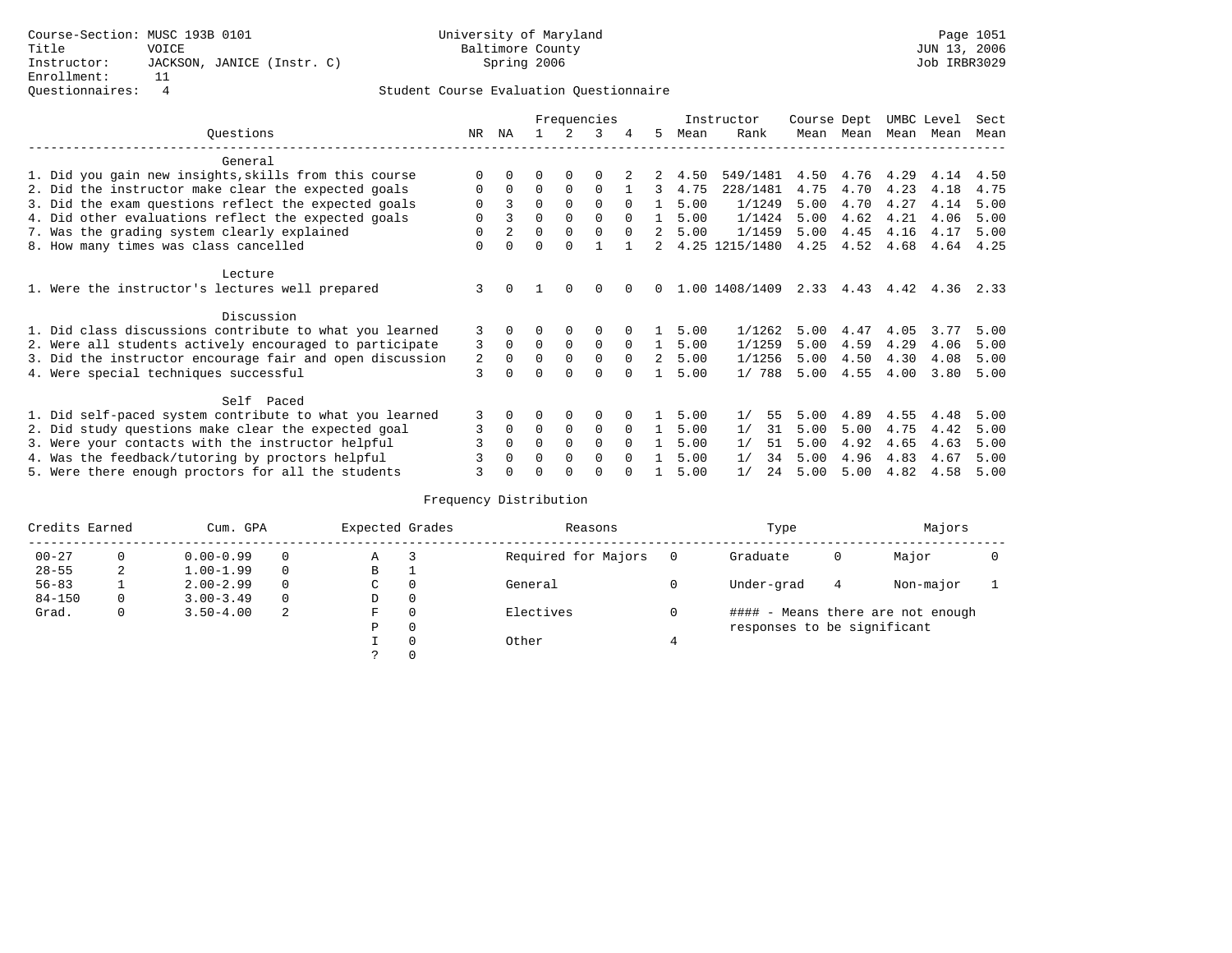|                                                           |          |          |          |                  | Frequencies  |          |               | Instructor |        | Course Dept |           |      | UMBC Level | Sect |
|-----------------------------------------------------------|----------|----------|----------|------------------|--------------|----------|---------------|------------|--------|-------------|-----------|------|------------|------|
| Ouestions                                                 | NR.      | NA       |          |                  |              | 4        | $\mathcal{P}$ | Mean       | Rank   | Mean        | Mean      | Mean | Mean       | Mean |
| General                                                   |          |          |          |                  |              |          |               |            |        |             |           |      |            |      |
| 1. Did you gain new insights, skills from this course     |          |          |          | $\left( \right)$ |              | $\Omega$ |               | 5.00       | 1/1481 | 5.00        | 4.76 4.29 |      | 4.14       | 5.00 |
| 2. Did the instructor make clear the expected goals       |          | $\Omega$ | $\Omega$ | $\Omega$         | $\Omega$     | $\Omega$ |               | 5.00       | 1/1481 | 5.00        | 4.70      | 4.23 | 4.18       | 5.00 |
| 3. Did the exam questions reflect the expected goals      | $\Omega$ | $\Omega$ | $\Omega$ | $\Omega$         | $\Omega$     | $\Omega$ |               | 5.00       | 1/1249 | 5.00        | 4.70 4.27 |      | 4.14       | 5.00 |
| 4. Did other evaluations reflect the expected goals       |          | $\Omega$ |          | $\Omega$         | $\Omega$     | $\Omega$ |               | 5.00       | 1/1424 | 5.00        | 4.62      | 4.21 | 4.06       | 5.00 |
| 5. Did assigned readings contribute to what you learned   | $\Omega$ | . വ      |          | $\Omega$         | 0            | $\Omega$ |               | 5.00       | 1/1396 | 5.00        | 4.42 3.98 |      | 3.89       | 5.00 |
| 6. Did written assignments contribute to what you learned |          |          |          | $\Omega$         | $\Omega$     | $\Omega$ |               | 5.00       | 1/1342 | 5.00        | 4.29      | 4.07 | 3.88       | 5.00 |
| 8. How many times was class cancelled                     | $\Omega$ | $\Omega$ |          | 0                | 0            |          |               | 5.00       | 1/1480 | 5.00        | 4.52      | 4.68 | 4.64       | 5.00 |
| Lecture                                                   |          |          |          |                  |              |          |               |            |        |             |           |      |            |      |
| 1. Were the instructor's lectures well prepared           |          |          |          | $\left( \right)$ |              |          |               | 5.00       | 1/1409 | 5.00        | 4.43      | 4.42 | 4.36       | 5.00 |
| 2. Did the instructor seem interested in the subject      | $\Omega$ |          |          | $\cap$           | <sup>n</sup> |          |               | 5.00       | 1/1407 | 5.00        | 4.74      | 4.69 | 4.57       | 5.00 |

| Credits Earned |          | Cum. GPA      |          | Expected Grades |          | Reasons             | Type                        |   | Majors                            |  |
|----------------|----------|---------------|----------|-----------------|----------|---------------------|-----------------------------|---|-----------------------------------|--|
| $00 - 27$      | $\Omega$ | $0.00 - 0.99$ | $\Omega$ | Α               | 0        | Required for Majors | Graduate                    | 0 | Major                             |  |
| $28 - 55$      | 0        | $1.00 - 1.99$ | $\Omega$ | B               | 0        |                     |                             |   |                                   |  |
| $56 - 83$      | 0        | $2.00 - 2.99$ | $\Omega$ | C               | 0        | General             | Under-grad                  |   | Non-major                         |  |
| $84 - 150$     | 0        | $3.00 - 3.49$ | $\Omega$ | D               | 0        |                     |                             |   |                                   |  |
| Grad.          | 0        | $3.50 - 4.00$ | $\Omega$ | F               | $\Omega$ | Electives           |                             |   | #### - Means there are not enough |  |
|                |          |               |          | Ρ               | 0        |                     | responses to be significant |   |                                   |  |
|                |          |               |          |                 | $\Omega$ | Other               |                             |   |                                   |  |
|                |          |               |          |                 |          |                     |                             |   |                                   |  |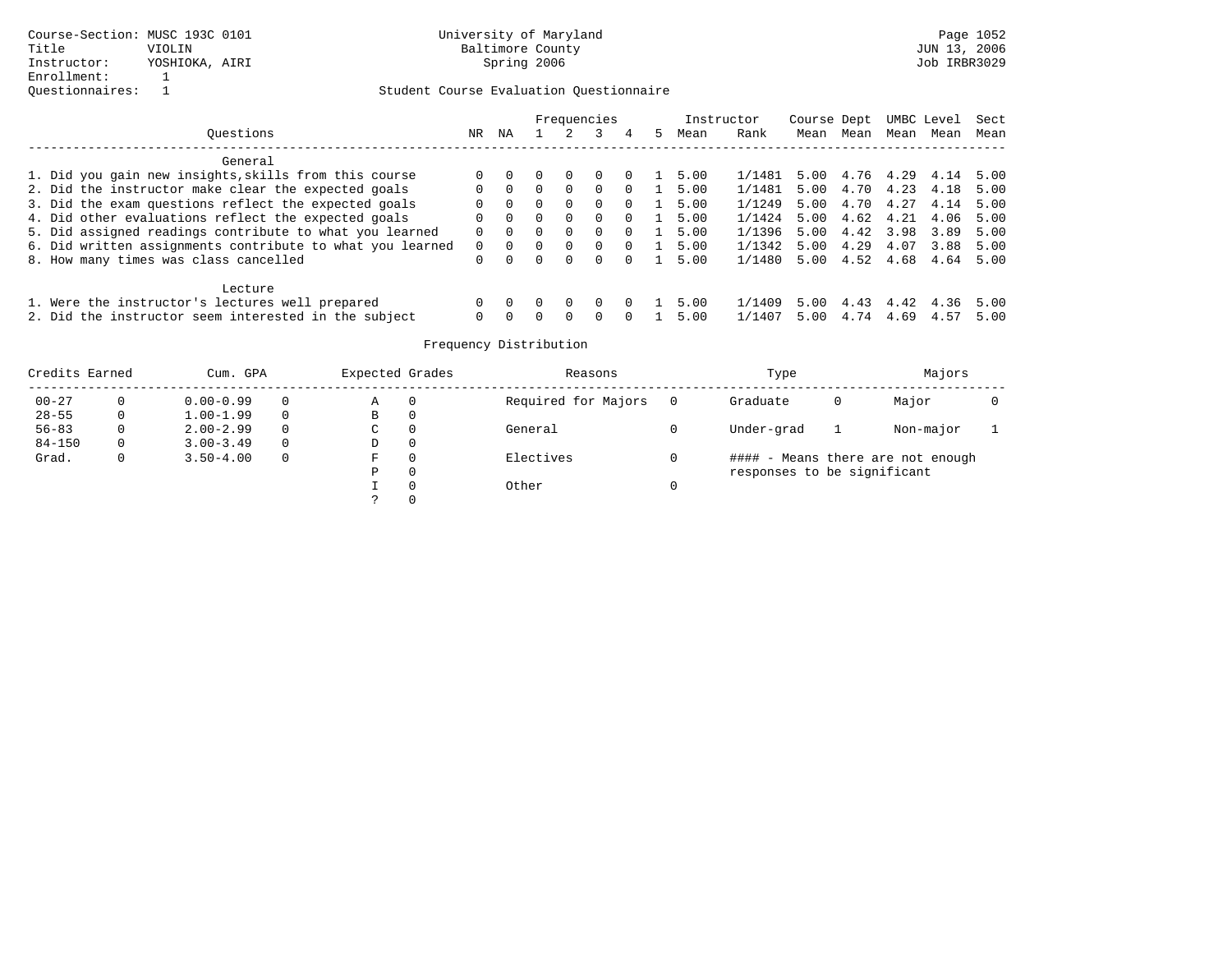|                                                           | Frequencies |          |              |          | Instructor   | Course Dept |    |      | UMBC Level     | Sect |      |      |      |      |
|-----------------------------------------------------------|-------------|----------|--------------|----------|--------------|-------------|----|------|----------------|------|------|------|------|------|
| Ouestions                                                 | NR.         | ΝA       |              |          | २            | 4           | 5. | Mean | Rank           | Mean | Mean | Mean | Mean | Mean |
| General                                                   |             |          |              |          |              |             |    |      |                |      |      |      |      |      |
| 1. Did you gain new insights, skills from this course     |             |          |              | $\Omega$ |              |             |    | 5.00 | 1/1481         | 5.00 | 4.76 | 4.29 | 4.14 | 5.00 |
| 2. Did the instructor make clear the expected goals       |             | $\Omega$ | $\Omega$     | $\Omega$ | $\Omega$     | $\Omega$    |    | 5.00 | 1/1481         | 5.00 | 4.70 | 4.23 | 4.18 | 5.00 |
| 8. How many times was class cancelled                     | $\Omega$    | $\Omega$ | $\Omega$     | $\Omega$ | 0            |             | 0  |      | 4.00 1349/1480 | 4.00 | 4.52 | 4.68 | 4.64 | 4.00 |
| 9. How would you grade the overall teaching effectiveness | $\Omega$    | $\Omega$ | <sup>n</sup> | $\Omega$ | <sup>n</sup> |             |    | 5.00 | 1/1450         | 5.00 | 4.64 | 4.09 | 3.97 | 5.00 |
| Lecture                                                   |             |          |              |          |              |             |    |      |                |      |      |      |      |      |
| 1. Were the instructor's lectures well prepared           |             |          |              | $\Omega$ | 0            |             |    | 5.00 | 1/1409         | 5.00 | 4.43 | 4.42 | 4.36 | 5.00 |
| 2. Did the instructor seem interested in the subject      | $\Omega$    | $\Omega$ | $\Omega$     | $\Omega$ | $\Omega$     | $\Omega$    |    | 5.00 | 1/1407         | 5.00 | 4.74 | 4.69 | 4.57 | 5.00 |
| 3. Was lecture material presented and explained clearly   |             | $\Omega$ |              | $\Omega$ | 0            | $\Omega$    |    | 5.00 | 1/1399         | 5.00 | 4.65 | 4.26 | 4.23 | 5.00 |
| 4. Did the lectures contribute to what you learned        | $\Omega$    | $\Omega$ |              | $\Omega$ | <sup>n</sup> |             |    | 5.00 | 1/1400         | 5.00 | 4.59 | 4.27 | 4.19 | 5.00 |
| Discussion                                                |             |          |              |          |              |             |    |      |                |      |      |      |      |      |
| 1. Did class discussions contribute to what you learned   | $\Omega$    |          |              | $\Omega$ | 0            | $\Omega$    |    | 5.00 | 1/1262         | 5.00 | 4.47 | 4.05 | 3.77 | 5.00 |
| 2. Were all students actively encouraged to participate   | $\Omega$    | $\Omega$ | $\Omega$     | $\Omega$ | $\Omega$     | $\Omega$    |    | 5.00 | 1/1259         | 5.00 | 4.59 | 4.29 | 4.06 | 5.00 |
| 3. Did the instructor encourage fair and open discussion  | $\Omega$    |          |              | $\Omega$ | <sup>0</sup> |             |    | 5.00 | 1/1256         | 5.00 | 4.50 | 4.30 | 4.08 | 5.00 |

| Credits Earned |   | Cum. GPA      |          | Expected Grades |          | Reasons             | Type                        |   | Majors                            |  |
|----------------|---|---------------|----------|-----------------|----------|---------------------|-----------------------------|---|-----------------------------------|--|
| $00 - 27$      |   | $0.00 - 0.99$ | $\Omega$ | Α               |          | Required for Majors | Graduate                    | 0 | Major                             |  |
| $28 - 55$      | 0 | $1.00 - 1.99$ | 0        | В               | $\Omega$ |                     |                             |   |                                   |  |
| $56 - 83$      |   | $2.00 - 2.99$ | $\Omega$ | C               |          | General             | Under-grad                  |   | Non-major                         |  |
| $84 - 150$     | 0 | $3.00 - 3.49$ | $\Omega$ | D               |          |                     |                             |   |                                   |  |
| Grad.          |   | $3.50 - 4.00$ |          | F.              |          | Electives           |                             |   | #### - Means there are not enough |  |
|                |   |               |          | D               |          |                     | responses to be significant |   |                                   |  |
|                |   |               |          |                 |          | Other               |                             |   |                                   |  |
|                |   |               |          |                 |          |                     |                             |   |                                   |  |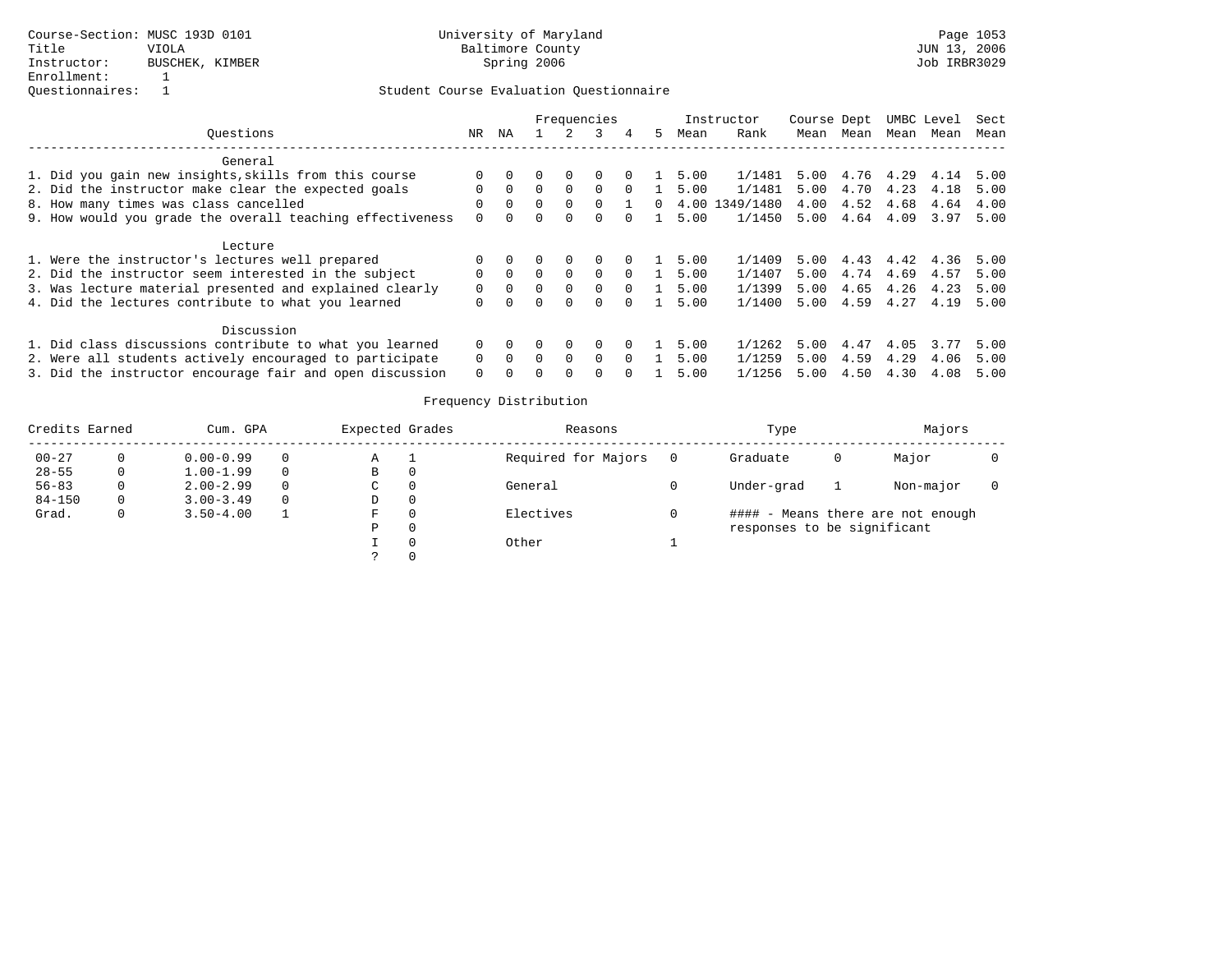|                                                           |                |          | Frequencies |          |                |          |              |      | Instructor       | Course Dept |      |      | UMBC Level | Sect        |
|-----------------------------------------------------------|----------------|----------|-------------|----------|----------------|----------|--------------|------|------------------|-------------|------|------|------------|-------------|
| Ouestions                                                 | NR             | ΝA       |             |          | 3              |          | 5.           | Mean | Rank             | Mean        | Mean | Mean | Mean       | Mean        |
| General                                                   |                |          |             |          |                |          |              |      |                  |             |      |      |            |             |
| 1. Did you gain new insights, skills from this course     | $\Omega$       |          | O           | $\Omega$ | $\Omega$       |          |              | 5.00 | 1/1481           | 5.00        | 4.76 | 4.29 | 4.14       | 5.00        |
| 2. Did the instructor make clear the expected goals       |                | $\Omega$ | $\Omega$    | $\Omega$ | $\Omega$       |          | 5            | 4.83 | 162/1481         | 4.83        | 4.70 | 4.23 | 4.18       | 4.83        |
| 3. Did the exam questions reflect the expected goals      | O              | 4        | $\Omega$    | $\Omega$ | $\Omega$       | $\Omega$ |              | 5.00 | 1/1249           | 5.00        | 4.70 | 4.27 | 4.14       | 5.00        |
| 4. Did other evaluations reflect the expected goals       | $\Omega$       |          | $\Omega$    | 0        | $\Omega$       | $\Omega$ | 3            | 5.00 | 1/1424           | 5.00        | 4.62 | 4.21 | 4.06       | 5.00        |
| 5. Did assigned readings contribute to what you learned   | $\mathbf 0$    |          | $\Omega$    | $\Omega$ | $\Omega$       |          |              | 5.00 | 1/1396           | 5.00        | 4.42 | 3.98 | 3.89       | 5.00        |
| 7. Was the grading system clearly explained               | $\Omega$       |          | $\Omega$    | $\Omega$ |                |          | 3            | 4.40 | 611/1459         | 4.40        | 4.45 | 4.16 | 4.17       | 4.40        |
| 8. How many times was class cancelled                     | 0              | $\Omega$ | $\Omega$    | $\Omega$ | 1              | 4        | $\mathbf{1}$ | 4.00 | 1349/1480        | 4.00        | 4.52 | 4.68 | 4.64       | 4.00        |
| 9. How would you grade the overall teaching effectiveness | $\overline{a}$ | $\cap$   | $\Omega$    | $\Omega$ | $\Omega$       |          | 3            | 4.75 | 164/1450         | 4.75        | 4.64 | 4.09 | 3.97       | 4.75        |
| Lecture                                                   |                |          |             |          |                |          |              |      |                  |             |      |      |            |             |
| 1. Were the instructor's lectures well prepared           |                |          | 0           | $\Omega$ |                |          | 0            |      | 3.67 1270/1409   | 3.67        | 4.43 | 4.42 | 4.36       | 3.67        |
| 2. Did the instructor seem interested in the subject      | 3              | 0        | $\Omega$    | $\Omega$ | $\Omega$       |          |              |      | 4.33 1221/1407   | 4.33        | 4.74 | 4.69 | 4.57       | 4.33        |
| 3. Was lecture material presented and explained clearly   | 3              | $\Omega$ | $\Omega$    | $\Omega$ | $\Omega$       |          | $\mathbf{1}$ | 4.33 | 753/1399         | 4.33        | 4.65 | 4.26 | 4.23       | 4.33        |
| 4. Did the lectures contribute to what you learned        | 3              | $\Omega$ | $\Omega$    | $\Omega$ | $\Omega$       |          |              | 4.33 | 791/1400         | 4.33        | 4.59 | 4.27 | 4.19       | 4.33        |
| 5. Did audiovisual techniques enhance your understanding  | 3              |          | U           |          | ∩              |          | <sup>n</sup> |      | $4.00$ ****/1179 | $***$ * * * | 4.59 | 3.96 | 3.85       | $***$ * *   |
| Discussion                                                |                |          |             |          |                |          |              |      |                  |             |      |      |            |             |
| 1. Did class discussions contribute to what you learned   | 3              |          |             |          |                |          |              | 3.67 | 931/1262         | 3.67        | 4.47 | 4.05 | 3.77       | 3.67        |
| 2. Were all students actively encouraged to participate   | 3              | $\Omega$ | $\Omega$    | $\Omega$ |                | $\Omega$ |              |      | 3.67 1067/1259   | 3.67        | 4.59 | 4.29 | 4.06       | 3.67        |
| 3. Did the instructor encourage fair and open discussion  | 3              | $\Omega$ | $\Omega$    | $\Omega$ | $\overline{2}$ | $\Omega$ |              |      | 3.67 1069/1256   | 3.67        | 4.50 | 4.30 | 4.08       | 3.67        |
| 4. Were special techniques successful                     | 3              |          | $\Omega$    | $\cap$   |                | $\cap$   | 0            |      | $3.00$ ****/ 788 | ****        | 4.55 | 4.00 | 3.80       | $***$ * * * |
|                                                           |                |          |             |          |                |          |              |      |                  |             |      |      |            |             |
| Self Paced                                                |                |          |             |          |                |          |              |      |                  |             |      |      |            |             |
| 1. Did self-paced system contribute to what you learned   | 5              |          |             |          |                |          |              | 5.00 | 55<br>**** .     |             | 4.89 | 4.55 | 4.48       | ****        |

| Credits Earned |   | Cum. GPA      |          | Expected Grades |          | Reasons             |     | Type                        |   | Majors                            |  |
|----------------|---|---------------|----------|-----------------|----------|---------------------|-----|-----------------------------|---|-----------------------------------|--|
| $00 - 27$      |   | $0.00 - 0.99$ | $\Omega$ | A               | b        | Required for Majors | - 0 | Graduate                    | 0 | Major                             |  |
| $28 - 55$      | 2 | $1.00 - 1.99$ | $\Omega$ | В               | 0        |                     |     |                             |   |                                   |  |
| $56 - 83$      | 0 | $2.00 - 2.99$ | $\Omega$ | C               | $\Omega$ | General             |     | Under-grad                  | 6 | Non-major                         |  |
| $84 - 150$     | 0 | $3.00 - 3.49$ |          | D               | 0        |                     |     |                             |   |                                   |  |
| Grad.          | 0 | $3.50 - 4.00$ | 2        | F               | $\Omega$ | Electives           |     |                             |   | #### - Means there are not enough |  |
|                |   |               |          | Ρ               | $\Omega$ |                     |     | responses to be significant |   |                                   |  |
|                |   |               |          |                 |          | Other               |     |                             |   |                                   |  |
|                |   |               |          |                 |          |                     |     |                             |   |                                   |  |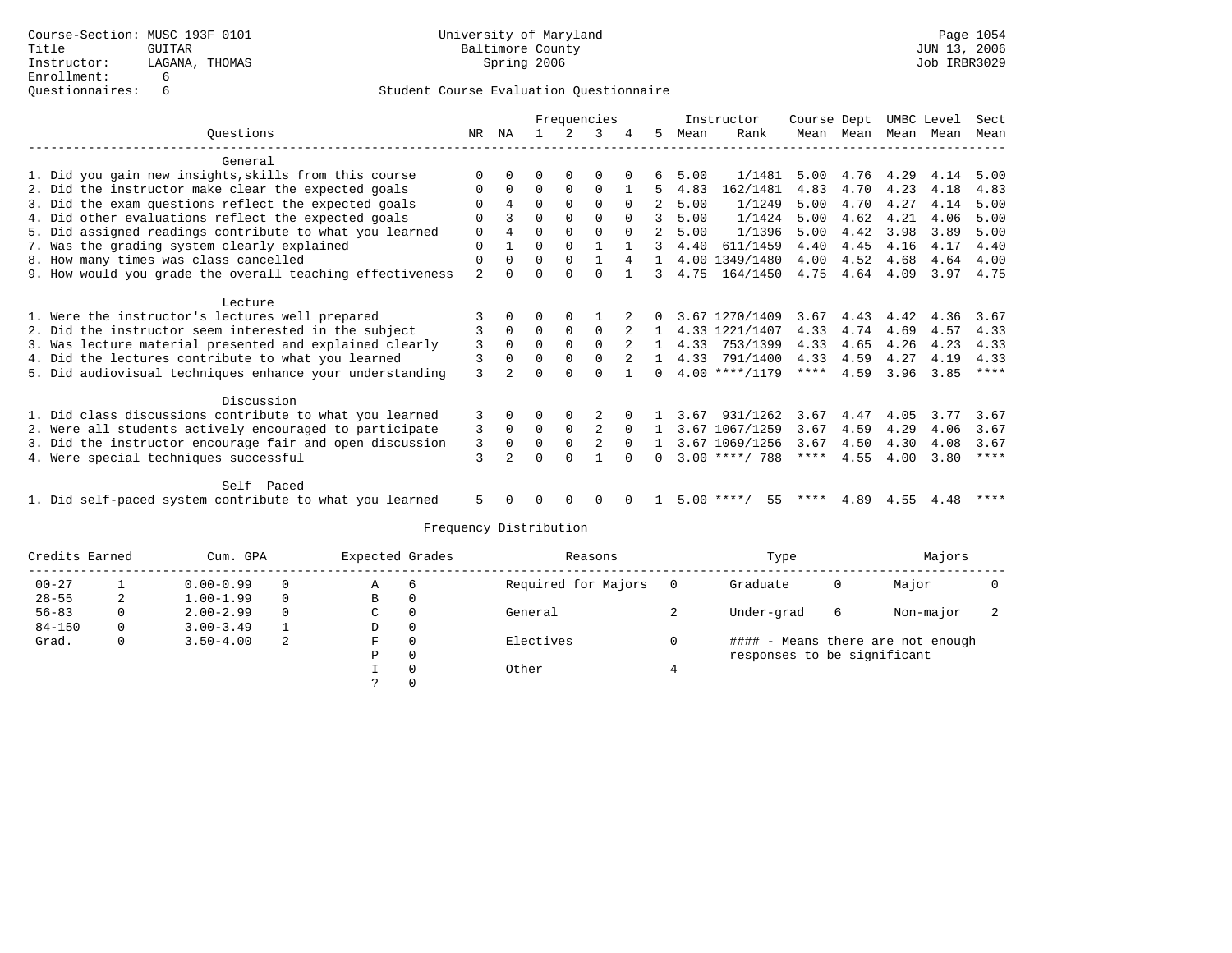|                                                           |                |                |          |          | Frequencies |              |      | Instructor | Course Dept |      | UMBC Level |      | Sect |
|-----------------------------------------------------------|----------------|----------------|----------|----------|-------------|--------------|------|------------|-------------|------|------------|------|------|
| Ouestions                                                 | NR.            | ΝA             |          |          | 3           | 5.           | Mean | Rank       | Mean        | Mean | Mean       | Mean | Mean |
| General                                                   |                |                |          |          |             |              |      |            |             |      |            |      |      |
| 1. Did you gain new insights, skills from this course     |                | $\cap$         | O        | $\Omega$ | O           |              | 4.67 | 395/1481   | 4.67        | 4.76 | 4.29       | 4.14 | 4.67 |
| 2. Did the instructor make clear the expected goals       | O              | $\Omega$       | $\Omega$ | $\Omega$ | $\Omega$    | 2            | 4.67 | 324/1481   | 4.67        | 4.70 | 4.23       | 4.18 | 4.67 |
| 3. Did the exam questions reflect the expected goals      |                |                | $\Omega$ | $\Omega$ | $\Omega$    |              | 4.50 | 498/1249   | 4.50        | 4.70 | 4.27       | 4.14 | 4.50 |
| 4. Did other evaluations reflect the expected goals       | O              |                | $\Omega$ | $\Omega$ | $\Omega$    |              | 4.50 | 437/1424   | 4.50        | 4.62 | 4.21       | 4.06 | 4.50 |
| 5. Did assigned readings contribute to what you learned   | $\mathbf 0$    | $\overline{2}$ | $\Omega$ |          | $\Omega$    | $\Omega$     | 4.00 | 707/1396   | 4.00        | 4.42 | 3.98       | 3.89 | 4.00 |
| 6. Did written assignments contribute to what you learned | $\mathbf 0$    | $\mathfrak{D}$ | $\Omega$ |          |             | $\cap$       | 4.00 | 755/1342   | 4.00        | 4.29 | 4.07       | 3.88 | 4.00 |
| 7. Was the grading system clearly explained               | $\Omega$       |                | $\Omega$ | $\Omega$ | $\Omega$    |              | 4.50 | 460/1459   | 4.50        | 4.45 | 4.16       | 4.17 | 4.50 |
| 8. How many times was class cancelled                     | 0              | $\Omega$       | $\Omega$ | $\Omega$ | $\Omega$    | 2            | 4.67 | 951/1480   | 4.67        | 4.52 | 4.68       | 4.64 | 4.67 |
| 9. How would you grade the overall teaching effectiveness | $\Omega$       | <sup>n</sup>   | ∩        | ∩        | $\cap$      | 3            | 5.00 | 1/1450     | 5.00        | 4.64 | 4.09       | 3.97 | 5.00 |
| Lecture                                                   |                |                |          |          |             |              |      |            |             |      |            |      |      |
| 1. Were the instructor's lectures well prepared           |                |                |          |          |             |              | 4.50 | 762/1409   | 4.50        | 4.43 | 4.42       | 4.36 | 4.50 |
| 2. Did the instructor seem interested in the subject      |                | $\Omega$       | $\Omega$ | $\Omega$ | $\Omega$    |              | 4.50 | 1107/1407  | 4.50        | 4.74 | 4.69       | 4.57 | 4.50 |
| 3. Was lecture material presented and explained clearly   |                | $\Omega$       | $\Omega$ | $\Omega$ | $\Omega$    |              | 4.50 | 567/1399   | 4.50        | 4.65 | 4.26       | 4.23 | 4.50 |
| 4. Did the lectures contribute to what you learned        |                | $\Omega$       | $\Omega$ | $\Omega$ | $\Omega$    |              | 4.50 | 591/1400   | 4.50        | 4.59 | 4.27       | 4.19 | 4.50 |
| 5. Did audiovisual techniques enhance your understanding  | $\mathfrak{D}$ |                |          |          | U           |              | 5.00 | 1/1179     | 5.00        | 4.59 | 3.96       | 3.85 | 5.00 |
| Discussion                                                |                |                |          |          |             |              |      |            |             |      |            |      |      |
| 1. Did class discussions contribute to what you learned   |                | $\Omega$       | U        | $\Omega$ | $\Omega$    |              | 4.50 | 345/1262   | 4.50        | 4.47 | 4.05       | 3.77 | 4.50 |
| 2. Were all students actively encouraged to participate   |                | $\Omega$       | $\Omega$ | 0        | $\Omega$    |              | 4.50 | 588/1259   | 4.50        | 4.59 | 4.29       | 4.06 | 4.50 |
| 3. Did the instructor encourage fair and open discussion  | 1              | $\Omega$       | O        | $\Omega$ | $\Omega$    |              | 4.50 | 571/1256   | 4.50        | 4.50 | 4.30       | 4.08 | 4.50 |
| 4. Were special techniques successful                     |                |                |          |          |             | <sup>n</sup> | 4.00 | 394/788    | 4.00        | 4.55 | 4.00       | 3.80 | 4.00 |

| Credits Earned |   | Cum. GPA      | Expected Grades |          | Reasons             | Type                        |   | Majors                            |  |
|----------------|---|---------------|-----------------|----------|---------------------|-----------------------------|---|-----------------------------------|--|
| $00 - 27$      | 0 | $0.00 - 0.99$ | Α               | -2       | Required for Majors | Graduate                    | 0 | Major                             |  |
| $28 - 55$      |   | $1.00 - 1.99$ | B               | 0        |                     |                             |   |                                   |  |
| $56 - 83$      | 0 | $2.00 - 2.99$ | C               | 0        | General             | Under-grad                  |   | Non-major                         |  |
| $84 - 150$     | 0 | $3.00 - 3.49$ | D               | 0        |                     |                             |   |                                   |  |
| Grad.          | 0 | $3.50 - 4.00$ | F               | 0        | Electives           |                             |   | #### - Means there are not enough |  |
|                |   |               | Ρ               | 0        |                     | responses to be significant |   |                                   |  |
|                |   |               |                 | $\Omega$ | Other               |                             |   |                                   |  |
|                |   |               |                 |          |                     |                             |   |                                   |  |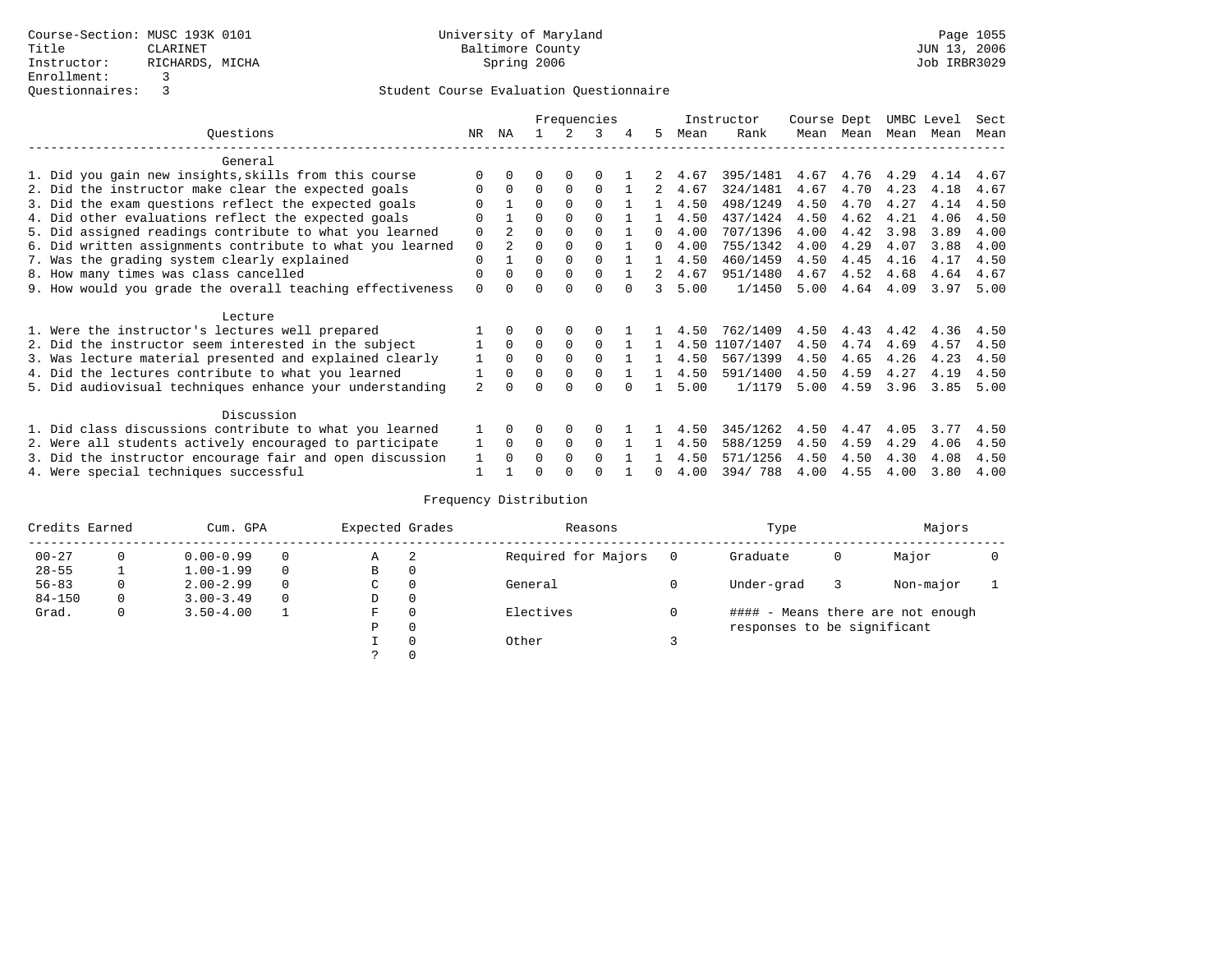|                                                           |              |          |          |          | Frequencies |          |            |      | Instructor     | Course Dept |      |      | UMBC Level | Sect |
|-----------------------------------------------------------|--------------|----------|----------|----------|-------------|----------|------------|------|----------------|-------------|------|------|------------|------|
| Ouestions                                                 | NR           | ΝA       |          |          | 3           | 4        | 5.         | Mean | Rank           | Mean        | Mean | Mean | Mean       | Mean |
| General                                                   |              |          |          |          |             |          |            |      |                |             |      |      |            |      |
| 1. Did you gain new insights, skills from this course     | $\Omega$     | $\Omega$ |          | $\Omega$ | $\Omega$    |          |            | 5.00 | 1/1481         | 5.00        | 4.76 | 4.29 | 4.14       | 5.00 |
| 2. Did the instructor make clear the expected goals       | $\Omega$     | $\Omega$ | $\Omega$ | $\Omega$ | $\Omega$    |          |            | 4.00 | 1000/1481      | 4.00        | 4.70 | 4.23 | 4.18       | 4.00 |
| 4. Did other evaluations reflect the expected goals       |              |          |          | $\Omega$ | $\Omega$    |          |            | 5.00 | 1/1424         | 5.00        | 4.62 | 4.21 | 4.06       | 5.00 |
| 7. Was the grading system clearly explained               | <sup>0</sup> |          | $\cap$   |          | $\cap$      | $\cap$   | $\Omega$   |      | 2.00 1438/1459 | 2.00        | 4.45 | 4.16 | 4.17       | 2.00 |
| 8. How many times was class cancelled                     |              | $\Omega$ | 0        | $\Omega$ | $\Omega$    |          | 0          |      | 4.00 1349/1480 | 4.00        | 4.52 | 4.68 | 4.64       | 4.00 |
| 9. How would you grade the overall teaching effectiveness |              | $\Omega$ |          | $\Omega$ | 0           |          |            | 5.00 | 1/1450         | 5.00        | 4.64 | 4.09 | 3.97       | 5.00 |
| Lecture                                                   |              |          |          |          |             |          |            |      |                |             |      |      |            |      |
| 1. Were the instructor's lectures well prepared           |              | $\Omega$ |          | $\Omega$ | $\Omega$    |          | $^{\circ}$ |      | 4.00 1152/1409 | 4.00        | 4.43 | 4.42 | 4.36       | 4.00 |
| 2. Did the instructor seem interested in the subject      |              | $\Omega$ |          | $\Omega$ | $\Omega$    |          |            | 5.00 | 1/1407         | 5.00        | 4.74 | 4.69 | 4.57       | 5.00 |
| 3. Was lecture material presented and explained clearly   |              | $\Omega$ | $\Omega$ | $\Omega$ | $\Omega$    | $\Omega$ |            | 5.00 | 1/1399         | 5.00        | 4.65 | 4.26 | 4.23       | 5.00 |
| 4. Did the lectures contribute to what you learned        |              | $\Omega$ | $\Omega$ | $\Omega$ | $\Omega$    |          |            | 5.00 | 1/1400         | 5.00        | 4.59 | 4.27 | 4.19       | 5.00 |
| 5. Did audiovisual techniques enhance your understanding  |              |          |          |          |             |          |            | 4.00 | 590/1179       | 4.00        | 4.59 | 3.96 | 3.85       | 4.00 |
| Discussion                                                |              |          |          |          |             |          |            |      |                |             |      |      |            |      |
| 1. Did class discussions contribute to what you learned   |              | $\Omega$ |          | 0        | 0           |          |            | 5.00 | 1/1262         | 5.00        | 4.47 | 4.05 | 3.77       | 5.00 |
| 2. Were all students actively encouraged to participate   |              | $\Omega$ | $\Omega$ | $\Omega$ | $\Omega$    |          |            | 5.00 | 1/1259         | 5.00        | 4.59 | 4.29 | 4.06       | 5.00 |
| 3. Did the instructor encourage fair and open discussion  |              |          |          |          |             |          |            | 5.00 | 1/1256         | 5.00        | 4.50 | 4.30 | 4.08       | 5.00 |

| Credits Earned |              | Cum. GPA      |          | Expected Grades |          | Reasons             |                | Type                        |    | Majors                            |  |
|----------------|--------------|---------------|----------|-----------------|----------|---------------------|----------------|-----------------------------|----|-----------------------------------|--|
| $00 - 27$      | 0            | $0.00 - 0.99$ | 0        | Α               |          | Required for Majors | $\overline{0}$ | Graduate                    | 0  | Major                             |  |
| $28 - 55$      | 0            | $1.00 - 1.99$ | $\Omega$ | в               |          |                     |                |                             |    |                                   |  |
| $56 - 83$      | 0            | $2.00 - 2.99$ | $\Omega$ | C               | $\Omega$ | General             |                | Under-grad                  | -2 | Non-major                         |  |
| $84 - 150$     | $\Omega$     | $3.00 - 3.49$ |          | D               | 0        |                     |                |                             |    |                                   |  |
| Grad.          | $\mathbf{0}$ | $3.50 - 4.00$ | 0        | F               | $\Omega$ | Electives           |                |                             |    | #### - Means there are not enough |  |
|                |              |               |          | Ρ               | $\Omega$ |                     |                | responses to be significant |    |                                   |  |
|                |              |               |          |                 | $\Omega$ | Other               | C.             |                             |    |                                   |  |
|                |              |               |          |                 | $\Omega$ |                     |                |                             |    |                                   |  |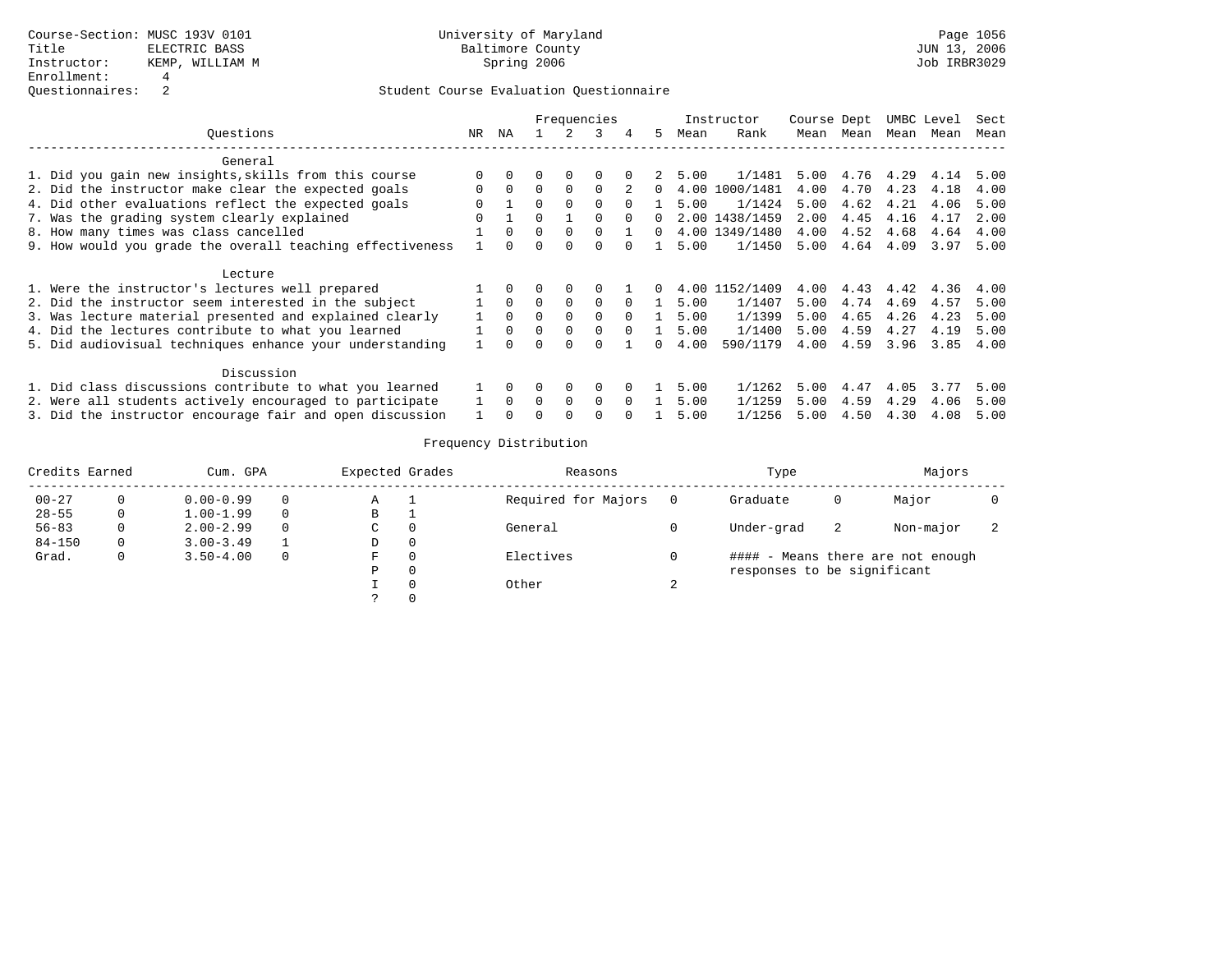|                                                           |          |          |                  |              | Frequencies      |          |          |         | Instructor     | Course Dept |                | UMBC Level |      | Sect |
|-----------------------------------------------------------|----------|----------|------------------|--------------|------------------|----------|----------|---------|----------------|-------------|----------------|------------|------|------|
| Ouestions                                                 | NR.      | ΝA       |                  |              |                  | 4        | 5.       | Mean    | Rank           | Mean        | Mean           | Mean       | Mean | Mean |
| General                                                   |          |          |                  |              |                  |          |          |         |                |             |                |            |      |      |
| 1. Did you gain new insights, skills from this course     | 0        |          | $\left( \right)$ | $\Omega$     | $\left( \right)$ | $\Omega$ |          | 2 5.00  | 1/1481 5.00    |             | 4.76 4.29 4.14 |            |      | 5.00 |
| 2. Did the instructor make clear the expected goals       | 0        | $\Omega$ | $\Omega$         | $\Omega$     | $\Omega$         | $\Omega$ |          | 2, 5.00 | 1/1481 5.00    |             | 4.70 4.23      |            | 4.18 | 5.00 |
| 4. Did other evaluations reflect the expected goals       | $\Omega$ |          | $\Omega$         | $\Omega$     | $\Omega$         | $\Omega$ |          | 5.00    | 1/1424         | 5.00        | 4.62 4.21      |            | 4.06 | 5.00 |
| 5. Did assigned readings contribute to what you learned   | $\Omega$ |          | 0                | $\Omega$     | $\Omega$         | $\Omega$ |          | 5.00    | 1/1396 5.00    |             | 4.42 3.98      |            | 3.89 | 5.00 |
| 8. How many times was class cancelled                     | 0        |          | $\Omega$         |              |                  |          | $\Omega$ | 3.00    | 1469/1480 3.00 |             | 4.52 4.68      |            | 4.64 | 3.00 |
| 9. How would you grade the overall teaching effectiveness | $\Omega$ |          | 0                | <sup>0</sup> | $\Omega$         | 2        | $\Omega$ | 4.00    | 836/1450 4.00  |             | 4.64 4.09      |            | 3.97 | 4.00 |
| Lecture                                                   |          |          |                  |              |                  |          |          |         |                |             |                |            |      |      |
| 2. Did the instructor seem interested in the subject      |          |          | $\left( \right)$ |              |                  |          |          |         | 3.00 1397/1407 | 3.00        | 4.74           | 4.69 4.57  |      | 3.00 |
| 4. Did the lectures contribute to what you learned        |          |          | $\cap$           | $\cap$       |                  |          | 0        |         | 4.00 1017/1400 | 4.00        | 4.59           | 4.27       | 4.19 | 4.00 |

| Credits Earned |          | Cum. GPA      |          | Expected Grades |                | Reasons             | Type                        |    | Majors                       |  |
|----------------|----------|---------------|----------|-----------------|----------------|---------------------|-----------------------------|----|------------------------------|--|
| $00 - 27$      | $\Omega$ | $0.00 - 0.99$ | $\Omega$ | Α               |                | Required for Majors | Graduate                    | 0  | Major                        |  |
| $28 - 55$      | 0        | $1.00 - 1.99$ | $\Omega$ | B               | $\overline{0}$ |                     |                             |    |                              |  |
| $56 - 83$      | 0        | $2.00 - 2.99$ | $\Omega$ | C               | 0              | General             | Under-grad                  | -2 | Non-major                    |  |
| $84 - 150$     | 0        | $3.00 - 3.49$ | $\Omega$ | D               | 0              |                     |                             |    |                              |  |
| Grad.          | 0        | $3.50 - 4.00$ | $\Omega$ | F               | $\Omega$       | Electives           | ####                        |    | - Means there are not enough |  |
|                |          |               |          | Ρ               | 0              |                     | responses to be significant |    |                              |  |
|                |          |               |          |                 | ᅩ              | Other               |                             |    |                              |  |
|                |          |               |          |                 | $\Omega$       |                     |                             |    |                              |  |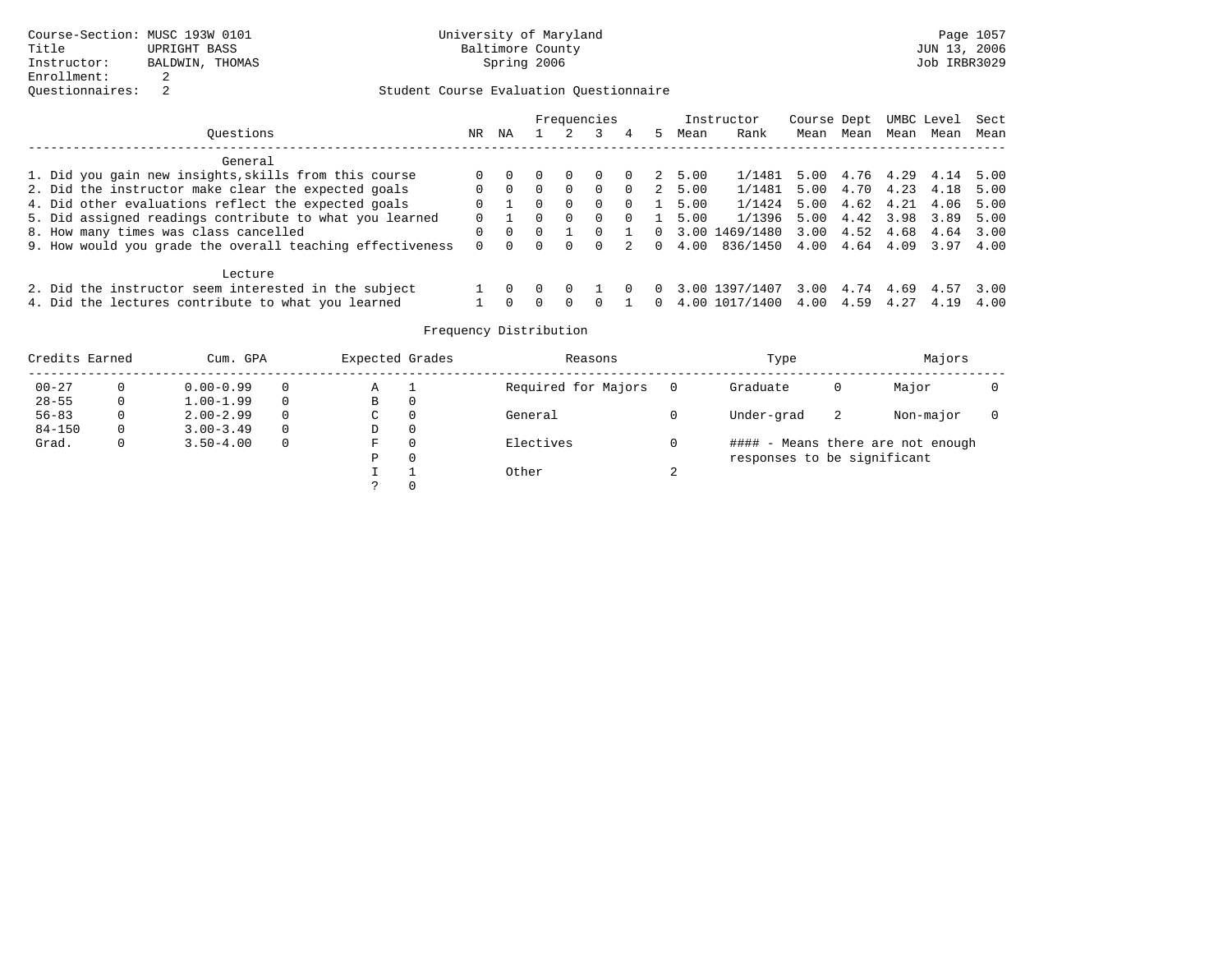### Questionnaires: 11 Student Course Evaluation Questionnaire

|                                                           |                         |              |              |              | Frequencies    |              |              |      | Instructor         | Course Dept |           |      | UMBC Level | Sect                   |
|-----------------------------------------------------------|-------------------------|--------------|--------------|--------------|----------------|--------------|--------------|------|--------------------|-------------|-----------|------|------------|------------------------|
| Ouestions                                                 | NR                      | NA           | $\mathbf{1}$ | 2            | 3              |              | 5.           | Mean | Rank               |             | Mean Mean |      | Mean Mean  | Mean                   |
| General                                                   |                         |              |              |              |                |              |              |      |                    |             |           |      |            |                        |
| 1. Did you gain new insights, skills from this course     | 1                       | $\Omega$     | 0            | $\Omega$     | 0              |              | 8            | 4.80 | 233/1481           | 4.80        | 4.76      | 4.29 | 4.40       | 4.80                   |
| 2. Did the instructor make clear the expected goals       |                         | $\Omega$     | $\Omega$     | $\mathbf 0$  | 0              |              |              | 4.70 | 286/1481           | 4.70        | 4.70      | 4.23 | 4.29       | 4.70                   |
| 3. Did the exam questions reflect the expected goals      |                         | $\Omega$     | $\Omega$     | $\Omega$     | $\mathbf{1}$   | $\mathbf{1}$ |              | 4.70 | 298/1249           | 4.70        | 4.70      | 4.27 | 4.36       | 4.70                   |
| 4. Did other evaluations reflect the expected goals       |                         |              | 0            | $\Omega$     |                |              |              | 4.67 | 287/1424           | 4.67        | 4.62      | 4.21 | 4.28       | 4.67                   |
| 5. Did assigned readings contribute to what you learned   | 2                       |              | 0            | $\Omega$     | $\Omega$       | $\Omega$     | 2            |      | $5.00$ ****/1396   | ****        | 4.42      | 3.98 | 3.94       | $\star\star\star\star$ |
| 6. Did written assignments contribute to what you learned | $\overline{\mathbf{c}}$ | 8            | $\Omega$     | $\Omega$     | $\Omega$       | $\Omega$     | $\mathbf{1}$ |      | $5.00$ ****/1342   | $***$ * * * | 4.29      | 4.07 | 4.05       | ****                   |
| 7. Was the grading system clearly explained               | $\overline{2}$          | $\Omega$     | $\Omega$     | $\Omega$     | $\overline{2}$ | $\mathbf{1}$ | 6            | 4.44 | 550/1459           | 4.44        | 4.45      | 4.16 | 4.17       | 4.44                   |
| 8. How many times was class cancelled                     | $\overline{2}$          | $\mathbf{1}$ | U            | $\Omega$     | $\mathbf{1}$   | $\mathbf{1}$ | 6            | 4.63 | 981/1480           | 4.63        | 4.52      | 4.68 | 4.68       | 4.63                   |
| 9. How would you grade the overall teaching effectiveness | $\overline{a}$          | $\Omega$     | $\Omega$     | $\Omega$     | $\mathbf{1}$   |              | 6            | 4.56 | 296/1450           |             | 4.56 4.64 | 4.09 | 4.15       | 4.56                   |
| Lecture                                                   |                         |              |              |              |                |              |              |      |                    |             |           |      |            |                        |
| 1. Were the instructor's lectures well prepared           | 6                       | $\Omega$     | U            | 0            | 0              |              |              | 4.80 | 334/1409           | 4.80        | 4.43      | 4.42 | 4.47       | 4.80                   |
| 2. Did the instructor seem interested in the subject      | 6                       | $\Omega$     | $\mathbf 0$  | $\mathbf 0$  | 0              | 0            | 5            | 5.00 | 1/1407             | 5.00        | 4.74      | 4.69 | 4.78       | 5.00                   |
| 3. Was lecture material presented and explained clearly   | 6                       | $\Omega$     | $\Omega$     | $\mathbf{1}$ | $\mathbf{1}$   | $\mathbf{1}$ |              |      | 3.80 1145/1399     | 3.80        | 4.65      | 4.26 | 4.29       | 3.80                   |
| 4. Did the lectures contribute to what you learned        | 6                       | $\Omega$     | $\Omega$     | $\Omega$     | $\Omega$       | 2            | 3            | 4.60 | 492/1400           | 4.60        | 4.59      | 4.27 | 4.34       | 4.60                   |
| 5. Did audiovisual techniques enhance your understanding  | 8                       | $\mathbf{1}$ | U            | $\Omega$     |                |              | $\Omega$     |      | $3.50$ ****/1179   | $***$ * *   | 4.59      | 3.96 | 4.05       | ****                   |
| Discussion                                                |                         |              |              |              |                |              |              |      |                    |             |           |      |            |                        |
| 1. Did class discussions contribute to what you learned   | 9                       | 0            | 0            | $\Omega$     | O              |              |              |      | $5.00$ ****/1262   | ****        | 4.47      | 4.05 | 4.11       | ****                   |
| 2. Were all students actively encouraged to participate   | 9                       | $\mathbf 0$  | $\mathbf 0$  | $\mathbf 0$  | 0              | 0            | 2            |      | $5.00$ ****/1259   | ****        | 4.59      | 4.29 | 4.34       | $***$ * * *            |
| 3. Did the instructor encourage fair and open discussion  | 9                       | $\Omega$     | $\Omega$     | $\mathbf 0$  | $\Omega$       | 1            | $\mathbf{1}$ |      | $4.50$ ****/1256   | ****        | 4.50      | 4.30 | 4.28       | $***$ *                |
| 4. Were special techniques successful                     | 9                       | $\mathbf{1}$ | U            | $\Omega$     | $\Omega$       | $\mathbf{1}$ | $\cap$       |      | $4.00$ ****/ 788   | $***$ * *   | 4.55      | 4.00 | 3.98       | ****                   |
| Laboratory                                                |                         |              |              |              |                |              |              |      |                    |             |           |      |            |                        |
| 1. Did the lab increase understanding of the material     | 10                      | $\Omega$     | U            | 0            | $\Omega$       |              |              |      | $5.00$ ****/ 246   | ****        | 4.00      | 4.20 | 4.51       | ****                   |
| 2. Were you provided with adequate background information | 10                      | 0            | $\mathbf 0$  | $\mathbf 0$  | 0              | $\Omega$     |              |      | $5.00$ ****/ 249   | $***$ * *   | 5.00      | 4.11 | 4.32       | ****                   |
| 4. Did the lab instructor provide assistance              | 10                      | $\cap$       | $\Omega$     | $\Omega$     | $\Omega$       | $\cap$       | $\mathbf{1}$ |      | $5.00$ ****/ 240   | $***$ * *   | 5.00      | 4.20 | 4.58       | ****                   |
| Seminar                                                   |                         |              |              |              |                |              |              |      |                    |             |           |      |            |                        |
| 2. Was the instructor available for individual attention  | 10                      | $\Omega$     | $\Omega$     | $\mathbf{1}$ | 0              | $\Omega$     | $\Omega$     |      | $2.00$ ****/<br>69 |             | **** **** |      | 4.53 4.83  | ****                   |

| Credits Earned |   | Cum. GPA                            |          | Expected Grades |          | Reasons             |            | Type                        |           | Majors                            |  |
|----------------|---|-------------------------------------|----------|-----------------|----------|---------------------|------------|-----------------------------|-----------|-----------------------------------|--|
| $00 - 27$      |   | $0.00 - 0.99$                       | $\Omega$ | Α               |          | Required for Majors |            | Graduate                    | 0         | Major                             |  |
| $28 - 55$      |   | $1.00 - 1.99$                       | $\Omega$ | B               |          |                     |            |                             |           |                                   |  |
| $56 - 83$      | 0 | $2.00 - 2.99$<br>0<br>$\Omega$<br>C |          |                 | General  |                     | Under-grad | 11                          | Non-major |                                   |  |
| $84 - 150$     |   | $3.00 - 3.49$                       |          | D               | 0        |                     |            |                             |           |                                   |  |
| Grad.          | 0 | $3.50 - 4.00$                       |          | F               | $\Omega$ | Electives           |            |                             |           | #### - Means there are not enough |  |
|                |   |                                     |          | P               | 0        |                     |            | responses to be significant |           |                                   |  |
|                |   |                                     |          |                 | $\Omega$ | Other               | Q          |                             |           |                                   |  |
|                |   |                                     |          |                 | $\Omega$ |                     |            |                             |           |                                   |  |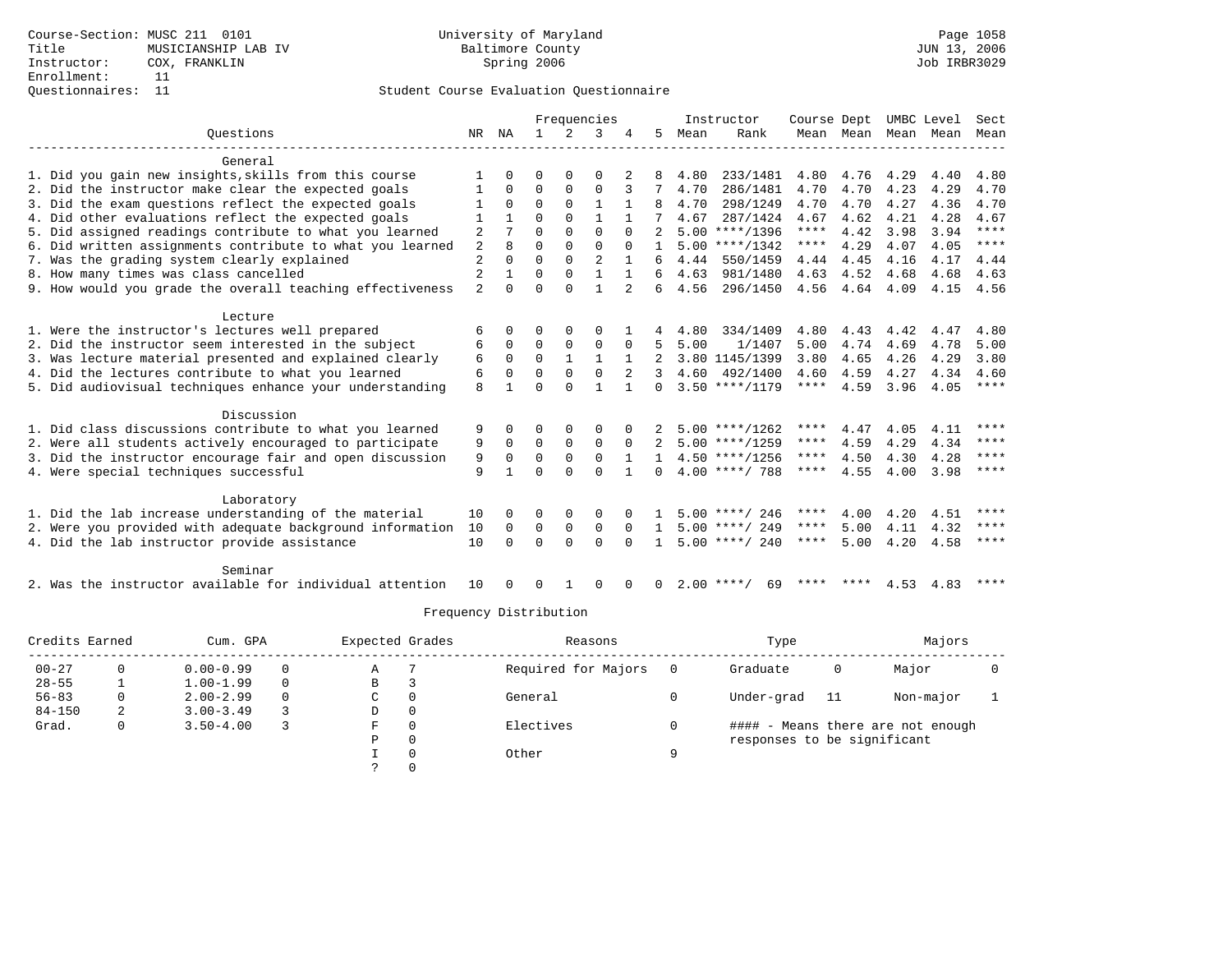|                                                           |             |                |              | Frequencies    |                |              |                |      | Instructor       | Course Dept |           | UMBC Level |      | Sect        |
|-----------------------------------------------------------|-------------|----------------|--------------|----------------|----------------|--------------|----------------|------|------------------|-------------|-----------|------------|------|-------------|
| Ouestions                                                 | NR          | ΝA             | $\mathbf{1}$ | $\mathcal{L}$  | 3              |              | 5.             | Mean | Rank             |             | Mean Mean | Mean       | Mean | Mean        |
| General                                                   |             |                |              |                |                |              |                |      |                  |             |           |            |      |             |
| 1. Did you gain new insights, skills from this course     | $\Omega$    | <sup>0</sup>   |              |                |                | 10           | 25             | 4.36 | 729/1481         | 4.36        | 4.76      | 4.29       | 4.40 | 4.36        |
| 2. Did the instructor make clear the expected goals       | $\Omega$    | 0              | $\Omega$     | 2              | 8              | 13           | 19             | 4.17 | 909/1481         | 4.17        | 4.70      | 4.23       | 4.29 | 4.17        |
| 3. Did the exam questions reflect the expected goals      | $\Omega$    | $\Omega$       | $\Omega$     | $\Omega$       |                | 11           | 24             | 4.40 | 624/1249         | 4.40        | 4.70      | 4.27       | 4.36 | 4.40        |
| 4. Did other evaluations reflect the expected goals       | $\Omega$    | 31             | $\Omega$     |                | ς              |              | 5              | 4.00 | 959/1424         | 4.00        | 4.62      | 4.21       | 4.28 | 4.00        |
| 5. Did assigned readings contribute to what you learned   | 0           | 2              | $\Omega$     | 2              | 5              | 12           | 21             | 4.30 | 459/1396         | 4.30        | 4.42      | 3.98       | 3.94 | 4.30        |
| 6. Did written assignments contribute to what you learned | $\mathbf 0$ | 33             | $\Omega$     | $\Omega$       | $\mathbf{3}$   | $\mathbf{1}$ | 5              | 4.22 | $***/1342$       | ****        | 4.29      | 4.07       | 4.05 | $***$ * * * |
| 7. Was the grading system clearly explained               | $\Omega$    | $\Omega$       | 1            | $\Omega$       | 4              | 8            | 29             | 4.52 | 436/1459         | 4.52        | 4.45      | 4.16       | 4.17 | 4.52        |
| 8. How many times was class cancelled                     | 0           | 2              | $\Omega$     | $\Omega$       | $\Omega$       | 15           | 25             | 4.63 | 981/1480         | 4.63        | 4.52      | 4.68       | 4.68 | 4.63        |
| 9. How would you grade the overall teaching effectiveness | 8           |                | $\Omega$     | $\cap$         | $\mathsf{R}$   | 15           | 10             | 4.06 | 803/1450         | 4.06        | 4.64      | 4.09       | 4.15 | 4.06        |
| Lecture                                                   |             |                |              |                |                |              |                |      |                  |             |           |            |      |             |
| 1. Were the instructor's lectures well prepared           | 4           | 0              | U            |                |                | 14           | 20             | 4.39 | 902/1409         | 4.39        | 4.43      | 4.42       | 4.47 | 4.39        |
| 2. Did the instructor seem interested in the subject      | 4           | $\Omega$       | 0            | 0              | $\Omega$       | 4            | 34             | 4.89 | 522/1407         | 4.89        | 4.74      | 4.69       | 4.78 | 4.89        |
| 3. Was lecture material presented and explained clearly   | 4           | $\Omega$       | $\Omega$     | $\mathbf{1}$   | 5              | 13           | 19             | 4.32 | 773/1399         | 4.32        | 4.65      | 4.26       | 4.29 | 4.32        |
| 4. Did the lectures contribute to what you learned        | 4           | $\overline{2}$ | 2            | 2              | $\overline{2}$ | 8            | 22             | 4.28 | 852/1400         | 4.28        | 4.59      | 4.27       | 4.34 | 4.28        |
| 5. Did audiovisual techniques enhance your understanding  | 5           |                | $\Omega$     | $\mathfrak{D}$ | $\overline{4}$ |              | 24             | 4.48 | 275/1179         | 4.48        | 4.59      | 3.96       | 4.05 | 4.48        |
| Discussion                                                |             |                |              |                |                |              |                |      |                  |             |           |            |      |             |
| 1. Did class discussions contribute to what you learned   | 23          | 0              | 0            |                | 4              |              |                | 3.63 | 944/1262         | 3.63        | 4.47      | 4.05       | 4.11 | 3.63        |
| 2. Were all students actively encouraged to participate   | 24          | 0              | $\Omega$     | $\Omega$       | $\mathbf{1}$   |              | 14             | 4.72 | 391/1259         | 4.72        | 4.59      | 4.29       | 4.34 | 4.72        |
| 3. Did the instructor encourage fair and open discussion  | 23          | $\Omega$       | $\Omega$     | $\Omega$       | $\mathbf{1}$   |              | 13             | 4.63 | 486/1256         | 4.63        | 4.50      | 4.30       | 4.28 | 4.63        |
| 4. Were special techniques successful                     | 23          | 16             | 1            | $\Omega$       | $\Omega$       | $\cap$       | $\overline{2}$ |      | $3.67$ ****/ 788 | $***$ * *   | 4.55      | 4.00       | 3.98 | $***$ * * * |
| Laboratory                                                |             |                |              |                |                |              |                |      |                  |             |           |            |      |             |
| 1. Did the lab increase understanding of the material     | 40          |                | O            | 0              | 0              |              |                |      | $5.00$ ****/ 246 | ****        | 4.00      | 4.20       | 4.51 | ****        |
| 2. Were you provided with adequate background information | 41          | $\Omega$       | $\Omega$     | $\mathbf 0$    | $\Omega$       | $\Omega$     |                |      | $5.00$ ****/ 249 | ****        | 5.00      | 4.11       | 4.32 | ****        |
| 3. Were necessary materials available for lab activities  | 41          | $\Omega$       | $\Omega$     | $\Omega$       | $\Omega$       | $\Omega$     |                |      | $5.00$ ****/ 242 | ****        | 5.00      | 4.40       | 4.63 | ****        |
| 4. Did the lab instructor provide assistance              | 41          | $\Omega$       | $\Omega$     | $\Omega$       | $\Omega$       | $\cap$       |                |      | $5.00$ ****/ 240 | ****        | 5.00      | 4.20       | 4.58 | ****        |
| 5. Were requirements for lab reports clearly specified    | 41          |                | U            | ∩              | $\cap$         |              |                |      | $5.00$ ****/ 217 | ****        | 5.00      | 4.04       | 4.28 | ****        |

| Credits Earned |    | Cum. GPA      |    |   | Expected Grades | Reasons             |              | Type                        |    | Majors                            |     |
|----------------|----|---------------|----|---|-----------------|---------------------|--------------|-----------------------------|----|-----------------------------------|-----|
| $00 - 27$      | 6  | $0.00 - 0.99$ | 0  | Α | -26             | Required for Majors | 27           | Graduate                    |    | Major                             |     |
| $28 - 55$      | 15 | $1.00 - 1.99$ | 2  | В | 10              |                     |              |                             |    |                                   |     |
| $56 - 83$      | 2  | $2.00 - 2.99$ |    | C |                 | General             |              | Under-grad                  | 42 | Non-major                         | -11 |
| $84 - 150$     | 6  | $3.00 - 3.49$ | 8  | D |                 |                     |              |                             |    |                                   |     |
| Grad.          | 0  | $3.50 - 4.00$ | 12 | F |                 | Electives           |              |                             |    | #### - Means there are not enough |     |
|                |    |               |    | P |                 |                     |              | responses to be significant |    |                                   |     |
|                |    |               |    |   |                 | Other               | $\circ$<br>õ |                             |    |                                   |     |
|                |    |               |    |   |                 |                     |              |                             |    |                                   |     |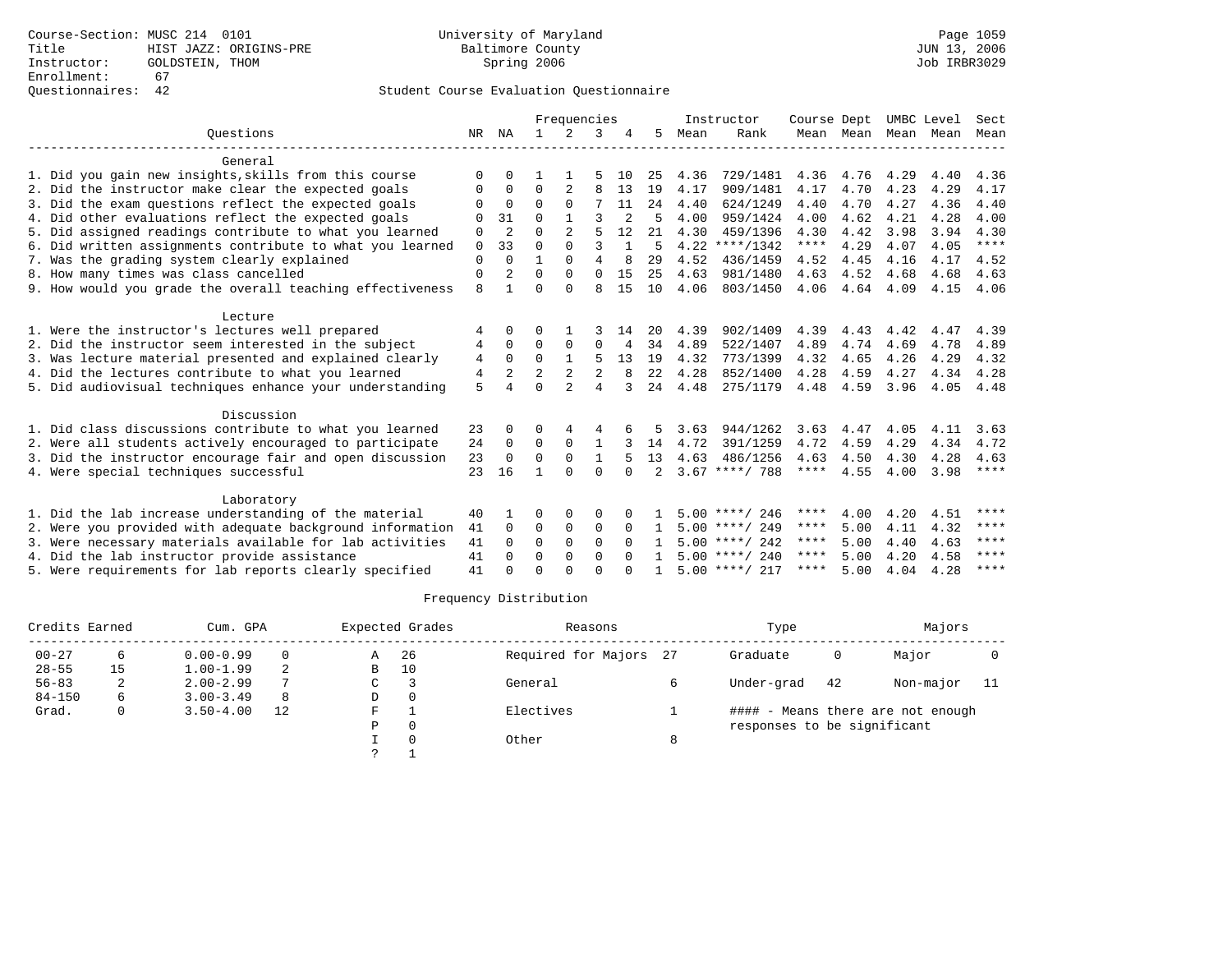# Questionnaires: 77 Student Course Evaluation Questionnaire

|                                                                                                             |                |                      |                | Frequencies                |                |                |                 |              | Instructor           |              |                |              | Course Dept UMBC Level Sect |               |
|-------------------------------------------------------------------------------------------------------------|----------------|----------------------|----------------|----------------------------|----------------|----------------|-----------------|--------------|----------------------|--------------|----------------|--------------|-----------------------------|---------------|
| Ouestions                                                                                                   |                | NR NA                | $\mathbf{1}$   | 2                          | 3              | 4              | 5               | Mean         | Rank                 |              |                |              | Mean Mean Mean Mean         | Mean          |
|                                                                                                             |                |                      |                |                            |                |                |                 |              |                      |              |                |              |                             |               |
| General                                                                                                     |                |                      | $\Omega$       |                            | $\Omega$       |                |                 |              |                      |              |                |              |                             |               |
| 1. Did you gain new insights, skills from this course                                                       | 4<br>4         | $\Omega$<br>$\Omega$ | $\Omega$       | $\Omega$<br>$\overline{2}$ | 6              | 7<br>25        | 66<br>40        | 4.90         | 159/1481             | 4.90         | 4.76           | 4.29         | 4.40                        | 4.90          |
| 2. Did the instructor make clear the expected goals<br>3. Did the exam questions reflect the expected goals | 4              | $\mathbf 0$          | $\overline{2}$ | $\Omega$                   | $\overline{4}$ | 19             | 48              | 4.41<br>4.52 | 646/1481<br>479/1249 | 4.41<br>4.52 | 4.70<br>4.70   | 4.23<br>4.27 | 4.29<br>4.36                | 4.41<br>4.52  |
| 4. Did other evaluations reflect the expected goals                                                         | 4              | 58                   | $\mathbf 0$    | $\mathbf 0$                | $\mathbf{1}$   | 2              | 12              |              | $4.73$ ****/1424     | $***$ * * *  | 4.62           | 4.21         | 4.28                        | $***$         |
| 5. Did assigned readings contribute to what you learned                                                     | 7              | 41                   | $\overline{3}$ | 2                          | 7              | 6              | 11              | 3.69         | 972/1396             | 3.69         | 4.42           | 3.98         | 3.94                        | 3.69          |
| 6. Did written assignments contribute to what you learned                                                   | 4              | 67                   | $\Omega$       | $\Omega$                   | $\mathbf{1}$   | $\Omega$       | 5               |              | $4.67$ ****/1342     | $***$ * * *  | 4.29           | 4.07         | 4.05                        | $***$         |
| 7. Was the grading system clearly explained                                                                 | 4              | $\Omega$             | $\Omega$       | 2                          | $\overline{2}$ | 8              | 61              | 4.75         | 196/1459             | 4.75         | 4.45           | 4.16         | 4.17                        | 4.75          |
| 8. How many times was class cancelled                                                                       | $\overline{4}$ | $\Omega$             | $\Omega$       | $\Omega$                   | $\Omega$       | $\mathbf{1}$   | 72              | 4.99         | 141/1480             | 4.99         | 4.52           | 4.68         | 4.68                        | 4.99          |
| 9. How would you grade the overall teaching effectiveness                                                   | 18             | $\mathbf{1}$         | $\Omega$       | $\Omega$                   | $\overline{4}$ | 21             |                 |              | 33 4.50 334/1450     |              | 4.50 4.64 4.09 |              | 4.15                        | 4.50          |
|                                                                                                             |                |                      |                |                            |                |                |                 |              |                      |              |                |              |                             |               |
| Lecture                                                                                                     |                |                      |                |                            |                |                |                 |              |                      |              |                |              |                             |               |
| 1. Were the instructor's lectures well prepared                                                             | 4              | $\mathbf 0$          | 0              | 0                          | 1              | 4              | 68              | 4.92         | 169/1409             | 4.92         | 4.43           | 4.42         | 4.47                        | 4.92          |
| 2. Did the instructor seem interested in the subject                                                        | $\,4$          | $\mathbf 0$          | $\mathbf 0$    | $\mathbf{0}$               | $\mathbf{0}$   | 2              | 71              | 4.97         | 150/1407             | 4.97         | 4.74           | 4.69         | 4.78                        | 4.97          |
| 3. Was lecture material presented and explained clearly                                                     | 4              | $\mathbf 0$          | $\mathbf 0$    | 0                          | $\mathbf{1}$   | 14             | 58              | 4.78         | 234/1399             | 4.78         | 4.65           | 4.26         | 4.29                        | 4.78          |
| 4. Did the lectures contribute to what you learned                                                          | 4              | $\mathbf 0$          | $\mathbf 0$    | $\Omega$                   | $\mathbf{1}$   | 3              | 69              | 4.93         | 102/1400             | 4.93         | 4.59           | 4.27         | 4.34                        | 4.93          |
| 5. Did audiovisual techniques enhance your understanding                                                    | 6              | $\mathbf{1}$         | $\Omega$       | $\Omega$                   | $\Omega$       | 7              | 63              | 4.90         | 88/1179              | 4.90         | 4.59           | 3.96         |                             | 4.05 4.90     |
|                                                                                                             |                |                      |                |                            |                |                |                 |              |                      |              |                |              |                             |               |
| Discussion                                                                                                  |                |                      |                |                            |                |                |                 |              |                      |              |                |              |                             |               |
| 1. Did class discussions contribute to what you learned                                                     | 41             | 0                    | 11             | 2                          | 6              |                | 4 13            |              | 3.17 1108/1262 3.17  |              | 4.47           | 4.05         | 4.11                        | 3.17          |
| 2. Were all students actively encouraged to participate                                                     | 41             | $\mathbf 0$          | 15             | $\mathbf{1}$               | 8              | 6              | 6               |              | 2.64 1222/1259       | 2.64         | 4.59           | 4.29         | 4.34                        | 2.64          |
| 3. Did the instructor encourage fair and open discussion                                                    | 41             | $\mathbf 0$          | 12             | $\mathbf{1}$               | 5              | $\overline{4}$ |                 |              | 14 3.19 1152/1256    | 3.19         | 4.50           | 4.30         | 4.28                        | 3.19          |
| 4. Were special techniques successful                                                                       | 41             | 31                   | $\Omega$       | $\mathbf{1}$               | $\Omega$       | $\Omega$       | $4\overline{ }$ |              | 4.40 ****/ 788       | ****         | 4.55           | 4.00         | 3.98                        | $***$         |
| Laboratory                                                                                                  |                |                      |                |                            |                |                |                 |              |                      |              |                |              |                             |               |
| 1. Did the lab increase understanding of the material                                                       | 73             | 3                    | $\Omega$       | $\Omega$                   | $\Omega$       |                |                 | 5.00         | ****/ 246            |              | 4.00           | 4.20         | 4.51                        | $***$         |
| 2. Were you provided with adequate background information                                                   | 73             | $\Omega$             | $\mathbf{1}$   | $\Omega$                   | $\mathbf{1}$   | $\Omega$       | $\overline{2}$  |              | $3.50$ ****/ 249     | ****         | 5.00           |              | 4.11 4.32                   | ****          |
|                                                                                                             |                |                      |                |                            |                |                |                 |              |                      |              |                |              |                             |               |
| Seminar                                                                                                     |                |                      |                |                            |                |                |                 |              |                      |              |                |              |                             |               |
| 4. Did presentations contribute to what you learned                                                         | 75             | 1                    | 0              | 0                          | $\Omega$       | $\Omega$       | $\mathbf{1}$    |              | $5.00$ ****/<br>69   |              | 4.00           | 4.35         | 4.72                        | ****          |
| 5. Were criteria for grading made clear                                                                     | 75             | $\mathbf{1}$         | $\Omega$       | $\Omega$                   | $\Omega$       | $\Omega$       | $\mathbf{1}$    |              | $5.00$ ****/<br>68   | ****         | 5.00           | 3.92         | 3.55                        | ****          |
|                                                                                                             |                |                      |                |                            |                |                |                 |              |                      |              |                |              |                             |               |
| Field Work                                                                                                  |                |                      |                |                            |                |                |                 |              |                      |              |                |              |                             |               |
| 1. Did field experience contribute to what you learned                                                      | 75             | $\Omega$             | $\Omega$       | $\Omega$                   | 1              | $\Omega$       | 1.              |              | $4.00$ ****/<br>59   | ****         | 5.00           | 4.30         | 4.67                        | $***$         |
| 2. Did you clearly understand your evaluation criteria                                                      | 75             | 0                    | $\mathbf 0$    | $\mathbf{0}$               | $\mathbf{1}$   | $\Omega$       | $\mathbf{1}$    |              | $4.00$ ****/<br>51   | $***$ * *    | 4.25           | 4.00         | 4.07                        | $***$ * * *   |
| 3. Was the instructor available for consultation                                                            | 75             | $\mathbf{1}$         | $\mathbf 0$    | $\mathbf 0$                | $\mathbf 0$    | $\Omega$       | $\mathbf{1}$    |              | $5.00$ ****/<br>36   | $***$ * * *  | 5.00           | 4.60         | 4.64                        | ****          |
| 4. To what degree could you discuss your evaluations                                                        | 75             | $\mathbf{1}$         | $\mathbf 0$    | $\mathbf{0}$               | $\mathbf 0$    | $\Omega$       | $\mathbf{1}$    |              | $5.00$ ****/<br>41   | $***$ * * *  | 5.00           | 4.26         | 4.69                        | ****          |
| 5. Did conferences help you carry out field activities                                                      | 75             | $\Omega$             | $\Omega$       | $\Omega$                   | $\Omega$       | $\Omega$       | $\overline{2}$  |              | $5.00$ ****/<br>31   | $***$ * * *  | 5.00           | 4.42         | 4.80                        | $***$         |
|                                                                                                             |                |                      |                |                            |                |                |                 |              |                      |              |                |              |                             |               |
| Self Paced                                                                                                  |                |                      |                |                            |                |                |                 |              |                      |              |                |              |                             | $***$         |
| 1. Did self-paced system contribute to what you learned                                                     | 75             | $\Omega$             | $\Omega$       | $\Omega$                   | $\Omega$       | $\Omega$       |                 | 5.00         | $***$ /<br>55        | ****         | 4.89           | 4.55         | 4.44                        |               |
| 2. Did study questions make clear the expected goal                                                         | 75             | 1                    | $\Omega$       | 0                          | $\mathbf 0$    | $\Omega$       | $\mathbf{1}$    | 5.00         | $***/$<br>31         | ****         | 5.00           | 4.75         | 4.50                        | ****<br>$***$ |
| 3. Were your contacts with the instructor helpful                                                           | 75             | $\Omega$             | $\Omega$       | $\Omega$                   | $\Omega$       | $\Omega$       |                 |              | 51<br>$5.00$ ****/   | ****         | 4.92           | 4.65         | 4.66                        | $***$         |
| 4. Was the feedback/tutoring by proctors helpful                                                            | 75             | 1                    | $\mathbf 0$    | $\mathbf{0}$               | 0              | $\Omega$       | $\mathbf{1}$    |              | $5.00$ ****/<br>34   | $***$ * * *  | 4.96           | 4.83         | 4.43                        | $***$         |
| 5. Were there enough proctors for all the students                                                          | 75             | $\mathbf{1}$         | $\Omega$       | $\Omega$                   | $\Omega$       | $\Omega$       | $\mathbf{1}$    |              | $5.00$ ****/<br>2.4  | $***$ * * *  | 5.00           | 4.82         | 5.00                        |               |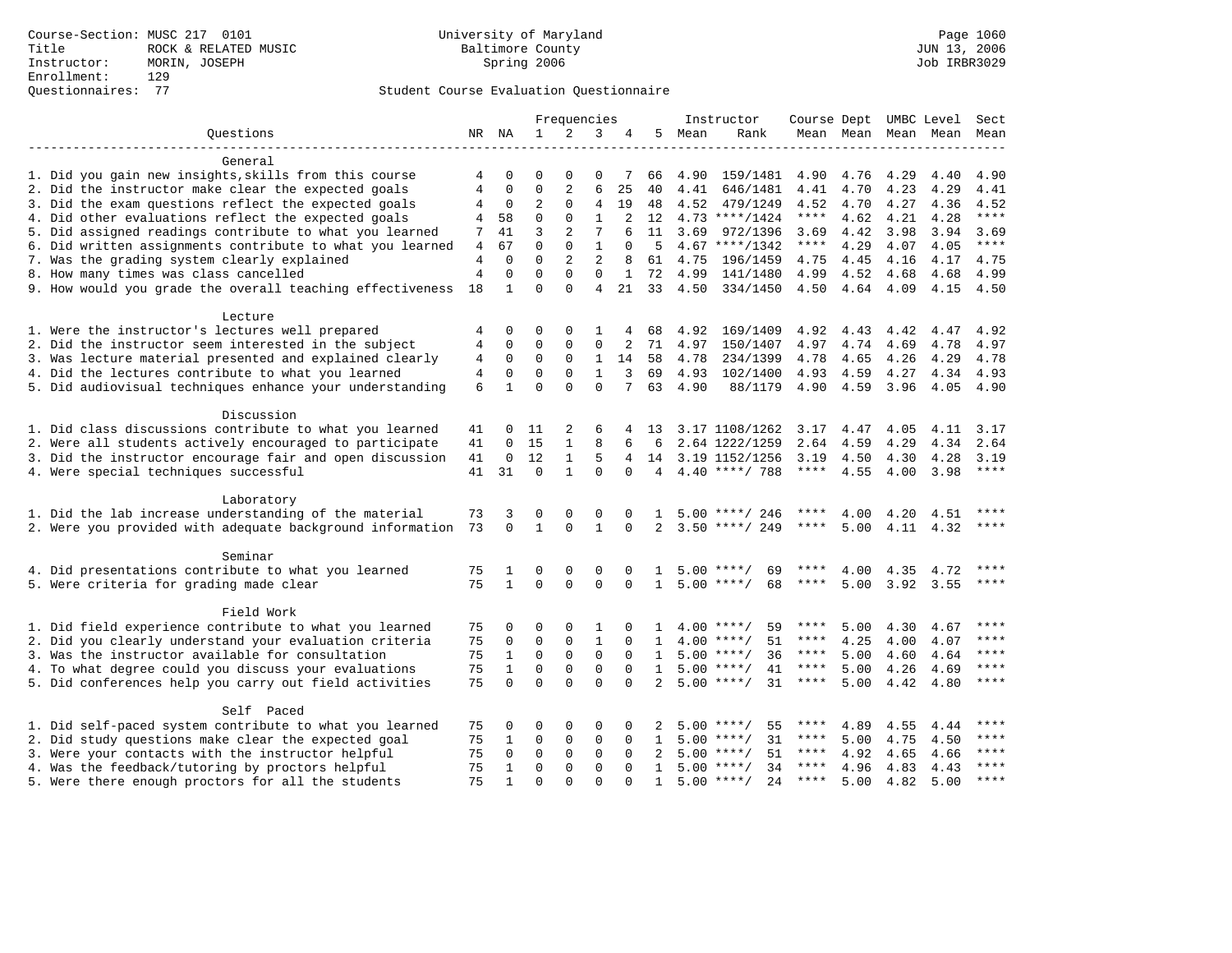| Course-Section: MUSC 217 0101 |                      | University of Maryland                  | Page 1060    |
|-------------------------------|----------------------|-----------------------------------------|--------------|
| Title                         | ROCK & RELATED MUSIC | Baltimore County                        | JUN 13, 2006 |
| Instructor:                   | MORIN, JOSEPH        | Spring 2006                             | Job IRBR3029 |
| Enrollment:                   | 129                  |                                         |              |
| Ouestionnaires:               |                      | Student Course Evaluation Questionnaire |              |

# University of Maryland Baltimore County (Base 2006) 2006 2011 2012 2014 2014 2015 2016 2017 2018 2016 2017 201

| Credits Earned |    | Cum. GPA      |               |   | Expected Grades | Reasons                |        | Type                        |    | Majors                            |     |
|----------------|----|---------------|---------------|---|-----------------|------------------------|--------|-----------------------------|----|-----------------------------------|-----|
| $00 - 27$      | 16 | $0.00 - 0.99$ |               | Α | -29             | Required for Majors 34 |        | Graduate                    |    | Major                             |     |
| $28 - 55$      | 9  | $1.00 - 1.99$ |               | B | 22              |                        |        |                             |    |                                   |     |
| $56 - 83$      |    | $2.00 - 2.99$ | -7<br>4<br>C. |   |                 | General                | 20     | Under-grad                  | 76 | Non-major                         | -40 |
| $84 - 150$     | 8  | $3.00 - 3.49$ | 15            | D | -0              |                        |        |                             |    |                                   |     |
| Grad.          |    | $3.50 - 4.00$ | 14            | F | $\Omega$        | Electives              |        |                             |    | #### - Means there are not enough |     |
|                |    |               |               | Ρ | 0               |                        |        | responses to be significant |    |                                   |     |
|                |    |               |               |   | $\Omega$        | Other                  | $\sim$ |                             |    |                                   |     |
|                |    |               |               |   | $\Omega$        |                        |        |                             |    |                                   |     |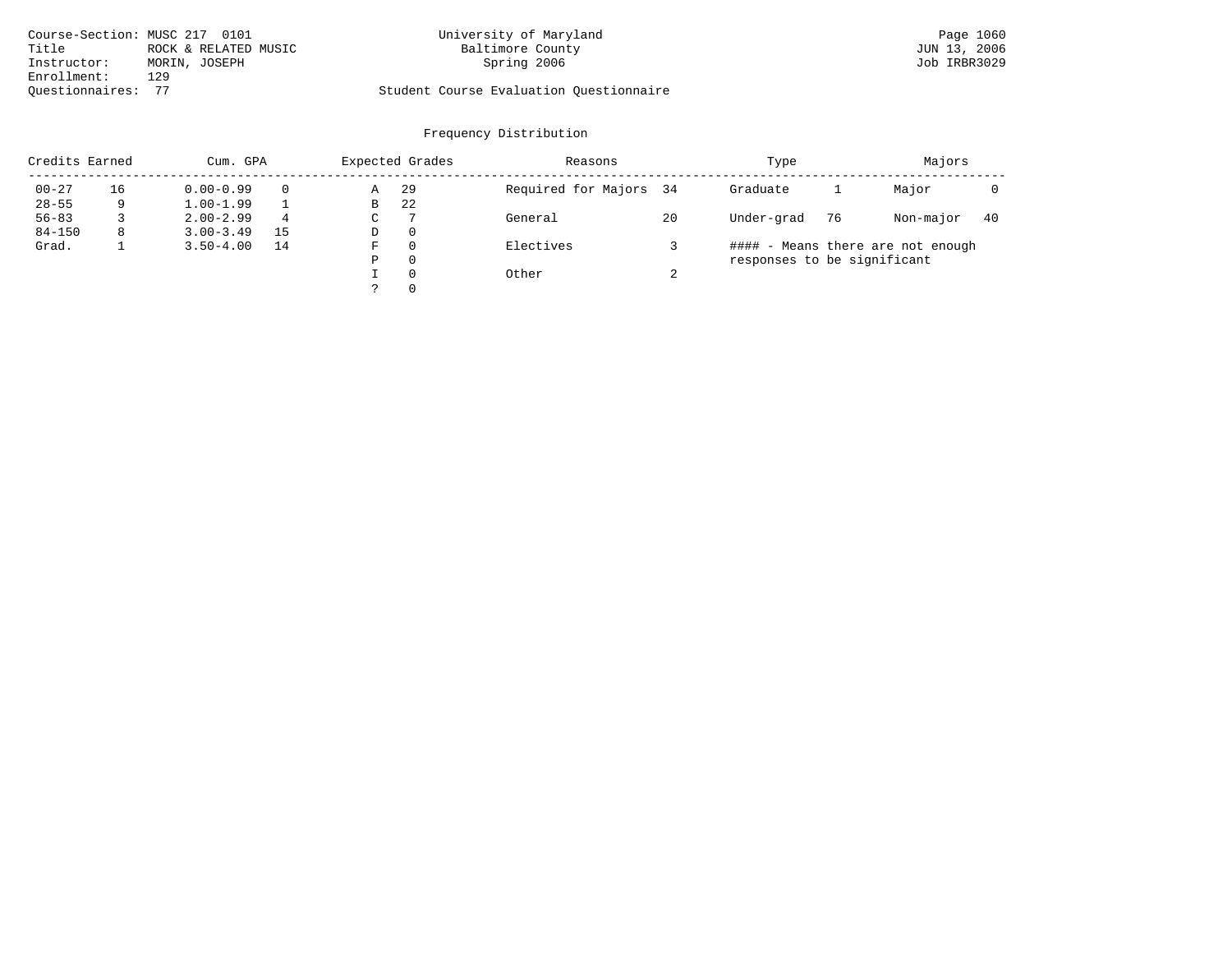|                                                           |                |              |          | Frequencies  |          |    |    |      | Instructor     | Course Dept |      | UMBC Level |      | Sect |
|-----------------------------------------------------------|----------------|--------------|----------|--------------|----------|----|----|------|----------------|-------------|------|------------|------|------|
| Ouestions                                                 | NR.            | ΝA           |          |              | 3        | 4  | 5  | Mean | Rank           | Mean        | Mean | Mean       | Mean | Mean |
| General                                                   |                |              |          |              |          |    |    |      |                |             |      |            |      |      |
| 1. Did you gain new insights, skills from this course     |                |              |          | $\Omega$     |          |    |    | 4.55 | 513/1481       | 4.55        | 4.76 | 4.29       | 4.40 | 4.55 |
| 2. Did the instructor make clear the expected goals       |                | $\Omega$     | $\Omega$ | $\Omega$     |          | 4  | 6  | 4.45 | 589/1481       | 4.45        | 4.70 | 4.23       | 4.29 | 4.45 |
| 3. Did the exam questions reflect the expected goals      |                | $\Omega$     | $\Omega$ | $\Omega$     | 0        |    |    | 4.64 | 369/1249       | 4.64        | 4.70 | 4.27       | 4.36 | 4.64 |
| 4. Did other evaluations reflect the expected goals       |                | $\Omega$     |          |              |          |    |    | 4.45 | 497/1424       | 4.45        | 4.62 | 4.21       | 4.28 | 4.45 |
| 5. Did assigned readings contribute to what you learned   | 2              |              |          |              |          |    |    | 3.90 | 801/1396       | 3.90        | 4.42 | 3.98       | 3.94 | 3.90 |
| 6. Did written assignments contribute to what you learned | 2              | 4            | 0        |              |          |    | 4  | 4.43 | 384/1342       | 4.43        | 4.29 | 4.07       | 4.05 | 4.43 |
| 7. Was the grading system clearly explained               | 2              |              |          | $\Omega$     |          | 4  | б. | 4.45 | 535/1459       | 4.45        | 4.45 | 4.16       | 4.17 | 4.45 |
| 8. How many times was class cancelled                     | 2              | <sup>0</sup> | $\Omega$ | $\Omega$     | $\Omega$ | 10 |    |      | 4.09 1326/1480 | 4.09        | 4.52 | 4.68       | 4.68 | 4.09 |
| 9. How would you grade the overall teaching effectiveness | 4              |              |          | <sup>n</sup> |          |    | 5  | 4.44 | 417/1450       | 4.44        | 4.64 | 4.09       | 4.15 | 4.44 |
| Lecture                                                   |                |              |          |              |          |    |    |      |                |             |      |            |      |      |
| 1. Were the instructor's lectures well prepared           |                |              |          |              |          |    |    | 4.55 | 716/1409       | 4.55        | 4.43 | 4.42       | 4.47 | 4.55 |
| 2. Did the instructor seem interested in the subject      | 2              | $\Omega$     | $\Omega$ | 0            | $\Omega$ |    | 8  | 4.73 | 880/1407       | 4.73        | 4.74 | 4.69       | 4.78 | 4.73 |
| 3. Was lecture material presented and explained clearly   | 2              | $\Omega$     | 0        |              | 3        |    | 6  | 4.27 | 810/1399       | 4.27        | 4.65 | 4.26       | 4.29 | 4.27 |
| 4. Did the lectures contribute to what you learned        |                | $\Omega$     | $\Omega$ | $\Omega$     | 2        |    | 6  | 4.36 | 754/1400       | 4.36        | 4.59 | 4.27       | 4.34 | 4.36 |
| 5. Did audiovisual techniques enhance your understanding  | $\overline{a}$ |              |          |              |          |    | 8  | 4.73 | 147/1179       | 4.73        | 4.59 | 3.96       | 4.05 | 4.73 |
| Discussion                                                |                |              |          |              |          |    |    |      |                |             |      |            |      |      |
| 1. Did class discussions contribute to what you learned   |                | $\Omega$     | U        | 0            |          |    |    | 4.27 | 556/1262       | 4.27        | 4.47 | 4.05       | 4.11 | 4.27 |
| 2. Were all students actively encouraged to participate   | 2              | $\mathbf 0$  | 0        | 0            | 2        |    |    | 4.45 | 634/1259       | 4.45        | 4.59 | 4.29       | 4.34 | 4.45 |
| 3. Did the instructor encourage fair and open discussion  | 2              |              |          | $\Omega$     |          |    |    | 4.55 | 549/1256       | 4.55        | 4.50 | 4.30       | 4.28 | 4.55 |
| 4. Were special techniques successful                     | 3              |              |          |              |          |    |    | 4.00 | 394/788        | 4.00        | 4.55 | 4.00       | 3.98 | 4.00 |

| Credits Earned |   | Cum. GPA      |        | Expected Grades |          | Reasons             |          | Type                        |     | Majors                            |  |
|----------------|---|---------------|--------|-----------------|----------|---------------------|----------|-----------------------------|-----|-----------------------------------|--|
| $00 - 27$      |   | $0.00 - 0.99$ |        | Α               |          | Required for Majors | $\Omega$ | Graduate                    | 0   | Major                             |  |
| $28 - 55$      | 2 | $1.00 - 1.99$ | В<br>4 |                 |          |                     |          |                             |     |                                   |  |
| $56 - 83$      |   | $2.00 - 2.99$ |        | $\sim$<br>◡     | 0        | General             |          | Under-grad                  | -13 | Non-major                         |  |
| $84 - 150$     | 0 | $3.00 - 3.49$ | 4      | D               | 0        |                     |          |                             |     |                                   |  |
| Grad.          | 0 | $3.50 - 4.00$ | 2      | F               | 0        | Electives           |          |                             |     | #### - Means there are not enough |  |
|                |   |               |        | Ρ               | 0        |                     |          | responses to be significant |     |                                   |  |
|                |   |               |        |                 | $\Omega$ | Other               |          |                             |     |                                   |  |
|                |   |               |        |                 |          |                     |          |                             |     |                                   |  |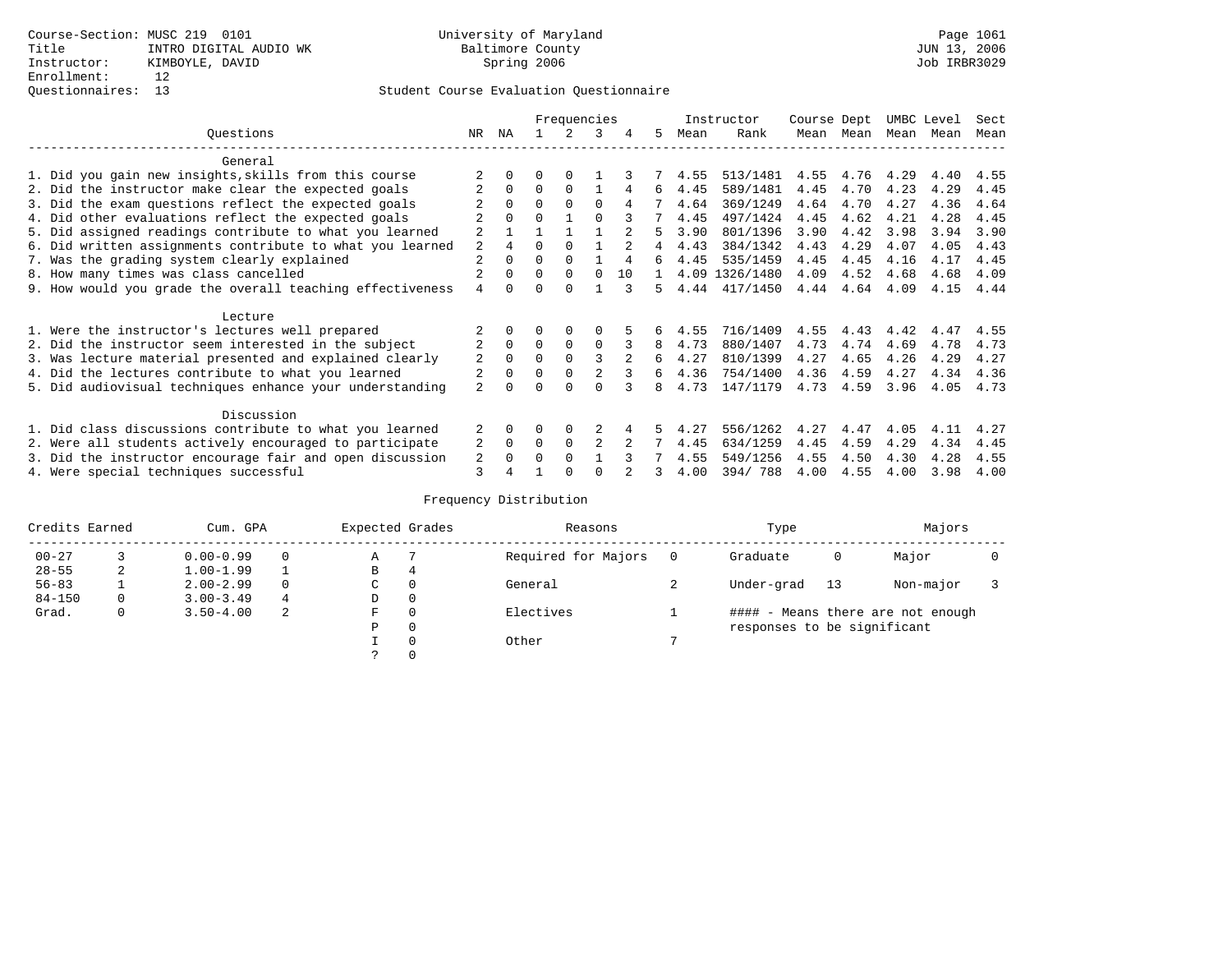|                                                           |                |                | Frequencies  |             |              |              | Instructor     | Course Dept |                | UMBC Level |           | Sect |           |      |
|-----------------------------------------------------------|----------------|----------------|--------------|-------------|--------------|--------------|----------------|-------------|----------------|------------|-----------|------|-----------|------|
| Questions                                                 |                | NR NA          | $\mathbf{1}$ | 2           | 3            |              | 5              | Mean        | Rank           |            | Mean Mean |      | Mean Mean | Mean |
| General                                                   |                |                |              |             |              |              |                |             |                |            |           |      |           |      |
| 1. Did you gain new insights, skills from this course     | $\Omega$       | $\Omega$       | $\Omega$     | $\Omega$    | $\Omega$     |              | 2              | 4.67        | 395/1481       | 4.67       | 4.76      | 4.29 | 4.40      | 4.67 |
| 2. Did the instructor make clear the expected goals       | $\Omega$       | 0              | $\Omega$     | 0           | $\Omega$     | $\Omega$     | 3              | 5.00        | 1/1481         | 5.00       | 4.70      | 4.23 | 4.29      | 5.00 |
| 4. Did other evaluations reflect the expected goals       | 0              | $\mathbf{1}$   | $\Omega$     | 0           | $\mathbf 0$  | $\Omega$     | 2              | 5.00        | 1/1424         | 5.00       | 4.62      | 4.21 | 4.28      | 5.00 |
| 5. Did assigned readings contribute to what you learned   | 0              | $\overline{2}$ | $\Omega$     | $\Omega$    | $\Omega$     | $\Omega$     | $\mathbf{1}$   | 5.00        | 1/1396         | 5.00       | 4.42      | 3.98 | 3.94      | 5.00 |
| 6. Did written assignments contribute to what you learned | $\Omega$       | $\Omega$       | $\Omega$     | $\Omega$    | $\Omega$     | $\Omega$     | 3              | 5.00        | 1/1342         | 5.00       | 4.29      | 4.07 | 4.05      | 5.00 |
| 7. Was the grading system clearly explained               | $\Omega$       | 1              | $\Omega$     | $\Omega$    | $\mathbf{1}$ | 1            | $\Omega$       |             | 3.50 1256/1459 | 3.50       | 4.45      | 4.16 | 4.17      | 3.50 |
| 8. How many times was class cancelled                     | $\Omega$       | $\Omega$       | $\Omega$     | $\Omega$    | $\Omega$     | $\mathbf{1}$ | $\overline{2}$ | 4.67        | 951/1480       | 4.67       | 4.52      | 4.68 | 4.68      | 4.67 |
| 9. How would you grade the overall teaching effectiveness | $\mathbf{1}$   | $\Omega$       | $\Omega$     | $\Omega$    | $\Omega$     | $\Omega$     | $\overline{2}$ | 5.00        | 1/1450         | 5.00       | 4.64      | 4.09 | 4.15      | 5.00 |
| Lecture                                                   |                |                |              |             |              |              |                |             |                |            |           |      |           |      |
| 1. Were the instructor's lectures well prepared           | $\Omega$       | 0              | $\Omega$     | $\Omega$    | 0            | $\Omega$     |                | 5.00        | 1/1409         | 5.00       | 4.43      | 4.42 | 4.47      | 5.00 |
| 2. Did the instructor seem interested in the subject      | $\Omega$       | 0              | $\Omega$     | 0           | $\Omega$     | 0            | 3              | 5.00        | 1/1407         | 5.00       | 4.74      | 4.69 | 4.78      | 5.00 |
| 3. Was lecture material presented and explained clearly   | $\Omega$       | $\Omega$       | $\Omega$     | $\Omega$    | $\mathbf 0$  | $\mathbf{1}$ | $\overline{a}$ | 4.67        | 376/1399       | 4.67       | 4.65      | 4.26 | 4.29      | 4.67 |
| 4. Did the lectures contribute to what you learned        | $\mathbf 0$    | $\mathbf 0$    | $\mathbf 0$  | $\Omega$    | $\mathbf{1}$ | $\Omega$     | $\overline{2}$ | 4.33        | 791/1400       | 4.33       | 4.59      | 4.27 | 4.34      | 4.33 |
| 5. Did audiovisual techniques enhance your understanding  | $\Omega$       | $\mathbf{1}$   | $\Omega$     | $\Omega$    | $\Omega$     | $\mathbf{1}$ | $\mathbf{1}$   | 4.50        | 259/1179       | 4.50       | 4.59      | 3.96 | 4.05      | 4.50 |
|                                                           |                |                |              |             |              |              |                |             |                |            |           |      |           |      |
| Discussion                                                |                |                |              |             |              |              |                |             |                |            |           |      |           |      |
| 1. Did class discussions contribute to what you learned   | 2              | 0              | 0            | $\Omega$    | 0            | 0            | $\mathbf{1}$   | 5.00        | 1/1262         | 5.00       | 4.47      | 4.05 | 4.11      | 5.00 |
| 2. Were all students actively encouraged to participate   | 2              | 0              | 0            | 0           | $\mathbf 0$  | 0            | $\mathbf{1}$   | 5.00        | 1/1259         | 5.00       | 4.59      | 4.29 | 4.34      | 5.00 |
| 3. Did the instructor encourage fair and open discussion  | 2              | 0              | $\mathbf{1}$ | 0           | $\mathbf 0$  | $\mathbf 0$  | $\Omega$       |             | 1.00 1254/1256 | 1.00       | 4.50      | 4.30 | 4.28      | 1.00 |
| 4. Were special techniques successful                     | $\overline{2}$ | $\Omega$       | 0            | $\Omega$    | $\Omega$     | $\mathbf{1}$ | 0              | 4.00        | 394/788        | 4.00       | 4.55      | 4.00 | 3.98      | 4.00 |
| Laboratory                                                |                |                |              |             |              |              |                |             |                |            |           |      |           |      |
| 1. Did the lab increase understanding of the material     | 2              | 0              | O            | $\Omega$    | $\Omega$     |              | 0              | 4.00        | 155/ 246       | 4.00       | 4.00      | 4.20 | 4.51      | 4.00 |
| 2. Were you provided with adequate background information | 2              | $\Omega$       | $\Omega$     | 0           | $\mathbf 0$  | $\Omega$     | $\mathbf{1}$   | 5.00        | 1/249          | 5.00       | 5.00      | 4.11 | 4.32      | 5.00 |
| 3. Were necessary materials available for lab activities  | 2              | 0              | $\mathbf 0$  | $\mathbf 0$ | $\mathbf 0$  | $\mathbf 0$  | $\mathbf{1}$   | 5.00        | 1/242          | 5.00       | 5.00      | 4.40 | 4.63      | 5.00 |
| 4. Did the lab instructor provide assistance              | $\sqrt{2}$     | 0              | $\mathbf 0$  | $\mathbf 0$ | $\mathbf 0$  | $\Omega$     | $\mathbf{1}$   | 5.00        | 1/240          | 5.00       | 5.00      | 4.20 | 4.58      | 5.00 |
| 5. Were requirements for lab reports clearly specified    | $\overline{2}$ | $\Omega$       | 0            | $\Omega$    | $\Omega$     | $\Omega$     | 1              | 5.00        | 1/217          | 5.00       | 5.00      | 4.04 | 4.28      | 5.00 |
| Seminar                                                   |                |                |              |             |              |              |                |             |                |            |           |      |           |      |
| 1. Were assigned topics relevant to the announced theme   | 2              | $\Omega$       | 0            | 0           | $\Omega$     | $\Omega$     |                | 5.00        | 1/<br>68       | 5.00       | 5.00      | 4.49 | 5.00      | 5.00 |
| 4. Did presentations contribute to what you learned       | 2              | 0              | 0            | $\mathsf 0$ | $\mathbf 0$  | $\mathbf{1}$ | $\Omega$       | 4.00        | 48/<br>69      | 4.00       | 4.00      | 4.35 | 4.72      | 4.00 |
| 5. Were criteria for grading made clear                   | $\overline{2}$ | $\Omega$       | $\mathbf 0$  | $\Omega$    | $\Omega$     | $\Omega$     | $\mathbf{1}$   | 5.00        | 1/<br>68       | 5.00       | 5.00      | 3.92 | 3.55      | 5.00 |
| Field Work                                                |                |                |              |             |              |              |                |             |                |            |           |      |           |      |
| 1. Did field experience contribute to what you learned    | 2              | 0              | 0            | $\Omega$    | 0            | $\Omega$     | 1              | 5.00        | 1/<br>59       | 5.00       | 5.00      | 4.30 | 4.67      | 5.00 |
| 2. Did you clearly understand your evaluation criteria    | $\overline{2}$ | $\Omega$       | $\Omega$     | $\Omega$    | $\Omega$     | $\mathbf{1}$ | $\Omega$       | 4.00        | 28/<br>51      | 4.00       | 4.25      | 4.00 | 4.07      | 4.00 |
| Self Paced                                                |                |                |              |             |              |              |                |             |                |            |           |      |           |      |
| 1. Did self-paced system contribute to what you learned   | 2              | <sup>0</sup>   | O            | 0           | $\Omega$     | $\Omega$     | $\mathbf{1}$   | 5.00        | 55<br>1/       | 5.00       | 4.89      | 4.55 | 4.44      | 5.00 |

| Credits Earned |   | Cum. GPA      |          | Expected Grades |          | Reasons             | Type                        |   | Majors                       |  |
|----------------|---|---------------|----------|-----------------|----------|---------------------|-----------------------------|---|------------------------------|--|
| $00 - 27$      |   | $0.00 - 0.99$ | $\Omega$ | А               | 3        | Required for Majors | Graduate                    | 0 | Major                        |  |
| $28 - 55$      |   | $1.00 - 1.99$ |          | B               | 0        |                     |                             |   |                              |  |
| $56 - 83$      |   | $2.00 - 2.99$ |          | C               | 0        | General             | Under-grad                  |   | Non-major                    |  |
| $84 - 150$     | 0 | $3.00 - 3.49$ | $\Omega$ | D               | 0        |                     |                             |   |                              |  |
| Grad.          | 0 | $3.50 - 4.00$ |          | F.              | $\Omega$ | Electives           | ####                        |   | - Means there are not enough |  |
|                |   |               |          | Ρ               | 0        |                     | responses to be significant |   |                              |  |
|                |   |               |          |                 | 0        | Other               |                             |   |                              |  |
|                |   |               |          |                 | $\Omega$ |                     |                             |   |                              |  |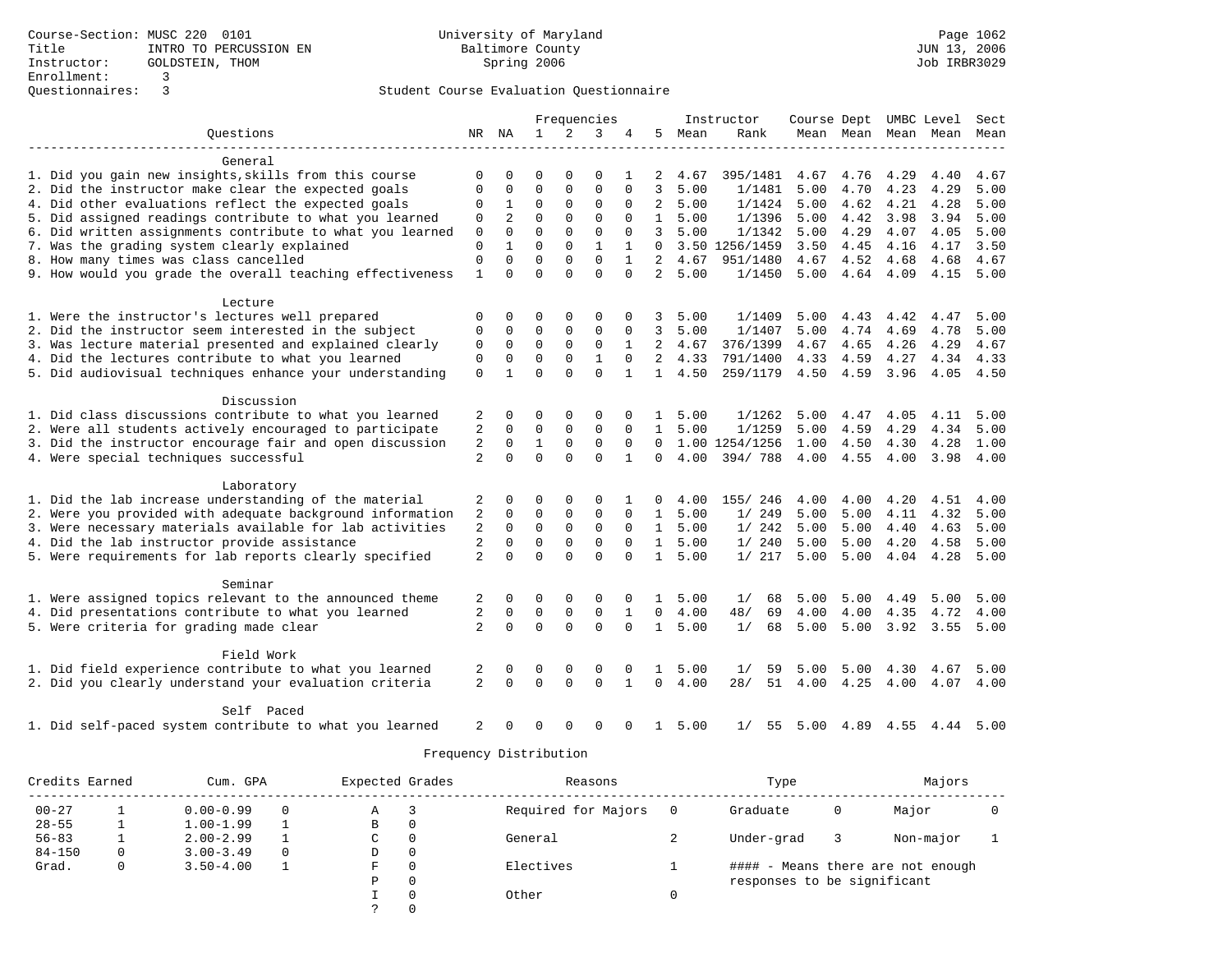|                                                         |                                                           |          |                |          |          | Frequencies |               |   |      | Instructor       | Course Dept |      | UMBC Level |      | Sect |
|---------------------------------------------------------|-----------------------------------------------------------|----------|----------------|----------|----------|-------------|---------------|---|------|------------------|-------------|------|------------|------|------|
|                                                         | Ouestions                                                 | NR       | ΝA             |          |          | 3           | 4             | 5 | Mean | Rank             | Mean        | Mean | Mean       | Mean | Mean |
|                                                         | General                                                   |          |                |          |          |             |               |   |      |                  |             |      |            |      |      |
|                                                         | 1. Did you gain new insights, skills from this course     |          | <sup>0</sup>   | U        | $\Omega$ |             |               |   | 4.90 | 159/1481         | 4.90        | 4.76 | 4.29       | 4.40 | 4.90 |
|                                                         | 2. Did the instructor make clear the expected goals       |          | $\Omega$       | $\Omega$ | $\Omega$ | $\Omega$    | 4             | 6 | 4.60 | 399/1481         | 4.60        | 4.70 | 4.23       | 4.29 | 4.60 |
|                                                         | 3. Did the exam questions reflect the expected goals      |          | $\Omega$       | $\Omega$ | $\Omega$ | $\Omega$    |               | 8 | 4.80 | 203/1249         | 4.80        | 4.70 | 4.27       | 4.36 | 4.80 |
|                                                         | 4. Did other evaluations reflect the expected goals       |          | $\Omega$       | O        | $\Omega$ | $\Omega$    |               | q | 4.90 | 136/1424         | 4.90        | 4.62 | 4.21       | 4.28 | 4.90 |
|                                                         | 5. Did assigned readings contribute to what you learned   | 0        | $\overline{a}$ | O        |          | $\Omega$    | 4             |   | 4.13 | 623/1396         | 4.13        | 4.42 | 3.98       | 3.94 | 4.13 |
|                                                         | 6. Did written assignments contribute to what you learned |          |                | O        | $\Omega$ |             |               | 5 | 4.50 | 303/1342         | 4.50        | 4.29 | 4.07       | 4.05 | 4.50 |
|                                                         | 7. Was the grading system clearly explained               |          | 0              | U        | $\Omega$ |             |               | 6 | 4.56 | 402/1459         | 4.56        | 4.45 | 4.16       | 4.17 | 4.56 |
|                                                         | 8. How many times was class cancelled                     | 0        | 0              | $\Omega$ | $\Omega$ |             |               | 8 | 4.70 | 928/1480         | 4.70        | 4.52 | 4.68       | 4.68 | 4.70 |
|                                                         | 9. How would you grade the overall teaching effectiveness | $\Omega$ |                |          | U        | U           |               | 8 | 4.80 | 139/1450         | 4.80        | 4.64 | 4.09       | 4.15 | 4.80 |
|                                                         |                                                           |          |                |          |          |             |               |   |      |                  |             |      |            |      |      |
|                                                         | Lecture                                                   |          |                |          |          |             |               |   |      |                  |             |      |            |      |      |
|                                                         | 1. Were the instructor's lectures well prepared           |          |                |          |          |             |               |   | 4.80 | 334/1409         | 4.80        | 4.43 | 4.42       | 4.47 | 4.80 |
|                                                         | 2. Did the instructor seem interested in the subject      | 5        | $\mathbf 0$    | $\Omega$ | 0        | 0           |               | 4 | 4.80 | 728/1407         | 4.80        | 4.74 | 4.69       | 4.78 | 4.80 |
|                                                         | 3. Was lecture material presented and explained clearly   | 5        | $\Omega$       | $\Omega$ | $\Omega$ | $\Omega$    | $\mathcal{L}$ | 3 | 4.60 | 459/1399         | 4.60        | 4.65 | 4.26       | 4.29 | 4.60 |
|                                                         | 4. Did the lectures contribute to what you learned        | 5        | $\Omega$       | $\Omega$ | $\Omega$ | $\Omega$    |               | 4 | 4.80 | 250/1400         | 4.80        | 4.59 | 4.27       | 4.34 | 4.80 |
|                                                         | 5. Did audiovisual techniques enhance your understanding  | 5        |                |          |          |             |               | 3 | 4.60 | 208/1179         | 4.60        | 4.59 | 3.96       | 4.05 | 4.60 |
|                                                         |                                                           |          |                |          |          |             |               |   |      |                  |             |      |            |      |      |
|                                                         | Discussion                                                |          |                |          |          |             |               |   |      |                  |             |      |            |      |      |
|                                                         | 1. Did class discussions contribute to what you learned   | 8        | 0              | U        | $\Omega$ |             |               |   |      | $5.00$ ****/1262 | ****        | 4.47 | 4.05       | 4.11 | **** |
| 2. Were all students actively encouraged to participate |                                                           |          |                | 0        | 0        | $\Omega$    |               |   |      | $4.50$ ****/1259 | $***$ * *   | 4.59 | 4.29       | 4.34 | **** |
|                                                         | 3. Did the instructor encourage fair and open discussion  | 8        |                |          | $\Omega$ | 0           |               |   |      | $4.50$ ****/1256 | ****        | 4.50 | 4.30       | 4.28 | **** |
|                                                         | 4. Were special techniques successful                     | 8        |                |          |          |             |               |   |      | $5.00$ ****/ 788 | ****        | 4.55 | 4.00       | 3.98 | **** |

| Credits Earned |   | Cum. GPA      |          | Expected Grades |              | Reasons             | Type                        |    | Majors                            |  |
|----------------|---|---------------|----------|-----------------|--------------|---------------------|-----------------------------|----|-----------------------------------|--|
| $00 - 27$      |   | $0.00 - 0.99$ | $\Omega$ | Α               | 6            | Required for Majors | Graduate                    | Ü  | Major                             |  |
| $28 - 55$      |   | $1.00 - 1.99$ | $\Omega$ | В               | ᅩ            |                     |                             |    |                                   |  |
| $56 - 83$      |   | $2.00 - 2.99$ |          | C               | 0            | General             | Under-grad                  | 10 | Non-major                         |  |
| $84 - 150$     | 2 | $3.00 - 3.49$ |          | D               | ᅩ            |                     |                             |    |                                   |  |
| Grad.          | 0 | $3.50 - 4.00$ | 2        | F               | 0            | Electives           |                             |    | #### - Means there are not enough |  |
|                |   |               |          | Ρ               | $\mathbf{0}$ |                     | responses to be significant |    |                                   |  |
|                |   |               |          |                 | $\Omega$     | Other               |                             |    |                                   |  |
|                |   |               |          |                 | 0            |                     |                             |    |                                   |  |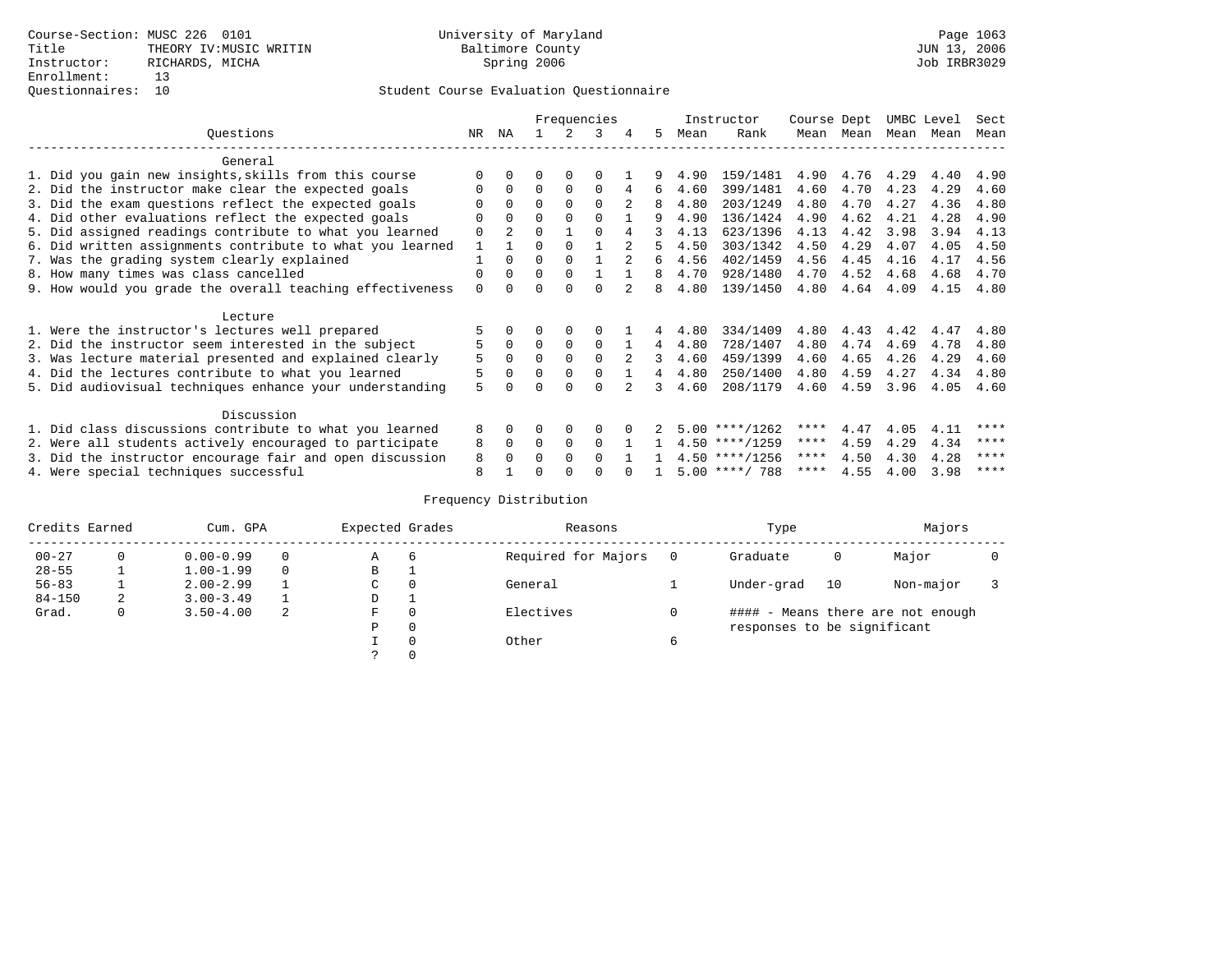# Questionnaires: 27 Student Course Evaluation Questionnaire

|                                                           |                |          |                |                | Frequencies  |   |    |      | Instructor     | Course Dept |           | UMBC Level |      | Sect |
|-----------------------------------------------------------|----------------|----------|----------------|----------------|--------------|---|----|------|----------------|-------------|-----------|------------|------|------|
| Ouestions                                                 | NR             | ΝA       |                |                | 3            | 4 | 5. | Mean | Rank           |             | Mean Mean | Mean       | Mean | Mean |
| General                                                   |                |          |                |                |              |   |    |      |                |             |           |            |      |      |
| 1. Did you gain new insights, skills from this course     |                | $\Omega$ |                |                |              |   | 16 | 4.11 | 996/1481       | 4.11        | 4.76      | 4.29       | 4.40 | 4.11 |
| 2. Did the instructor make clear the expected goals       | O              | $\Omega$ | $\mathfrak{D}$ |                |              |   | 16 | 4.22 | 854/1481       | 4.22        | 4.70      | 4.23       | 4.29 | 4.22 |
| 3. Did the exam questions reflect the expected goals      |                | $\Omega$ |                | ς              | 4            |   | 16 | 4.11 | 846/1249       | 4.11        | 4.70      | 4.27       | 4.36 | 4.11 |
| 4. Did other evaluations reflect the expected goals       |                |          | $\mathfrak{D}$ | $\Omega$       |              |   | 15 | 4.24 | 762/1424       | 4.24        | 4.62      | 4.21       | 4.28 | 4.24 |
| 5. Did assigned readings contribute to what you learned   | $\overline{2}$ | $\Omega$ | $\mathfrak{D}$ | $\overline{2}$ |              |   |    | 3.60 | 1025/1396      | 3.60        | 4.42      | 3.98       | 3.94 | 3.60 |
| 6. Did written assignments contribute to what you learned | 2              | 4        | $\mathfrak{D}$ |                |              |   | 8  | 3.86 | 920/1342       | 3.86        | 4.29      | 4.07       | 4.05 | 3.86 |
| 7. Was the grading system clearly explained               | $\overline{2}$ | $\Omega$ |                |                |              |   | 14 | 4.24 | 792/1459       | 4.24        | 4.45      | 4.16       | 4.17 | 4.24 |
| 8. How many times was class cancelled                     |                | $\Omega$ | $\Omega$       | $\Omega$       | <sup>0</sup> |   | 19 | 4.76 | 871/1480       | 4.76        | 4.52      | 4.68       | 4.68 | 4.76 |
| 9. How would you grade the overall teaching effectiveness | 3              | $\cap$   | っ              | $\cap$         | 4            | q | 9  | 3.96 | 904/1450       | 3.96        | 4.64      | 4.09       | 4.15 | 3.96 |
| Lecture                                                   |                |          |                |                |              |   |    |      |                |             |           |            |      |      |
| 1. Were the instructor's lectures well prepared           |                |          |                |                |              |   |    | 4.48 | 787/1409       | 4.48        | 4.43      | 4.42       | 4.47 | 4.48 |
| 2. Did the instructor seem interested in the subject      | 2              | $\Omega$ | $\Omega$       | ζ              | $\Omega$     |   | 20 |      | 4.56 1061/1407 | 4.56        | 4.74      | 4.69       | 4.78 | 4.56 |
| 3. Was lecture material presented and explained clearly   | 2              | 0        | $\overline{a}$ |                |              |   | 16 | 4.24 | 846/1399       | 4.24        | 4.65      | 4.26       | 4.29 | 4.24 |
| 4. Did the lectures contribute to what you learned        | 3              | $\Omega$ | ς              |                |              |   | 14 | 4.08 | 991/1400       | 4.08        | 4.59      | 4.27       | 4.34 | 4.08 |
| 5. Did audiovisual techniques enhance your understanding  | ζ              |          |                |                |              |   | 18 | 4.50 | 259/1179       | 4.50        | 4.59      | 3.96       | 4.05 | 4.50 |
| Discussion                                                |                |          |                |                |              |   |    |      |                |             |           |            |      |      |
| 1. Did class discussions contribute to what you learned   | 16             | 0        |                |                | O            |   | 6  | 4.09 | 677/1262       | 4.09        | 4.47      | 4.05       | 4.11 | 4.09 |
| 2. Were all students actively encouraged to participate   | 16             | $\Omega$ | 0              | $\mathbf 0$    | $\Omega$     |   | 8  | 4.73 | 391/1259       | 4.73        | 4.59      | 4.29       | 4.34 | 4.73 |
| 3. Did the instructor encourage fair and open discussion  | 16             |          | U              | $\Omega$       | $\Omega$     |   |    | 4.73 | 394/1256       | 4.73        | 4.50      | 4.30       | 4.28 | 4.73 |
| 4. Were special techniques successful                     | 17             |          | U              |                |              |   |    | 4.71 | 117/ 788       | 4.71        | 4.55      | 4.00       | 3.98 | 4.71 |

| Credits Earned |              | Cum. GPA      |          |               | Expected Grades | Reasons                | Type                        |    | Majors                            |                          |
|----------------|--------------|---------------|----------|---------------|-----------------|------------------------|-----------------------------|----|-----------------------------------|--------------------------|
| $00 - 27$      |              | $0.00 - 0.99$ |          | A             | -21             | Required for Majors 11 | Graduate                    | 0  | Major                             |                          |
| $28 - 55$      | 0            | $1.00 - 1.99$ | $\Omega$ | В             |                 |                        |                             |    |                                   |                          |
| $56 - 83$      |              | $2.00 - 2.99$ |          | C             |                 | General                | Under-grad                  | 27 | Non-major                         | $\overline{\phantom{a}}$ |
| $84 - 150$     |              | $3.00 - 3.49$ | -2       | D             | $\Omega$        |                        |                             |    |                                   |                          |
| Grad.          | $\mathbf{0}$ | $3.50 - 4.00$ | 14       | F             | $\Omega$        | Electives              |                             |    | #### - Means there are not enough |                          |
|                |              |               |          | P             |                 |                        | responses to be significant |    |                                   |                          |
|                |              |               |          |               | $\Omega$        | Other                  |                             |    |                                   |                          |
|                |              |               |          | $\mathcal{L}$ | $\Omega$        |                        |                             |    |                                   |                          |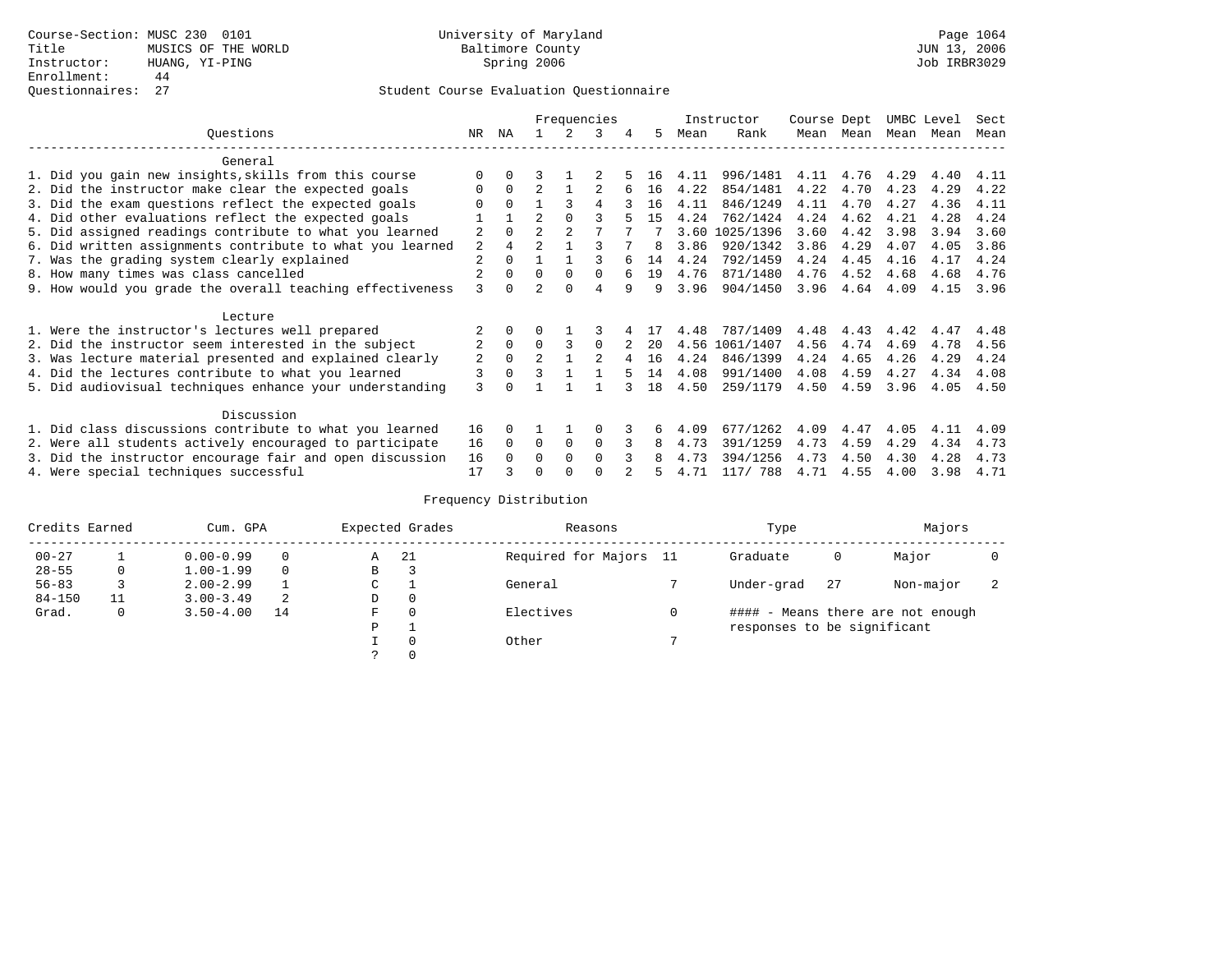|                                                           |          |          |          |          | Frequencies |          |    |      | Instructor       | Course Dept |      | UMBC Level |      | Sect |
|-----------------------------------------------------------|----------|----------|----------|----------|-------------|----------|----|------|------------------|-------------|------|------------|------|------|
| Ouestions                                                 | NR       | ΝA       |          |          | 3           | 4        | 5. | Mean | Rank             | Mean        | Mean | Mean       | Mean | Mean |
| General                                                   |          |          |          |          |             |          |    |      |                  |             |      |            |      |      |
| 1. Did you gain new insights, skills from this course     | $\Omega$ |          |          |          |             |          | 6. | 4.86 | 196/1481         | 4.86        | 4.76 | 4.29       | 4.29 | 4.86 |
| 2. Did the instructor make clear the expected goals       | $\Omega$ | $\Omega$ | $\Omega$ | $\Omega$ | $\Omega$    |          | б. | 4.86 | 149/1481         | 4.86        | 4.70 | 4.23       | 4.23 | 4.86 |
| 3. Did the exam questions reflect the expected goals      |          | 5        | $\Omega$ | $\Omega$ | $\Omega$    | $\cap$   |    | 5.00 | 1/1249           | 5.00        | 4.70 | 4.27       | 4.28 | 5.00 |
| 4. Did other evaluations reflect the expected goals       | $\Omega$ | 4        | $\Omega$ | $\Omega$ | $\cap$      | $\cap$   | २  | 5.00 | 1/1424           | 5.00        | 4.62 | 4.21       | 4.27 | 5.00 |
| 5. Did assigned readings contribute to what you learned   | $\Omega$ | 6        | $\Omega$ | 0        | $\Omega$    |          |    |      | $5.00$ ****/1396 | ****        | 4.42 | 3.98       | 4.00 | **** |
| 7. Was the grading system clearly explained               | $\Omega$ | 3        | $\Omega$ | $\Omega$ | $\Omega$    | $\cap$   | 4  | 5.00 | 1/1459           | 5.00        | 4.45 | 4.16       | 4.17 | 5.00 |
| 8. How many times was class cancelled                     | $\Omega$ |          | $\Omega$ | $\Omega$ | $\cap$      |          | 5. | 4.71 | 912/1480         | 4.71        | 4.52 | 4.68       | 4.65 | 4.71 |
| 9. How would you grade the overall teaching effectiveness | $\Omega$ |          | $\Omega$ |          |             |          | б. | 4.86 | 119/1450         | 4.86        | 4.64 | 4.09       | 4.10 | 4.86 |
| Lecture                                                   |          |          |          |          |             |          |    |      |                  |             |      |            |      |      |
| 1. Were the instructor's lectures well prepared           |          |          |          |          | $\Omega$    |          |    |      | 3.00 1356/1409   | 3.00        | 4.43 | 4.42       | 4.43 | 3.00 |
| 2. Did the instructor seem interested in the subject      | 5        | $\Omega$ | $\Omega$ | $\Omega$ | $\Omega$    | $\Omega$ |    | 5.00 | 1/1407           | 5.00        | 4.74 | 4.69       | 4.67 | 5.00 |
| 3. Was lecture material presented and explained clearly   | 5        | $\Omega$ |          | $\Omega$ | $\Omega$    | $\Omega$ |    | 3.00 | 1325/1399        | 3.00        | 4.65 | 4.26       | 4.27 | 3.00 |
| 4. Did the lectures contribute to what you learned        | 5        |          | $\Omega$ | $\Omega$ | $\Omega$    |          |    | 4.50 | 591/1400         | 4.50        | 4.59 | 4.27       | 4.28 | 4.50 |
| 5. Did audiovisual techniques enhance your understanding  | 5        |          | U        | $\cap$   | ∩           |          |    |      | $5.00$ ****/1179 | $***$ * * * | 4.59 | 3.96       | 4.02 | **** |
| Discussion                                                |          |          |          |          |             |          |    |      |                  |             |      |            |      |      |
| 1. Did class discussions contribute to what you learned   | 5        | $\Omega$ | 0        | $\Omega$ | $\Omega$    |          | 2  | 5.00 | 1/1262           | 5.00        | 4.47 | 4.05       | 4.14 | 5.00 |
| 2. Were all students actively encouraged to participate   | 5        | $\Omega$ | $\Omega$ | $\Omega$ | $\Omega$    | $\Omega$ | 2  | 5.00 | 1/1259           | 5.00        | 4.59 | 4.29       | 4.34 | 5.00 |
| 3. Did the instructor encourage fair and open discussion  | 5        |          |          |          | ∩           |          |    | 5.00 | 1/1256           | 5.00        | 4.50 | 4.30       | 4.34 | 5.00 |

| Credits Earned |   | Cum. GPA      | Expected Grades |                | Reasons             | Type                        |   | Majors                            |  |
|----------------|---|---------------|-----------------|----------------|---------------------|-----------------------------|---|-----------------------------------|--|
| $00 - 27$      |   | $0.00 - 0.99$ | Α               | $\overline{6}$ | Required for Majors | Graduate                    | 0 | Major                             |  |
| $28 - 55$      | ∠ | $1.00 - 1.99$ | В               | 0              |                     |                             |   |                                   |  |
| $56 - 83$      | 0 | $2.00 - 2.99$ | C               | 0              | General             | Under-grad                  |   | Non-major                         |  |
| $84 - 150$     | 2 | $3.00 - 3.49$ | D               | $\Omega$       |                     |                             |   |                                   |  |
| Grad.          | 0 | $3.50 - 4.00$ | F               |                | Electives           |                             |   | #### - Means there are not enough |  |
|                |   |               | Ρ               | $\Omega$       |                     | responses to be significant |   |                                   |  |
|                |   |               |                 | $\Omega$       | Other               |                             |   |                                   |  |
|                |   |               | $\mathcal{P}$   | $\Omega$       |                     |                             |   |                                   |  |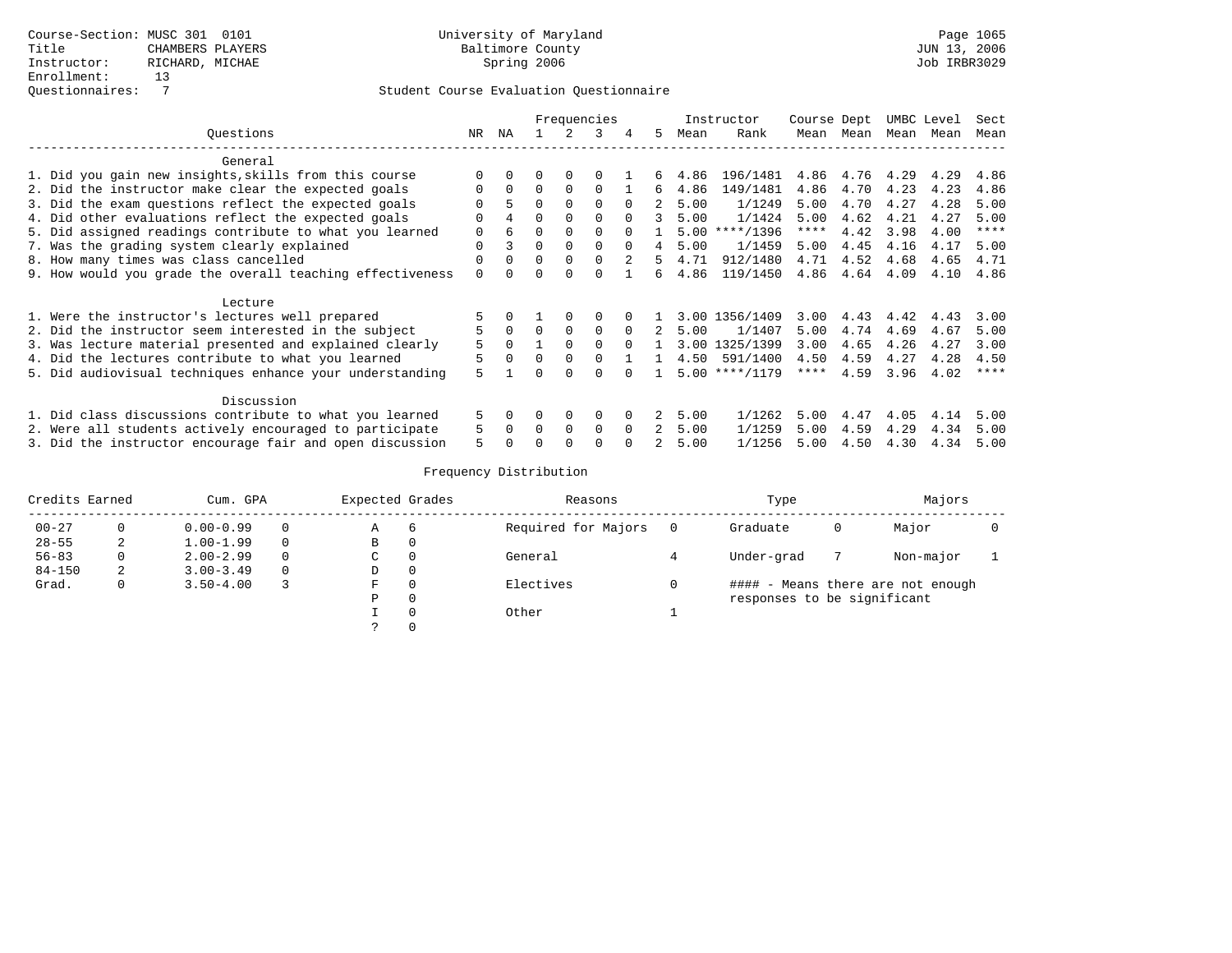|                                                           |          |          |          |             | Frequencies  |          |     |      | Instructor       | Course Dept |      | UMBC Level |      | Sect        |
|-----------------------------------------------------------|----------|----------|----------|-------------|--------------|----------|-----|------|------------------|-------------|------|------------|------|-------------|
| Questions                                                 | NR       | ΝA       |          |             | 3            | 4        | 5   | Mean | Rank             | Mean        | Mean | Mean       | Mean | Mean        |
| General                                                   |          |          |          |             |              |          |     |      |                  |             |      |            |      |             |
| 1. Did you gain new insights, skills from this course     |          | $\Omega$ | 0        | $\Omega$    | O            |          |     | 4.73 | 316/1481         | 4.73        | 4.76 | 4.29       | 4.29 | 4.73        |
| 2. Did the instructor make clear the expected goals       | 0        | $\Omega$ | $\Omega$ |             |              |          | 12  | 4.60 | 399/1481         | 4.60        | 4.70 | 4.23       | 4.23 | 4.60        |
| 3. Did the exam questions reflect the expected goals      |          | 9        |          | $\Omega$    | 0            |          | 4   | 4.17 | 810/1249         | 4.17        | 4.70 | 4.27       | 4.28 | 4.17        |
| 4. Did other evaluations reflect the expected goals       |          | 11       | $\Omega$ | $\Omega$    | $\Omega$     |          | 4   | 5.00 | 1/1424           | 5.00        | 4.62 | 4.21       | 4.27 | 5.00        |
| 5. Did assigned readings contribute to what you learned   | 0        | 8        | 0        | $\Omega$    | $\Omega$     | $\Omega$ |     | 5.00 | 1/1396           | 5.00        | 4.42 | 3.98       | 4.00 | 5.00        |
| 6. Did written assignments contribute to what you learned | 0        | 13       | U        | $\Omega$    | <sup>0</sup> | $\Omega$ |     |      | $5.00$ ****/1342 | $***$ * *   | 4.29 | 4.07       | 4.12 | $***$ * * * |
| 7. Was the grading system clearly explained               | $\Omega$ |          |          | $\Omega$    |              | $\Omega$ | 6   | 4.25 | 775/1459         | 4.25        | 4.45 | 4.16       | 4.17 | 4.25        |
| 8. How many times was class cancelled                     |          |          | $\Omega$ | $\Omega$    | 0            |          | 7   |      | 4.54 1029/1480   | 4.54        | 4.52 | 4.68       | 4.65 | 4.54        |
| 9. How would you grade the overall teaching effectiveness | 2        | $\cap$   |          | $\cap$      | U            |          | 12. | 4.92 | 79/1450          | 4.92        | 4.64 | 4.09       | 4.10 | 4.92        |
| Lecture                                                   |          |          |          |             |              |          |     |      |                  |             |      |            |      |             |
| 1. Were the instructor's lectures well prepared           | 8        |          |          | $\Omega$    |              |          |     | 4.57 | 682/1409         | 4.57        | 4.43 | 4.42       | 4.43 | 4.57        |
| 2. Did the instructor seem interested in the subject      | 8        | $\Omega$ | $\Omega$ | $\mathbf 0$ | 0            | $\Omega$ |     | 5.00 | 1/1407           | 5.00        | 4.74 | 4.69       | 4.67 | 5.00        |
| 3. Was lecture material presented and explained clearly   | 10       | $\Omega$ | $\Omega$ | $\Omega$    | $\Omega$     | $\Omega$ | 5   | 5.00 | 1/1399           | 5.00        | 4.65 | 4.26       | 4.27 | 5.00        |
| 4. Did the lectures contribute to what you learned        | 9        |          | $\Omega$ | $\mathbf 0$ | 0            | $\Omega$ | 6   | 5.00 | 1/1400           | 5.00        | 4.59 | 4.27       | 4.28 | 5.00        |
| 5. Did audiovisual techniques enhance your understanding  | 9        |          |          |             |              |          |     |      | $5.00$ ****/1179 | ****        | 4.59 | 3.96       | 4.02 | $***$ *     |
|                                                           |          |          |          |             |              |          |     |      |                  |             |      |            |      |             |
| Discussion                                                |          |          |          |             |              |          |     |      |                  |             |      |            |      |             |
| 1. Did class discussions contribute to what you learned   | 13       | $\Omega$ | U        | $\Omega$    | 0            |          |     |      | $5.00$ ****/1262 | ****        | 4.47 | 4.05       | 4.14 | ****        |
| 2. Were all students actively encouraged to participate   | 13       | $\Omega$ | $\Omega$ | $\mathbf 0$ | 0            | $\Omega$ |     |      | $5.00$ ****/1259 | $***$ * *   | 4.59 | 4.29       | 4.34 | ****        |
| 3. Did the instructor encourage fair and open discussion  | 13       |          | 0        | $\Omega$    | <sup>0</sup> |          |     |      | $5.00$ ****/1256 | ****        | 4.50 | 4.30       | 4.34 | ****        |
| 4. Were special techniques successful                     | 13       |          |          |             |              |          |     |      | $5.00$ ****/ 788 | ****        | 4.55 | 4.00       | 4.07 | ****        |

| Credits Earned |   | Cum. GPA      |   |               | Expected Grades | Reasons             | Type                        |    | Majors                            |  |
|----------------|---|---------------|---|---------------|-----------------|---------------------|-----------------------------|----|-----------------------------------|--|
| $00 - 27$      |   | $0.00 - 0.99$ |   | A             | 14              | Required for Majors | Graduate                    | 0  | Major                             |  |
| $28 - 55$      |   | $1.00 - 1.99$ |   | B             | 0               |                     |                             |    |                                   |  |
| $56 - 83$      | 2 | $2.00 - 2.99$ | 0 | $\sim$<br>◡   | 0               | General             | Under-grad                  | 15 | Non-major                         |  |
| $84 - 150$     |   | $3.00 - 3.49$ |   | D             | 0               |                     |                             |    |                                   |  |
| Grad.          | 0 | $3.50 - 4.00$ |   | F             | 0               | Electives           |                             |    | #### - Means there are not enough |  |
|                |   |               |   | Ρ             | 0               |                     | responses to be significant |    |                                   |  |
|                |   |               |   |               | 0               | Other               |                             |    |                                   |  |
|                |   |               |   | $\mathcal{L}$ |                 |                     |                             |    |                                   |  |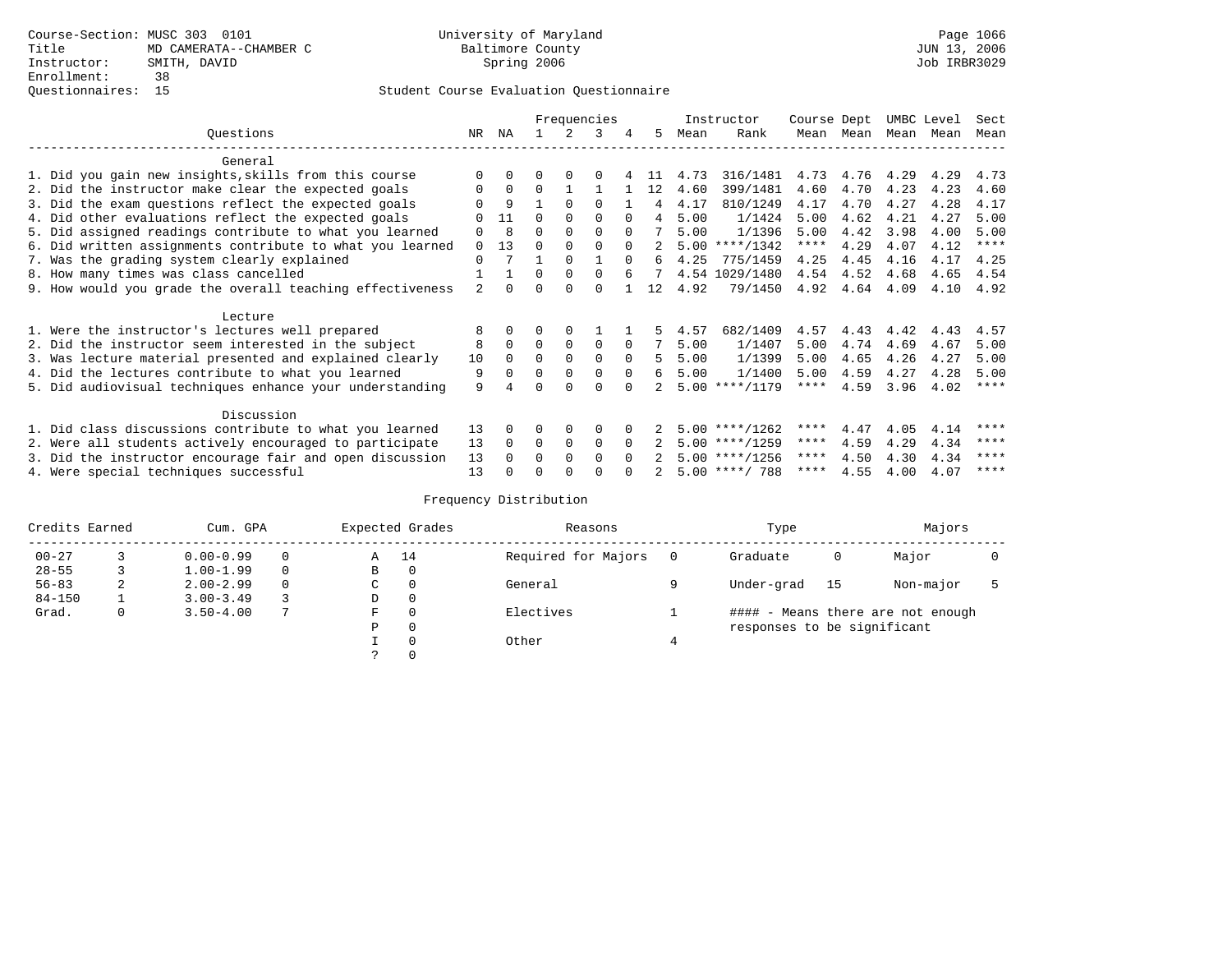|                                                           |          |          |             |             | Frequencies  |              |              |      | Instructor         | Course Dept |      | UMBC Level |                          | Sect        |
|-----------------------------------------------------------|----------|----------|-------------|-------------|--------------|--------------|--------------|------|--------------------|-------------|------|------------|--------------------------|-------------|
| Ouestions                                                 | NR NA    |          | 1           |             | 3            |              | 5            | Mean | Rank               |             |      |            | Mean Mean Mean Mean Mean |             |
|                                                           |          |          |             |             |              |              |              |      |                    |             |      |            |                          |             |
| General                                                   |          |          |             |             |              |              |              |      |                    |             |      |            |                          |             |
| 1. Did you gain new insights, skills from this course     | O        | 0        | $\Omega$    | $\Omega$    |              |              | 29           | 4.82 | 218/1481           | 4.82        | 4.76 | 4.29       | 4.29                     | 4.82        |
| 2. Did the instructor make clear the expected goals       | $\Omega$ | 0        | $\Omega$    | $\Omega$    | 0            | 3            | 31           | 4.91 | 103/1481           | 4.91        | 4.70 | 4.23       | 4.23                     | 4.91        |
| 3. Did the exam questions reflect the expected goals      |          | 25       | 0           | $\Omega$    | $\mathbf 0$  |              | 7            |      | $4.88$ ****/1249   | ****        | 4.70 | 4.27       | 4.28                     | ****        |
| 4. Did other evaluations reflect the expected goals       |          | 21       | $\Omega$    | $\Omega$    | $\Omega$     | $\Omega$     | 12           | 5.00 | 1/1424             | 5.00        | 4.62 | 4.21       | 4.27                     | 5.00        |
| 5. Did assigned readings contribute to what you learned   | 2        | 21       | $\Omega$    | $\Omega$    | $\Omega$     |              | 10           | 4.91 | 82/1396            | 4.91        | 4.42 | 3.98       | 4.00                     | 4.91        |
| 6. Did written assignments contribute to what you learned | 2        | 27       | $\Omega$    | $\Omega$    | $\Omega$     | $\Omega$     | .5           |      | $5.00$ ****/1342   | ****        | 4.29 | 4.07       | 4.12                     | $***$ *     |
| 7. Was the grading system clearly explained               | 1        | 5        | $\Omega$    | $\Omega$    | $\mathbf{1}$ |              | 22           | 4.75 | 196/1459           | 4.75        | 4.45 | 4.16       | 4.17                     | 4.75        |
| 8. How many times was class cancelled                     | 1        | $\Omega$ | $\Omega$    | $\Omega$    | $\Omega$     | 18           | 1.5          |      | 4.45 1079/1480     | 4.45        | 4.52 | 4.68       | 4.65                     | 4.45        |
| 9. How would you grade the overall teaching effectiveness | 13       | 1        | $\Omega$    | $\Omega$    | $\Omega$     | २            | 17           |      | 4.85 119/1450      | 4.85        | 4.64 | 4.09       | 4.10                     | 4.85        |
|                                                           |          |          |             |             |              |              |              |      |                    |             |      |            |                          |             |
| Lecture                                                   |          |          |             |             |              |              |              |      |                    |             |      |            |                          |             |
| 1. Were the instructor's lectures well prepared           | 18       | 0        | 0           | $\Omega$    | 0            |              | 14           | 4.88 | 231/1409           | 4.88        | 4.43 | 4.42       | 4.43                     | 4.88        |
| 2. Did the instructor seem interested in the subject      | 16       | 0        | 0           | 0           | $\mathbf 0$  | $\Omega$     | 18           | 5.00 | 1/1407             | 5.00        | 4.74 | 4.69       | 4.67                     | 5.00        |
| 3. Was lecture material presented and explained clearly   | 18       | 0        | 0           | $\Omega$    | $\Omega$     | $\Omega$     | 16           | 5.00 | 1/1399             | 5.00        | 4.65 | 4.26       | 4.27                     | 5.00        |
| 4. Did the lectures contribute to what you learned        | 19       | $\Omega$ | $\Omega$    | $\Omega$    | $\Omega$     | $\Omega$     | 15           | 5.00 | 1/1400             | 5.00        | 4.59 | 4.27       | 4.28                     | 5.00        |
| 5. Did audiovisual techniques enhance your understanding  | 21       | 5        | $\Omega$    | $\Omega$    | $\Omega$     | $\Omega$     | R            |      | $5.00$ ****/1179   | ****        | 4.59 | 3.96       | 4.02                     | $***$ * * * |
|                                                           |          |          |             |             |              |              |              |      |                    |             |      |            |                          |             |
| Discussion                                                |          |          |             |             |              |              |              |      |                    |             |      |            |                          |             |
| 1. Did class discussions contribute to what you learned   | 23       | 0        | 1           | $\Omega$    | $\Omega$     |              | 8            | 4.45 | 391/1262           | 4.45        | 4.47 | 4.05       | 4.14                     | 4.45        |
| 2. Were all students actively encouraged to participate   | 23       | 0        | 0           | 0           | $\mathbf 0$  |              | 10           | 4.91 | 211/1259           | 4.91        | 4.59 | 4.29       | 4.34                     | 4.91        |
| 3. Did the instructor encourage fair and open discussion  | 23       | $\Omega$ | 1           | $\mathbf 0$ | $\Omega$     | $\mathbf{1}$ | 9            | 4.55 | 549/1256           | 4.55        | 4.50 | 4.30       | 4.34                     | 4.55        |
| 4. Were special techniques successful                     | 23       | 4        | $\Omega$    | $\Omega$    | $\Omega$     | $\Omega$     | 7            |      | $5.00$ ****/ 788   | ****        | 4.55 | 4.00       | 4.07                     | ****        |
|                                                           |          |          |             |             |              |              |              |      |                    |             |      |            |                          |             |
| Field Work                                                |          |          |             |             |              |              |              |      |                    |             |      |            |                          |             |
| 1. Did field experience contribute to what you learned    | 33       | 0        | O           | $\Omega$    | $\Omega$     |              |              |      | $5.00$ ****/<br>59 | ****        | 5.00 | 4.30       | 4.48                     | ****        |
| 2. Did you clearly understand your evaluation criteria    | 33       | $\Omega$ | $\Omega$    | $\mathbf 0$ | $\mathbf 0$  | $\Omega$     | -1.          |      | 51<br>$5.00$ ****/ | ****        | 4.25 | 4.00       | 4.13                     | ****        |
| 3. Was the instructor available for consultation          | 33       | 0        | $\mathbf 0$ | $\mathbf 0$ | $\mathbf 0$  | $\Omega$     | $\mathbf{1}$ |      | $5.00$ ****/<br>36 | ****        | 5.00 | 4.60       | 4.33                     | $***$ *     |
| 4. To what degree could you discuss your evaluations      | 33       | $\Omega$ | $\Omega$    | 0           | $\mathbf 0$  | $\Omega$     | $\mathbf{1}$ |      | $5.00$ ****/<br>41 | $***$ * *   | 5.00 | 4.26       | 3.90                     | ****        |
| 5. Did conferences help you carry out field activities    | 33       | $\Omega$ | $\Omega$    | $\Omega$    | $\Omega$     | $\Omega$     | $\mathbf{1}$ |      | $5.00$ ****/<br>31 | ****        | 5.00 | 4.42       | 4.00                     | $***$ * * * |
|                                                           |          |          |             |             |              |              |              |      |                    |             |      |            |                          |             |
| Self Paced                                                |          |          |             |             |              |              |              |      |                    |             |      |            |                          |             |
| 1. Did self-paced system contribute to what you learned   | 33       | 0        | 0           | 0           | 0            |              |              |      | 55<br>$5.00$ ****/ | ****        | 4.89 | 4.55       | 4.88                     | ****        |
| 2. Did study questions make clear the expected goal       | 33       | 0        | $\Omega$    | $\mathbf 0$ | $\mathbf 0$  | $\Omega$     | 1            |      | 31<br>$5.00$ ****/ | ****        | 5.00 | 4.75       | 4.67                     | $***$ * * * |
| 3. Were your contacts with the instructor helpful         | 33       | ∩        | U           | ∩           | $\cap$       | ∩            |              |      | 51<br>$5.00$ ****/ | ****        | 4.92 | 4.65       | 4.88                     | $* * * * *$ |

| Credits Earned |   | Cum. GPA      |   |   | Expected Grades | Reasons             |    | Type                        |    | Majors                            |  |
|----------------|---|---------------|---|---|-----------------|---------------------|----|-----------------------------|----|-----------------------------------|--|
| $00 - 27$      |   | $0.00 - 0.99$ |   | Α | -29             | Required for Majors |    | Graduate                    | 0  | Major                             |  |
| $28 - 55$      |   | $1.00 - 1.99$ |   | В |                 |                     |    |                             |    |                                   |  |
| $56 - 83$      |   | $2.00 - 2.99$ |   | C |                 | General             | 17 | Under-grad                  | 34 | Non-major                         |  |
| $84 - 150$     | 8 | $3.00 - 3.49$ | 9 | D | 0               |                     |    |                             |    |                                   |  |
| Grad.          | 0 | $3.50 - 4.00$ | 5 | F | $\Omega$        | Electives           |    |                             |    | #### - Means there are not enough |  |
|                |   |               |   | Ρ | $\Omega$        |                     |    | responses to be significant |    |                                   |  |
|                |   |               |   |   | $\Omega$        | Other               |    |                             |    |                                   |  |
|                |   |               |   |   |                 |                     |    |                             |    |                                   |  |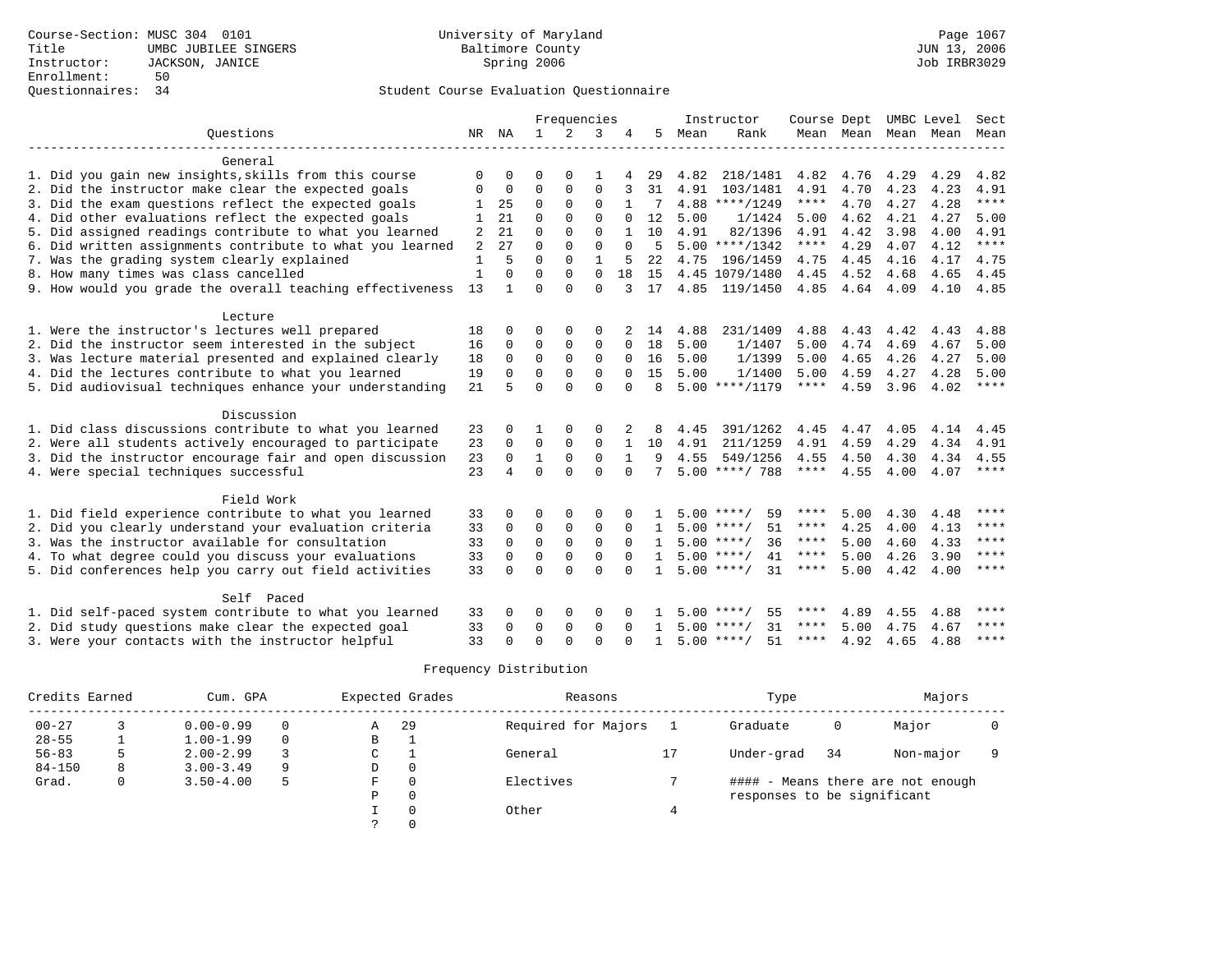|                                                           |                |                |          |          | Frequencies |          |              |      | Instructor       | Course Dept |      | UMBC Level |      | Sect        |
|-----------------------------------------------------------|----------------|----------------|----------|----------|-------------|----------|--------------|------|------------------|-------------|------|------------|------|-------------|
| Ouestions                                                 | NR             | ΝA             |          |          | 3           |          | 5.           | Mean | Rank             | Mean        | Mean | Mean       | Mean | Mean        |
| General                                                   |                |                |          |          |             |          |              |      |                  |             |      |            |      |             |
| 1. Did you gain new insights, skills from this course     | ∩              |                | O        | $\Omega$ | $\Omega$    |          |              | 4.80 | 233/1481         | 4.80        | 4.76 | 4.29       | 4.29 | 4.80        |
| 2. Did the instructor make clear the expected goals       | ∩              | $\Omega$       | $\Omega$ | $\Omega$ | $\Omega$    |          | 3            | 4.60 | 399/1481         | 4.60        | 4.70 | 4.23       | 4.23 | 4.60        |
| 3. Did the exam questions reflect the expected goals      |                | 3              | $\Omega$ | $\Omega$ | $\Omega$    |          | 0            |      | $4.00$ ****/1249 | ****        | 4.70 | 4.27       | 4.28 | $* * * * *$ |
| 4. Did other evaluations reflect the expected goals       | $\Omega$       | 4              | $\Omega$ | $\Omega$ | $\Omega$    |          | <sup>n</sup> |      | $4.00$ ****/1424 | ****        | 4.62 | 4.21       | 4.27 | $* * * * *$ |
| 5. Did assigned readings contribute to what you learned   | $\Omega$       |                | $\Omega$ |          | $\Omega$    |          | <sup>n</sup> |      | $4.00$ ****/1396 | ****        | 4.42 | 3.98       | 4.00 | $* * * * *$ |
| 6. Did written assignments contribute to what you learned | $\mathbf 0$    | 4              | $\Omega$ |          | $\Omega$    |          | 0            |      | $4.00$ ****/1342 | ****        | 4.29 | 4.07       | 4.12 | $* * * *$   |
| 7. Was the grading system clearly explained               | $\Omega$       | $\overline{a}$ | $\Omega$ | $\Omega$ | $\Omega$    |          |              | 4.67 | 276/1459         | 4.67        | 4.45 | 4.16       | 4.17 | 4.67        |
| 8. How many times was class cancelled                     |                | $\Omega$       | $\Omega$ | $\Omega$ | $\Omega$    |          | 3            | 4.75 | 880/1480         | 4.75        | 4.52 | 4.68       | 4.65 | 4.75        |
| 9. How would you grade the overall teaching effectiveness | $\Omega$       | <sup>n</sup>   | U        | $\cap$   |             |          | २            | 4.40 | 473/1450         | 4.40        | 4.64 | 4.09       | 4.10 | 4.40        |
| Lecture                                                   |                |                |          |          |             |          |              |      |                  |             |      |            |      |             |
| 1. Were the instructor's lectures well prepared           |                |                |          |          | $\Omega$    |          |              | 4.75 | 417/1409         | 4.75        | 4.43 | 4.42       | 4.43 | 4.75        |
| 2. Did the instructor seem interested in the subject      |                | $\Omega$       | $\Omega$ | 0        | $\mathbf 0$ | $\Omega$ | 3            | 5.00 | 1/1407           | 5.00        | 4.74 | 4.69       | 4.67 | 5.00        |
| 3. Was lecture material presented and explained clearly   | 2              | $\Omega$       | $\Omega$ | $\Omega$ | $\Omega$    |          |              | 4.67 | 376/1399         | 4.67        | 4.65 | 4.26       | 4.27 | 4.67        |
| 4. Did the lectures contribute to what you learned        |                |                | $\Omega$ | $\Omega$ | $\Omega$    |          |              | 4.33 | 791/1400         | 4.33        | 4.59 | 4.27       | 4.28 | 4.33        |
| 5. Did audiovisual techniques enhance your understanding  | $\overline{a}$ |                |          |          | $\cap$      |          |              | 5.00 | 1/1179           | 5.00        | 4.59 | 3.96       | 4.02 | 5.00        |
|                                                           |                |                |          |          |             |          |              |      |                  |             |      |            |      |             |
| Discussion                                                |                |                |          |          |             |          |              |      |                  |             |      |            |      |             |
| 1. Did class discussions contribute to what you learned   | $\Omega$       | 0              | O        | $\Omega$ | ∩           |          |              | 4.80 | 167/1262         | 4.80        | 4.47 | 4.05       | 4.14 | 4.80        |
| 2. Were all students actively encouraged to participate   | 0              | $\Omega$       | $\Omega$ | 0        | $\Omega$    |          | 4            | 4.80 | 304/1259         | 4.80        | 4.59 | 4.29       | 4.34 | 4.80        |
| 3. Did the instructor encourage fair and open discussion  | 0              |                | O        | $\Omega$ | $\Omega$    | $\Omega$ |              | 5.00 | 1/1256           | 5.00        | 4.50 | 4.30       | 4.34 | 5.00        |
| 4. Were special techniques successful                     | $\Omega$       |                |          |          | ∩           |          |              | 5.00 | 1/ 788           | 5.00        | 4.55 | 4.00       | 4.07 | 5.00        |

| Credits Earned |   | Cum. GPA      |          | Expected Grades |          | Reasons             |   | Type                        |   | Majors                            |  |
|----------------|---|---------------|----------|-----------------|----------|---------------------|---|-----------------------------|---|-----------------------------------|--|
| $00 - 27$      | 2 | $0.00 - 0.99$ |          | А               | -2       | Required for Majors | 0 | Graduate                    | 0 | Major                             |  |
| $28 - 55$      | ᅩ | $1.00 - 1.99$ |          | В               |          |                     |   |                             |   |                                   |  |
| $56 - 83$      | 0 | $2.00 - 2.99$ |          | $\sim$<br>◡     |          | General             |   | Under-grad                  | 5 | Non-major                         |  |
| $84 - 150$     | 0 | $3.00 - 3.49$ | $\Omega$ | D               | 0        |                     |   |                             |   |                                   |  |
| Grad.          | 0 | $3.50 - 4.00$ |          | F               | 0        | Electives           | 0 |                             |   | #### - Means there are not enough |  |
|                |   |               |          | Ρ               | 0        |                     |   | responses to be significant |   |                                   |  |
|                |   |               |          |                 | $\Omega$ | Other               |   |                             |   |                                   |  |
|                |   |               |          |                 |          |                     |   |                             |   |                                   |  |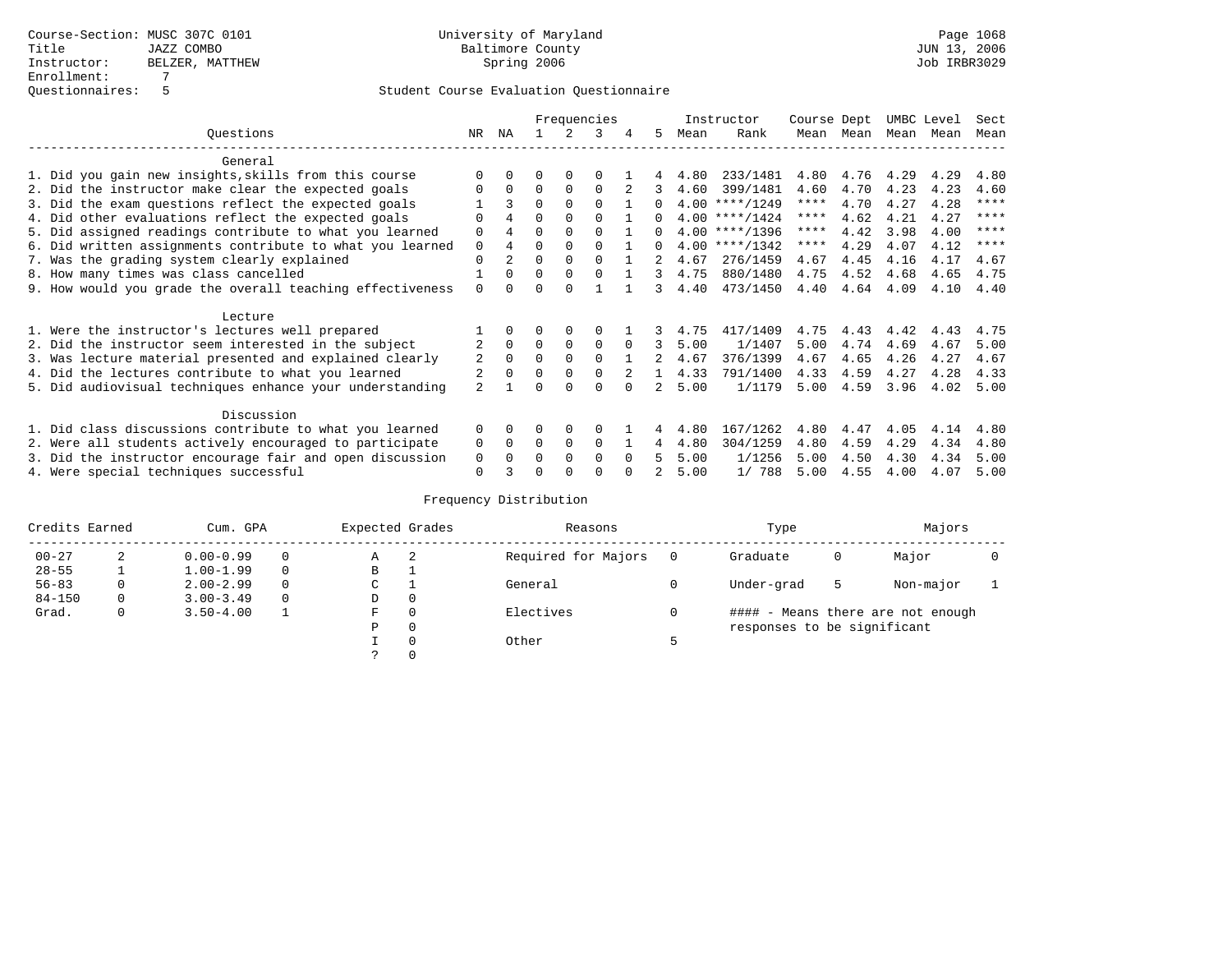|                                                           |             |          |          |          | Frequencies |              |               |      | Instructor       | Course Dept |             |      | UMBC Level | Sect        |
|-----------------------------------------------------------|-------------|----------|----------|----------|-------------|--------------|---------------|------|------------------|-------------|-------------|------|------------|-------------|
| Ouestions                                                 | NR          | ΝA       |          | 2        | 3           |              | 5.            | Mean | Rank             | Mean        | Mean        |      | Mean Mean  | Mean        |
| General                                                   |             |          |          |          |             |              |               |      |                  |             |             |      |            |             |
| 1. Did you gain new insights, skills from this course     |             |          |          |          |             |              | 3             | 4.40 | 678/1481         | 4.40        | 4.76 4.29   |      | 4.29       | 4.40        |
| 2. Did the instructor make clear the expected goals       |             |          | $\Omega$ | $\Omega$ | $\Omega$    | <sup>0</sup> | 5.            | 5.00 | 1/1481           | 5.00        | 4.70        | 4.23 | 4.23       | 5.00        |
| 3. Did the exam questions reflect the expected goals      |             | 3        | $\Omega$ |          |             | $\Omega$     | 2             | 5.00 | 1/1249           | 5.00        | 4.70        | 4.27 | 4.28       | 5.00        |
| 4. Did other evaluations reflect the expected goals       |             |          | $\Omega$ |          |             |              | 3             | 4.75 | 217/1424         | 4.75        | 4.62        | 4.21 | 4.27       | 4.75        |
| 5. Did assigned readings contribute to what you learned   | $\Omega$    |          |          |          |             |              |               |      | $5.00$ ****/1396 | $***$ * * * | 4.42        | 3.98 | 4.00       | ****        |
| 6. Did written assignments contribute to what you learned | $\mathbf 0$ |          |          |          |             |              |               |      | $5.00$ ****/1342 | $***$ * *   | 4.29        | 4.07 | 4.12       | $***$ * * * |
| 7. Was the grading system clearly explained               | $\Omega$    | २        | $\Omega$ |          |             | $\cap$       | $2^{\circ}$   | 5.00 | 1/1459           | 5.00        | 4.45        | 4.16 | 4.17       | 5.00        |
| 8. How many times was class cancelled                     |             |          | $\Omega$ |          |             |              | 3             | 4.60 | 997/1480         | 4.60        | 4.52        | 4.68 | 4.65       | 4.60        |
| 9. How would you grade the overall teaching effectiveness |             |          |          |          |             |              | $\mathcal{L}$ | 4.75 | 164/1450         |             | 4.75 4.64   | 4.09 | 4.10       | 4.75        |
| Lecture                                                   |             |          |          |          |             |              |               |      |                  |             |             |      |            |             |
| 1. Were the instructor's lectures well prepared           |             | $\Omega$ |          |          |             |              |               |      | $5.00$ ****/1409 | ****        | 4.43        | 4.42 | 4.43       | ****        |
| 2. Did the instructor seem interested in the subject      | 4           | $\Omega$ | $\Omega$ | $\Omega$ | $\Omega$    | $\Omega$     | $\mathbf{1}$  |      | $5.00$ ****/1407 | ****        | 4.74        | 4.69 | 4.67       | ****        |
| 3. Was lecture material presented and explained clearly   | 4           | $\Omega$ |          |          |             | $\cap$       |               |      | $5.00$ ****/1399 | ****        | 4.65        | 4.26 | 4.27       | ****        |
| 4. Did the lectures contribute to what you learned        | 4           |          |          |          |             |              |               |      | $5.00$ ****/1400 | ****        | 4.59        | 4.27 | 4.28       | ****        |
| Discussion                                                |             |          |          |          |             |              |               |      |                  |             |             |      |            |             |
| 1. Did class discussions contribute to what you learned   | 4           | $\Omega$ |          |          |             |              |               |      | $5.00$ ****/1262 | ****        | 4.47        | 4.05 | 4.14       | ****        |
| 2. Were all students actively encouraged to participate   | 4           | $\Omega$ | $\Omega$ | $\Omega$ | $\Omega$    |              |               |      | $5.00$ ****/1259 | ****        | 4.59        | 4.29 | 4.34       | ****        |
| 3. Did the instructor encourage fair and open discussion  | 4           |          |          |          |             |              |               |      | $5.00$ ****/1256 | ****        | 4.50        | 4.30 | 4.34       | ****        |
| 4. Were special techniques successful                     |             |          |          |          |             |              |               |      | $5.00$ ****/ 788 |             | **** $4.55$ | 4.00 | 4.07       | ****        |

| Credits Earned |   | Cum. GPA      | Expected Grades |          | Reasons             | Type                        |    | Majors                            |  |
|----------------|---|---------------|-----------------|----------|---------------------|-----------------------------|----|-----------------------------------|--|
| $00 - 27$      | 0 | $0.00 - 0.99$ | Α               |          | Required for Majors | Graduate                    | U  | Major                             |  |
| $28 - 55$      | 0 | $1.00 - 1.99$ | B               | 0        |                     |                             |    |                                   |  |
| $56 - 83$      | 0 | $2.00 - 2.99$ | C               | 0        | General             | Under-grad                  | -5 | Non-major                         |  |
| $84 - 150$     |   | $3.00 - 3.49$ | D               | 0        |                     |                             |    |                                   |  |
| Grad.          | 0 | $3.50 - 4.00$ | F               | $\Omega$ | Electives           |                             |    | #### - Means there are not enough |  |
|                |   |               | Ρ               | 0        |                     | responses to be significant |    |                                   |  |
|                |   |               |                 | $\Omega$ | Other               |                             |    |                                   |  |
|                |   |               |                 |          |                     |                             |    |                                   |  |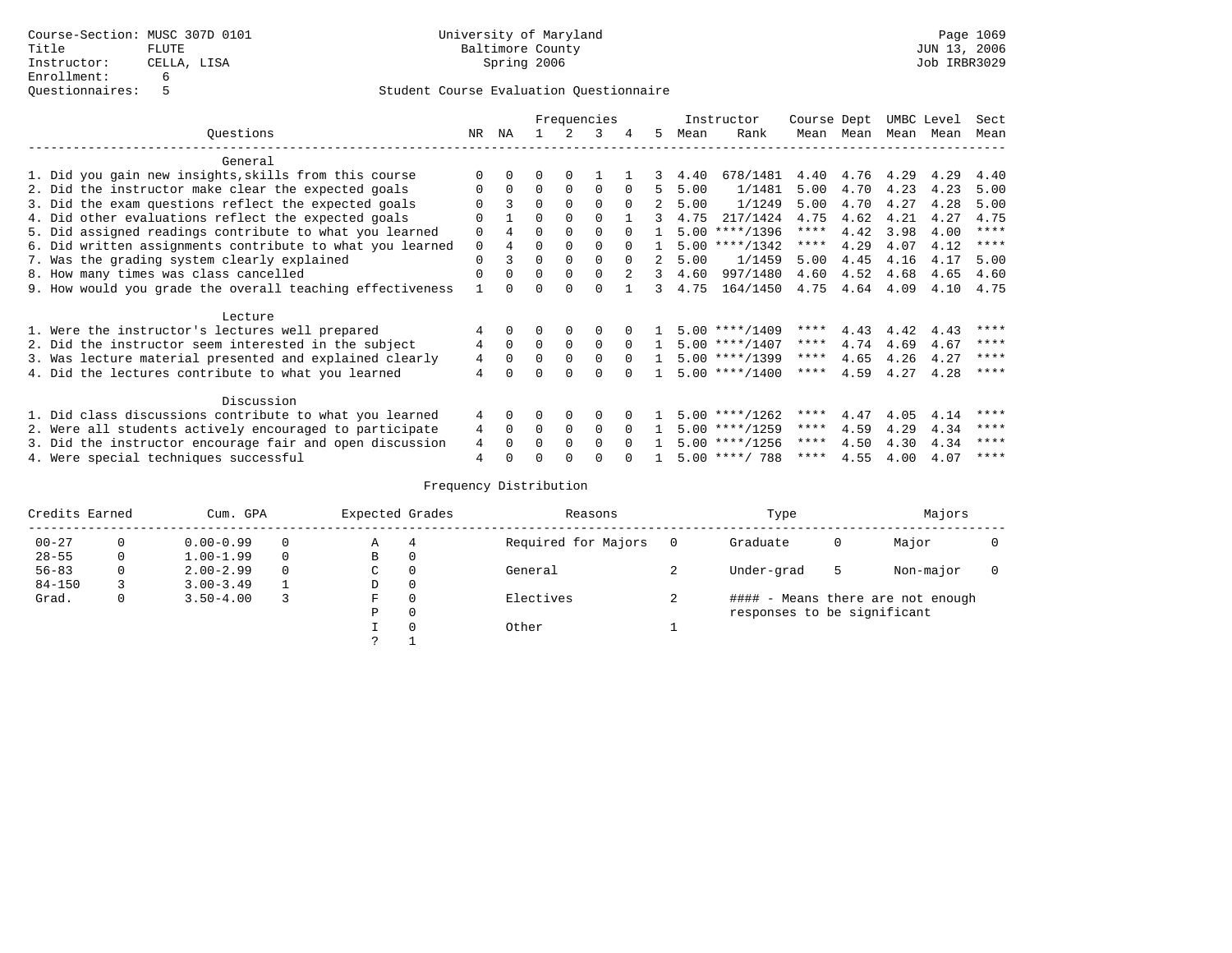|                                                           |          |                                             |          |          | Frequencies    |                                    |   |                        | Instructor                        | Course Dept UMBC Level Sect |  |                          |  |
|-----------------------------------------------------------|----------|---------------------------------------------|----------|----------|----------------|------------------------------------|---|------------------------|-----------------------------------|-----------------------------|--|--------------------------|--|
| Ouestions                                                 | NR       | ΝA                                          |          |          |                | $4\phantom{.00000000000000000000}$ | 5 | Mean                   | Rank                              |                             |  | Mean Mean Mean Mean Mean |  |
| General                                                   |          |                                             |          |          |                |                                    |   |                        |                                   |                             |  |                          |  |
| 1. Did you gain new insights, skills from this course     |          | $0 \quad 0 \quad 0$                         |          | $\Omega$ | $\overline{0}$ |                                    |   | $0 \t3 \t5.00$         | 1/1481 5.00 4.76 4.29 4.29 5.00   |                             |  |                          |  |
| 2. Did the instructor make clear the expected goals       | 0        | $\begin{matrix} 0 & 0 \end{matrix}$         |          | $\Omega$ | $\Omega$       |                                    |   | $0 \t3 \t5.00$         | 1/1481 5.00 4.70 4.23 4.23 5.00   |                             |  |                          |  |
| 7. Was the grading system clearly explained               |          | $0\quad 1$                                  | $\Omega$ | - 0      | $\Omega$       |                                    |   | 0 2 5.00               | 1/1459 5.00 4.45 4.16 4.17 5.00   |                             |  |                          |  |
| 8. How many times was class cancelled                     | $\Omega$ | $\begin{matrix} 0 & 0 & 0 & 0 \end{matrix}$ |          |          |                |                                    |   | 1 2 4.67               | 951/1480 4.67 4.52 4.68 4.65 4.67 |                             |  |                          |  |
| 9. How would you grade the overall teaching effectiveness | $\Omega$ | $\overline{0}$                              | $\Omega$ | $\Box$   | - 0            |                                    |   | $0 \quad 3 \quad 5.00$ | 1/1450 5.00 4.64 4.09 4.10 5.00   |                             |  |                          |  |

| Credits Earned |   | Cum. GPA      |          | Expected Grades | Reasons             |   | Type                        |   | Majors                            |  |
|----------------|---|---------------|----------|-----------------|---------------------|---|-----------------------------|---|-----------------------------------|--|
| $00 - 27$      |   | $0.00 - 0.99$ | 0        | Α               | Required for Majors |   | Graduate                    | 0 | Major                             |  |
| $28 - 55$      | 0 | $1.00 - 1.99$ | $\Omega$ | В               |                     |   |                             |   |                                   |  |
| $56 - 83$      |   | $2.00 - 2.99$ | $\Omega$ | C               | General             |   | Under-grad                  |   | Non-major                         |  |
| $84 - 150$     | 0 | $3.00 - 3.49$ |          | D               |                     |   |                             |   |                                   |  |
| Grad.          |   | $3.50 - 4.00$ | $\Omega$ | F               | Electives           |   |                             |   | #### - Means there are not enough |  |
|                |   |               |          | P               |                     |   | responses to be significant |   |                                   |  |
|                |   |               |          |                 | Other               | ▵ |                             |   |                                   |  |
|                |   |               |          |                 |                     |   |                             |   |                                   |  |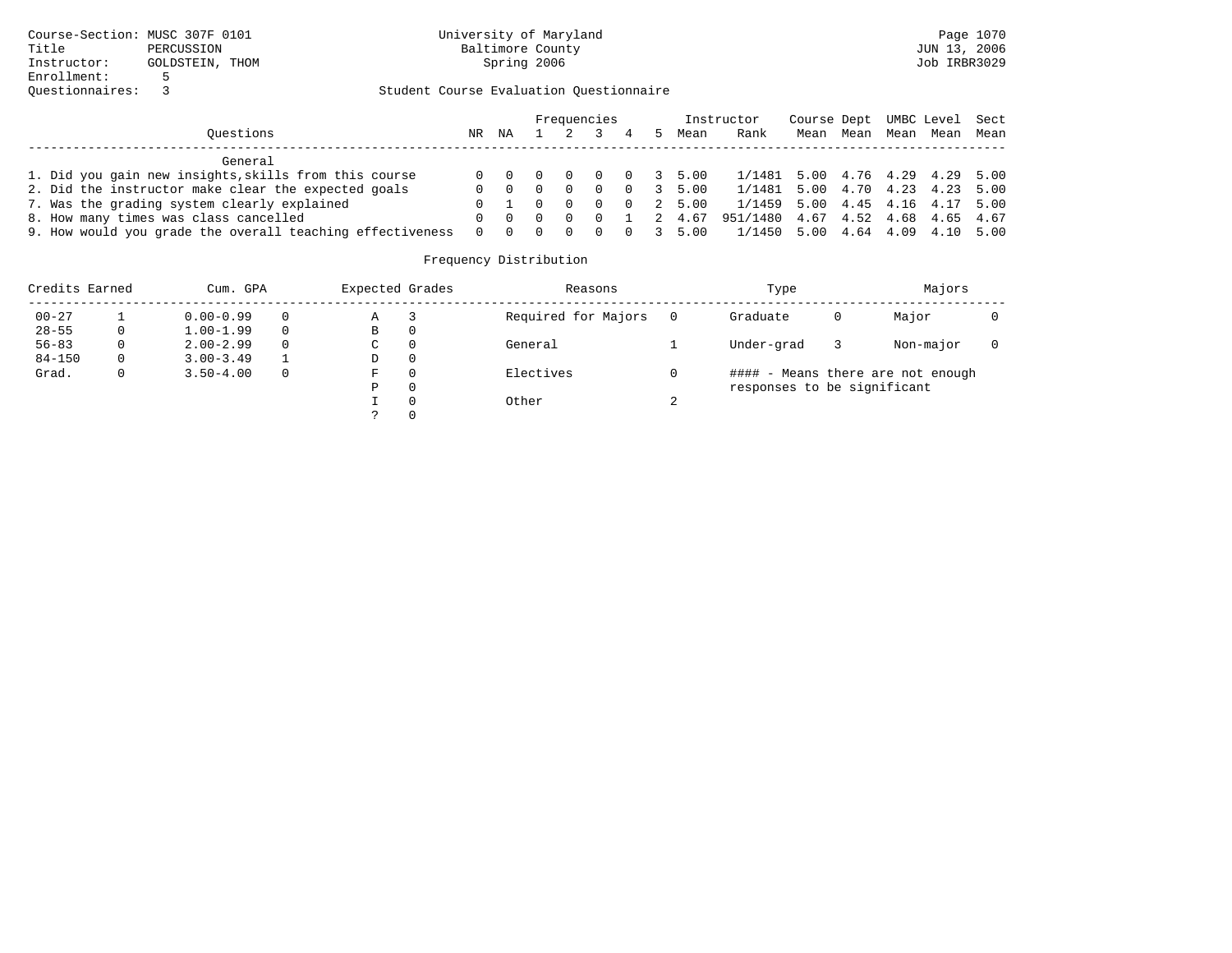|                                                           |                |          |          |             | Frequencies |          |    |      | Instructor       | Course Dept |      |      | UMBC Level | Sect        |
|-----------------------------------------------------------|----------------|----------|----------|-------------|-------------|----------|----|------|------------------|-------------|------|------|------------|-------------|
| Ouestions                                                 | NR.            | ΝA       |          |             | 3           |          | 5. | Mean | Rank             | Mean        | Mean | Mean | Mean       | Mean        |
| General                                                   |                |          |          |             |             |          |    |      |                  |             |      |      |            |             |
| 1. Did you gain new insights, skills from this course     | ∩              |          | O        | 0           | $\Omega$    |          |    | 4.71 | 340/1481         | 4.71        | 4.76 | 4.29 | 4.29       | 4.71        |
| 2. Did the instructor make clear the expected goals       | ∩              | $\Omega$ | $\Omega$ | $\Omega$    | $\Omega$    |          | б. | 4.86 | 149/1481         | 4.86        | 4.70 | 4.23 | 4.23       | 4.86        |
| 3. Did the exam questions reflect the expected goals      |                | 5.       | $\Omega$ | $\Omega$    | $\Omega$    | $\Omega$ |    | 5.00 | $***/1249$       | ****        | 4.70 | 4.27 | 4.28       | $***$ * * * |
| 4. Did other evaluations reflect the expected goals       |                | 4        | $\Omega$ | $\Omega$    | $\Omega$    |          |    | 5.00 | 1/1424           | 5.00        | 4.62 | 4.21 | 4.27       | 5.00        |
| 5. Did assigned readings contribute to what you learned   | $\Omega$       |          | $\Omega$ |             | $\Omega$    |          |    | 5.00 | 1/1396           | 5.00        | 4.42 | 3.98 | 4.00       | 5.00        |
| 6. Did written assignments contribute to what you learned | $\mathbf 0$    | 6        | $\Omega$ |             | $\Omega$    | $\cap$   |    |      | $5.00$ ****/1342 | ****        | 4.29 | 4.07 | 4.12       | ****        |
| 7. Was the grading system clearly explained               |                | 5        | $\Omega$ |             | $\Omega$    |          |    | 5.00 | $***/1459$       | ****        | 4.45 | 4.16 | 4.17       | $* * * *$   |
| 8. How many times was class cancelled                     | $\Omega$       |          | $\Omega$ | $\Omega$    | $\Omega$    |          | 5  | 4.83 | 797/1480         | 4.83        | 4.52 | 4.68 | 4.65       | 4.83        |
| 9. How would you grade the overall teaching effectiveness | $\Omega$       |          | U        | $\cap$      | $\cap$      |          |    | 5.00 | 1/1450           | 5.00        | 4.64 | 4.09 | 4.10       | 5.00        |
| Lecture                                                   |                |          |          |             |             |          |    |      |                  |             |      |      |            |             |
| 1. Were the instructor's lectures well prepared           |                |          |          | $\Omega$    | 0           |          |    | 5.00 | 1/1409           | 5.00        | 4.43 | 4.42 | 4.43       | 5.00        |
| 2. Did the instructor seem interested in the subject      | 4              | $\Omega$ | $\Omega$ | $\mathbf 0$ | $\mathbf 0$ | $\Omega$ | 3  | 5.00 | 1/1407           | 5.00        | 4.74 | 4.69 | 4.67       | 5.00        |
| 3. Was lecture material presented and explained clearly   | 4              | $\Omega$ | $\Omega$ | $\Omega$    | $\Omega$    | $\Omega$ | 3  | 5.00 | 1/1399           | 5.00        | 4.65 | 4.26 | 4.27       | 5.00        |
| 4. Did the lectures contribute to what you learned        | $\overline{4}$ |          | $\Omega$ | $\Omega$    | $\Omega$    |          |    | 4.67 | 421/1400         | 4.67        | 4.59 | 4.27 | 4.28       | 4.67        |
| 5. Did audiovisual techniques enhance your understanding  | 4              |          |          |             | $\cap$      |          |    | 4.67 | 177/1179         | 4.67        | 4.59 | 3.96 | 4.02       | 4.67        |
|                                                           |                |          |          |             |             |          |    |      |                  |             |      |      |            |             |
| Discussion                                                |                |          |          |             |             |          |    |      |                  |             |      |      |            |             |
| 1. Did class discussions contribute to what you learned   | 4              | 0        | O        | 0           | $\Omega$    |          |    | 4.67 | 264/1262         | 4.67        | 4.47 | 4.05 | 4.14       | 4.67        |
| 2. Were all students actively encouraged to participate   | 4              | $\Omega$ | $\Omega$ | 0           | $\Omega$    |          |    | 4.67 | 451/1259         | 4.67        | 4.59 | 4.29 | 4.34       | 4.67        |
| 3. Did the instructor encourage fair and open discussion  | 4              |          | 0        | $\Omega$    | $\Omega$    |          |    | 4.67 | 457/1256         | 4.67        | 4.50 | 4.30 | 4.34       | 4.67        |
| 4. Were special techniques successful                     | $\overline{4}$ |          | U        |             | ∩           |          |    | 4.50 | 176/788          | 4.50        | 4.55 | 4.00 | 4.07       | 4.50        |

| Credits Earned |          | Cum. GPA      |          | Expected Grades |          | Reasons             | Type                        |   | Majors                            |  |
|----------------|----------|---------------|----------|-----------------|----------|---------------------|-----------------------------|---|-----------------------------------|--|
| $00 - 27$      |          | $0.00 - 0.99$ |          | Α               | 6        | Required for Majors | Graduate                    | 0 | Major                             |  |
| $28 - 55$      | 0        | $1.00 - 1.99$ | $\Omega$ | В               |          |                     |                             |   |                                   |  |
| $56 - 83$      | 2        | $2.00 - 2.99$ |          | C.              | 0        | General             | Under-grad                  |   | Non-major                         |  |
| $84 - 150$     | $\Omega$ | $3.00 - 3.49$ |          | D               | 0        |                     |                             |   |                                   |  |
| Grad.          | 0        | $3.50 - 4.00$ |          | F               | $\Omega$ | Electives           |                             |   | #### - Means there are not enough |  |
|                |          |               |          | P               | 0        |                     | responses to be significant |   |                                   |  |
|                |          |               |          |                 | $\Omega$ | Other               |                             |   |                                   |  |
|                |          |               |          |                 |          |                     |                             |   |                                   |  |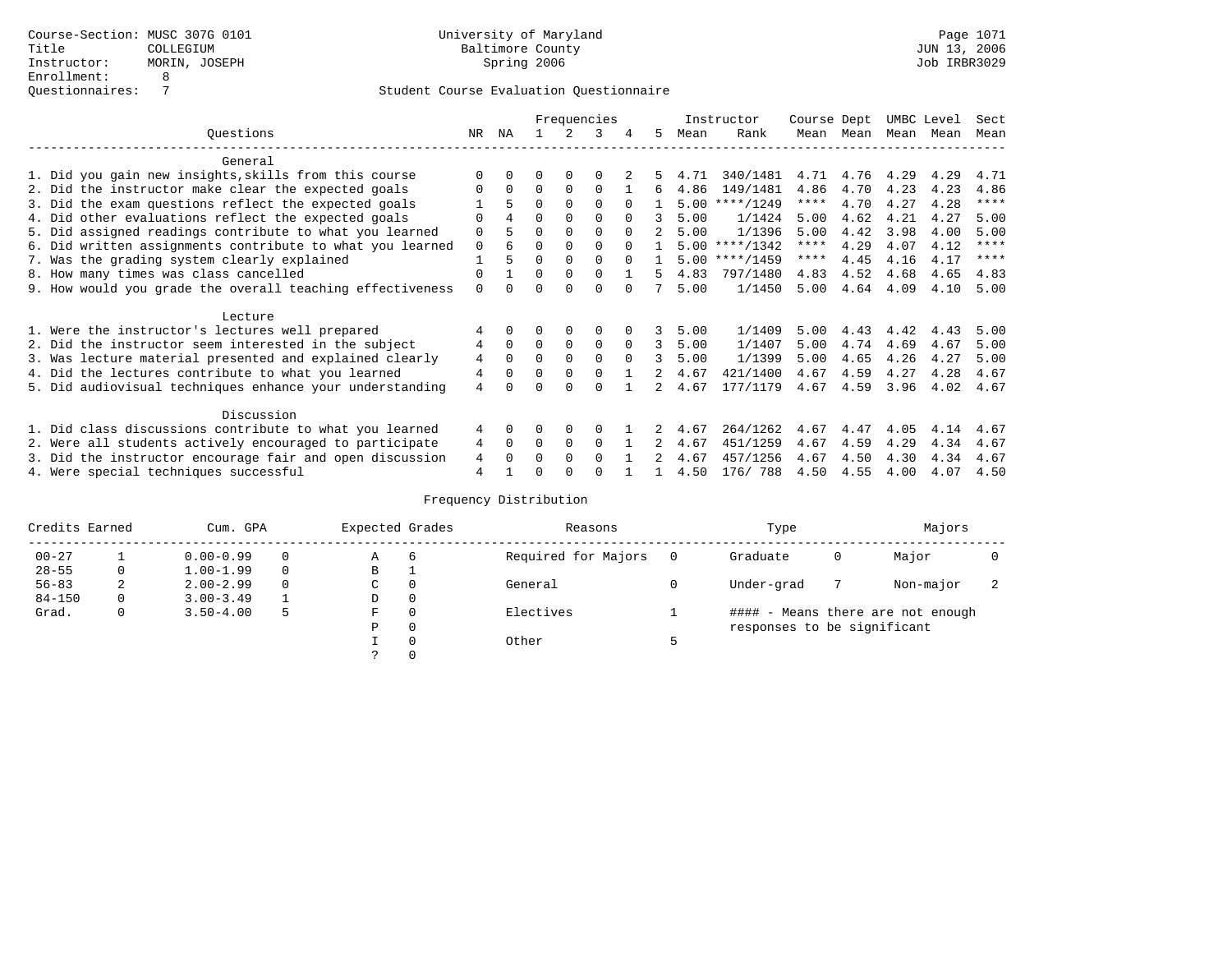|                                                           |                |              |          |             | Frequencies |              |              |      | Instructor | Course Dept |           | UMBC Level |      | Sect |
|-----------------------------------------------------------|----------------|--------------|----------|-------------|-------------|--------------|--------------|------|------------|-------------|-----------|------------|------|------|
| Ouestions                                                 | NR             | NA           |          |             | 3           |              | 5.           | Mean | Rank       |             | Mean Mean | Mean Mean  |      | Mean |
| General                                                   |                |              |          |             |             |              |              |      |            |             |           |            |      |      |
| 1. Did you gain new insights, skills from this course     | U              |              |          |             |             |              |              | 5.00 | 1/1481     | 5.00        | 4.76      | 4.29       | 4.29 | 5.00 |
| 2. Did the instructor make clear the expected goals       | 0              | $\Omega$     | $\Omega$ | $\Omega$    | $\Omega$    | $\Omega$     | 3            | 5.00 | 1/1481     | 5.00        | 4.70      | 4.23       | 4.23 | 5.00 |
| 3. Did the exam questions reflect the expected goals      |                | $\mathbf{1}$ | $\Omega$ | $\Omega$    | $\Omega$    | $\Omega$     | $\mathbf{1}$ | 5.00 | 1/1249     | 5.00        | 4.70      | 4.27       | 4.28 | 5.00 |
| 4. Did other evaluations reflect the expected goals       |                |              | $\Omega$ | $\mathbf 0$ | 0           | $\Omega$     |              | 5.00 | 1/1424     | 5.00        | 4.62      | 4.21       | 4.27 | 5.00 |
| 7. Was the grading system clearly explained               |                | -1           | 0        | $\Omega$    | $\Omega$    | $\Omega$     | $\mathbf{1}$ | 5.00 | 1/1459     | 5.00        | 4.45      | 4.16       | 4.17 | 5.00 |
| 8. How many times was class cancelled                     |                | $\Omega$     | $\Omega$ | $\Omega$    | $\Omega$    | $\mathbf{1}$ | 1.           | 4.50 | 1044/1480  | 4.50        | 4.52      | 4.68       | 4.65 | 4.50 |
| 9. How would you grade the overall teaching effectiveness |                | $\Omega$     | U        | $\cap$      | $\cap$      | $\cap$       | 2            | 5.00 | 1/1450     | 5.00        | 4.64      | 4.09       | 4.10 | 5.00 |
| Lecture                                                   |                |              |          |             |             |              |              |      |            |             |           |            |      |      |
| 1. Were the instructor's lectures well prepared           |                | $\Omega$     | O        | 0           | 0           |              |              | 5.00 | 1/1409     | 5.00        | 4.43      | 4.42       | 4.43 | 5.00 |
| 2. Did the instructor seem interested in the subject      | 2              | $\Omega$     | $\Omega$ | $\Omega$    | $\Omega$    | $\Omega$     | $\mathbf{1}$ | 5.00 | 1/1407     | 5.00        | 4.74      | 4.69       | 4.67 | 5.00 |
| 3. Was lecture material presented and explained clearly   | $\overline{2}$ | $\Omega$     | $\Omega$ | $\Omega$    | $\Omega$    | $\Omega$     | $\mathbf{1}$ | 5.00 | 1/1399     | 5.00        | 4.65      | 4.26       | 4.27 | 5.00 |
| 4. Did the lectures contribute to what you learned        | 2              | $\Omega$     | U        | $\Omega$    | 0           | $\Omega$     | $\mathbf{1}$ | 5.00 | 1/1400     | 5.00        | 4.59      | 4.27       | 4.28 | 5.00 |
| 5. Did audiovisual techniques enhance your understanding  | $\overline{a}$ |              | 0        | $\Omega$    | $\Omega$    | $\Omega$     |              | 5.00 | 1/1179     | 5.00        | 4.59      | 3.96       | 4.02 | 5.00 |
| Discussion                                                |                |              |          |             |             |              |              |      |            |             |           |            |      |      |
| 1. Did class discussions contribute to what you learned   | 2              | $\Omega$     | 0        | $\Omega$    | $\Omega$    |              |              | 5.00 | 1/1262     | 5.00        | 4.47      | 4.05       | 4.14 | 5.00 |
| 2. Were all students actively encouraged to participate   | 2              | $\mathbf 0$  | 0        | $\mathbf 0$ | 0           | 0            | $\mathbf{1}$ | 5.00 | 1/1259     | 5.00        | 4.59      | 4.29       | 4.34 | 5.00 |
| 3. Did the instructor encourage fair and open discussion  | 2              | $\Omega$     | $\Omega$ | $\mathbf 0$ | 0           | $\Omega$     |              | 5.00 | 1/1256     | 5.00        | 4.50      | 4.30       | 4.34 | 5.00 |
| 4. Were special techniques successful                     | $\overline{a}$ |              | ∩        | $\cap$      | $\Omega$    | $\Omega$     |              | 5.00 | 1/788      | 5.00        | 4.55      | 4.00       | 4.07 | 5.00 |
| Self Paced                                                |                |              |          |             |             |              |              |      |            |             |           |            |      |      |
| 1. Did self-paced system contribute to what you learned   |                | <sup>0</sup> | O        | 0           | 0           |              | 2            | 5.00 | 1/<br>55   | 5.00        | 4.89      | 4.55       | 4.88 | 5.00 |
| 2. Did study questions make clear the expected goal       | 1              | -1           | $\Omega$ | 0           | 0           | $\Omega$     | $\mathbf{1}$ | 5.00 | 31<br>1/   | 5.00        | 5.00      | 4.75       | 4.67 | 5.00 |
| 3. Were your contacts with the instructor helpful         |                | $\Omega$     | $\Omega$ | $\Omega$    | $\Omega$    | $\Omega$     | 2            | 5.00 | 1/<br>51   | 5.00        | 4.92      | 4.65       | 4.88 | 5.00 |
| 4. Was the feedback/tutoring by proctors helpful          |                | $\mathbf{1}$ | $\Omega$ | $\mathbf 0$ | $\Omega$    | $\Omega$     | $\mathbf{1}$ | 5.00 | 1/<br>34   | 5.00        | 4.96      | 4.83       | 4.67 | 5.00 |
| 5. Were there enough proctors for all the students        |                | -1           | U        | $\cap$      | U           |              |              | 5.00 | 1/<br>2.4  | 5.00        | 5.00      | 4.82       | 4.67 | 5.00 |

| Credits Earned |          | Cum. GPA      |          | Expected Grades |          | Reasons             |     | Type                        |   | Majors                            |  |
|----------------|----------|---------------|----------|-----------------|----------|---------------------|-----|-----------------------------|---|-----------------------------------|--|
| $00 - 27$      |          | $0.00 - 0.99$ | $\Omega$ | Α               |          | Required for Majors | - 0 | Graduate                    | 0 | Major                             |  |
| $28 - 55$      | 0        | $1.00 - 1.99$ | $\Omega$ | В               | 0        |                     |     |                             |   |                                   |  |
| $56 - 83$      |          | $2.00 - 2.99$ | $\Omega$ | C               | $\Omega$ | General             |     | Under-grad                  |   | Non-major                         |  |
| $84 - 150$     | $\Omega$ | $3.00 - 3.49$ |          | D               | 0        |                     |     |                             |   |                                   |  |
| Grad.          | $\Omega$ | $3.50 - 4.00$ |          | F.              | $\Omega$ | Electives           |     |                             |   | #### - Means there are not enough |  |
|                |          |               |          | Ρ               | $\Omega$ |                     |     | responses to be significant |   |                                   |  |
|                |          |               |          |                 |          | Other               |     |                             |   |                                   |  |
|                |          |               |          |                 |          |                     |     |                             |   |                                   |  |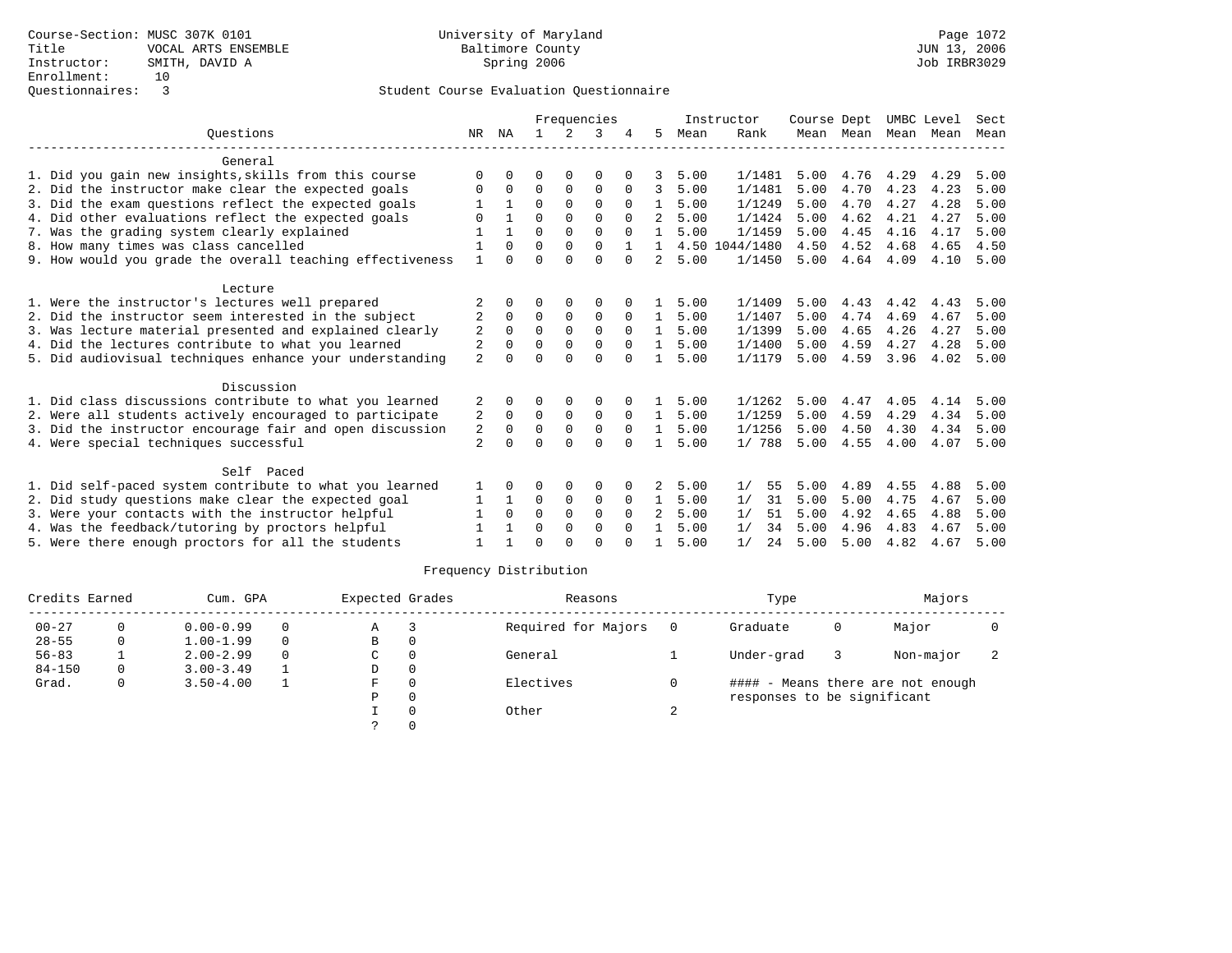|                                                           |             |              |          |          | Frequencies |          |               |      | Instructor | Course Dept |      | UMBC Level |      | Sect |
|-----------------------------------------------------------|-------------|--------------|----------|----------|-------------|----------|---------------|------|------------|-------------|------|------------|------|------|
| Ouestions                                                 | NR.         | ΝA           |          |          | 3           |          | 5.            | Mean | Rank       | Mean        | Mean | Mean       | Mean | Mean |
| General                                                   |             |              |          |          |             |          |               |      |            |             |      |            |      |      |
| 1. Did you gain new insights, skills from this course     | $\Omega$    | $\Omega$     | O        | $\Omega$ |             |          |               | 4.50 | 549/1481   | 4.50        | 4.76 | 4.29       | 4.29 | 4.50 |
| 2. Did the instructor make clear the expected goals       | O           | $\Omega$     | $\Omega$ | $\Omega$ | $\Omega$    |          |               | 4.50 | 517/1481   | 4.50        | 4.70 | 4.23       | 4.23 | 4.50 |
| 3. Did the exam questions reflect the expected goals      |             | $\Omega$     | $\Omega$ | $\Omega$ |             | $\Omega$ |               | 4.00 | 893/1249   | 4.00        | 4.70 | 4.27       | 4.28 | 4.00 |
| 4. Did other evaluations reflect the expected goals       | O           | $\Omega$     | $\Omega$ | $\Omega$ | $\Omega$    |          |               | 4.50 | 437/1424   | 4.50        | 4.62 | 4.21       | 4.27 | 4.50 |
| 5. Did assigned readings contribute to what you learned   | $\mathbf 0$ |              |          | $\Omega$ | $\Omega$    |          |               | 4.50 | 297/1396   | 4.50        | 4.42 | 3.98       | 4.00 | 4.50 |
| 6. Did written assignments contribute to what you learned | $\mathbf 0$ |              | $\Omega$ |          |             | $\cap$   |               | 5.00 | 1/1342     | 5.00        | 4.29 | 4.07       | 4.12 | 5.00 |
| 7. Was the grading system clearly explained               | $\Omega$    | $\Omega$     | $\Omega$ | $\Omega$ | $\Omega$    |          |               | 4.50 | 460/1459   | 4.50        | 4.45 | 4.16       | 4.17 | 4.50 |
| 8. How many times was class cancelled                     | $\Omega$    | $\Omega$     | $\Omega$ | $\Omega$ | $\Omega$    | $\Omega$ | 2             | 5.00 | 1/1480     | 5.00        | 4.52 | 4.68       | 4.65 | 5.00 |
| 9. How would you grade the overall teaching effectiveness |             | <sup>n</sup> | ∩        | ∩        | $\Omega$    | $\cap$   |               | 5.00 | 1/1450     | 5.00        | 4.64 | 4.09       | 4.10 | 5.00 |
| Lecture                                                   |             |              |          |          |             |          |               |      |            |             |      |            |      |      |
| 1. Were the instructor's lectures well prepared           | 0           |              |          |          |             |          |               | 4.50 | 762/1409   | 4.50        | 4.43 | 4.42       | 4.43 | 4.50 |
| 2. Did the instructor seem interested in the subject      | 0           | $\Omega$     | $\Omega$ | $\Omega$ | $\Omega$    |          |               | 4.50 | 1107/1407  | 4.50        | 4.74 | 4.69       | 4.67 | 4.50 |
| 3. Was lecture material presented and explained clearly   | $\mathbf 0$ | $\Omega$     | $\Omega$ | $\Omega$ | $\Omega$    | $\cap$   | $\mathcal{L}$ | 5.00 | 1/1399     | 5.00        | 4.65 | 4.26       | 4.27 | 5.00 |
| 4. Did the lectures contribute to what you learned        | 0           | $\Omega$     | $\Omega$ | $\Omega$ |             |          |               | 4.50 | 591/1400   | 4.50        | 4.59 | 4.27       | 4.28 | 4.50 |
| 5. Did audiovisual techniques enhance your understanding  | $\Omega$    |              |          |          |             |          |               | 4.50 | 259/1179   | 4.50        | 4.59 | 3.96       | 4.02 | 4.50 |
| Discussion                                                |             |              |          |          |             |          |               |      |            |             |      |            |      |      |
| 1. Did class discussions contribute to what you learned   | $\Omega$    | $\Omega$     | U        | $\Omega$ | $\Omega$    |          |               | 4.50 | 345/1262   | 4.50        | 4.47 | 4.05       | 4.14 | 4.50 |
| 2. Were all students actively encouraged to participate   | 0           | $\Omega$     | $\Omega$ | $\Omega$ | $\Omega$    |          |               | 4.50 | 588/1259   | 4.50        | 4.59 | 4.29       | 4.34 | 4.50 |
| 3. Did the instructor encourage fair and open discussion  | 0           |              | O        | $\Omega$ | $\Omega$    |          |               | 4.50 | 571/1256   | 4.50        | 4.50 | 4.30       | 4.34 | 4.50 |
| 4. Were special techniques successful                     | $\Omega$    |              |          |          |             |          |               | 4.50 | 176/788    | 4.50        | 4.55 | 4.00       | 4.07 | 4.50 |

| Credits Earned |          | Cum. GPA      |          | Expected Grades |          | Reasons             |          | Type                        |    | Majors                            |  |
|----------------|----------|---------------|----------|-----------------|----------|---------------------|----------|-----------------------------|----|-----------------------------------|--|
| $00 - 27$      | $\Omega$ | $0.00 - 0.99$ |          | А               | -2       | Required for Majors | $\Omega$ | Graduate                    | 0  | Major                             |  |
| $28 - 55$      | 0        | $1.00 - 1.99$ |          | В               | 0        |                     |          |                             |    |                                   |  |
| $56 - 83$      | 0        | $2.00 - 2.99$ |          | $\sim$<br>◡     | 0        | General             |          | Under-grad                  | -2 | Non-major                         |  |
| $84 - 150$     | 0        | $3.00 - 3.49$ | $\Omega$ | D               | 0        |                     |          |                             |    |                                   |  |
| Grad.          | 0        | $3.50 - 4.00$ |          | F               | 0        | Electives           | 0        |                             |    | #### - Means there are not enough |  |
|                |          |               |          | Ρ               | 0        |                     |          | responses to be significant |    |                                   |  |
|                |          |               |          |                 | $\Omega$ | Other               | $\sim$   |                             |    |                                   |  |
|                |          |               |          |                 |          |                     |          |                             |    |                                   |  |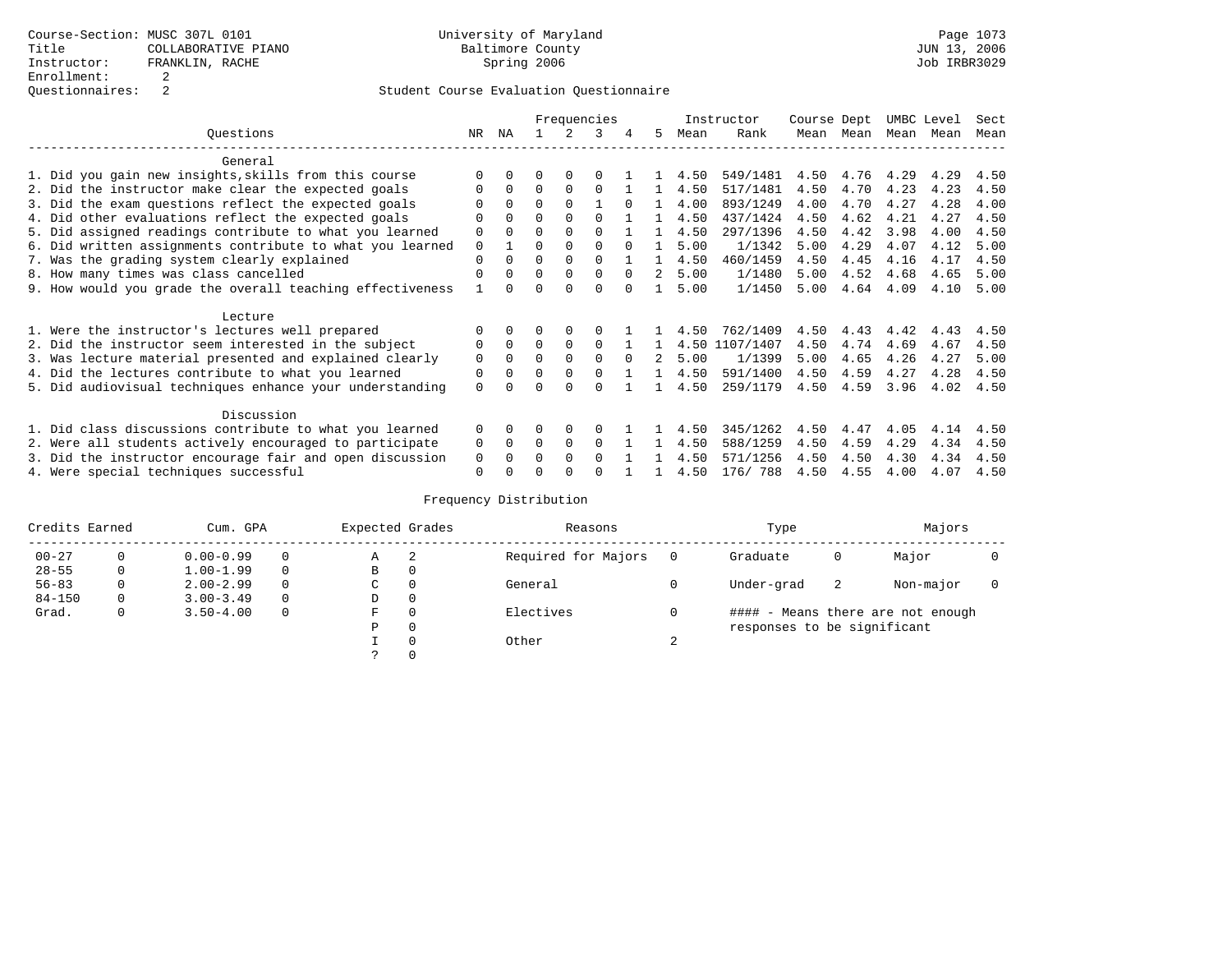|                                                           |    |           |         | Frequencies |  |      | Instructor                                            | Course Dept UMBC Level Sect |      |                |  |
|-----------------------------------------------------------|----|-----------|---------|-------------|--|------|-------------------------------------------------------|-----------------------------|------|----------------|--|
| Ouestions                                                 | NR | ΝA        | 1 2 3 4 |             |  | Mean | Rank                                                  | Mean                        | Mean | Mean Mean Mean |  |
| General                                                   |    |           |         |             |  |      |                                                       |                             |      |                |  |
| 1. Did you gain new insights, skills from this course     |    |           |         |             |  |      | 0 0 0 0 0 1 3 4.75 292/1481 4.75 4.76 4.29 4.29 4.75  |                             |      |                |  |
| 2. Did the instructor make clear the expected goals       |    |           |         |             |  |      | 0 0 0 0 0 0 4 5.00 $1/1481$ 5.00 4.70 4.23 4.23 5.00  |                             |      |                |  |
| 8. How many times was class cancelled                     |    |           |         |             |  |      | 1 0 0 0 0 2 1 4.33 1158/1480 4.33 4.52 4.68 4.65 4.33 |                             |      |                |  |
| 9. How would you grade the overall teaching effectiveness |    | 1 0 0 0 0 |         |             |  |      | $0$ 3 5.00 1/1450 5.00 4.64 4.09 4.10 5.00            |                             |      |                |  |

| Credits Earned |              | Cum. GPA      |          | Expected Grades |          | Reasons             |   | Type                        |   | Majors                            |  |
|----------------|--------------|---------------|----------|-----------------|----------|---------------------|---|-----------------------------|---|-----------------------------------|--|
| $00 - 27$      | 0            | $0.00 - 0.99$ | $\Omega$ | Α               |          | Required for Majors |   | Graduate                    | 0 | Major                             |  |
| $28 - 55$      | $\mathbf{0}$ | $1.00 - 1.99$ | $\Omega$ | В               | 0        |                     |   |                             |   |                                   |  |
| $56 - 83$      | 0            | $2.00 - 2.99$ | $\Omega$ | C               | $\Omega$ | General             |   | Under-grad                  | 4 | Non-major                         |  |
| $84 - 150$     |              | $3.00 - 3.49$ |          | D               | 0        |                     |   |                             |   |                                   |  |
| Grad.          | 0.           | $3.50 - 4.00$ |          | F               | $\Omega$ | Electives           |   |                             |   | #### - Means there are not enough |  |
|                |              |               |          | Ρ               | 0        |                     |   | responses to be significant |   |                                   |  |
|                |              |               |          |                 | $\Omega$ | Other               | ⌒ |                             |   |                                   |  |
|                |              |               |          |                 |          |                     |   |                             |   |                                   |  |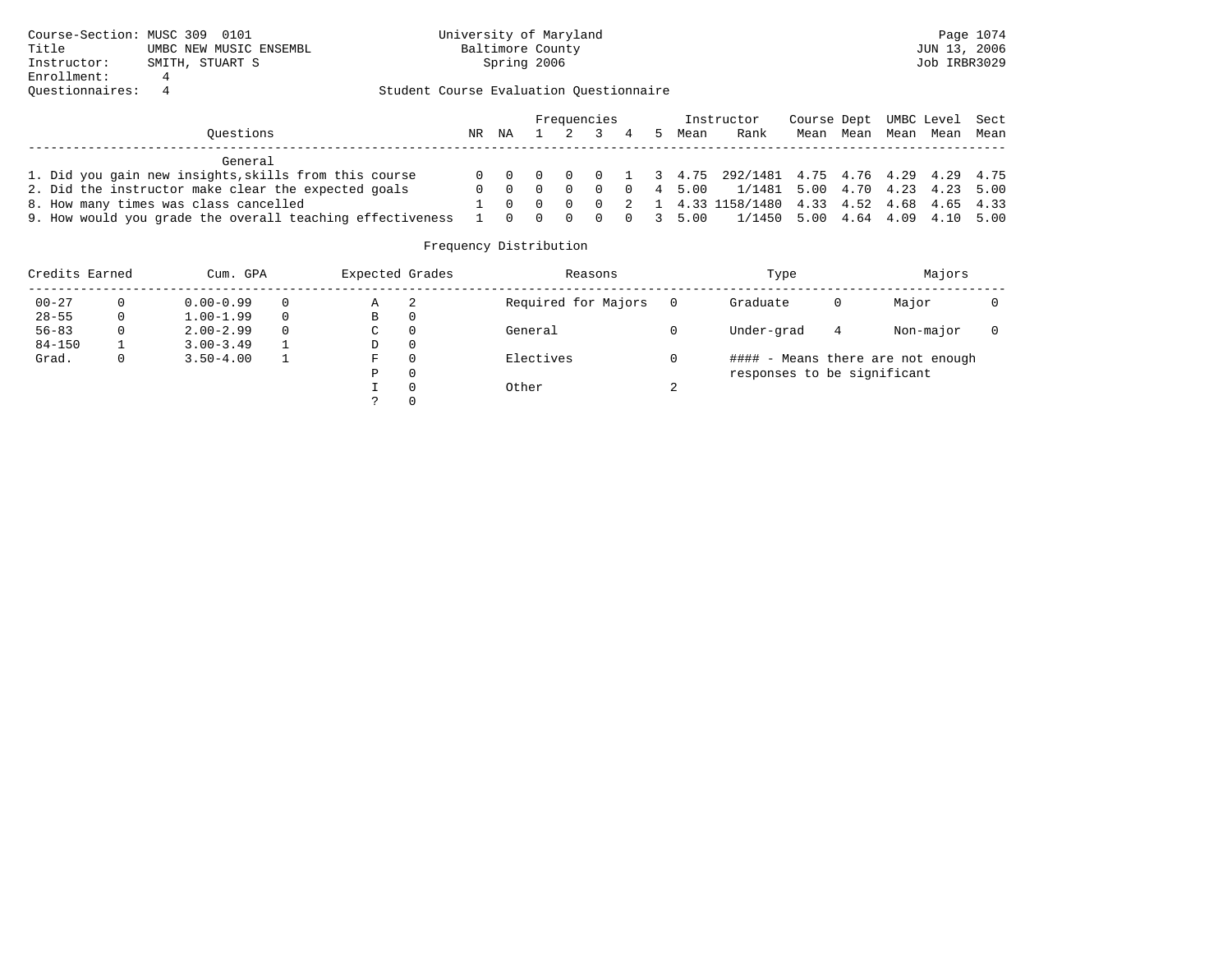|                                                           |                |                |          |          | Frequencies  |          |                |      | Instructor     | Course Dept |      | UMBC Level |      | Sect |
|-----------------------------------------------------------|----------------|----------------|----------|----------|--------------|----------|----------------|------|----------------|-------------|------|------------|------|------|
| Ouestions                                                 | NR.            | ΝA             |          |          | 3            | 4        | 5.             | Mean | Rank           | Mean        | Mean | Mean       | Mean | Mean |
| General                                                   |                |                |          |          |              |          |                |      |                |             |      |            |      |      |
| 1. Did you gain new insights, skills from this course     | $\Omega$       |                |          |          |              |          |                | 5.00 | 1/1481         | 5.00        | 4.76 | 4.29       | 4.29 | 5.00 |
| 2. Did the instructor make clear the expected goals       | $\Omega$       | $\Omega$       | $\Omega$ | $\Omega$ |              | $\Omega$ | ર              | 4.50 | 517/1481       | 4.50        | 4.70 | 4.23       | 4.23 | 4.50 |
| 4. Did other evaluations reflect the expected goals       |                | $\overline{a}$ | $\Omega$ | $\Omega$ | $\Omega$     |          |                | 5.00 | 1/1424         | 5.00        | 4.62 | 4.21       | 4.27 | 5.00 |
| 5. Did assigned readings contribute to what you learned   | $\Omega$       | $\Omega$       | $\Omega$ | $\Omega$ | $\cap$       |          |                | 4.50 | 297/1396       | 4.50        | 4.42 | 3.98       | 4.00 | 4.50 |
| 6. Did written assignments contribute to what you learned |                | $\Omega$       | 0        | $\Omega$ | $\Omega$     |          |                | 4.67 | 190/1342       | 4.67        | 4.29 | 4.07       | 4.12 | 4.67 |
| 8. How many times was class cancelled                     | $\mathbf 0$    | $\Omega$       | $\Omega$ | $\Omega$ | $\Omega$     | 2        | 2              |      | 4.50 1044/1480 | 4.50        | 4.52 | 4.68       | 4.65 | 4.50 |
| 9. How would you grade the overall teaching effectiveness | 2              |                |          |          | <sup>n</sup> |          |                | 5.00 | 1/1450         | 5.00        | 4.64 | 4.09       | 4.10 | 5.00 |
| Lecture                                                   |                |                |          |          |              |          |                |      |                |             |      |            |      |      |
| 1. Were the instructor's lectures well prepared           |                |                |          |          |              |          |                | 4.50 | 762/1409       | 4.50        | 4.43 | 4.42       | 4.43 | 4.50 |
| 2. Did the instructor seem interested in the subject      | 2              | $\Omega$       | $\Omega$ | $\Omega$ | $\Omega$     | $\Omega$ | 2              | 5.00 | 1/1407         | 5.00        | 4.74 | 4.69       | 4.67 | 5.00 |
| 3. Was lecture material presented and explained clearly   | 2              | $\Omega$       | 0        | $\Omega$ | $\Omega$     |          |                | 4.50 | 567/1399       | 4.50        | 4.65 | 4.26       | 4.27 | 4.50 |
| 4. Did the lectures contribute to what you learned        | 2              | $\Omega$       | $\Omega$ | $\Omega$ | $\Omega$     |          |                | 4.50 | 591/1400       | 4.50        | 4.59 | 4.27       | 4.28 | 4.50 |
| 5. Did audiovisual techniques enhance your understanding  | $\overline{a}$ |                |          |          | $\Omega$     |          |                | 5.00 | 1/1179         | 5.00        | 4.59 | 3.96       | 4.02 | 5.00 |
| Discussion                                                |                |                |          |          |              |          |                |      |                |             |      |            |      |      |
| 1. Did class discussions contribute to what you learned   | 2              | $\Omega$       | $\Omega$ | $\Omega$ | $\Omega$     | $\Omega$ | 2              | 5.00 | 1/1262         | 5.00        | 4.47 | 4.05       | 4.14 | 5.00 |
| 2. Were all students actively encouraged to participate   | 2              | $\Omega$       | $\Omega$ | $\Omega$ | $\Omega$     | $\Omega$ | $\overline{a}$ | 5.00 | 1/1259         | 5.00        | 4.59 | 4.29       | 4.34 | 5.00 |
| 3. Did the instructor encourage fair and open discussion  | 2              | $\Omega$       | $\Omega$ | $\Omega$ | $\Omega$     |          | 2              | 5.00 | 1/1256         | 5.00        | 4.50 | 4.30       | 4.34 | 5.00 |
| 4. Were special techniques successful                     | 2              |                |          |          |              |          |                | 3.50 | 604/788        | 3.50        | 4.55 | 4.00       | 4.07 | 3.50 |

| Credits Earned | Cum. GPA      |          | Expected Grades |          | Reasons             |        | Type                        |   | Majors                            |  |
|----------------|---------------|----------|-----------------|----------|---------------------|--------|-----------------------------|---|-----------------------------------|--|
| $00 - 27$      | $0.00 - 0.99$ | $\Omega$ | Α               | 4        | Required for Majors |        | Graduate                    | 0 | Major                             |  |
| $28 - 55$      | $1.00 - 1.99$ | $\Omega$ | В               | 0        |                     |        |                             |   |                                   |  |
| $56 - 83$      | $2.00 - 2.99$ | $\Omega$ | C               | 0        | General             |        | Under-grad                  | 4 | Non-major                         |  |
| $84 - 150$     | $3.00 - 3.49$ | $\Omega$ | D               | $\Omega$ |                     |        |                             |   |                                   |  |
| Grad.          | $3.50 - 4.00$ |          | F               | C        | Electives           |        |                             |   | #### - Means there are not enough |  |
|                |               |          | Ρ               | 0        |                     |        | responses to be significant |   |                                   |  |
|                |               |          |                 | $\Omega$ | Other               | $\sim$ |                             |   |                                   |  |
|                |               |          |                 | $\Omega$ |                     |        |                             |   |                                   |  |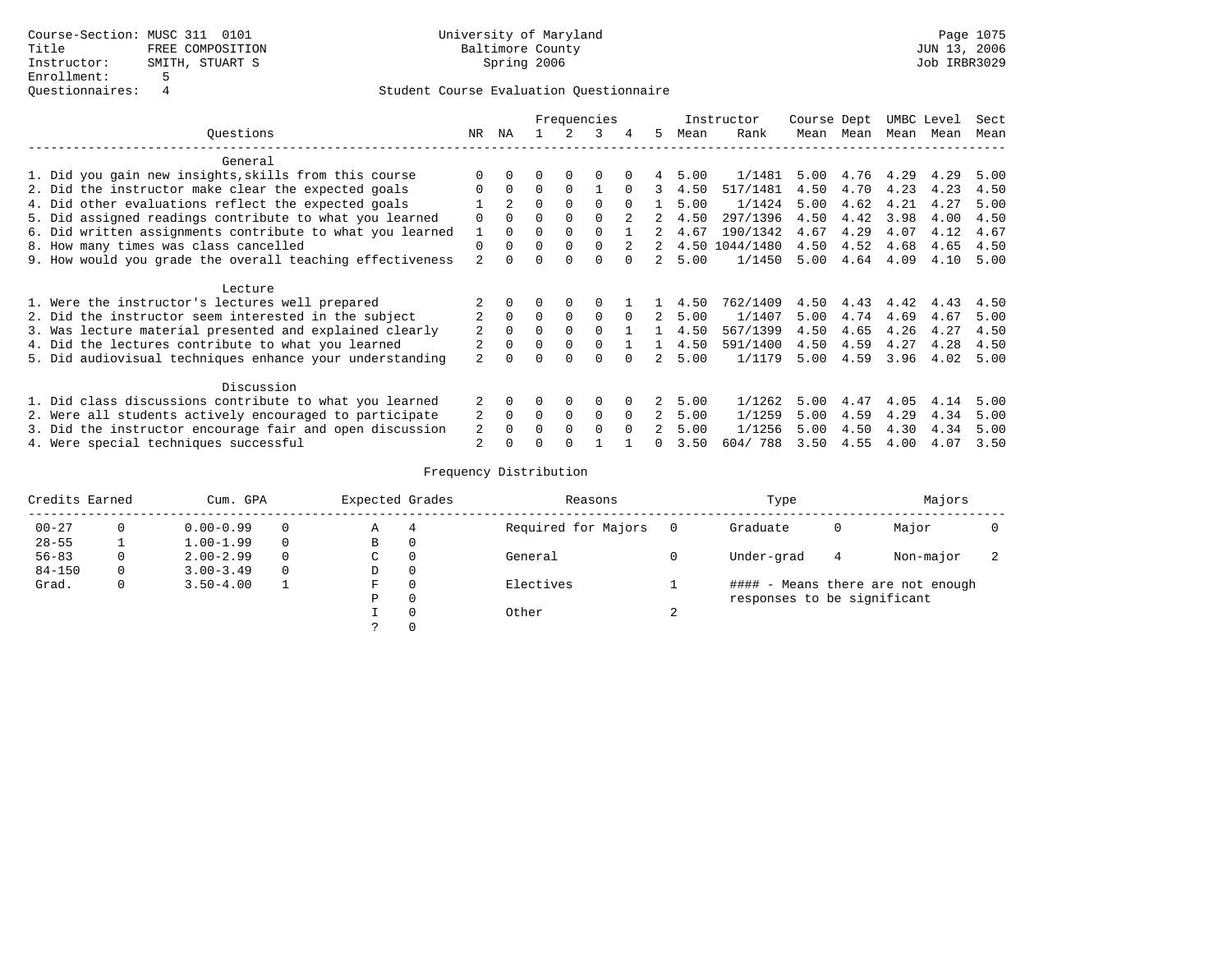|                                                           |          |          |          | Frequencies |              |          |          |      | Instructor              | Course Dept |           |      | UMBC Level | Sect |
|-----------------------------------------------------------|----------|----------|----------|-------------|--------------|----------|----------|------|-------------------------|-------------|-----------|------|------------|------|
| Ouestions                                                 | NR       | NA       |          |             |              | 4        | 5.       | Mean | Rank                    | Mean        | Mean      | Mean | Mean       | Mean |
| General                                                   |          |          |          |             |              |          |          |      |                         |             |           |      |            |      |
| 1. Did you gain new insights, skills from this course     |          |          |          | $\Omega$    | $\Omega$     | $\Omega$ | 9        | 5.00 | 1/1481                  | 5.00        | 4.76 4.29 |      | 4.29       | 5.00 |
| 2. Did the instructor make clear the expected goals       | $\Omega$ | $\Omega$ |          | $\Omega$    |              |          |          | 4.67 | 324/1481                | 4.67        | 4.70      | 4.23 | 4.23       | 4.67 |
| 3. Did the exam questions reflect the expected goals      | $\Omega$ | 8        |          | $\Omega$    | 0            | $\Omega$ |          |      | $5.00$ ****/1249        | ****        | 4.70      | 4.27 | 4.28       | **** |
| 4. Did other evaluations reflect the expected goals       | $\Omega$ | 8        |          |             | <sup>n</sup> |          |          | 5.00 | $***/1424$              | ****        | 4.62      | 4.21 | 4.27       | **** |
| 7. Was the grading system clearly explained               |          |          |          | $\Omega$    |              |          | 5.       | 4.83 | 143/1459                | 4.83        | 4.45      | 4.16 | 4.17       | 4.83 |
| 8. How many times was class cancelled                     |          | $\Omega$ | $\Omega$ | $\Omega$    | $\Omega$     | $\Omega$ | 8        | 5.00 | 1/1480 5.00             |             | 4.52 4.68 |      | 4.65       | 5.00 |
| 9. How would you grade the overall teaching effectiveness |          |          |          |             |              |          | 5.       | 4.57 | 281/1450 4.57 4.64 4.09 |             |           |      | 4.10       | 4.57 |
| Lecture                                                   |          |          |          |             |              |          |          |      |                         |             |           |      |            |      |
| 1. Were the instructor's lectures well prepared           |          |          |          |             |              |          |          |      | $4.00$ ****/1409        | ****        | 4.43      | 4.42 | 4.43       | **** |
| 2. Did the instructor seem interested in the subject      | 8        |          |          | $\Omega$    | <sup>n</sup> |          | $\Omega$ |      | $4.00$ ****/1407        | ****        | 4.74      | 4.69 | 4.67       | **** |
| 3. Was lecture material presented and explained clearly   | 8        | $\Omega$ |          | $\Omega$    | <sup>n</sup> |          | $\Omega$ |      | $4.00$ ****/1399        | ****        | 4.65      | 4.26 | 4.27       | **** |
| 4. Did the lectures contribute to what you learned        | 8        |          |          |             |              |          |          |      | $4.00$ ****/1400        | ****        | 4.59      | 4.27 | 4.28       | **** |

| Credits Earned |   | Cum. GPA      |   | Expected Grades | Reasons             | Type                        |   | Majors                            |  |
|----------------|---|---------------|---|-----------------|---------------------|-----------------------------|---|-----------------------------------|--|
| $00 - 27$      |   | $0.00 - 0.99$ | 0 | Α               | Required for Majors | Graduate                    | 0 | Major                             |  |
| $28 - 55$      | 0 | $1.00 - 1.99$ |   | В               |                     |                             |   |                                   |  |
| $56 - 83$      |   | $2.00 - 2.99$ |   | C               | General             | Under-grad                  | 9 | Non-major                         |  |
| $84 - 150$     |   | $3.00 - 3.49$ |   | D               |                     |                             |   |                                   |  |
| Grad.          | 0 | $3.50 - 4.00$ |   | F               | Electives           |                             |   | #### - Means there are not enough |  |
|                |   |               |   | Ρ               |                     | responses to be significant |   |                                   |  |
|                |   |               |   |                 | Other               |                             |   |                                   |  |
|                |   |               |   |                 |                     |                             |   |                                   |  |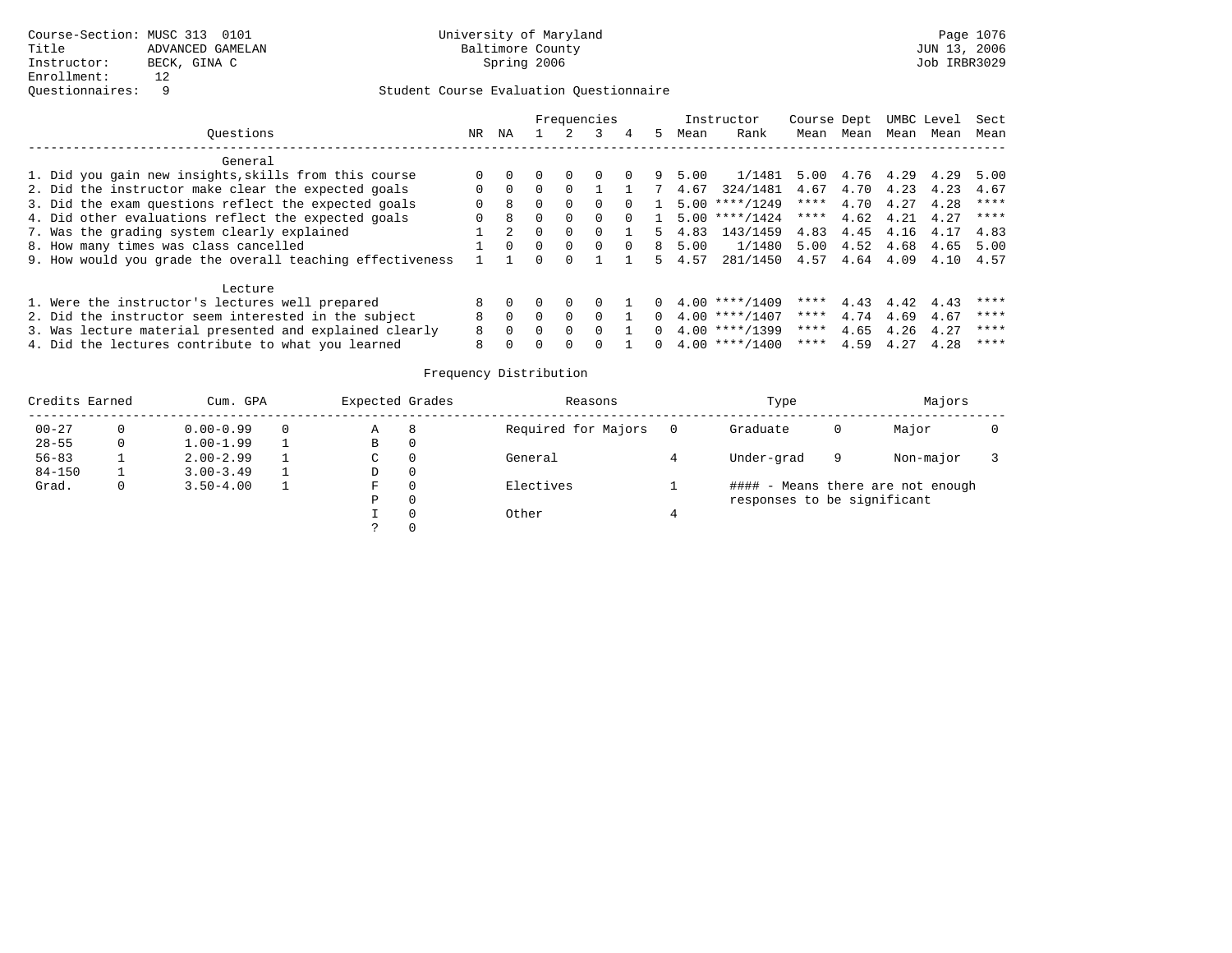|                                                           |     |          |          | Frequencies |          |             |      | Instructor                   | Course Dept |           |      | UMBC Level | Sect |
|-----------------------------------------------------------|-----|----------|----------|-------------|----------|-------------|------|------------------------------|-------------|-----------|------|------------|------|
| Ouestions                                                 | NR. | ΝA       |          |             | 4        | 5.          | Mean | Rank                         | Mean        | Mean      | Mean | Mean       | Mean |
| General                                                   |     |          |          |             |          |             |      |                              |             |           |      |            |      |
| 1. Did you gain new insights, skills from this course     |     |          |          |             |          | 3           | 4.75 | 292/1481 4.75 4.76 4.29 4.29 |             |           |      |            | 4.75 |
| 2. Did the instructor make clear the expected goals       |     | $\Omega$ | $\Omega$ |             |          |             | 4.75 | 228/1481                     | 4.75        | 4.70      | 4.23 | 4.23       | 4.75 |
| 3. Did the exam questions reflect the expected goals      |     | $\Omega$ | $\Omega$ | 0           | $\Omega$ | 4           | 5.00 | 1/1249                       | 5.00        | 4.70      | 4.27 | 4.28       | 5.00 |
| 4. Did other evaluations reflect the expected goals       |     |          | $\Omega$ | 0           | $\Omega$ | $2^{\circ}$ | 5.00 | 1/1424                       | 5.00        | 4.62      | 4.21 | 4.27       | 5.00 |
| 7. Was the grading system clearly explained               |     |          | $\Omega$ | 0           | $\Omega$ | $2^{\circ}$ | 5.00 | 1/1459                       | 5.00        | 4.45      | 4.16 | 4.17       | 5.00 |
| 8. How many times was class cancelled                     |     |          |          |             |          |             |      | 4.00 1349/1480               | 4.00        | 4.52      | 4.68 | 4.65       | 4.00 |
| 9. How would you grade the overall teaching effectiveness |     |          |          |             |          |             | 5.00 | 1/1450                       | 5.00        | 4.64 4.09 |      | 4.10       | 5.00 |
| Lecture                                                   |     |          |          |             |          |             |      |                              |             |           |      |            |      |
| 1. Were the instructor's lectures well prepared           |     |          |          |             |          |             |      | $5.00$ ****/1409             | ****        | 4.43      | 4.42 | 4.43       | **** |
| 2. Did the instructor seem interested in the subject      |     |          | $\Omega$ | $\Omega$    | $\Omega$ |             |      | $5.00$ ****/1407             | ****        | 4.74      | 4.69 | 4.67       | **** |
| 3. Was lecture material presented and explained clearly   |     | $\Omega$ | $\Omega$ | $\Omega$    |          |             |      | $5.00$ ****/1399             | ****        | 4.65      | 4.26 | 4.27       | **** |
| 4. Did the lectures contribute to what you learned        | 4   |          |          |             |          |             |      | $5.00$ ****/1400             | ****        | 4.59      | 4.27 | 4.28       | **** |

| Credits Earned |    | Cum. GPA      |          | Expected Grades | Reasons             | Type                        |   | Majors                            |  |
|----------------|----|---------------|----------|-----------------|---------------------|-----------------------------|---|-----------------------------------|--|
| $00 - 27$      |    | $0.00 - 0.99$ | 0        | Α               | Required for Majors | Graduate                    | 0 | Major                             |  |
| $28 - 55$      | 0  | $1.00 - 1.99$ | $\Omega$ | В               |                     |                             |   |                                   |  |
| $56 - 83$      |    | $2.00 - 2.99$ | $\Omega$ | C               | General             | Under-grad                  | 5 | Non-major                         |  |
| $84 - 150$     | 0. | $3.00 - 3.49$ | $\Omega$ | D               |                     |                             |   |                                   |  |
| Grad.          | 0  | $3.50 - 4.00$ | $\Omega$ | F               | Electives           |                             |   | #### - Means there are not enough |  |
|                |    |               |          | Ρ               |                     | responses to be significant |   |                                   |  |
|                |    |               |          |                 | Other               |                             |   |                                   |  |
|                |    |               |          |                 |                     |                             |   |                                   |  |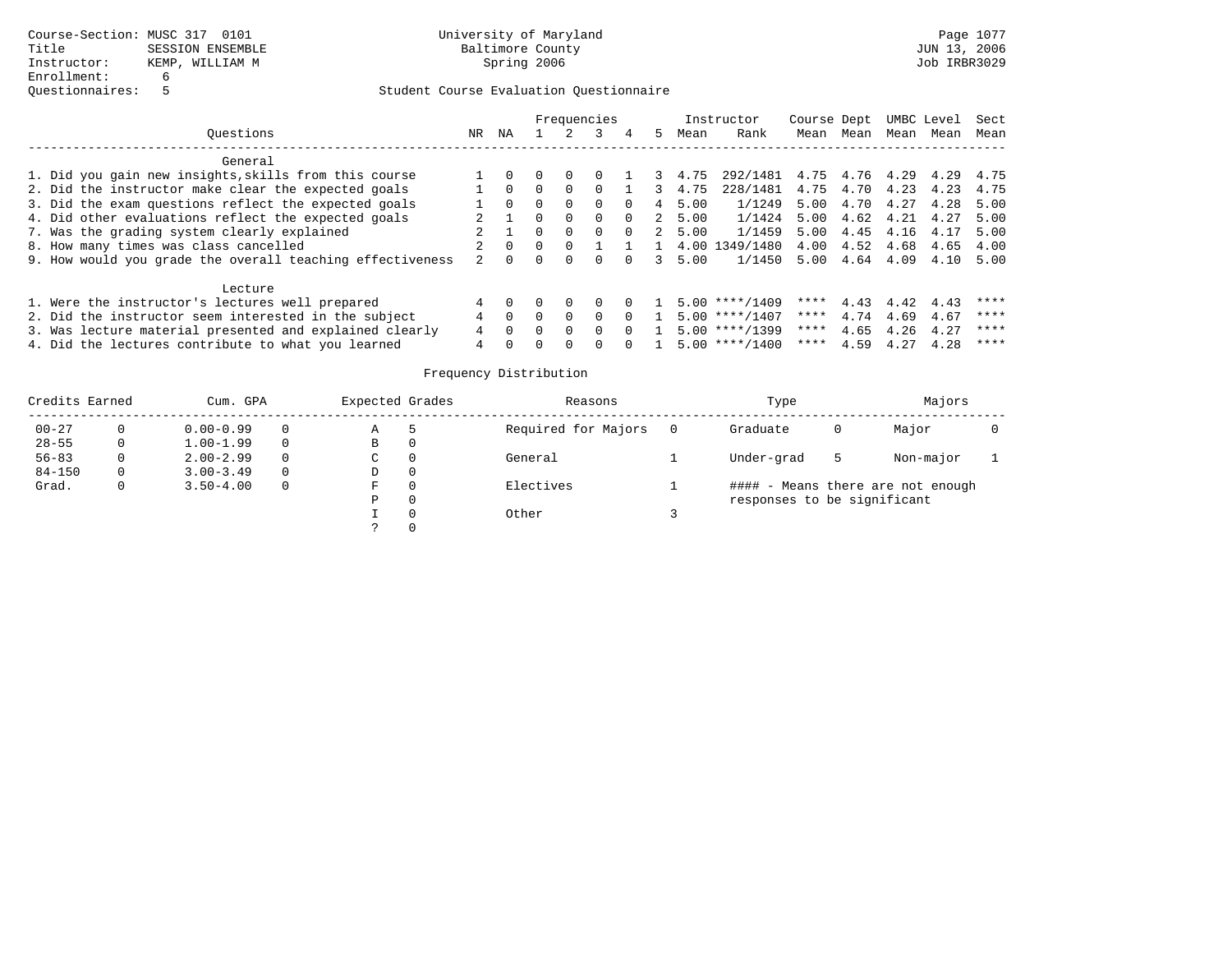|                                                           |              |          |             |             | Frequencies    |              |                |      | Instructor         | Course Dept UMBC Level |      |                     |      | Sect        |
|-----------------------------------------------------------|--------------|----------|-------------|-------------|----------------|--------------|----------------|------|--------------------|------------------------|------|---------------------|------|-------------|
| Ouestions                                                 |              | NR NA    | 1           |             | 3              |              | 5              | Mean | Rank               |                        |      | Mean Mean Mean Mean |      | Mean        |
|                                                           |              |          |             |             |                |              |                |      |                    |                        |      |                     |      |             |
| General                                                   |              |          |             |             |                |              |                |      |                    |                        |      |                     |      |             |
| 1. Did you gain new insights, skills from this course     | $\Omega$     | 0        | $\Omega$    | $\Omega$    | $\Omega$       |              |                | 4.75 | 292/1481           | 4.75                   | 4.76 | 4.29                | 4.29 | 4.75        |
| 2. Did the instructor make clear the expected goals       | $\Omega$     | 0        | $\Omega$    | $\Omega$    | 0              | 3            | 5              | 4.63 | 374/1481           | 4.63                   | 4.70 | 4.23                | 4.23 | 4.63        |
| 3. Did the exam questions reflect the expected goals      | $\Omega$     | $\Omega$ | $\Omega$    | $\Omega$    | $\Omega$       | $\Omega$     | 8              | 5.00 | 1/1249             | 5.00                   | 4.70 | 4.27                | 4.28 | 5.00        |
| 4. Did other evaluations reflect the expected goals       | $\Omega$     |          | $\Omega$    | $\Omega$    | $\Omega$       | $\Omega$     | 7              | 5.00 | 1/1424             | 5.00                   | 4.62 | 4.21                | 4.27 | 5.00        |
| 5. Did assigned readings contribute to what you learned   | 0            | 2        | $\Omega$    | $\Omega$    | $\Omega$       |              | 5              | 4.83 | 102/1396           | 4.83                   | 4.42 | 3.98                | 4.00 | 4.83        |
| 6. Did written assignments contribute to what you learned | $\mathbf 0$  | 6        | $\Omega$    | $\Omega$    | $\Omega$       |              | 1              | 4.50 | 303/1342           | 4.50                   | 4.29 | 4.07                | 4.12 | 4.50        |
| 7. Was the grading system clearly explained               | 0            | $\Omega$ | $\Omega$    | $\Omega$    | $\overline{a}$ |              | 4              | 4.25 | 775/1459           | 4.25                   | 4.45 | 4.16                | 4.17 | 4.25        |
| 8. How many times was class cancelled                     | $\mathbf 0$  | $\Omega$ | $\Omega$    | $\Omega$    | $\Omega$       | $\Omega$     | 8              | 5.00 | 1/1480             | 5.00                   | 4.52 | 4.68                | 4.65 | 5.00        |
| 9. How would you grade the overall teaching effectiveness | $\mathbf 0$  | $\Omega$ | $\Omega$    | $\Omega$    | $\Omega$       | $\mathbf{1}$ |                | 4.88 | 111/1450           | 4.88                   | 4.64 | 4.09                | 4.10 | 4.88        |
|                                                           |              |          |             |             |                |              |                |      |                    |                        |      |                     |      |             |
| Lecture                                                   |              |          |             |             |                |              |                |      |                    |                        |      |                     |      |             |
| 1. Were the instructor's lectures well prepared           |              | 0        | O           | $\Omega$    |                |              |                |      | 4.14 1098/1409     | 4.14                   | 4.43 | 4.42                | 4.43 | 4.14        |
| 2. Did the instructor seem interested in the subject      | 1            | $\Omega$ | 0           | 0           | $\mathbf 0$    | 0            | 7              | 5.00 | 1/1407             | 5.00                   | 4.74 | 4.69                | 4.67 | 5.00        |
| 3. Was lecture material presented and explained clearly   | 1            | $\Omega$ | $\Omega$    | $\Omega$    | 1              | 1            | 5.             | 4.57 | 491/1399           | 4.57                   | 4.65 | 4.26                | 4.27 | 4.57        |
| 4. Did the lectures contribute to what you learned        | $\mathbf{1}$ | $\Omega$ | $\Omega$    | $\Omega$    | $\Omega$       | $\mathbf{1}$ | 6              | 4.86 | 198/1400           | 4.86                   | 4.59 | 4.27                | 4.28 | 4.86        |
| 5. Did audiovisual techniques enhance your understanding  | 1            | $\Omega$ | $\Omega$    | $\Omega$    | $\Omega$       | $\Omega$     | 7              | 5.00 | 1/1179             | 5.00                   | 4.59 | 3.96                | 4.02 | 5.00        |
|                                                           |              |          |             |             |                |              |                |      |                    |                        |      |                     |      |             |
| Discussion                                                |              |          |             |             |                |              |                |      |                    |                        |      |                     |      |             |
| 1. Did class discussions contribute to what you learned   | 5            | 0        | 0           | O           | $\Omega$       | 0            | 3              | 5.00 | 1/1262             | 5.00                   | 4.47 | 4.05                | 4.14 | 5.00        |
| 2. Were all students actively encouraged to participate   | 5            | $\Omega$ | $\Omega$    | $\mathbf 0$ | $\Omega$       | $\Omega$     | 3              | 5.00 | 1/1259             | 5.00                   | 4.59 | 4.29                | 4.34 | 5.00        |
| 3. Did the instructor encourage fair and open discussion  | 5            | $\Omega$ | $\Omega$    | $\mathbf 0$ | $\mathbf 0$    | $\Omega$     | 3              | 5.00 | 1/1256             | 5.00                   | 4.50 | 4.30                | 4.34 | 5.00        |
| 4. Were special techniques successful                     | 5            |          | $\Omega$    | $\Omega$    | $\Omega$       | $\Omega$     | $\overline{2}$ | 5.00 | 1/788              | 5.00                   | 4.55 | 4.00                | 4.07 | 5.00        |
|                                                           |              |          |             |             |                |              |                |      |                    |                        |      |                     |      |             |
| Laboratory                                                |              |          |             |             |                |              |                |      |                    |                        |      |                     |      |             |
| 1. Did the lab increase understanding of the material     | 7            | 0        | O           | $\Omega$    | $\Omega$       | 0            |                |      | $5.00$ ****/ 246   | ****                   | 4.00 | 4.20                | 4.20 | $***$       |
| 2. Were you provided with adequate background information | 7            | 0        | $\Omega$    | $\mathbf 0$ | $\mathbf 0$    | $\Omega$     | $\mathbf{1}$   |      | $5.00$ ****/ 249   | ****                   | 5.00 | 4.11                | 4.23 | $***$ *     |
| 3. Were necessary materials available for lab activities  | 7            | 0        | $\mathbf 0$ | $\mathbf 0$ | $\mathbf 0$    | $\Omega$     | $\mathbf{1}$   |      | $5.00$ ****/ 242   | $***$ * *              | 5.00 | 4.40                | 4.36 | $* * * *$   |
| 4. Did the lab instructor provide assistance              | 7            | 0        | $\Omega$    | 0           | $\Omega$       | $\Omega$     | $\mathbf{1}$   |      | $5.00$ ****/ 240   | ****                   | 5.00 | 4.20                | 3.96 | ****        |
| 5. Were requirements for lab reports clearly specified    | 7            | $\Omega$ | $\Omega$    | $\Omega$    | $\Omega$       | $\Omega$     | 1              |      | $5.00$ ****/ 217   | ****                   | 5.00 | 4.04                | 4.11 | ****        |
|                                                           |              |          |             |             |                |              |                |      |                    |                        |      |                     |      |             |
| Self Paced                                                |              |          |             |             |                |              |                |      |                    |                        |      |                     |      |             |
| 1. Did self-paced system contribute to what you learned   |              | 0        | 0           | $\Omega$    | 0              |              |                | 5.00 | ****/<br>55        | ****                   | 4.89 | 4.55                | 4.88 | ****        |
| 2. Did study questions make clear the expected goal       | 7            | 0        | $\mathbf 0$ | $\mathbf 0$ | $\mathbf 0$    | $\Omega$     |                | 5.00 | 31<br>****/        | $***$ * * *            | 5.00 | 4.75                | 4.67 | $***$ * * * |
| 3. Were your contacts with the instructor helpful         | 7            | U        | $\Omega$    | ∩           | $\cap$         |              |                |      | $5.00$ ****/<br>51 | $***$ * * *            | 4.92 | 4.65                | 4.88 | $***$ *     |

| Credits Earned | Cum. GPA      |          | Expected Grades |          | Reasons             | Type                        |   | Majors                            |  |
|----------------|---------------|----------|-----------------|----------|---------------------|-----------------------------|---|-----------------------------------|--|
| $00 - 27$      | $0.00 - 0.99$ | 0        | Α               | 8        | Required for Majors | Graduate                    | 0 | Major                             |  |
| $28 - 55$      | $1.00 - 1.99$ | 0        | B               |          |                     |                             |   |                                   |  |
| $56 - 83$      | $2.00 - 2.99$ | $\Omega$ | C.              |          | General             | Under-grad                  | 8 | Non-major                         |  |
| $84 - 150$     | $3.00 - 3.49$ |          | D               | 0        |                     |                             |   |                                   |  |
| Grad.          | $3.50 - 4.00$ | 2        | F.              |          | Electives           |                             |   | #### - Means there are not enough |  |
|                |               |          | Ρ               | $\Omega$ |                     | responses to be significant |   |                                   |  |
|                |               |          |                 |          | Other               |                             |   |                                   |  |
|                |               |          |                 |          |                     |                             |   |                                   |  |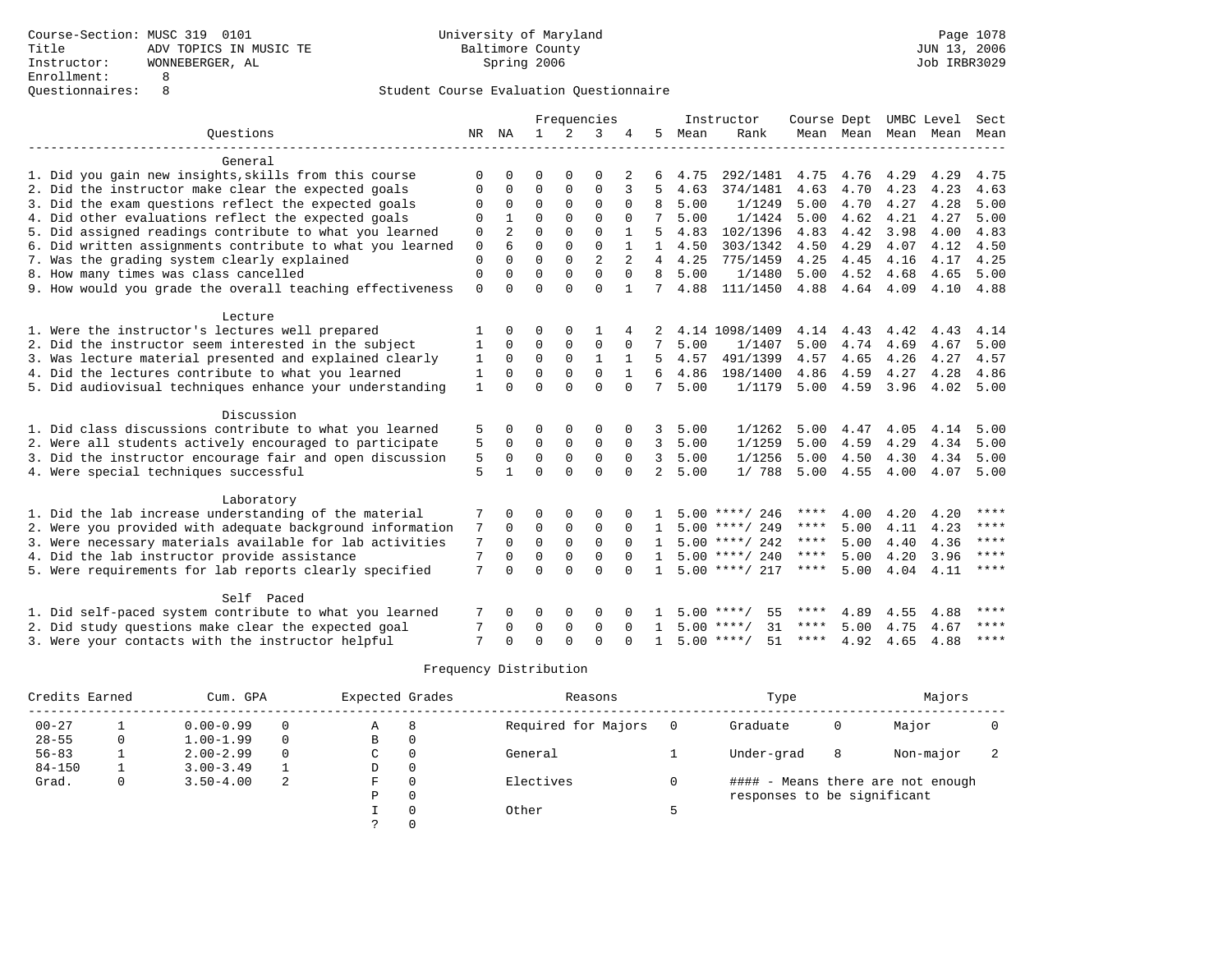|                                                           |                |              |          |          | Frequencies |              |    |      | Instructor     | Course Dept |      | UMBC Level |      | Sect |
|-----------------------------------------------------------|----------------|--------------|----------|----------|-------------|--------------|----|------|----------------|-------------|------|------------|------|------|
| Ouestions                                                 | NR             | ΝA           |          |          | ર           | 4            | 5. | Mean | Rank           | Mean        | Mean | Mean       | Mean | Mean |
| General                                                   |                |              |          |          |             |              |    |      |                |             |      |            |      |      |
| 1. Did you gain new insights, skills from this course     |                |              |          |          | $\Omega$    |              |    | 4.33 | 749/1481       | 4.33        | 4.76 | 4.29       | 4.29 | 4.33 |
| 2. Did the instructor make clear the expected goals       |                | $\Omega$     | $\Omega$ | $\Omega$ |             |              | 5  | 4.67 | 324/1481       | 4.67        | 4.70 | 4.23       | 4.23 | 4.67 |
| 3. Did the exam questions reflect the expected goals      |                |              | $\Omega$ |          |             | <sup>0</sup> |    | 4.67 | 334/1249       | 4.67        | 4.70 | 4.27       | 4.28 | 4.67 |
| 4. Did other evaluations reflect the expected goals       | $\Omega$       | 0            | $\Omega$ | $\Omega$ |             | $\Omega$     |    | 4.67 | 287/1424       | 4.67        | 4.62 | 4.21       | 4.27 | 4.67 |
| 5. Did assigned readings contribute to what you learned   | $\Omega$       |              | $\Omega$ |          |             | <sup>0</sup> |    | 4.33 | 435/1396       | 4.33        | 4.42 | 3.98       | 4.00 | 4.33 |
| 6. Did written assignments contribute to what you learned | $\Omega$       |              | $\Omega$ |          |             | $\cap$       | 5  | 4.67 | 190/1342       | 4.67        | 4.29 | 4.07       | 4.12 | 4.67 |
| 7. Was the grading system clearly explained               | $\Omega$       |              | $\Omega$ | $\Omega$ |             | $\cap$       |    | 4.67 | 276/1459       | 4.67        | 4.45 | 4.16       | 4.17 | 4.67 |
| 8. How many times was class cancelled                     | $\Omega$       | <sup>n</sup> |          | $\Omega$ | $\Omega$    |              | 3. |      | 4.00 1349/1480 | 4.00        | 4.52 | 4.68       | 4.65 | 4.00 |
| 9. How would you grade the overall teaching effectiveness | $\Omega$       |              | U        | ∩        | $\cap$      |              | 2  | 4.40 | 473/1450       | 4.40        | 4.64 | 4.09       | 4.10 | 4.40 |
| Lecture                                                   |                |              |          |          |             |              |    |      |                |             |      |            |      |      |
| 1. Were the instructor's lectures well prepared           |                |              |          |          |             |              |    | 4.67 | 559/1409       | 4.67        | 4.43 | 4.42       | 4.43 | 4.67 |
| 2. Did the instructor seem interested in the subject      | $\Omega$       | $\Omega$     | $\Omega$ | $\Omega$ | $\Omega$    | $\Omega$     | 6  | 5.00 | 1/1407         | 5.00        | 4.74 | 4.69       | 4.67 | 5.00 |
| 3. Was lecture material presented and explained clearly   | $\mathbf 0$    |              | $\Omega$ |          |             | $\Omega$     |    | 4.67 | 376/1399       | 4.67        | 4.65 | 4.26       | 4.27 | 4.67 |
| 4. Did the lectures contribute to what you learned        | $\Omega$       |              | $\Omega$ | $\Omega$ |             | $\Omega$     | 5. | 4.67 | 421/1400       | 4.67        | 4.59 | 4.27       | 4.28 | 4.67 |
| 5. Did audiovisual techniques enhance your understanding  |                |              | ∩        |          | ∩           |              |    | 5.00 | 1/1179         | 5.00        | 4.59 | 3.96       | 4.02 | 5.00 |
| Discussion                                                |                |              |          |          |             |              |    |      |                |             |      |            |      |      |
| 1. Did class discussions contribute to what you learned   | 2              |              |          |          | $\Omega$    |              |    | 4.00 | 708/1262       | 4.00        | 4.47 | 4.05       | 4.14 | 4.00 |
| 2. Were all students actively encouraged to participate   | 2              | 0            |          | $\Omega$ | $\Omega$    |              | 3  | 4.00 | 895/1259       | 4.00        | 4.59 | 4.29       | 4.34 | 4.00 |
| 3. Did the instructor encourage fair and open discussion  | 2              |              | O        |          | $\Omega$    |              |    | 4.25 | 773/1256       | 4.25        | 4.50 | 4.30       | 4.34 | 4.25 |
| 4. Were special techniques successful                     | $\overline{2}$ |              |          |          |             |              |    | 4.00 | 394/788        | 4.00        | 4.55 | 4.00       | 4.07 | 4.00 |

| Credits Earned |          | Cum. GPA      | Expected Grades |          | Reasons             | Type                        |   | Majors                            |  |
|----------------|----------|---------------|-----------------|----------|---------------------|-----------------------------|---|-----------------------------------|--|
| $00 - 27$      | 0        | $0.00 - 0.99$ | Α               | -2       | Required for Majors | Graduate                    | 0 | Major                             |  |
| $28 - 55$      | 0        | $1.00 - 1.99$ | B               | <b>.</b> |                     |                             |   |                                   |  |
| $56 - 83$      | $\Omega$ | $2.00 - 2.99$ | C               | 2        | General             | Under-grad                  | 6 | Non-major                         |  |
| $84 - 150$     | 0        | $3.00 - 3.49$ | D               | 0        |                     |                             |   |                                   |  |
| Grad.          | 0        | $3.50 - 4.00$ | F               | 0        | Electives           |                             |   | #### - Means there are not enough |  |
|                |          |               | Ρ               | 0        |                     | responses to be significant |   |                                   |  |
|                |          |               |                 | $\Omega$ | Other               |                             |   |                                   |  |
|                |          |               |                 |          |                     |                             |   |                                   |  |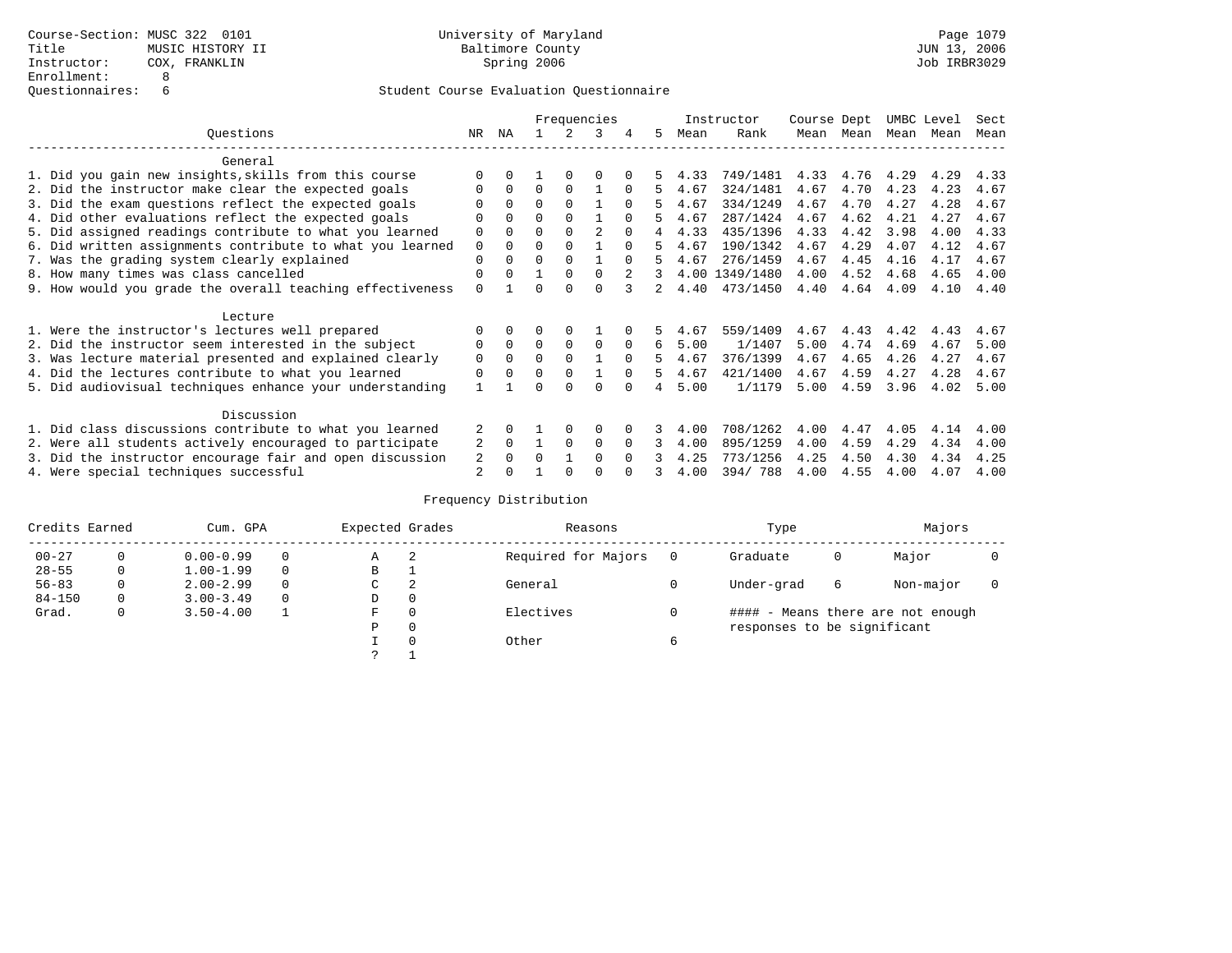|                                                           |                |          |             |             | Frequencies |               |               |      | Instructor | Course Dept |                     | UMBC Level |      | Sect |
|-----------------------------------------------------------|----------------|----------|-------------|-------------|-------------|---------------|---------------|------|------------|-------------|---------------------|------------|------|------|
| Ouestions                                                 | NR             | NA       |             | 2           | 3           |               | 5             | Mean | Rank       |             | Mean Mean Mean Mean |            |      | Mean |
| General                                                   |                |          |             |             |             |               |               |      |            |             |                     |            |      |      |
| 1. Did you gain new insights, skills from this course     | ∩              |          | ∩           |             | $\Omega$    |               | 4             | 5.00 | 1/1481     | 5.00        | 4.76                | 4.29       | 4.29 | 5.00 |
| 2. Did the instructor make clear the expected goals       | 0              | $\Omega$ | 0           | 0           | 0           |               | 3             | 4.75 | 228/1481   | 4.75        | 4.70                | 4.23       | 4.23 | 4.75 |
| 3. Did the exam questions reflect the expected goals      | ∩              | 3        | $\Omega$    | $\Omega$    | $\Omega$    | $\Omega$      | $\mathbf{1}$  | 5.00 | 1/1249     | 5.00        | 4.70                | 4.27       | 4.28 | 5.00 |
| 4. Did other evaluations reflect the expected goals       |                |          | $\Omega$    | $\Omega$    | $\Omega$    |               | 3             | 5.00 | 1/1424     | 5.00        | 4.62                | 4.21       | 4.27 | 5.00 |
| 5. Did assigned readings contribute to what you learned   |                | $\cap$   | $\Omega$    | $\Omega$    | $\Omega$    |               |               | 4.67 | 193/1396   | 4.67        | 4.42                | 3.98       | 4.00 | 4.67 |
| 6. Did written assignments contribute to what you learned | $\mathbf 0$    | $\Omega$ | $\Omega$    | $\Omega$    | $\Omega$    |               |               | 4.75 | 135/1342   | 4.75        | 4.29                | 4.07       | 4.12 | 4.75 |
| 7. Was the grading system clearly explained               | 1              | $\cap$   | $\Omega$    | $\Omega$    | $\Omega$    | $\mathcal{L}$ | $\mathbf{1}$  | 4.33 | 695/1459   | 4.33        | 4.45                | 4.16       | 4.17 | 4.33 |
| 8. How many times was class cancelled                     |                |          | $\Omega$    | $\Omega$    | $\Omega$    |               | 3             | 5.00 | 1/1480     | 5.00        | 4.52                | 4.68       | 4.65 | 5.00 |
| 9. How would you grade the overall teaching effectiveness | $\mathbf{1}$   | $\cap$   | $\Omega$    | $\cap$      | $\Omega$    | $\cap$        | 3             | 5.00 | 1/1450     | 5.00        | 4.64                | 4.09       | 4.10 | 5.00 |
| Lecture                                                   |                |          |             |             |             |               |               |      |            |             |                     |            |      |      |
| 1. Were the instructor's lectures well prepared           |                |          |             |             |             |               |               | 4.67 | 559/1409   | 4.67        | 4.43                | 4.42       | 4.43 | 4.67 |
| 2. Did the instructor seem interested in the subject      | 0              | $\Omega$ | $\Omega$    | $\Omega$    | $\Omega$    | $\Omega$      | 4             | 5.00 | 1/1407     | 5.00        | 4.74                | 4.69       | 4.67 | 5.00 |
| 3. Was lecture material presented and explained clearly   | $\mathbf 0$    | $\Omega$ | $\mathbf 0$ | $\mathbf 0$ | $\mathbf 0$ |               | 3             | 4.75 | 267/1399   | 4.75        | 4.65                | 4.26       | 4.27 | 4.75 |
| 4. Did the lectures contribute to what you learned        | 1              | $\Omega$ | $\Omega$    | $\Omega$    | $\Omega$    | $\Omega$      | २             | 5.00 | 1/1400     | 5.00        | 4.59                | 4.27       | 4.28 | 5.00 |
| 5. Did audiovisual techniques enhance your understanding  | 0              |          | $\Omega$    | $\Omega$    | $\Omega$    |               | 3             | 4.75 | 134/1179   | 4.75        | 4.59                | 3.96       | 4.02 | 4.75 |
| Discussion                                                |                |          |             |             |             |               |               |      |            |             |                     |            |      |      |
| 1. Did class discussions contribute to what you learned   | 2              |          | ∩           | $\Omega$    | $\Omega$    |               | 2             | 5.00 | 1/1262     | 5.00        | 4.47                | 4.05       | 4.14 | 5.00 |
| 2. Were all students actively encouraged to participate   | 1              | $\Omega$ | $\Omega$    | $\mathbf 0$ | 0           | $\Omega$      | 3             | 5.00 | 1/1259     | 5.00        | 4.59                | 4.29       | 4.34 | 5.00 |
| 3. Did the instructor encourage fair and open discussion  | 1              | $\Omega$ | $\Omega$    | $\Omega$    | $\Omega$    | $\Omega$      | 3             | 5.00 | 1/1256     | 5.00        | 4.50                | 4.30       | 4.34 | 5.00 |
| 4. Were special techniques successful                     | 1              | $\Omega$ | $\Omega$    | $\Omega$    | $\Omega$    | $\Omega$      | २             | 5.00 | 1/788      | 5.00        | 4.55                | 4.00       | 4.07 | 5.00 |
| Field Work                                                |                |          |             |             |             |               |               |      |            |             |                     |            |      |      |
| 1. Did field experience contribute to what you learned    | 2              | $\Omega$ | ∩           | $\Omega$    | $\Omega$    |               | 2             | 5.00 | 1/<br>59   | 5.00        | 5.00                | 4.30       | 4.48 | 5.00 |
| 2. Did you clearly understand your evaluation criteria    | 2              | $\Omega$ | $\Omega$    | 0           | 0           |               | $\mathbf{1}$  | 4.50 | 51<br>11/  | 4.50        | 4.25                | 4.00       | 4.13 | 4.50 |
| 3. Was the instructor available for consultation          | 3              | $\Omega$ | $\Omega$    | $\Omega$    | $\Omega$    | $\Omega$      | 1             | 5.00 | 1/<br>36   | 5.00        | 5.00                | 4.60       | 4.33 | 5.00 |
| 4. To what degree could you discuss your evaluations      | 2              |          | $\Omega$    | $\Omega$    | $\Omega$    |               | 2             | 5.00 | 1/<br>41   | 5.00        | 5.00                | 4.26       | 3.90 | 5.00 |
| 5. Did conferences help you carry out field activities    | $\mathfrak{D}$ |          | ∩           | $\cap$      | $\cap$      | <sup>n</sup>  | $\mathcal{L}$ | 5.00 | 1/<br>31   | 5.00        | 5.00                | 4.42       | 4.00 | 5.00 |

| Credits Earned |   | Cum. GPA      |          | Expected Grades | Reasons             | Type                        |   | Majors                            |  |
|----------------|---|---------------|----------|-----------------|---------------------|-----------------------------|---|-----------------------------------|--|
| $00 - 27$      |   | $0.00 - 0.99$ | $\Omega$ | Α               | Required for Majors | Graduate                    | 0 | Major                             |  |
| $28 - 55$      | 0 | $1.00 - 1.99$ | $\Omega$ | В               |                     |                             |   |                                   |  |
| $56 - 83$      |   | $2.00 - 2.99$ | $\Omega$ | C               | General             | Under-grad                  | 4 | Non-major                         |  |
| $84 - 150$     | 2 | $3.00 - 3.49$ |          | D               |                     |                             |   |                                   |  |
| Grad.          | 0 | $3.50 - 4.00$ | 2        | F               | Electives           |                             |   | #### - Means there are not enough |  |
|                |   |               |          | P               |                     | responses to be significant |   |                                   |  |
|                |   |               |          |                 | Other               |                             |   |                                   |  |
|                |   |               |          |                 |                     |                             |   |                                   |  |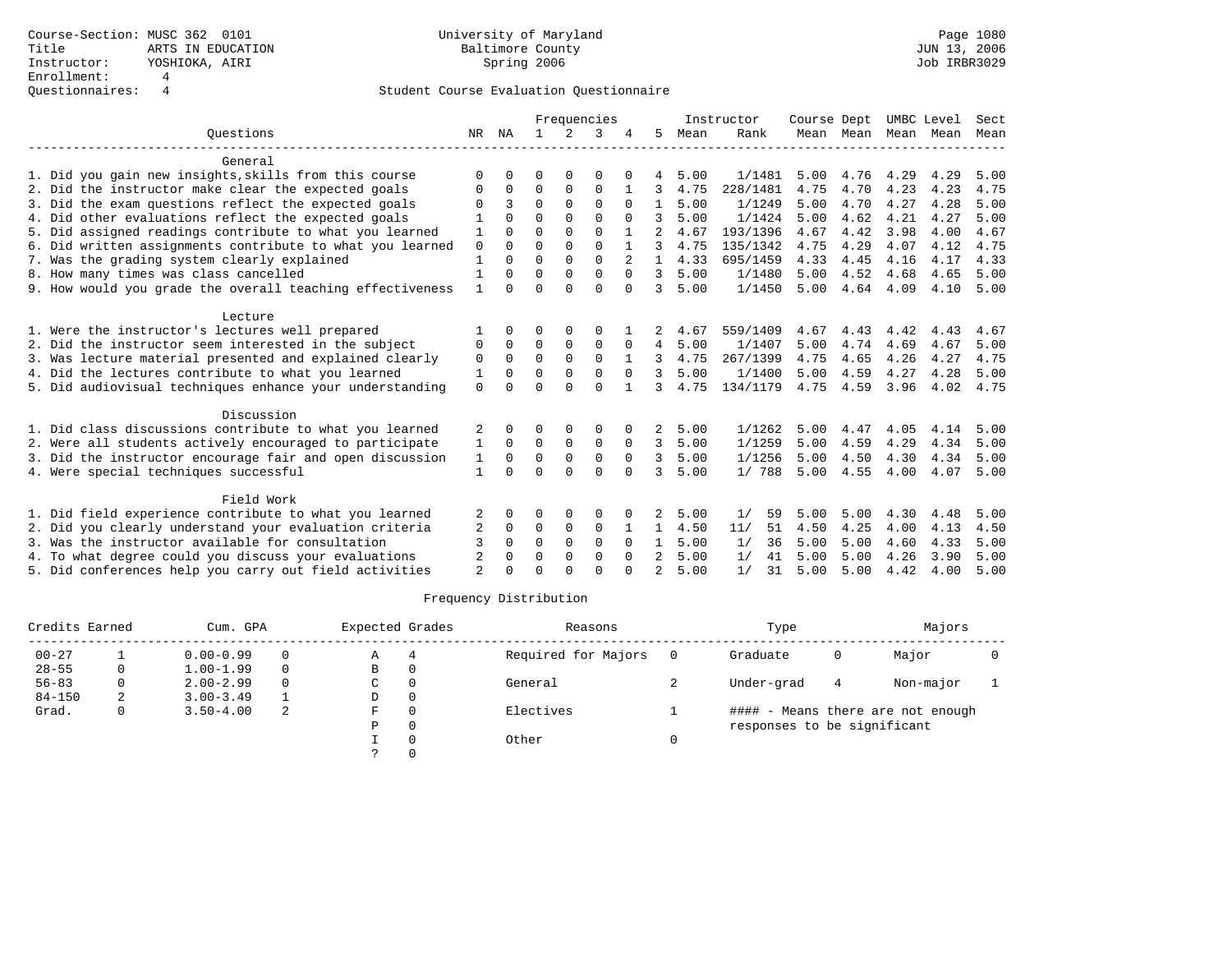|                                                           |                |              |          |             | Frequencies |          |   |      | Instructor     | Course Dept |      | UMBC Level |      | Sect |
|-----------------------------------------------------------|----------------|--------------|----------|-------------|-------------|----------|---|------|----------------|-------------|------|------------|------|------|
| Questions                                                 | NR             | ΝA           |          |             |             | 4        | 5 | Mean | Rank           | Mean        | Mean | Mean       | Mean | Mean |
| General                                                   |                |              |          |             |             |          |   |      |                |             |      |            |      |      |
| 1. Did you gain new insights, skills from this course     |                |              |          | $\Omega$    | O           |          |   | 5.00 | 1/1481         | 5.00        | 4.76 | 4.29       | 4.29 | 5.00 |
| 2. Did the instructor make clear the expected goals       |                | $\Omega$     | $\Omega$ | $\Omega$    | $\Omega$    |          |   | 5.00 | 1/1481         | 5.00        | 4.70 | 4.23       | 4.23 | 5.00 |
| 3. Did the exam questions reflect the expected goals      |                | $\Omega$     | $\Omega$ | $\Omega$    | $\Omega$    | $\Omega$ |   | 5.00 | 1/1249         | 5.00        | 4.70 | 4.27       | 4.28 | 5.00 |
| 4. Did other evaluations reflect the expected goals       | O              | $\Omega$     | 0        | $\Omega$    | $\Omega$    | $\Omega$ |   | 5.00 | 1/1424         | 5.00        | 4.62 | 4.21       | 4.27 | 5.00 |
| 5. Did assigned readings contribute to what you learned   |                |              | $\Omega$ |             | $\Omega$    | $\cap$   | 3 | 5.00 | 1/1396         | 5.00        | 4.42 | 3.98       | 4.00 | 5.00 |
| 6. Did written assignments contribute to what you learned |                |              | O        |             | $\Omega$    | $\Omega$ | 4 | 5.00 | 1/1342         | 5.00        | 4.29 | 4.07       | 4.12 | 5.00 |
| 7. Was the grading system clearly explained               |                | $\Omega$     | $\Omega$ | $\Omega$    | $\Omega$    |          |   | 4.67 | 276/1459       | 4.67        | 4.45 | 4.16       | 4.17 | 4.67 |
| 8. How many times was class cancelled                     |                | $\Omega$     | $\Omega$ | $\Omega$    | $\Omega$    | 3        | 3 |      | 4.50 1044/1480 | 4.50        | 4.52 | 4.68       | 4.65 | 4.50 |
| 9. How would you grade the overall teaching effectiveness | $\mathfrak{D}$ | <sup>n</sup> |          |             | U           |          | 5 | 5.00 | 1/1450         | 5.00        | 4.64 | 4.09       | 4.10 | 5.00 |
| Lecture                                                   |                |              |          |             |             |          |   |      |                |             |      |            |      |      |
| 1. Were the instructor's lectures well prepared           |                |              |          |             |             |          |   | 4.67 | 559/1409       | 4.67        | 4.43 | 4.42       | 4.43 | 4.67 |
| 2. Did the instructor seem interested in the subject      | 4              | $\Omega$     | $\Omega$ | $\mathbf 0$ | 0           |          | 2 | 4.67 | 963/1407       | 4.67        | 4.74 | 4.69       | 4.67 | 4.67 |
| 3. Was lecture material presented and explained clearly   | 4              | $\Omega$     | 0        | $\Omega$    | $\Omega$    | $\Omega$ | 3 | 5.00 | 1/1399         | 5.00        | 4.65 | 4.26       | 4.27 | 5.00 |
| 4. Did the lectures contribute to what you learned        | $\overline{4}$ | $\Omega$     | $\Omega$ | $\Omega$    | $\Omega$    |          |   | 4.67 | 421/1400       | 4.67        | 4.59 | 4.27       | 4.28 | 4.67 |
| 5. Did audiovisual techniques enhance your understanding  | 4              |              |          |             | $\cap$      |          |   | 5.00 | 1/1179         | 5.00        | 4.59 | 3.96       | 4.02 | 5.00 |
| Discussion                                                |                |              |          |             |             |          |   |      |                |             |      |            |      |      |
| 1. Did class discussions contribute to what you learned   | 3              | 0            | 0        | $\Omega$    |             |          |   | 4.50 | 345/1262       | 4.50        | 4.47 | 4.05       | 4.14 | 4.50 |
| 2. Were all students actively encouraged to participate   | 4              | $\Omega$     | $\Omega$ | $\Omega$    | $\Omega$    |          | 3 | 5.00 | 1/1259         | 5.00        | 4.59 | 4.29       | 4.34 | 5.00 |
| 3. Did the instructor encourage fair and open discussion  | 4              |              | O        | $\Omega$    | $\Omega$    |          |   | 5.00 | 1/1256         | 5.00        | 4.50 | 4.30       | 4.34 | 5.00 |
| 4. Were special techniques successful                     | 4              |              |          |             |             |          |   | 5.00 | 1/ 788         | 5.00        | 4.55 | 4.00       | 4.07 | 5.00 |

| Credits Earned |          | Cum. GPA      | Expected Grades |          | Reasons             |          | Type                        |   | Majors                            |  |
|----------------|----------|---------------|-----------------|----------|---------------------|----------|-----------------------------|---|-----------------------------------|--|
| $00 - 27$      | $\Omega$ | $0.00 - 0.99$ | Α               | 5        | Required for Majors | $\Omega$ | Graduate                    | 0 | Major                             |  |
| $28 - 55$      | ᅩ        | $1.00 - 1.99$ | В               | 0        |                     |          |                             |   |                                   |  |
| $56 - 83$      | 0        | $2.00 - 2.99$ | $\sim$<br>◡     | 0        | General             |          | Under-grad                  |   | Non-major                         |  |
| $84 - 150$     |          | $3.00 - 3.49$ | D               | 0        |                     |          |                             |   |                                   |  |
| Grad.          | 0        | $3.50 - 4.00$ | F               | 0        | Electives           | 0        |                             |   | #### - Means there are not enough |  |
|                |          |               | Ρ               | 0        |                     |          | responses to be significant |   |                                   |  |
|                |          |               |                 | $\Omega$ | Other               |          |                             |   |                                   |  |
|                |          |               |                 |          |                     |          |                             |   |                                   |  |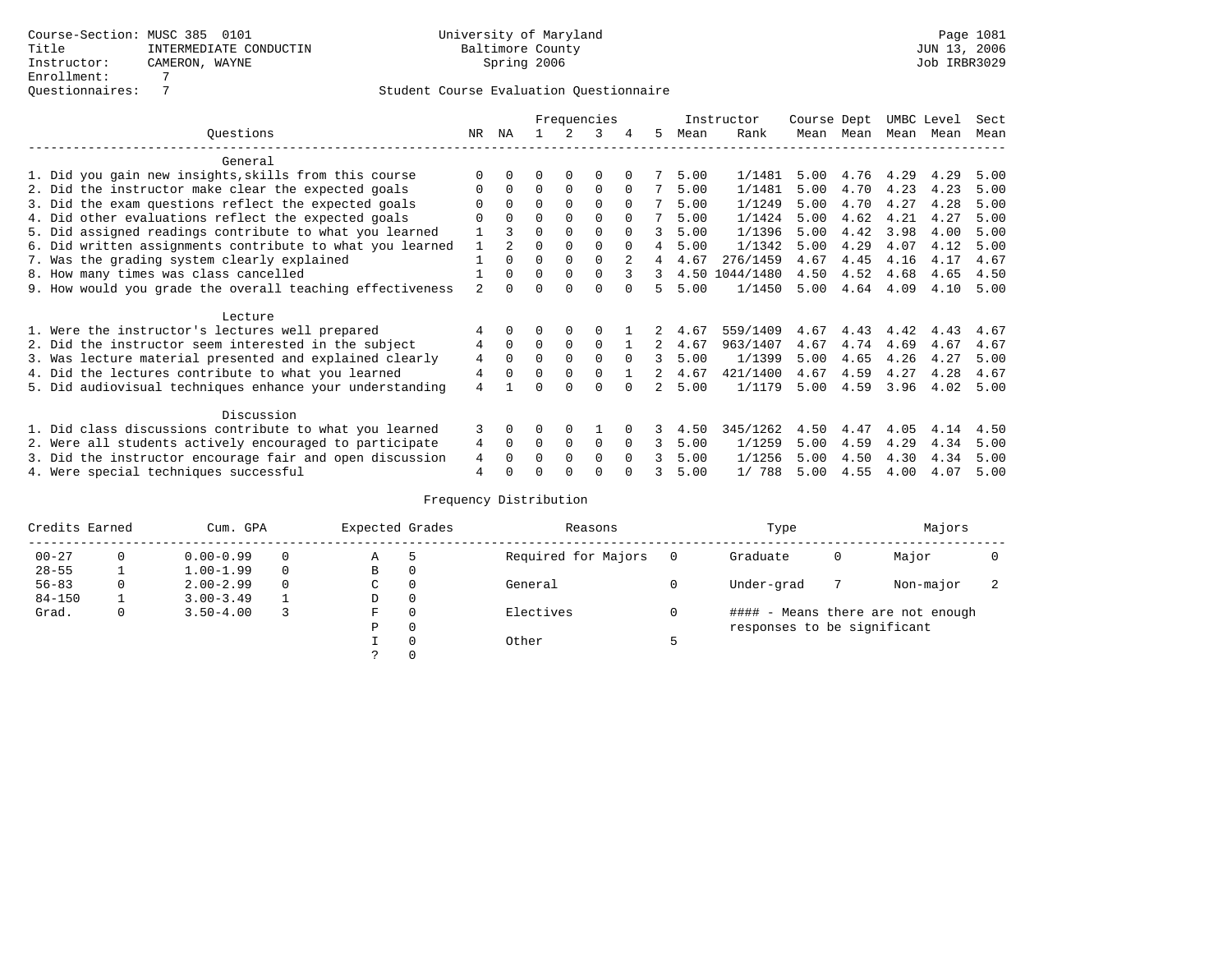|                                                           |             | Frequencies |          |          |          |        |              |      | Instructor     | Course Dept |      | UMBC Level |      | Sect |
|-----------------------------------------------------------|-------------|-------------|----------|----------|----------|--------|--------------|------|----------------|-------------|------|------------|------|------|
| Ouestions                                                 | NR.         | ΝA          |          |          | 3        |        | 5.           | Mean | Rank           | Mean        | Mean | Mean       | Mean | Mean |
| General                                                   |             |             |          |          |          |        |              |      |                |             |      |            |      |      |
| 1. Did you gain new insights, skills from this course     |             |             |          |          |          |        |              | 5.00 | 1/1481         | 5.00        | 4.76 | 4.29       | 4.29 | 5.00 |
| 2. Did the instructor make clear the expected goals       | O           | 0           | O        | $\Omega$ | $\Omega$ |        |              | 4.00 | 1000/1481      | 4.00        | 4.70 | 4.23       | 4.23 | 4.00 |
| 3. Did the exam questions reflect the expected goals      |             |             | $\Omega$ |          | $\Omega$ |        | 0            | 4.00 | 893/1249       | 4.00        | 4.70 | 4.27       | 4.28 | 4.00 |
| 4. Did other evaluations reflect the expected goals       | $\Omega$    |             | $\Omega$ |          |          |        | <sup>n</sup> | 4.00 | 959/1424       | 4.00        | 4.62 | 4.21       | 4.27 | 4.00 |
| 5. Did assigned readings contribute to what you learned   | $\Omega$    |             | $\Omega$ |          |          | $\cap$ | 0            | 3.00 | 1292/1396      | 3.00        | 4.42 | 3.98       | 4.00 | 3.00 |
| 6. Did written assignments contribute to what you learned | $\mathbf 0$ |             |          |          | $\cap$   |        | <sup>n</sup> | 4.00 | 755/1342       | 4.00        | 4.29 | 4.07       | 4.12 | 4.00 |
| 7. Was the grading system clearly explained               | $\Omega$    |             | $\Omega$ |          | $\Omega$ |        | 0            | 4.00 | 961/1459       | 4.00        | 4.45 | 4.16       | 4.17 | 4.00 |
| 8. How many times was class cancelled                     | $\Omega$    |             | U        |          | $\Omega$ |        |              | 5.00 | 1/1480         | 5.00        | 4.52 | 4.68       | 4.65 | 5.00 |
| Lecture                                                   |             |             |          |          |          |        |              |      |                |             |      |            |      |      |
| 1. Were the instructor's lectures well prepared           |             |             | O        |          |          |        |              |      | 4.00 1152/1409 | 4.00        | 4.43 | 4.42       | 4.43 | 4.00 |
| 2. Did the instructor seem interested in the subject      | 0           |             | O        | $\Omega$ | $\Omega$ |        |              |      | 4.00 1296/1407 | 4.00        | 4.74 | 4.69       | 4.67 | 4.00 |
| 3. Was lecture material presented and explained clearly   | $\mathbf 0$ |             | $\Omega$ |          | $\Omega$ |        | 0            |      | 4.00 1002/1399 | 4.00        | 4.65 | 4.26       | 4.27 | 4.00 |
| 4. Did the lectures contribute to what you learned        | $\Omega$    |             | O        |          |          |        | <sup>n</sup> |      | 4.00 1017/1400 | 4.00        | 4.59 | 4.27       | 4.28 | 4.00 |
| 5. Did audiovisual techniques enhance your understanding  | 0           |             | U        | $\cap$   | $\cap$   |        | <sup>n</sup> | 4.00 | 590/1179       | 4.00        | 4.59 | 3.96       | 4.02 | 4.00 |
| Discussion                                                |             |             |          |          |          |        |              |      |                |             |      |            |      |      |
| 1. Did class discussions contribute to what you learned   | 0           |             |          |          |          |        |              | 4.00 | 708/1262       | 4.00        | 4.47 | 4.05       | 4.14 | 4.00 |
| 2. Were all students actively encouraged to participate   | 0           | $\Omega$    | $\Omega$ | $\Omega$ | $\Omega$ |        | 0            | 4.00 | 895/1259       | 4.00        | 4.59 | 4.29       | 4.34 | 4.00 |
| 3. Did the instructor encourage fair and open discussion  | 0           |             | U        | $\cap$   | $\cap$   |        | <sup>n</sup> | 4.00 | 901/1256       | 4.00        | 4.50 | 4.30       | 4.34 | 4.00 |
| 4. Were special techniques successful                     | $\Omega$    |             | U        | ∩        |          |        | 0            | 4.00 | 394/788        | 4.00        | 4.55 | 4.00       | 4.07 | 4.00 |

| Credits Earned |   | Cum. GPA      | Expected Grades |          | Reasons             |          | Type                        |   | Majors                            |  |
|----------------|---|---------------|-----------------|----------|---------------------|----------|-----------------------------|---|-----------------------------------|--|
| $00 - 27$      |   | $0.00 - 0.99$ | Α               | 0        | Required for Majors | $\Omega$ | Graduate                    | 0 | Major                             |  |
| $28 - 55$      | 0 | $1.00 - 1.99$ | В               | 0        |                     |          |                             |   |                                   |  |
| $56 - 83$      | 0 | $2.00 - 2.99$ | C               | 0        | General             |          | Under-grad                  |   | Non-major                         |  |
| $84 - 150$     | 0 | $3.00 - 3.49$ | D               | 0        |                     |          |                             |   |                                   |  |
| Grad.          | 0 | $3.50 - 4.00$ | F               | $\Omega$ | Electives           |          |                             |   | #### - Means there are not enough |  |
|                |   |               | Ρ               | 0        |                     |          | responses to be significant |   |                                   |  |
|                |   |               |                 | $\Omega$ | Other               | 0        |                             |   |                                   |  |
|                |   |               |                 |          |                     |          |                             |   |                                   |  |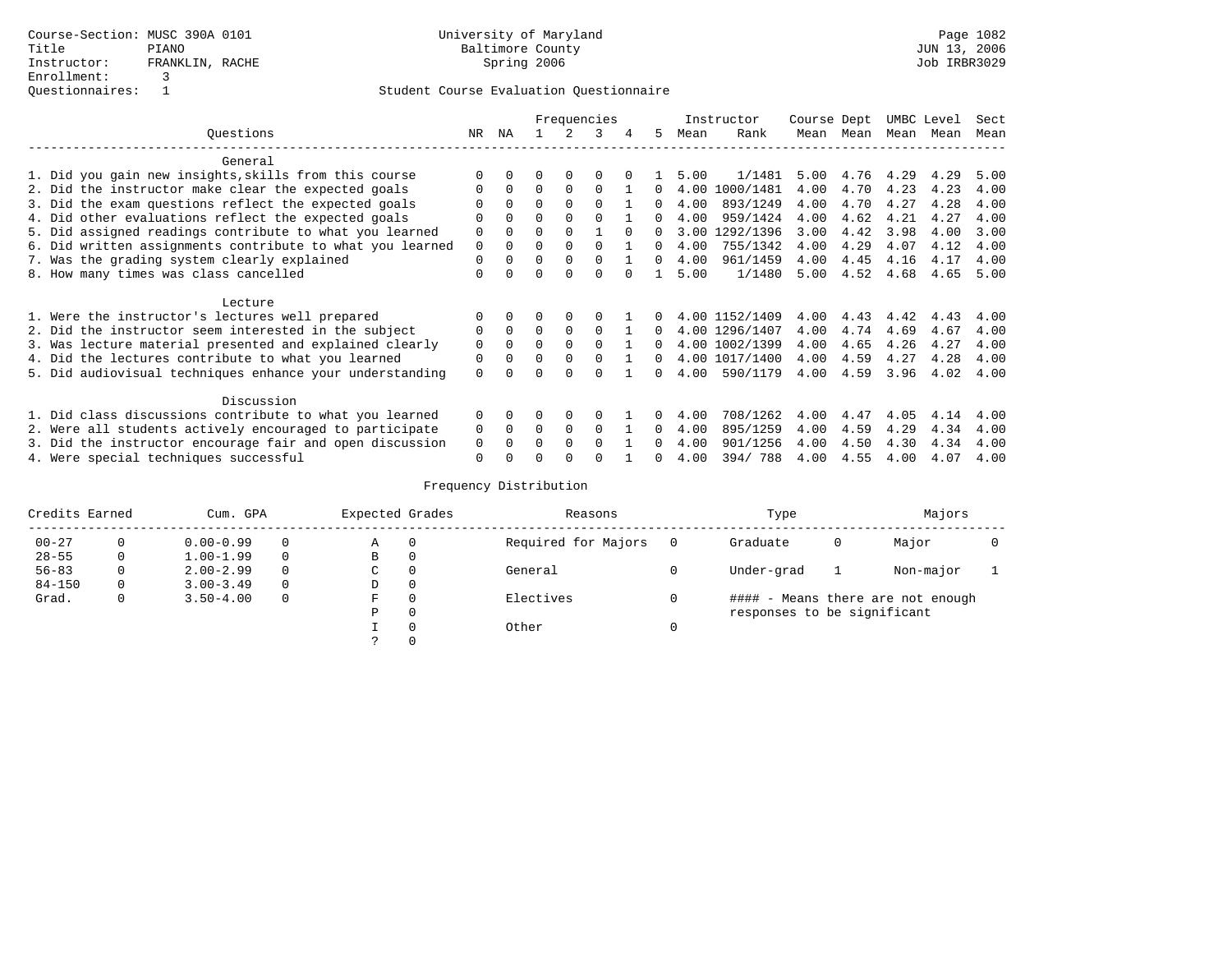|                                                           |          | Frequencies |              |             |             |          |               |      | Instructor | Course Dept |           |      | UMBC Level | Sect |
|-----------------------------------------------------------|----------|-------------|--------------|-------------|-------------|----------|---------------|------|------------|-------------|-----------|------|------------|------|
| Ouestions                                                 | NR.      | ΝA          |              |             | 3           | 4        | 5.            | Mean | Rank       |             | Mean Mean | Mean | Mean       | Mean |
| General                                                   |          |             |              |             |             |          |               |      |            |             |           |      |            |      |
| 1. Did you gain new insights, skills from this course     |          |             |              | $\Omega$    |             |          | 2.            | 5.00 | 1/1481     | 5.00        | 4.76      | 4.29 | 4.29       | 5.00 |
| 2. Did the instructor make clear the expected goals       | $\Omega$ | $\Omega$    | $\Omega$     | $\Omega$    | $\Omega$    | $\Omega$ | 2             | 5.00 | 1/1481     | 5.00        | 4.70      | 4.23 | 4.23       | 5.00 |
| 3. Did the exam questions reflect the expected goals      |          |             | 0            | $\Omega$    | $\Omega$    |          |               | 5.00 | 1/1249     | 5.00        | 4.70      | 4.27 | 4.28       | 5.00 |
| 4. Did other evaluations reflect the expected goals       | $\Omega$ |             | $\Omega$     | $\Omega$    | $\Omega$    | $\Omega$ |               | 5.00 | 1/1424     | 5.00        | 4.62      | 4.21 | 4.27       | 5.00 |
| 5. Did assigned readings contribute to what you learned   | 0        |             |              |             | $\Omega$    | $\Omega$ | $\mathcal{L}$ | 5.00 | 1/1396     | 5.00        | 4.42      | 3.98 | 4.00       | 5.00 |
| 6. Did written assignments contribute to what you learned | $\Omega$ |             | 0            | $\Omega$    | $\Omega$    | $\Omega$ |               | 5.00 | 1/1342     | 5.00        | 4.29      | 4.07 | 4.12       | 5.00 |
| 7. Was the grading system clearly explained               | $\Omega$ |             | 0            | $\Omega$    | $\Omega$    | $\Omega$ |               | 5.00 | 1/1459     | 5.00        | 4.45      | 4.16 | 4.17       | 5.00 |
| 8. How many times was class cancelled                     | O        | $\Omega$    | $\Omega$     | $\Omega$    | $\Omega$    |          |               | 4.50 | 1044/1480  | 4.50        | 4.52      | 4.68 | 4.65       | 4.50 |
| 9. How would you grade the overall teaching effectiveness |          | $\cap$      | <sup>n</sup> | $\cap$      | $\cap$      | $\cap$   | 1.            | 5.00 | 1/1450     | 5.00        | 4.64      | 4.09 | 4.10       | 5.00 |
| Lecture                                                   |          |             |              |             |             |          |               |      |            |             |           |      |            |      |
| 1. Were the instructor's lectures well prepared           |          |             |              | $\Omega$    | 0           |          |               | 5.00 | 1/1409     | 5.00        | 4.43      | 4.42 | 4.43       | 5.00 |
| 2. Did the instructor seem interested in the subject      |          | $\Omega$    | $\Omega$     | $\mathbf 0$ | $\mathbf 0$ | $\Omega$ |               | 5.00 | 1/1407     | 5.00        | 4.74      | 4.69 | 4.67       | 5.00 |
| 3. Was lecture material presented and explained clearly   |          | $\Omega$    | $\Omega$     | $\mathbf 0$ | $\Omega$    | $\Omega$ |               | 5.00 | 1/1399     | 5.00        | 4.65      | 4.26 | 4.27       | 5.00 |
| 4. Did the lectures contribute to what you learned        |          | $\Omega$    | $\Omega$     | $\Omega$    | $\Omega$    | $\Omega$ |               | 5.00 | 1/1400     | 5.00        | 4.59      | 4.27 | 4.28       | 5.00 |
| 5. Did audiovisual techniques enhance your understanding  |          | $\cap$      | 0            | $\Omega$    | $\Omega$    | $\cap$   |               | 5.00 | 1/1179     | 5.00        | 4.59      | 3.96 | 4.02       | 5.00 |
| Self Paced                                                |          |             |              |             |             |          |               |      |            |             |           |      |            |      |
| 1. Did self-paced system contribute to what you learned   |          | $\Omega$    |              | $\Omega$    | $\Omega$    |          |               | 5.00 | 1/<br>55   | 5.00        | 4.89      | 4.55 | 4.88       | 5.00 |
| 3. Were your contacts with the instructor helpful         |          |             |              |             |             |          |               | 5.00 | 51         | 5.00        | 4.92      | 4.65 | 4.88       | 5.00 |

| Credits Earned |          | Cum. GPA      |          | Expected Grades |              | Reasons             |  | Type                        |   | Majors                            |  |
|----------------|----------|---------------|----------|-----------------|--------------|---------------------|--|-----------------------------|---|-----------------------------------|--|
| $00 - 27$      |          | $0.00 - 0.99$ | $\Omega$ | Α               | 2            | Required for Majors |  | Graduate                    | 0 | Major                             |  |
| $28 - 55$      |          | $1.00 - 1.99$ | $\Omega$ | B               | $\mathbf 0$  |                     |  |                             |   |                                   |  |
| $56 - 83$      | $\Omega$ | $2.00 - 2.99$ | $\Omega$ | C               | 0            | General             |  | Under-grad                  | 2 | Non-major                         |  |
| $84 - 150$     | 0        | $3.00 - 3.49$ |          | D               | 0            |                     |  |                             |   |                                   |  |
| Grad.          | 0        | $3.50 - 4.00$ |          | F               | $\Omega$     | Electives           |  |                             |   | #### - Means there are not enough |  |
|                |          |               |          | Ρ               | $\Omega$     |                     |  | responses to be significant |   |                                   |  |
|                |          |               |          | $\Omega$        | Other        | ◠                   |  |                             |   |                                   |  |
|                |          |               |          |                 | $\mathbf{0}$ |                     |  |                             |   |                                   |  |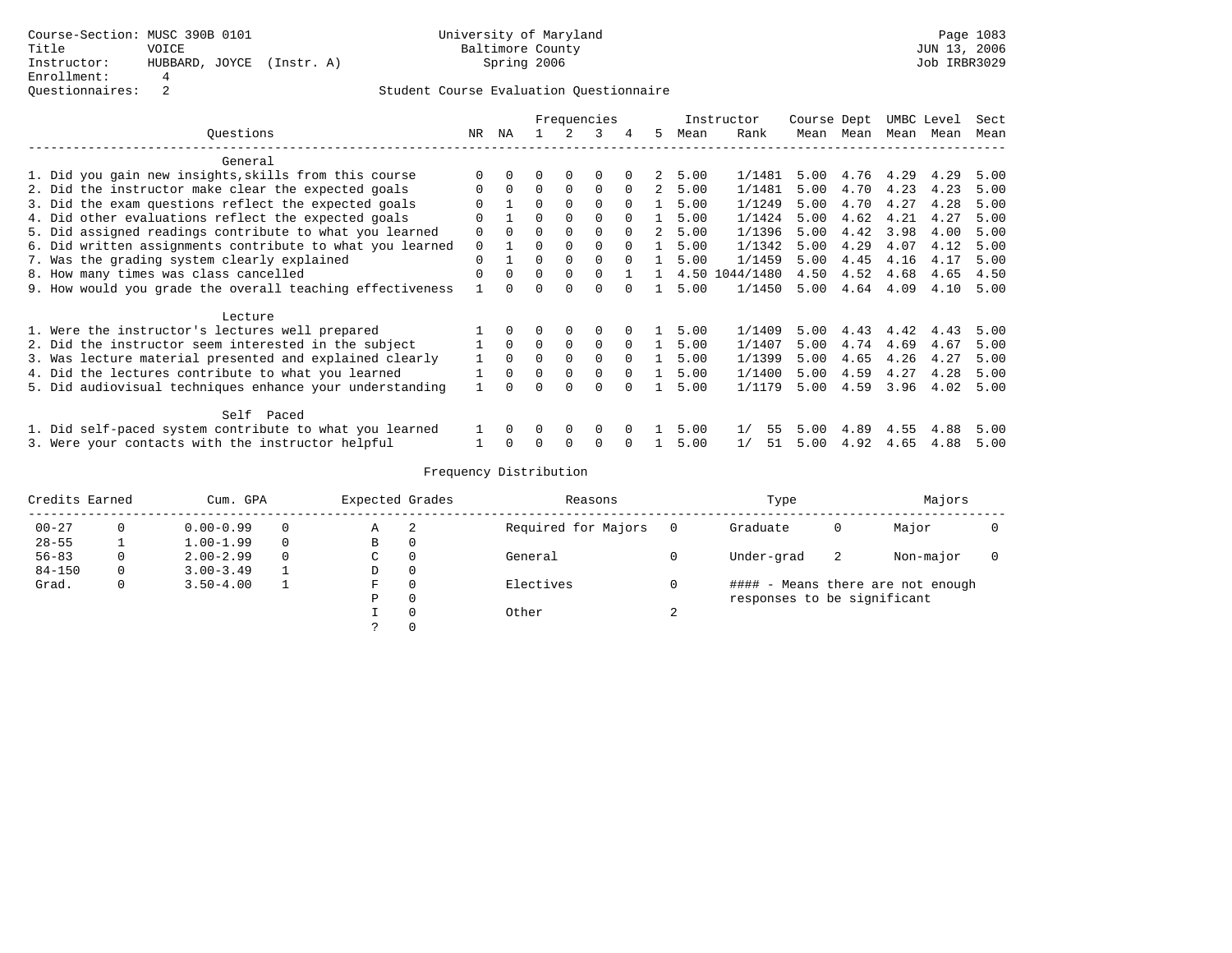|                                                           |          |          |          |                  | Frequencies  |          |    |      | Instructor                    | Course Dept |           |      | UMBC Level | Sect |
|-----------------------------------------------------------|----------|----------|----------|------------------|--------------|----------|----|------|-------------------------------|-------------|-----------|------|------------|------|
| Ouestions                                                 | NR.      | ΝA       |          |                  |              |          | 5. | Mean | Rank                          | Mean        | Mean      | Mean | Mean       | Mean |
| General                                                   |          |          |          |                  |              |          |    |      |                               |             |           |      |            |      |
| 1. Did you gain new insights, skills from this course     |          |          |          |                  |              |          | 2  | 5.00 | 1/1481                        | 5.00        | 4.76 4.29 |      | 4.29       | 5.00 |
| 2. Did the instructor make clear the expected goals       |          | $\Omega$ | 0        | $\Omega$         | $\Omega$     | $\Omega$ | 2  | 5.00 | 1/1481                        | 5.00        | 4.70      | 4.23 | 4.23       | 5.00 |
| 3. Did the exam questions reflect the expected goals      |          |          | 0.       | $\Omega$         | $\Omega$     | $\Omega$ |    | 5.00 | 1/1249                        | 5.00        | 4.70      | 4.27 | 4.28       | 5.00 |
| 4. Did other evaluations reflect the expected goals       |          |          |          | $\Omega$         | $\Omega$     | $\Omega$ |    | 5.00 | 1/1424                        | 5.00        | 4.62      | 4.21 | 4.27       | 5.00 |
| 5. Did assigned readings contribute to what you learned   |          | $\Omega$ | 0        | $\Omega$         | $\Omega$     | $\Omega$ | 2  | 5.00 | 1/1396                        | 5.00        | 4.42 3.98 |      | 4.00       | 5.00 |
| 6. Did written assignments contribute to what you learned | $\Omega$ |          | n.       | $\Omega$         | $\Omega$     | $\Omega$ |    | 5.00 | 1/1342                        | 5.00        | 4.29      | 4.07 | 4.12       | 5.00 |
| 7. Was the grading system clearly explained               | 0        |          | $\cap$   | $\Omega$         | $\Omega$     | $\Omega$ |    | 5.00 | 1/1459                        | 5.00        | 4.45      | 4.16 | 4.17       | 5.00 |
| 8. How many times was class cancelled                     |          |          | $\Omega$ |                  |              |          |    |      | 4.50 1044/1480 4.50 4.52 4.68 |             |           |      | 4.65       | 4.50 |
| Self Paced                                                |          |          |          |                  |              |          |    |      |                               |             |           |      |            |      |
| 1. Did self-paced system contribute to what you learned   |          |          |          | $\left( \right)$ | $\Omega$     |          |    | 5.00 | 1/<br>55                      | 5.00        | 4.89      | 4.55 | 4.88       | 5.00 |
| 3. Were your contacts with the instructor helpful         |          |          |          | <sup>n</sup>     | <sup>n</sup> |          |    | 5.00 | 51<br>1/                      | 5.00        | 4.92      | 4.65 | 4.88       | 5.00 |

| Credits Earned |          | Cum. GPA      | Expected Grades |   | Reasons             |        | Type                        |    | Majors                            |  |
|----------------|----------|---------------|-----------------|---|---------------------|--------|-----------------------------|----|-----------------------------------|--|
| $00 - 27$      | 0        | $0.00 - 0.99$ | Α               | 2 | Required for Majors |        | Graduate                    | 0  | Major                             |  |
| $28 - 55$      |          | $1.00 - 1.99$ | В               | 0 |                     |        |                             |    |                                   |  |
| $56 - 83$      | 0        | $2.00 - 2.99$ | $\sim$<br>◡     | 0 | General             |        | Under-grad                  | -2 | Non-major                         |  |
| $84 - 150$     | $\Omega$ | $3.00 - 3.49$ | D               | 0 |                     |        |                             |    |                                   |  |
| Grad.          | 0        | $3.50 - 4.00$ | F               |   | Electives           |        |                             |    | #### - Means there are not enough |  |
|                |          |               | Ρ               | 0 |                     |        | responses to be significant |    |                                   |  |
|                |          |               |                 | 0 | Other               | $\sim$ |                             |    |                                   |  |
|                |          |               | C.              |   |                     |        |                             |    |                                   |  |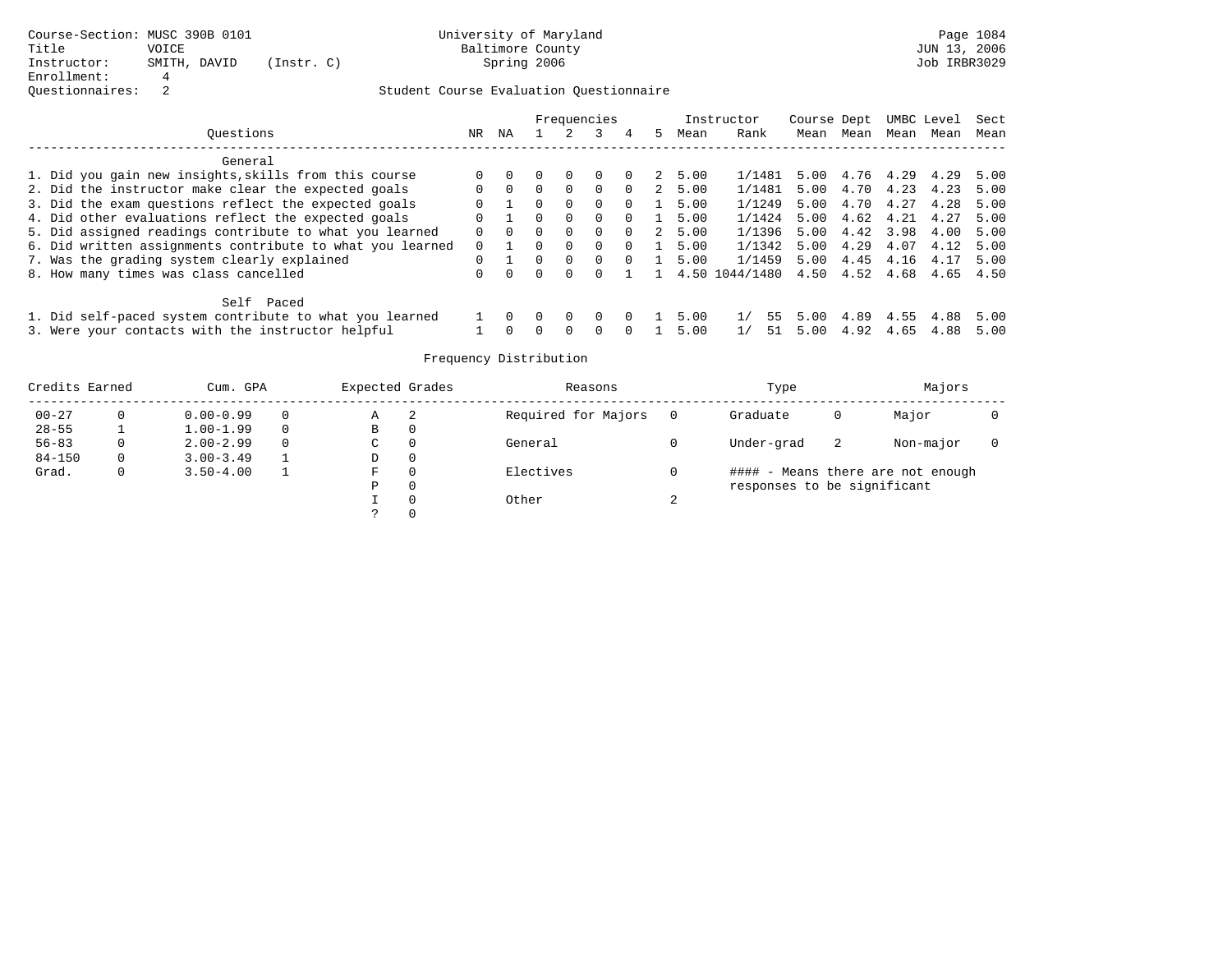|                                                           |    | Frequencies |          |          |          |          |    |      | Instructor | Course Dept |      |           | UMBC Level | Sect |
|-----------------------------------------------------------|----|-------------|----------|----------|----------|----------|----|------|------------|-------------|------|-----------|------------|------|
| Ouestions                                                 | NR | ΝA          |          |          | 3        | 4        | 5. | Mean | Rank       | Mean        | Mean | Mean      | Mean       | Mean |
| General                                                   |    |             |          |          |          |          |    |      |            |             |      |           |            |      |
| 1. Did you gain new insights, skills from this course     |    | $\Omega$    | 0        | $\Omega$ | $\Omega$ | $\Omega$ |    | 5.00 | 1/1481     | 5.00        |      | 4.76 4.29 | 4.29       | 5.00 |
| 2. Did the instructor make clear the expected goals       |    | $\Omega$    | $\Omega$ | $\Omega$ | $\Omega$ | $\Omega$ |    | 5.00 | 1/1481     | 5.00        | 4.70 | 4.23      | 4.23       | 5.00 |
| 4. Did other evaluations reflect the expected goals       |    | $\Omega$    | $\Omega$ | $\Omega$ | $\Omega$ | $\Omega$ |    | 5.00 | 1/1424     | 5.00        | 4.62 | 4.21      | 4.27       | 5.00 |
| 5. Did assigned readings contribute to what you learned   |    | $\Omega$    | 0        | $\Omega$ | $\Omega$ | $\Omega$ |    | 5.00 | 1/1396     | 5.00        | 4.42 | 3.98      | 4.00       | 5.00 |
| 8. How many times was class cancelled                     |    | $\Omega$    | $\Omega$ | $\Omega$ | $\Omega$ |          |    | 4.00 | 1349/1480  | 4.00        | 4.52 | 4.68      | 4.65       | 4.00 |
| 9. How would you grade the overall teaching effectiveness |    | $\Omega$    | 0        | $\Omega$ | $\Omega$ |          |    | 5.00 | 1/1450     | 5.00        | 4.64 | 4.09      | 4.10       | 5.00 |
| Lecture                                                   |    |             |          |          |          |          |    |      |            |             |      |           |            |      |
| 1. Were the instructor's lectures well prepared           |    | $\Omega$    | 0        | $\Omega$ | $\Omega$ | $\Omega$ |    | 5.00 | 1/1409     | 5.00        | 4.43 | 4.42      | 4.43       | 5.00 |
| 2. Did the instructor seem interested in the subject      |    | $\Omega$    | $\Omega$ | $\Omega$ | $\Omega$ | $\Omega$ |    | 5.00 | 1/1407     | 5.00        | 4.74 | 4.69      | 4.67       | 5.00 |
| 3. Was lecture material presented and explained clearly   |    | $\Omega$    | $\Omega$ | $\Omega$ | $\Omega$ | $\Omega$ |    | 5.00 | 1/1399     | 5.00        | 4.65 | 4.26      | 4.27       | 5.00 |
| 4. Did the lectures contribute to what you learned        |    | $\Omega$    | $\Omega$ | $\Omega$ | $\Omega$ | $\Omega$ |    | 5.00 | 1/1400     | 5.00        | 4.59 | 4.27      | 4.28       | 5.00 |
| 5. Did audiovisual techniques enhance your understanding  |    |             |          | 0        |          |          |    | 5.00 | 1/1179     | 5.00        | 4.59 | 3.96      | 4.02       | 5.00 |
| Discussion                                                |    |             |          |          |          |          |    |      |            |             |      |           |            |      |
| 1. Did class discussions contribute to what you learned   |    | $\Omega$    | 0        | 0        | 0        | $\Omega$ |    | 5.00 | 1/1262     | 5.00        | 4.47 | 4.05      | 4.14       | 5.00 |
| 2. Were all students actively encouraged to participate   |    | $\Omega$    | $\Omega$ | $\Omega$ | $\Omega$ | $\Omega$ |    | 5.00 | 1/1259     | 5.00        | 4.59 | 4.29      | 4.34       | 5.00 |
| 3. Did the instructor encourage fair and open discussion  |    |             |          |          |          |          |    | 5.00 | 1/1256     | 5.00        | 4.50 | 4.30      | 4.34       | 5.00 |

| Credits Earned |   | Cum. GPA      |          | Expected Grades |   | Reasons             |   | Type                        |    | Majors                            |  |
|----------------|---|---------------|----------|-----------------|---|---------------------|---|-----------------------------|----|-----------------------------------|--|
| $00 - 27$      |   | $0.00 - 0.99$ | 0        | Α               |   | Required for Majors |   | Graduate                    | 0  | Major                             |  |
| $28 - 55$      |   | $1.00 - 1.99$ | $\Omega$ | B               | 2 |                     |   |                             |    |                                   |  |
| $56 - 83$      |   | $2.00 - 2.99$ | 0        | C               |   | General             |   | Under-grad                  | -2 | Non-major                         |  |
| $84 - 150$     | 0 | $3.00 - 3.49$ | 0        | D               | 0 |                     |   |                             |    |                                   |  |
| Grad.          | 0 | $3.50 - 4.00$ | 0        | F               |   | Electives           |   |                             |    | #### - Means there are not enough |  |
|                |   |               |          | Ρ               |   |                     |   | responses to be significant |    |                                   |  |
|                |   |               |          |                 |   | Other               | ∠ |                             |    |                                   |  |
|                |   |               |          |                 |   |                     |   |                             |    |                                   |  |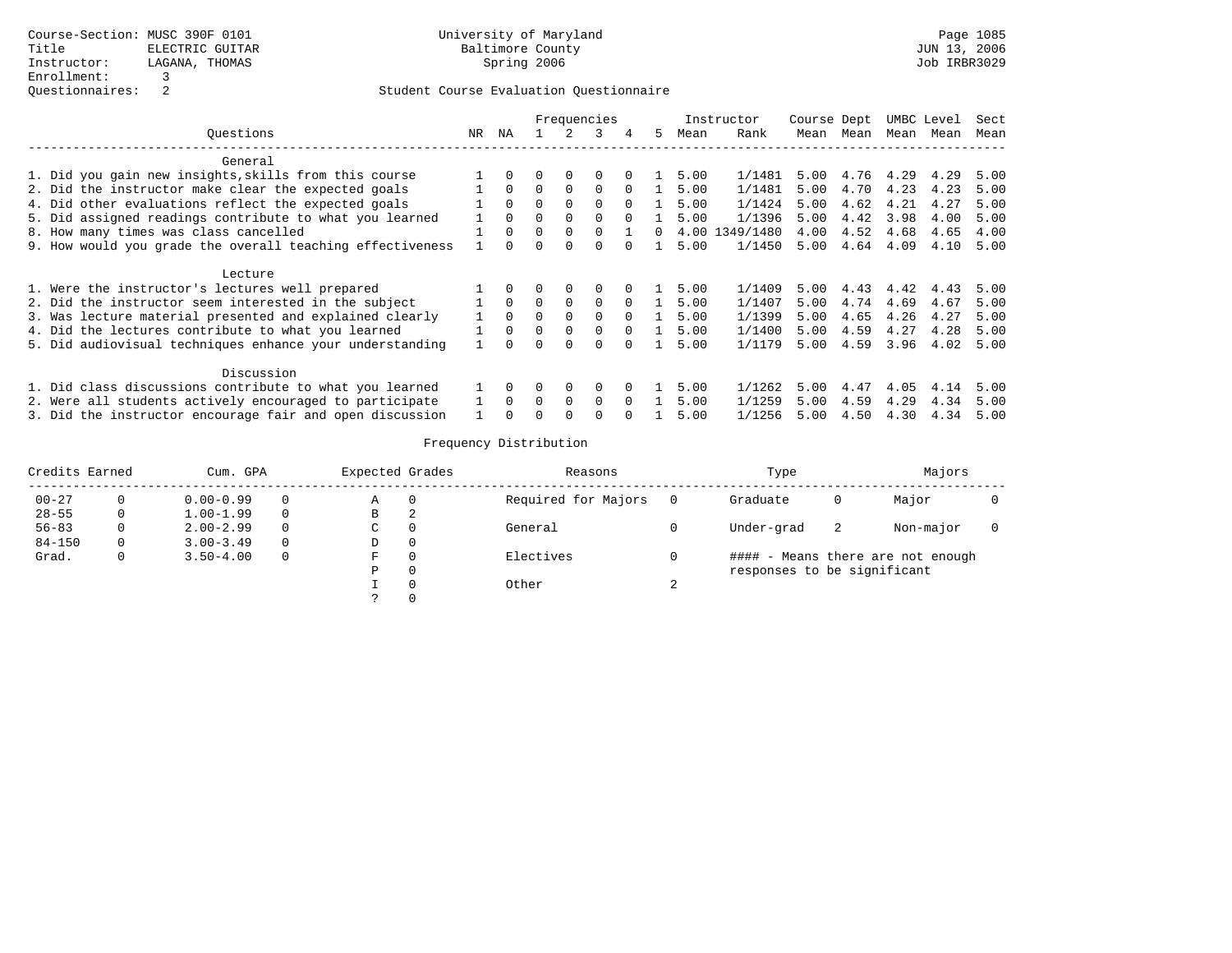|                                                          |             | Frequencies |          |             |             |          |          |      | Instructor     | Course Dept |      |      | UMBC Level | Sect |
|----------------------------------------------------------|-------------|-------------|----------|-------------|-------------|----------|----------|------|----------------|-------------|------|------|------------|------|
| Ouestions                                                | NR.         | ΝA          |          |             | 3           | 4        | 5.       | Mean | Rank           | Mean        | Mean |      | Mean Mean  | Mean |
| General                                                  |             |             |          |             |             |          |          |      |                |             |      |      |            |      |
| 1. Did you gain new insights, skills from this course    |             |             |          |             |             |          |          | 5.00 | 1/1481         | 5.00        | 4.76 | 4.29 | 4.29       | 5.00 |
| 2. Did the instructor make clear the expected goals      | 0           | $\Omega$    | $\Omega$ | $\Omega$    | $\Omega$    | $\Omega$ |          | 5.00 | 1/1481         | 5.00        | 4.70 | 4.23 | 4.23       | 5.00 |
| 3. Did the exam questions reflect the expected goals     | 0           | $\Omega$    | $\Omega$ | $\Omega$    | $\Omega$    | $\Omega$ | -1.      | 5.00 | 1/1249         | 5.00        | 4.70 | 4.27 | 4.28       | 5.00 |
| 4. Did other evaluations reflect the expected goals      |             | $\Omega$    | $\Omega$ | $\Omega$    | $\Omega$    | $\cap$   |          | 5.00 | 1/1424         | 5.00        | 4.62 | 4.21 | 4.27       | 5.00 |
| 7. Was the grading system clearly explained              | 0           | $\Omega$    | $\Omega$ | $\Omega$    |             | $\Omega$ | $\Omega$ |      | 3.00 1380/1459 | 3.00        | 4.45 | 4.16 | 4.17       | 3.00 |
| 8. How many times was class cancelled                    | $\Omega$    |             |          |             |             |          | 0        |      | 4.00 1349/1480 | 4.00        | 4.52 | 4.68 | 4.65       | 4.00 |
| Lecture                                                  |             |             |          |             |             |          |          |      |                |             |      |      |            |      |
| 1. Were the instructor's lectures well prepared          | 0           | $\Omega$    | 0        |             |             |          | 0        |      | 4.00 1152/1409 | 4.00        | 4.43 | 4.42 | 4.43       | 4.00 |
| 2. Did the instructor seem interested in the subject     | 0           | $\Omega$    | $\Omega$ | $\Omega$    | $\Omega$    | $\Omega$ |          | 5.00 | 1/1407         | 5.00        | 4.74 | 4.69 | 4.67       | 5.00 |
| 3. Was lecture material presented and explained clearly  | $\mathbf 0$ | $\Omega$    | $\Omega$ | 0           | $\mathbf 0$ | $\Omega$ |          | 5.00 | 1/1399         | 5.00        | 4.65 | 4.26 | 4.27       | 5.00 |
| 4. Did the lectures contribute to what you learned       | 0           |             |          | $\cap$      | $\Omega$    |          |          | 5.00 | 1/1400         | 5.00        | 4.59 | 4.27 | 4.28       | 5.00 |
| Discussion                                               |             |             |          |             |             |          |          |      |                |             |      |      |            |      |
| 1. Did class discussions contribute to what you learned  | 0           | 0           | 0        | 0           | 0           |          |          | 5.00 | 1/1262         | 5.00        | 4.47 | 4.05 | 4.14       | 5.00 |
| 2. Were all students actively encouraged to participate  | 0           | $\Omega$    | $\Omega$ | $\mathbf 0$ | $\Omega$    | $\Omega$ |          | 5.00 | 1/1259         | 5.00        | 4.59 | 4.29 | 4.34       | 5.00 |
| 3. Did the instructor encourage fair and open discussion | $\Omega$    |             | O        | $\Omega$    | $\Omega$    | $\cap$   |          | 5.00 | 1/1256         | 5.00        | 4.50 | 4.30 | 4.34       | 5.00 |
| Self Paced                                               |             |             |          |             |             |          |          |      |                |             |      |      |            |      |
| 1. Did self-paced system contribute to what you learned  | $\Omega$    |             |          | $\Omega$    | $\Omega$    |          |          | 5.00 | 1/<br>55       | 5.00        | 4.89 | 4.55 | 4.88       | 5.00 |
| 3. Were your contacts with the instructor helpful        | O           |             |          |             |             |          |          | 5.00 | 51<br>1/       | 5.00        | 4.92 | 4.65 | 4.88       | 5.00 |

| Credits Earned |   | Cum. GPA      |          | Expected Grades |          | Reasons             | Type                        |   | Majors                            |  |
|----------------|---|---------------|----------|-----------------|----------|---------------------|-----------------------------|---|-----------------------------------|--|
| $00 - 27$      |   | $0.00 - 0.99$ | $\Omega$ | Α               |          | Required for Majors | Graduate                    | 0 | Major                             |  |
| $28 - 55$      | 0 | $1.00 - 1.99$ | $\Omega$ | В               | $\Omega$ |                     |                             |   |                                   |  |
| $56 - 83$      | 0 | $2.00 - 2.99$ | $\Omega$ | C               |          | General             | Under-grad                  |   | Non-major                         |  |
| $84 - 150$     |   | $3.00 - 3.49$ | $\Omega$ | D               |          |                     |                             |   |                                   |  |
| Grad.          | 0 | $3.50 - 4.00$ |          | F               |          | Electives           |                             |   | #### - Means there are not enough |  |
|                |   |               |          | P               |          |                     | responses to be significant |   |                                   |  |
|                |   |               |          |                 |          | Other               |                             |   |                                   |  |
|                |   |               |          |                 |          |                     |                             |   |                                   |  |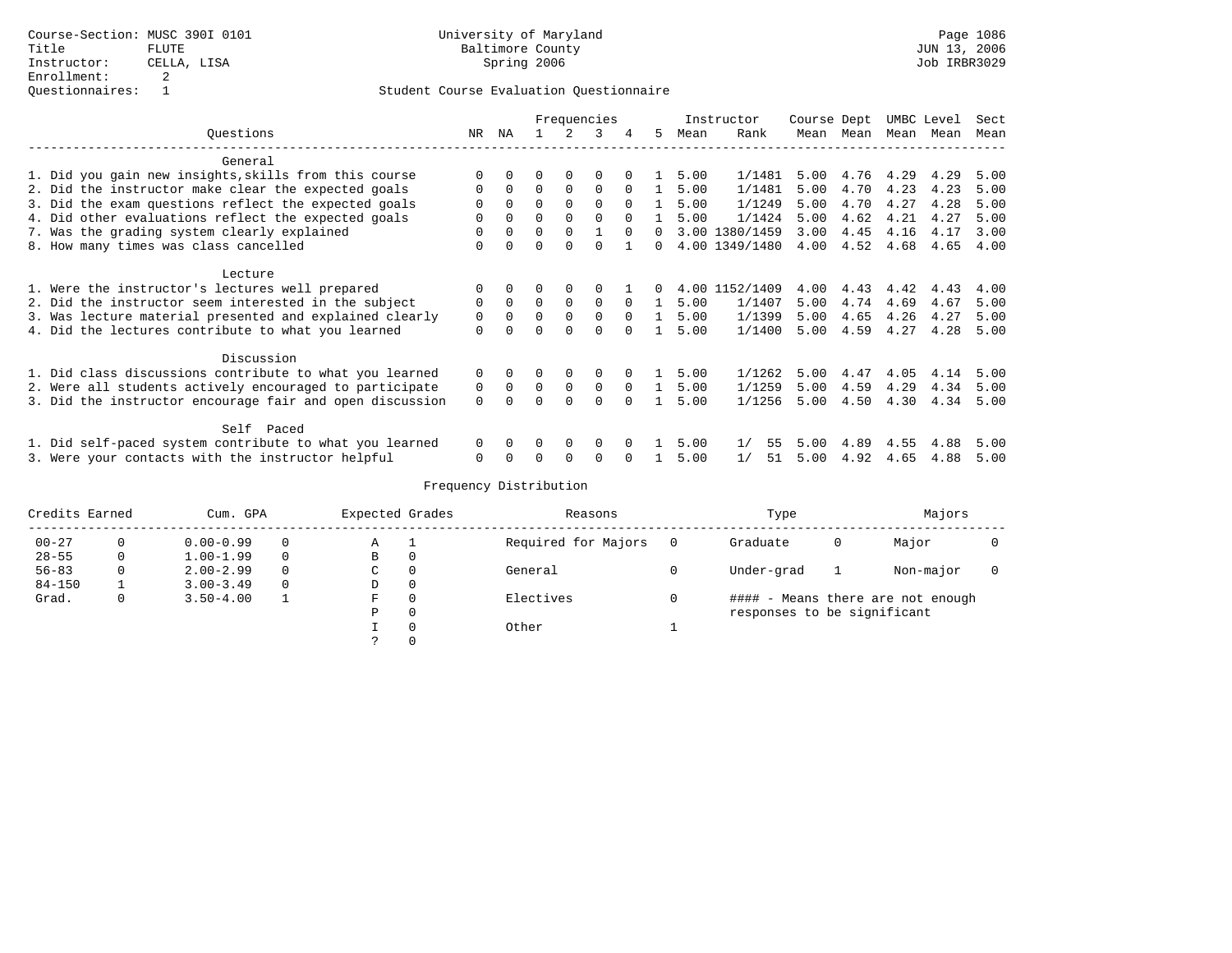|                                                           | Frequencies |              |          |             |             |              |                |      | Instructor | Course Dept |           |      | UMBC Level | Sect |
|-----------------------------------------------------------|-------------|--------------|----------|-------------|-------------|--------------|----------------|------|------------|-------------|-----------|------|------------|------|
| Ouestions                                                 | NR          | ΝA           |          | 2           | 3           | 4            | .5             | Mean | Rank       |             | Mean Mean | Mean | Mean       | Mean |
| General                                                   |             |              |          |             |             |              |                |      |            |             |           |      |            |      |
| 1. Did you gain new insights, skills from this course     | ∩           |              |          |             | $\Omega$    |              |                | 5.00 | 1/1481     | 5.00        | 4.76      | 4.29 | 4.29       | 5.00 |
| 2. Did the instructor make clear the expected goals       | O           | $\Omega$     | 0        | 0           | 0           | $\Omega$     | 2              | 5.00 | 1/1481     | 5.00        | 4.70      | 4.23 | 4.23       | 5.00 |
| 3. Did the exam questions reflect the expected goals      | $\Omega$    |              | $\Omega$ | $\Omega$    | $\Omega$    | $\Omega$     | $\mathbf{1}$   | 5.00 | 1/1249     | 5.00        | 4.70      | 4.27 | 4.28       | 5.00 |
| 4. Did other evaluations reflect the expected goals       | $\Omega$    |              | $\Omega$ | $\Omega$    | $\Omega$    | $\Omega$     | 2              | 5.00 | 1/1424     | 5.00        | 4.62      | 4.21 | 4.27       | 5.00 |
| 5. Did assigned readings contribute to what you learned   | $\Omega$    |              | $\Omega$ | 0           | $\Omega$    |              |                | 5.00 | 1/1396     | 5.00        | 4.42      | 3.98 | 4.00       | 5.00 |
| 7. Was the grading system clearly explained               | $\Omega$    |              | $\Omega$ | $\Omega$    | $\Omega$    |              |                | 4.50 | 460/1459   | 4.50        | 4.45      | 4.16 | 4.17       | 4.50 |
| 8. How many times was class cancelled                     | $\Omega$    |              | $\Omega$ | $\Omega$    | $\Omega$    |              |                | 4.50 | 1044/1480  | 4.50        | 4.52      | 4.68 | 4.65       | 4.50 |
| 9. How would you grade the overall teaching effectiveness | 1           | <sup>n</sup> | $\Omega$ | $\cap$      | $\Omega$    | $\Omega$     |                | 5.00 | 1/1450     | 5.00        | 4.64      | 4.09 | 4.10       | 5.00 |
| Lecture                                                   |             |              |          |             |             |              |                |      |            |             |           |      |            |      |
| 1. Were the instructor's lectures well prepared           |             |              | 0        | 0           | $\Omega$    |              |                | 5.00 | 1/1409     | 5.00        | 4.43      | 4.42 | 4.43       | 5.00 |
| 2. Did the instructor seem interested in the subject      | $\Omega$    | $\Omega$     | $\Omega$ | $\mathbf 0$ | $\Omega$    | $\Omega$     | 2              | 5.00 | 1/1407     | 5.00        | 4.74      | 4.69 | 4.67       | 5.00 |
| 3. Was lecture material presented and explained clearly   | 0           | 0            | $\Omega$ | $\Omega$    | $\Omega$    | $\Omega$     | 2              | 5.00 | 1/1399     | 5.00        | 4.65      | 4.26 | 4.27       | 5.00 |
| 4. Did the lectures contribute to what you learned        | 0           | <sup>0</sup> | $\Omega$ | $\mathbf 0$ | $\Omega$    | $\Omega$     | 2              | 5.00 | 1/1400     | 5.00        | 4.59      | 4.27 | 4.28       | 5.00 |
| 5. Did audiovisual techniques enhance your understanding  | $\Omega$    |              | U        | $\cap$      | $\Omega$    | $\Omega$     | 2              | 5.00 | 1/1179     | 5.00        | 4.59      | 3.96 | 4.02       | 5.00 |
| Discussion                                                |             |              |          |             |             |              |                |      |            |             |           |      |            |      |
| 1. Did class discussions contribute to what you learned   | 0           |              |          |             | $\Omega$    |              |                | 5.00 | 1/1262     | 5.00        | 4.47      | 4.05 | 4.14       | 5.00 |
| 2. Were all students actively encouraged to participate   | 0           | 0            | 0        | $\mathbf 0$ | $\mathbf 0$ | 0            | 2              | 5.00 | 1/1259     | 5.00        | 4.59      | 4.29 | 4.34       | 5.00 |
| 3. Did the instructor encourage fair and open discussion  | 0           |              | $\Omega$ | 0           | $\mathbf 0$ | $\Omega$     | $\overline{2}$ | 5.00 | 1/1256     | 5.00        | 4.50      | 4.30 | 4.34       | 5.00 |
| 4. Were special techniques successful                     | $\Omega$    |              | U        | $\cap$      | $\cap$      | <sup>n</sup> |                | 5.00 | 1/788      | 5.00        | 4.55      | 4.00 | 4.07       | 5.00 |
|                                                           |             |              |          |             |             |              |                |      |            |             |           |      |            |      |
| Self Paced                                                |             |              |          |             |             |              |                |      |            |             |           |      |            |      |
| 1. Did self-paced system contribute to what you learned   |             |              | 0        | 0           | 0           |              |                | 5.00 | 1/<br>55   | 5.00        | 4.89      | 4.55 | 4.88       | 5.00 |
| 3. Were your contacts with the instructor helpful         |             |              |          | $\Omega$    | $\Omega$    |              |                | 5.00 | 1/<br>51   | 5.00        | 4.92      | 4.65 | 4.88       | 5.00 |

| Credits Earned |          | Cum. GPA      |          | Expected Grades |          | Reasons             |    | Type                        |    | Majors                            |  |
|----------------|----------|---------------|----------|-----------------|----------|---------------------|----|-----------------------------|----|-----------------------------------|--|
| $00 - 27$      |          | $0.00 - 0.99$ | $\Omega$ | Α               | 2        | Required for Majors |    | Graduate                    | 0  | Major                             |  |
| $28 - 55$      |          | $1.00 - 1.99$ | $\Omega$ | B               | 0        |                     |    |                             |    |                                   |  |
| $56 - 83$      | 0        | $2.00 - 2.99$ | $\Omega$ | C               | $\Omega$ | General             |    | Under-grad                  | -2 | Non-major                         |  |
| $84 - 150$     | $\Omega$ | $3.00 - 3.49$ | $\Omega$ | D               | $\circ$  |                     |    |                             |    |                                   |  |
| Grad.          | 0        | $3.50 - 4.00$ |          | F               | 0        | Electives           |    |                             |    | #### - Means there are not enough |  |
|                |          |               |          | P               | 0        |                     |    | responses to be significant |    |                                   |  |
|                |          |               |          |                 | $\Omega$ | Other               | z. |                             |    |                                   |  |
|                |          |               |          |                 |          |                     |    |                             |    |                                   |  |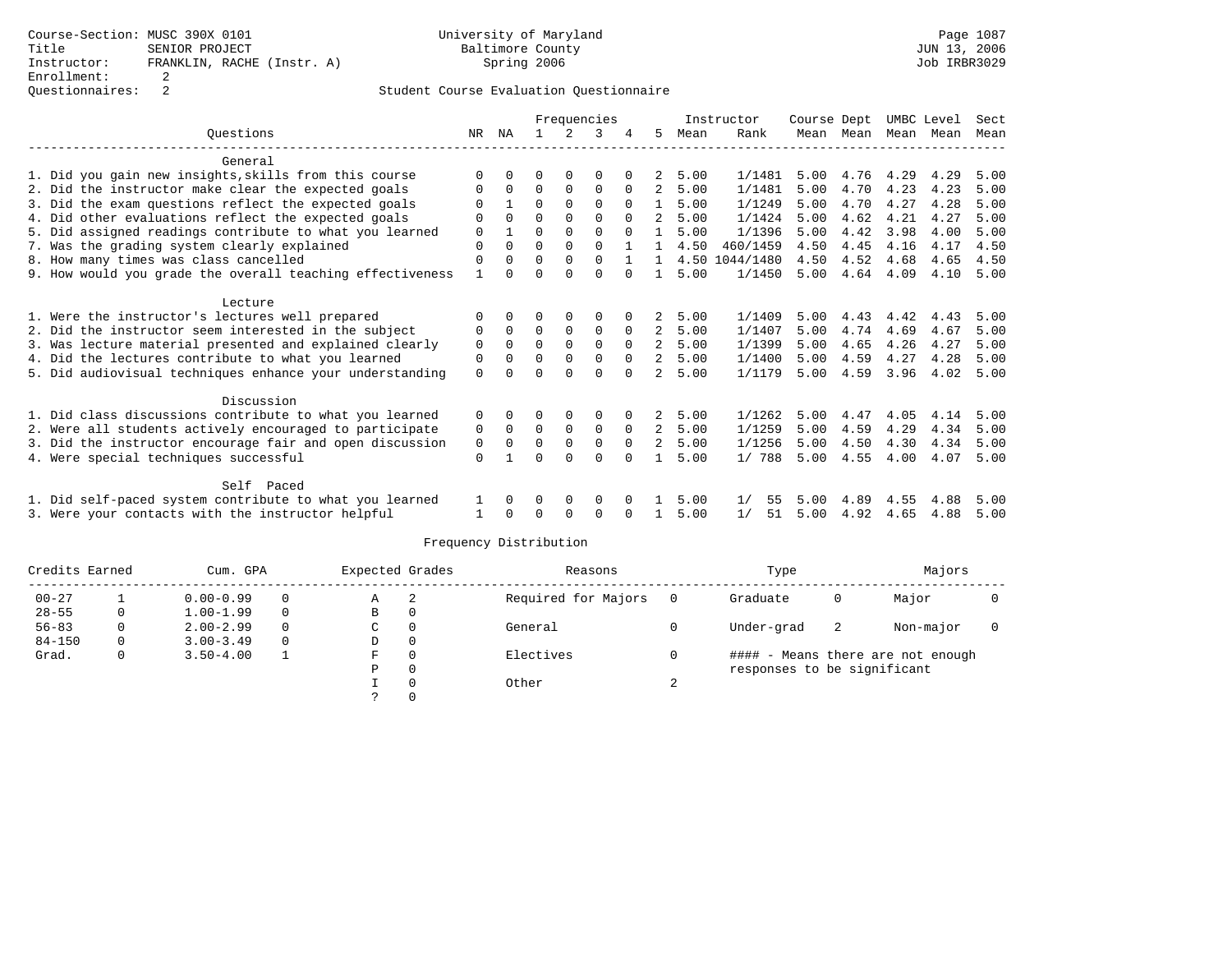|                                                          |             |          |          |              | Frequencies |                |             |         | Instructor     | Course Dept |           | UMBC Level |      | Sect |
|----------------------------------------------------------|-------------|----------|----------|--------------|-------------|----------------|-------------|---------|----------------|-------------|-----------|------------|------|------|
| Ouestions                                                | NR          | NA       |          | 2            | 3           | $\overline{4}$ | 5.          | Mean    | Rank           | Mean        | Mean      | Mean       | Mean | Mean |
| General                                                  |             |          |          |              |             |                |             |         |                |             |           |            |      |      |
| 1. Did you gain new insights, skills from this course    | $\Omega$    |          |          | 0            | $\Omega$    |                |             | 2, 5.00 | 1/1481         | 5.00        | 4.76 4.29 |            | 4.29 | 5.00 |
| 2. Did the instructor make clear the expected goals      | $\Omega$    | $\Omega$ | $\Omega$ | $\Omega$     | $\Omega$    | $\Omega$       | $2^{\circ}$ | 5.00    | 1/1481         | 5.00        | 4.70      | 4.23       | 4.23 | 5.00 |
| 3. Did the exam questions reflect the expected goals     | $\Omega$    |          | $\Omega$ | $\Omega$     | $\Omega$    | $\Omega$       |             | 5.00    | 1/1249         | 5.00        | 4.70      | 4.27       | 4.28 | 5.00 |
| 4. Did other evaluations reflect the expected goals      | $\Omega$    | $\Omega$ |          | $\Omega$     | $\Omega$    | $\Omega$       | $2^{\circ}$ | 5.00    | 1/1424         | 5.00        | 4.62      | 4.21       | 4.27 | 5.00 |
| 5. Did assigned readings contribute to what you learned  | $\Omega$    |          |          | $\Omega$     | $\Omega$    | $\Omega$       |             | 5.00    | 1/1396         | 5.00        | 4.42      | 3.98       | 4.00 | 5.00 |
| 7. Was the grading system clearly explained              | $\mathbf 0$ | $\Omega$ |          | $\mathbf 0$  |             |                |             | 4.50    | 460/1459       | 4.50        | 4.45      | 4.16       | 4.17 | 4.50 |
| 8. How many times was class cancelled                    | $\Omega$    | $\cap$   | $\cap$   | $\Omega$     | $\cap$      |                |             |         | 4.50 1044/1480 | 4.50        | 4.52      | 4.68       | 4.65 | 4.50 |
| Discussion                                               |             |          |          |              |             |                |             |         |                |             |           |            |      |      |
| 1. Did class discussions contribute to what you learned  | $\Omega$    | $\Omega$ |          | 0            | $\Omega$    |                | 2           | 5.00    | 1/1262         | 5.00        | 4.47      | 4.05       | 4.14 | 5.00 |
| 2. Were all students actively encouraged to participate  | $\Omega$    | $\Omega$ | $\Omega$ | $\Omega$     | $\Omega$    | $\Omega$       | $2^{\circ}$ | 5.00    | 1/1259         | 5.00        | 4.59      | 4.29       | 4.34 | 5.00 |
| 3. Did the instructor encourage fair and open discussion | $\Omega$    | $\Omega$ | $\Omega$ | $\Omega$     | $\Omega$    | $\Omega$       | $2^{\circ}$ | 5.00    | 1/1256         | 5.00        | 4.50      | 4.30       | 4.34 | 5.00 |
| 4. Were special techniques successful                    | $\Omega$    |          |          | $\Omega$     | $\Omega$    |                |             | 5.00    | 1/788          | 5.00        | 4.55      | 4.00       | 4.07 | 5.00 |
| Self Paced                                               |             |          |          |              |             |                |             |         |                |             |           |            |      |      |
| 1. Did self-paced system contribute to what you learned  |             | $\Omega$ | $\Omega$ | $\mathbf{0}$ | $\Omega$    |                |             | 5.00    | 55             | 5.00        | 4.89      | 4.55       | 4.88 | 5.00 |
| 3. Were your contacts with the instructor helpful        |             |          |          |              |             |                |             | 5.00    | 51             | 5.00        | 4.92      | 4.65       | 4.88 | 5.00 |

| Credits Earned |   | Cum. GPA      |          | Expected Grades |   | Reasons             |   | Type                        |    | Majors                            |  |
|----------------|---|---------------|----------|-----------------|---|---------------------|---|-----------------------------|----|-----------------------------------|--|
| $00 - 27$      |   | $0.00 - 0.99$ | 0        | Α               | 2 | Required for Majors |   | Graduate                    | 0  | Major                             |  |
| $28 - 55$      | 0 | $1.00 - 1.99$ | $\Omega$ | B               |   |                     |   |                             |    |                                   |  |
| $56 - 83$      |   | $2.00 - 2.99$ | $\Omega$ | C               |   | General             |   | Under-grad                  | -2 | Non-major                         |  |
| $84 - 150$     | 0 | $3.00 - 3.49$ | $\Omega$ | D               |   |                     |   |                             |    |                                   |  |
| Grad.          | 0 | $3.50 - 4.00$ |          | F               |   | Electives           |   |                             |    | #### - Means there are not enough |  |
|                |   |               |          | P               |   |                     |   | responses to be significant |    |                                   |  |
|                |   |               |          |                 |   | Other               | 4 |                             |    |                                   |  |
|                |   |               |          |                 |   |                     |   |                             |    |                                   |  |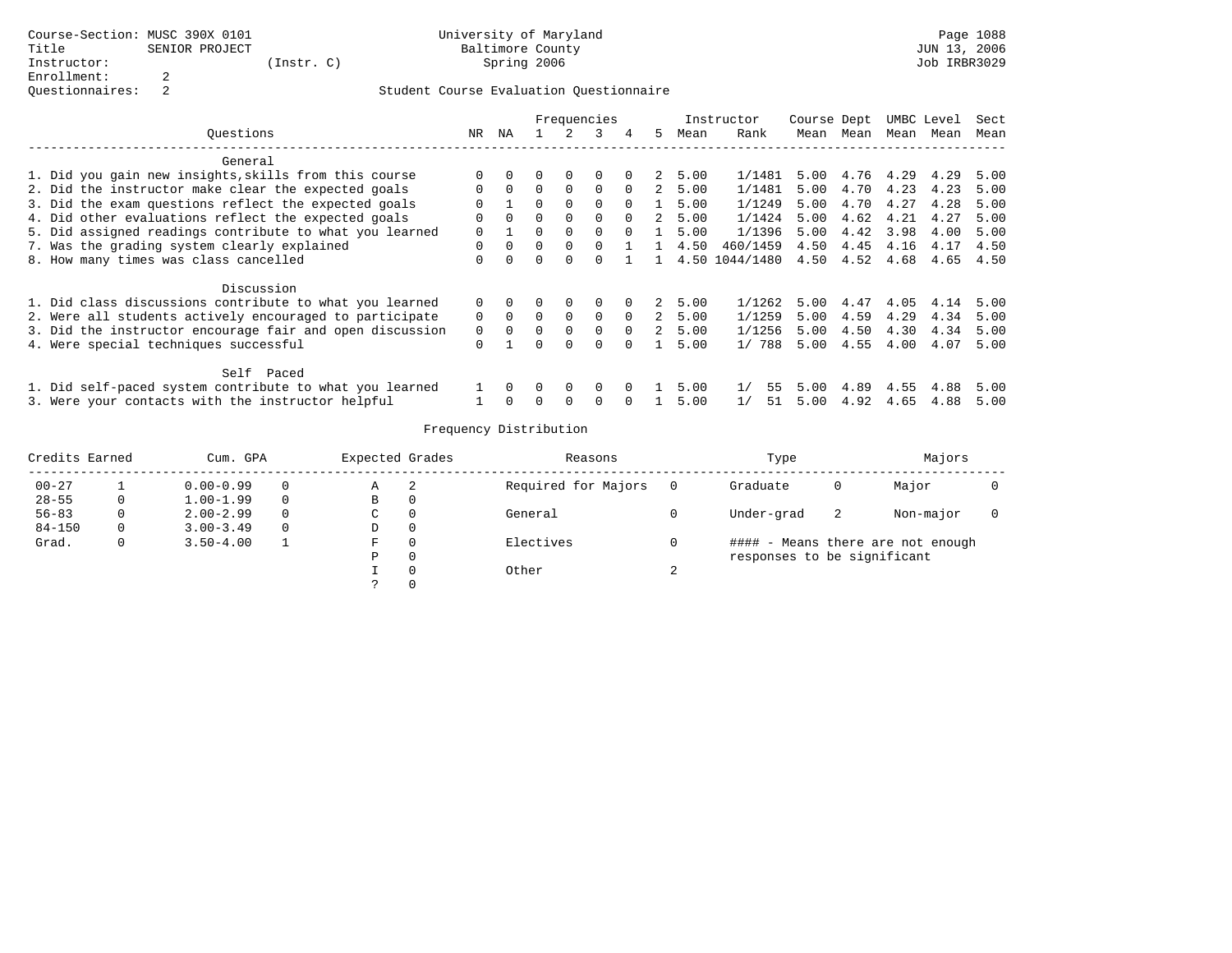|                                                           |          |          |        |          | Frequencies |          |    |      | Instructor     | Course Dept |      | UMBC Level |      | Sect |
|-----------------------------------------------------------|----------|----------|--------|----------|-------------|----------|----|------|----------------|-------------|------|------------|------|------|
| Ouestions                                                 | NR       | ΝA       |        |          |             |          | 5. | Mean | Rank           | Mean        | Mean | Mean       | Mean | Mean |
| General                                                   |          |          |        |          |             |          |    |      |                |             |      |            |      |      |
| 1. Did you gain new insights, skills from this course     |          |          |        |          |             |          |    | 5.00 | 1/1481         | 5.00        | 4.76 | 4.29       | 4.45 | 5.00 |
| 2. Did the instructor make clear the expected goals       |          |          |        | $\Omega$ |             |          | 0. | 4.00 | 1000/1481 4.50 |             | 4.70 | 4.23       | 4.32 | 4.00 |
| 3. Did the exam questions reflect the expected goals      | $\Omega$ | $\Omega$ |        | $\Omega$ | $\Omega$    |          | 0. | 4.00 | 893/1249       | 4.50        | 4.70 | 4.27       | 4.44 | 4.00 |
| 4. Did other evaluations reflect the expected goals       | $\Omega$ | $\Omega$ | $\cap$ | $\Omega$ | $\cap$      |          | 0. | 4.00 | 959/1424 4.50  |             | 4.62 | 4.21       | 4.35 | 4.00 |
| 6. Did written assignments contribute to what you learned |          |          |        |          |             |          | 0  | 3.00 | 1269/1342      | 4.00        | 4.29 | 4.07       | 4.21 | 3.00 |
| 7. Was the grading system clearly explained               | $\Omega$ | $\cap$   | $\cap$ | $\Omega$ | $\Omega$    | $\Omega$ |    | 5.00 | 1/1459         | 5.00        | 4.45 | 4.16       | 4.25 | 5.00 |
| 8. How many times was class cancelled                     |          |          | $\cap$ | $\Omega$ | $\Omega$    | $\Omega$ |    | 5.00 | 1/1480         | 5.00        | 4.52 | 4.68       | 4.74 | 5.00 |
| Discussion                                                |          |          |        |          |             |          |    |      |                |             |      |            |      |      |
| 1. Did class discussions contribute to what you learned   |          |          |        |          |             |          |    | 5.00 | 1/1262         | 5.00        | 4.47 | 4.05       | 4.33 | 5.00 |
| 2. Were all students actively encouraged to participate   | $\Omega$ |          |        | $\Omega$ | $\Omega$    |          |    | 5.00 | 1/1259         | 5.00        | 4.59 | 4.29       | 4.57 | 5.00 |
| 3. Did the instructor encourage fair and open discussion  | $\Omega$ |          |        | $\cap$   | $\cap$      |          |    | 5.00 | 1/1256         | 5.00        | 4.50 | 4.30       | 4.60 | 5.00 |

| Credits Earned |          | Cum. GPA      |          | Expected Grades |   | Reasons             | Type                        |   | Majors                            |  |
|----------------|----------|---------------|----------|-----------------|---|---------------------|-----------------------------|---|-----------------------------------|--|
| $00 - 27$      | 0        | $0.00 - 0.99$ | $\Omega$ | Α               |   | Required for Majors | Graduate                    | 0 | Major                             |  |
| $28 - 55$      | 0        | $1.00 - 1.99$ | $\Omega$ | В               | 0 |                     |                             |   |                                   |  |
| $56 - 83$      |          | $2.00 - 2.99$ | $\Omega$ | С               | 0 | General             | Under-grad                  |   | Non-major                         |  |
| $84 - 150$     | $\Omega$ | $3.00 - 3.49$ | $\Omega$ | D               | 0 |                     |                             |   |                                   |  |
| Grad.          | 0        | $3.50 - 4.00$ | $\Omega$ | F               | 0 | Electives           |                             |   | #### - Means there are not enough |  |
|                |          |               |          | D               | 0 |                     | responses to be significant |   |                                   |  |
|                |          |               |          |                 | 0 | Other               |                             |   |                                   |  |
|                |          |               |          |                 | 0 |                     |                             |   |                                   |  |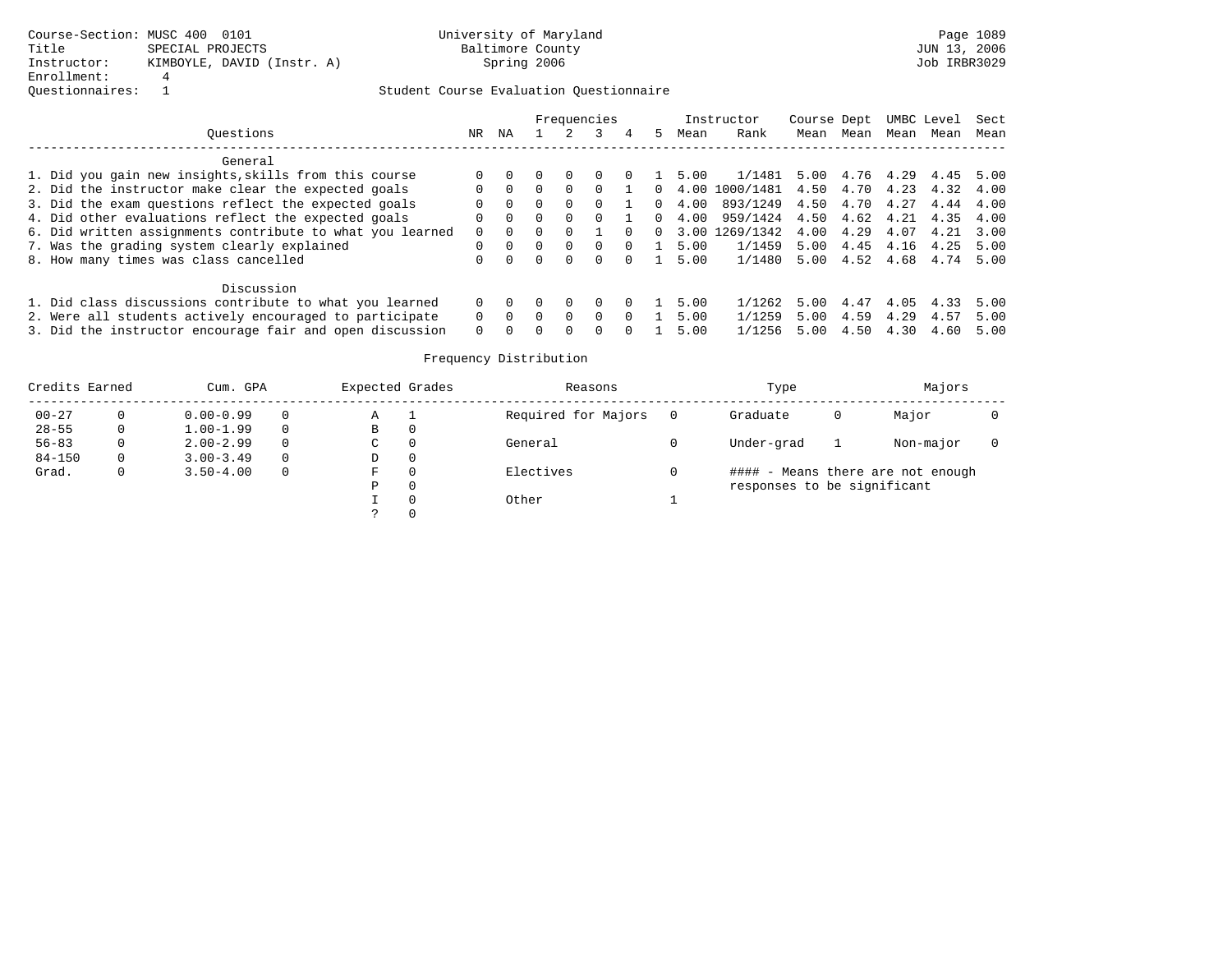|                                                           |          |          |          |          | Frequencies  |          |          |      | Instructor     | Course Dept |      | UMBC Level |      | Sect |
|-----------------------------------------------------------|----------|----------|----------|----------|--------------|----------|----------|------|----------------|-------------|------|------------|------|------|
| Ouestions                                                 | NR.      | ΝA       |          |          | ર            | 4        | 5.       | Mean | Rank           | Mean        | Mean | Mean       | Mean | Mean |
| General                                                   |          |          |          |          |              |          |          |      |                |             |      |            |      |      |
| 1. Did you gain new insights, skills from this course     | O        |          |          | $\Omega$ |              |          |          | 5.00 | 1/1481         | 5.00        | 4.76 | 4.29       | 4.45 | 5.00 |
| 2. Did the instructor make clear the expected goals       | O        | $\Omega$ | $\Omega$ | $\Omega$ | $\Omega$     |          |          | 4.00 | 1000/1481      | 4.50        | 4.70 | 4.23       | 4.32 | 4.00 |
| 3. Did the exam questions reflect the expected goals      |          | $\Omega$ | 0        | $\Omega$ | O            |          | $\Omega$ | 4.00 | 893/1249       | 4.50        | 4.70 | 4.27       | 4.44 | 4.00 |
| 4. Did other evaluations reflect the expected goals       | 0        | $\Omega$ | $\Omega$ | $\Omega$ | $\Omega$     |          | $\Omega$ | 4.00 | 959/1424       | 4.50        | 4.62 | 4.21       | 4.35 | 4.00 |
| 6. Did written assignments contribute to what you learned | $\Omega$ | $\Omega$ | 0        | $\Omega$ |              | $\cap$   | 0        | 3.00 | 1269/1342      | 4.00        | 4.29 | 4.07       | 4.21 | 3.00 |
| 7. Was the grading system clearly explained               | $\Omega$ | $\Omega$ | 0        | $\Omega$ | 0            | $\cap$   |          | 5.00 | 1/1459         | 5.00        | 4.45 | 4.16       | 4.25 | 5.00 |
| 8. How many times was class cancelled                     |          |          | 0        | $\Omega$ | <sup>0</sup> |          |          | 5.00 | 1/1480         | 5.00        | 4.52 | 4.68       | 4.74 | 5.00 |
| 9. How would you grade the overall teaching effectiveness | O        |          |          |          |              |          |          | 5.00 | 1/1450         | 5.00        | 4.64 | 4.09       | 4.28 | 5.00 |
| Lecture                                                   |          |          |          |          |              |          |          |      |                |             |      |            |      |      |
| 1. Were the instructor's lectures well prepared           |          |          |          | $\Omega$ |              |          |          |      | 4.00 1152/1409 | 4.00        | 4.43 | 4.42       | 4.51 | 4.00 |
| 2. Did the instructor seem interested in the subject      | $\Omega$ | $\Omega$ | $\Omega$ | $\Omega$ | $\Omega$     | $\Omega$ |          | 5.00 | 1/1407         | 5.00        | 4.74 | 4.69       | 4.79 | 5.00 |
| 3. Was lecture material presented and explained clearly   | $\Omega$ | $\Omega$ | $\Omega$ | $\Omega$ | 0            |          | 0        |      | 4.00 1002/1399 | 4.00        | 4.65 | 4.26       | 4.36 | 4.00 |
| 4. Did the lectures contribute to what you learned        | $\Omega$ | $\Omega$ | 0        | $\Omega$ | 0            | $\Omega$ |          | 5.00 | 1/1400         | 5.00        | 4.59 | 4.27       | 4.38 | 5.00 |
| 5. Did audiovisual techniques enhance your understanding  | $\Omega$ |          | ∩        | $\cap$   | <sup>n</sup> |          |          | 5.00 | 1/1179         | 5.00        | 4.59 | 3.96       | 4.07 | 5.00 |
| Discussion                                                |          |          |          |          |              |          |          |      |                |             |      |            |      |      |
| 1. Did class discussions contribute to what you learned   | $\Omega$ | $\Omega$ |          | $\Omega$ | $\Omega$     |          |          | 5.00 | 1/1262         | 5.00        | 4.47 | 4.05       | 4.33 | 5.00 |
| 2. Were all students actively encouraged to participate   | 0        | $\Omega$ | $\Omega$ | $\Omega$ | $\Omega$     | $\Omega$ |          | 5.00 | 1/1259         | 5.00        | 4.59 | 4.29       | 4.57 | 5.00 |
| 3. Did the instructor encourage fair and open discussion  | $\Omega$ |          |          |          | O            |          |          | 5.00 | 1/1256         | 5.00        | 4.50 | 4.30       | 4.60 | 5.00 |

| Credits Earned |          | Cum. GPA      |          | Expected Grades |          | Reasons             | Type                        |   | Majors                            |  |
|----------------|----------|---------------|----------|-----------------|----------|---------------------|-----------------------------|---|-----------------------------------|--|
| $00 - 27$      |          | $0.00 - 0.99$ | $\Omega$ | Α               | - 1      | Required for Majors | Graduate                    | 0 | Major                             |  |
| $28 - 55$      | $\Omega$ | $1.00 - 1.99$ | $\Omega$ | В               | 0        |                     |                             |   |                                   |  |
| $56 - 83$      | 0        | $2.00 - 2.99$ | $\Omega$ | C               | 0        | General             | Under-grad                  |   | Non-major                         |  |
| $84 - 150$     | $\Omega$ | $3.00 - 3.49$ | $\Omega$ | D               | 0        |                     |                             |   |                                   |  |
| Grad.          | 0        | $3.50 - 4.00$ | $\Omega$ | F               | 0        | Electives           |                             |   | #### - Means there are not enough |  |
|                |          |               |          | Ρ               | 0        |                     | responses to be significant |   |                                   |  |
|                |          |               |          |                 | $\Omega$ | Other               |                             |   |                                   |  |
|                |          |               |          |                 | $\Omega$ |                     |                             |   |                                   |  |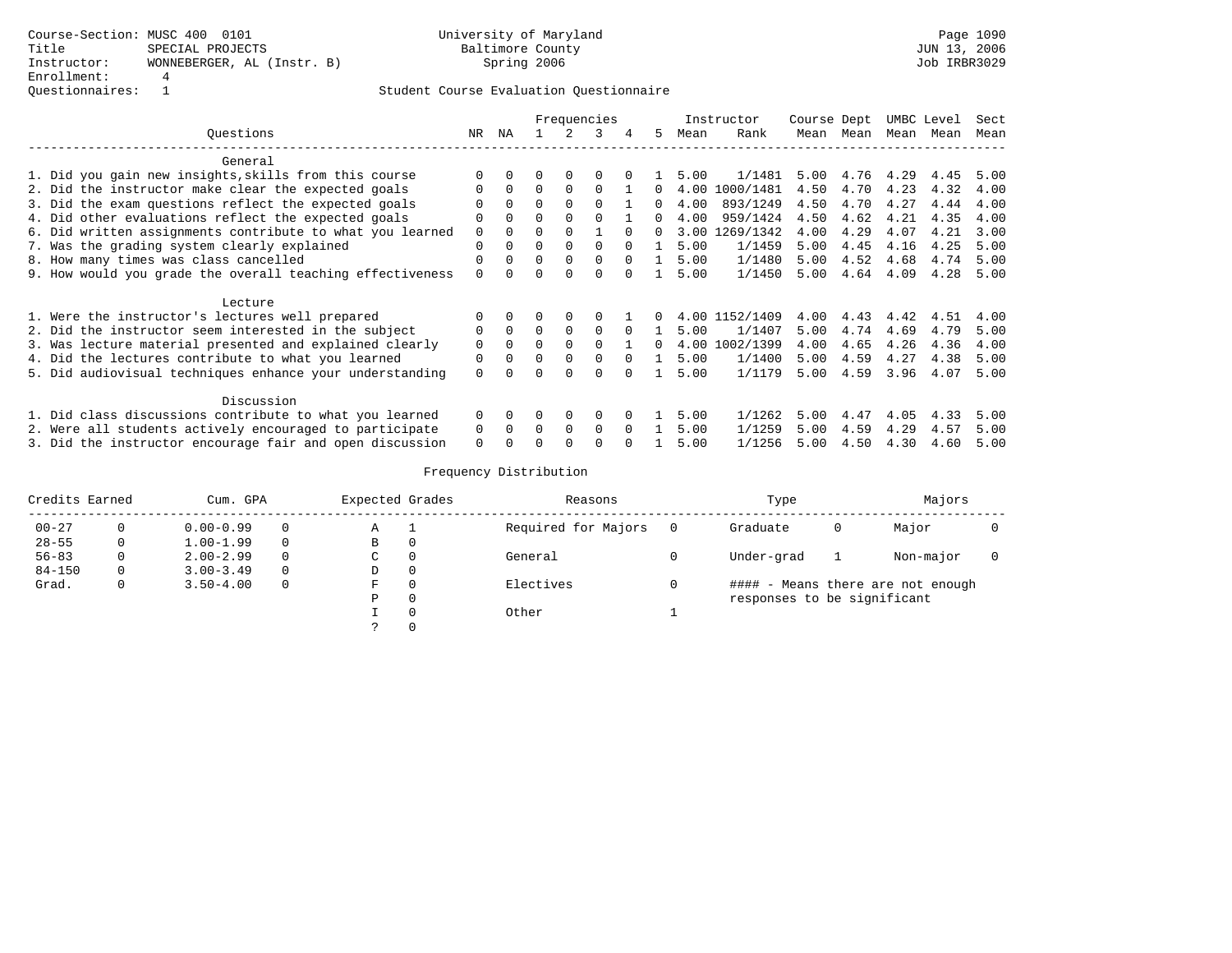|                                                           |              |              |              |          | Frequencies |          |    |      | Instructor | Course Dept |      |           | UMBC Level | Sect |
|-----------------------------------------------------------|--------------|--------------|--------------|----------|-------------|----------|----|------|------------|-------------|------|-----------|------------|------|
| Ouestions                                                 | NR           | ΝA           |              |          |             | 4        | 5  | Mean | Rank       | Mean        | Mean | Mean      | Mean       | Mean |
| General                                                   |              |              |              |          |             |          |    |      |            |             |      |           |            |      |
| 1. Did you gain new insights, skills from this course     |              |              |              | $\Omega$ | $\Omega$    | $\Omega$ | 2  | 5.00 | 1/1481     | 5.00        |      | 4.76 4.29 | 4.45       | 5.00 |
| 2. Did the instructor make clear the expected goals       | 0            | $\Omega$     | 0            | $\Omega$ | $\Omega$    | $\Omega$ | 2  | 5.00 | 1/1481     | 4.50        | 4.70 | 4.23      | 4.32       | 5.00 |
| 3. Did the exam questions reflect the expected goals      |              |              | 0            | $\Omega$ | $\Omega$    | $\Omega$ |    | 5.00 | 1/1249     | 4.50        | 4.70 | 4.27      | 4.44       | 5.00 |
| 4. Did other evaluations reflect the expected goals       | 0            | $\Omega$     | 0            | $\Omega$ | $\Omega$    | $\Omega$ | 2  | 5.00 | 1/1424     | 4.50        | 4.62 | 4.21      | 4.35       | 5.00 |
| 5. Did assigned readings contribute to what you learned   | 0            |              | <sup>0</sup> | $\Omega$ | $\Omega$    | $\Omega$ |    | 5.00 | 1/1396     | 5.00        | 4.42 | 3.98      | 4.09       | 5.00 |
| 6. Did written assignments contribute to what you learned | $\Omega$     |              | <sup>0</sup> | $\Omega$ | $\Omega$    | $\Omega$ |    | 5.00 | 1/1342     | 4.00        | 4.29 | 4.07      | 4.21       | 5.00 |
| 7. Was the grading system clearly explained               | <sup>0</sup> |              | 0            | $\Omega$ | $\Omega$    | $\Omega$ |    | 5.00 | 1/1459     | 5.00        | 4.45 | 4.16      | 4.25       | 5.00 |
| 8. How many times was class cancelled                     |              | $\Omega$     | $\Omega$     | $\Omega$ | $\Omega$    | $\Omega$ | 2. | 5.00 | 1/1480     | 5.00        | 4.52 | 4.68      | 4.74       | 5.00 |
| 9. How would you grade the overall teaching effectiveness |              | <sup>n</sup> |              | $\Omega$ |             |          |    | 5.00 | 1/1450     | 5.00        | 4.64 | 4.09      | 4.28       | 5.00 |
| Self Paced                                                |              |              |              |          |             |          |    |      |            |             |      |           |            |      |
| 1. Did self-paced system contribute to what you learned   |              | $\Omega$     |              | $\Omega$ | $\Omega$    | $\Omega$ |    | 5.00 | 55<br>1/   | 5.00        | 4.89 | 4.55      | 4.86       | 5.00 |
| 2. Did study questions make clear the expected goal       |              | $\Omega$     | 0            | $\Omega$ | $\Omega$    | $\Omega$ |    | 5.00 | 1/<br>31   | 5.00        | 5.00 | 4.75      | 5.00       | 5.00 |
| 3. Were your contacts with the instructor helpful         |              | $\Omega$     | 0            | $\Omega$ | $\Omega$    | $\Omega$ |    | 5.00 | 1/<br>51   | 5.00        | 4.92 | 4.65      | 4.71       | 5.00 |
| 4. Was the feedback/tutoring by proctors helpful          |              | $\Omega$     | 0            | $\Omega$ | $\Omega$    | $\Omega$ |    | 5.00 | 1/<br>34   | 5.00        | 4.96 | 4.83      | 5.00       | 5.00 |
| 5. Were there enough proctors for all the students        |              |              |              | $\Omega$ | $\Omega$    |          |    | 5.00 | 1/<br>24   | 5.00        | 5.00 | 4.82      | 5.00       | 5.00 |

| Credits Earned |   | Cum. GPA      |          | Expected Grades |   | Reasons             | Type                        |    | Majors                            |  |
|----------------|---|---------------|----------|-----------------|---|---------------------|-----------------------------|----|-----------------------------------|--|
| $00 - 27$      |   | $0.00 - 0.99$ | $\Omega$ | Α               | 2 | Required for Majors | Graduate                    | 0  | Major                             |  |
| $28 - 55$      |   | $1.00 - 1.99$ | $\Omega$ | В               |   |                     |                             |    |                                   |  |
| $56 - 83$      |   | $2.00 - 2.99$ | $\Omega$ | C               |   | General             | Under-grad                  | -2 | Non-major                         |  |
| $84 - 150$     | 0 | $3.00 - 3.49$ |          | D               |   |                     |                             |    |                                   |  |
| Grad.          |   | $3.50 - 4.00$ | 0        | F.              |   | Electives           |                             |    | #### - Means there are not enough |  |
|                |   |               |          | P               |   |                     | responses to be significant |    |                                   |  |
|                |   |               |          |                 |   | Other               |                             |    |                                   |  |
|                |   |               |          |                 |   |                     |                             |    |                                   |  |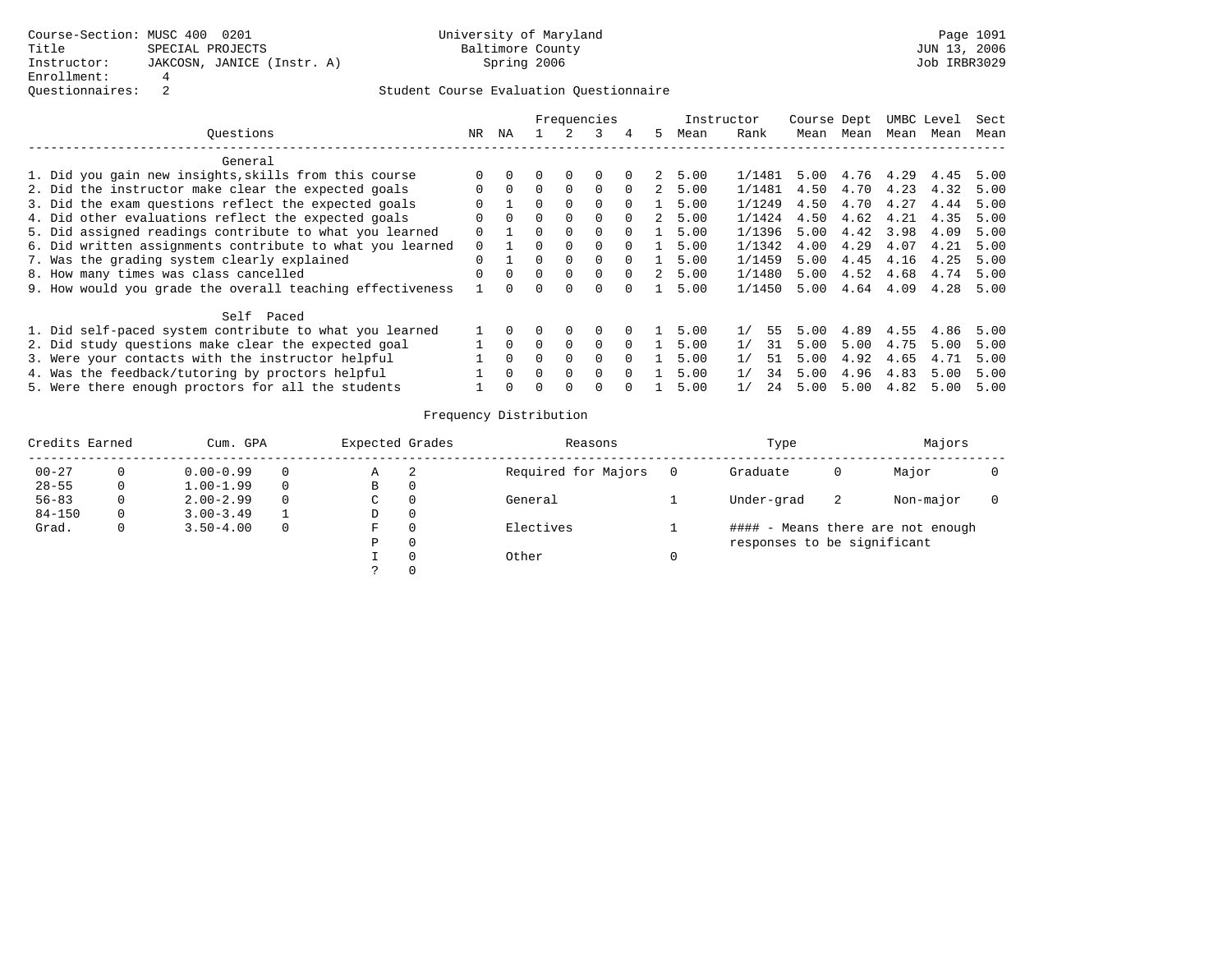|                                                           |    |          |          |          | Frequencies |          |             | Instructor |          | Course Dept |      |           | UMBC Level | Sect |
|-----------------------------------------------------------|----|----------|----------|----------|-------------|----------|-------------|------------|----------|-------------|------|-----------|------------|------|
| Ouestions                                                 | NR | ΝA       |          |          | २           | 4        | 5.          | Mean       | Rank     | Mean        | Mean | Mean      | Mean       | Mean |
| General                                                   |    |          |          |          |             |          |             |            |          |             |      |           |            |      |
| 1. Did you gain new insights, skills from this course     |    |          | 0        | $\Omega$ | $\Omega$    | $\Omega$ | $2^{\circ}$ | 5.00       | 1/1481   | 5.00        |      | 4.76 4.29 | 4.45       | 5.00 |
| 2. Did the instructor make clear the expected goals       |    | $\Omega$ | $\Omega$ | $\Omega$ | $\Omega$    | $\Omega$ | 2           | 5.00       | 1/1481   | 4.50        | 4.70 | 4.23      | 4.32       | 5.00 |
| 3. Did the exam questions reflect the expected goals      |    |          | 0        | $\Omega$ | $\Omega$    | $\Omega$ |             | 5.00       | 1/1249   | 4.50        | 4.70 | 4.27      | 4.44       | 5.00 |
| 4. Did other evaluations reflect the expected goals       |    | $\Omega$ | 0        | $\Omega$ | $\Omega$    | $\Omega$ |             | 5.00       | 1/1424   | 4.50        | 4.62 | 4.21      | 4.35       | 5.00 |
| 5. Did assigned readings contribute to what you learned   |    |          | 0        | $\Omega$ | $\Omega$    | $\Omega$ |             | 5.00       | 1/1396   | 5.00        | 4.42 | 3.98      | 4.09       | 5.00 |
| 6. Did written assignments contribute to what you learned | 0  |          | 0        | $\Omega$ | $\Omega$    | $\Omega$ |             | 5.00       | 1/1342   | 4.00        | 4.29 | 4.07      | 4.21       | 5.00 |
| 7. Was the grading system clearly explained               | 0  |          | 0        | $\Omega$ | $\Omega$    | $\Omega$ |             | 5.00       | 1/1459   | 5.00        | 4.45 | 4.16      | 4.25       | 5.00 |
| 8. How many times was class cancelled                     |    |          |          | $\Omega$ |             |          | 2.          | 5.00       | 1/1480   | 5.00        | 4.52 | 4.68      | 4.74       | 5.00 |
| Self Paced                                                |    |          |          |          |             |          |             |            |          |             |      |           |            |      |
| 1. Did self-paced system contribute to what you learned   |    |          |          | $\Omega$ | $\Omega$    |          |             | 5.00       | 1/<br>55 | 5.00        | 4.89 | 4.55      | 4.86       | 5.00 |
| 2. Did study questions make clear the expected goal       |    | $\Omega$ |          | $\Omega$ | $\Omega$    | $\Omega$ |             | 5.00       | 31       | 5.00        | 5.00 | 4.75      | 5.00       | 5.00 |
| 3. Were your contacts with the instructor helpful         |    |          | U        | $\Omega$ | $\Omega$    | $\Omega$ |             | 5.00       | 51<br>1/ | 5.00        | 4.92 | 4.65      | 4.71       | 5.00 |
| 4. Was the feedback/tutoring by proctors helpful          |    | $\Omega$ | 0        | $\Omega$ | $\Omega$    | $\Omega$ |             | 5.00       | 1/<br>34 | 5.00        | 4.96 | 4.83      | 5.00       | 5.00 |
| 5. Were there enough proctors for all the students        |    |          |          | $\Omega$ |             |          |             | 5.00       | 1/<br>24 | 5.00        | 5.00 | 4.82      | 5.00       | 5.00 |

| Credits Earned |    | Cum. GPA      |          | Expected Grades |                          | Reasons             | Type                        |    | Majors                            |  |
|----------------|----|---------------|----------|-----------------|--------------------------|---------------------|-----------------------------|----|-----------------------------------|--|
| $00 - 27$      |    | $0.00 - 0.99$ | 0        | Α               | $\overline{\phantom{a}}$ | Required for Majors | Graduate                    |    | Major                             |  |
| $28 - 55$      | 0  | $1.00 - 1.99$ | $\Omega$ | В               |                          |                     |                             |    |                                   |  |
| $56 - 83$      |    | $2.00 - 2.99$ | $\Omega$ | C               |                          | General             | Under-grad                  | -2 | Non-major                         |  |
| $84 - 150$     | 0. | $3.00 - 3.49$ |          | D               |                          |                     |                             |    |                                   |  |
| Grad.          |    | $3.50 - 4.00$ | $\Omega$ | F               |                          | Electives           |                             |    | #### - Means there are not enough |  |
|                |    |               |          | P               |                          |                     | responses to be significant |    |                                   |  |
|                |    |               |          |                 |                          | Other               |                             |    |                                   |  |
|                |    |               |          |                 |                          |                     |                             |    |                                   |  |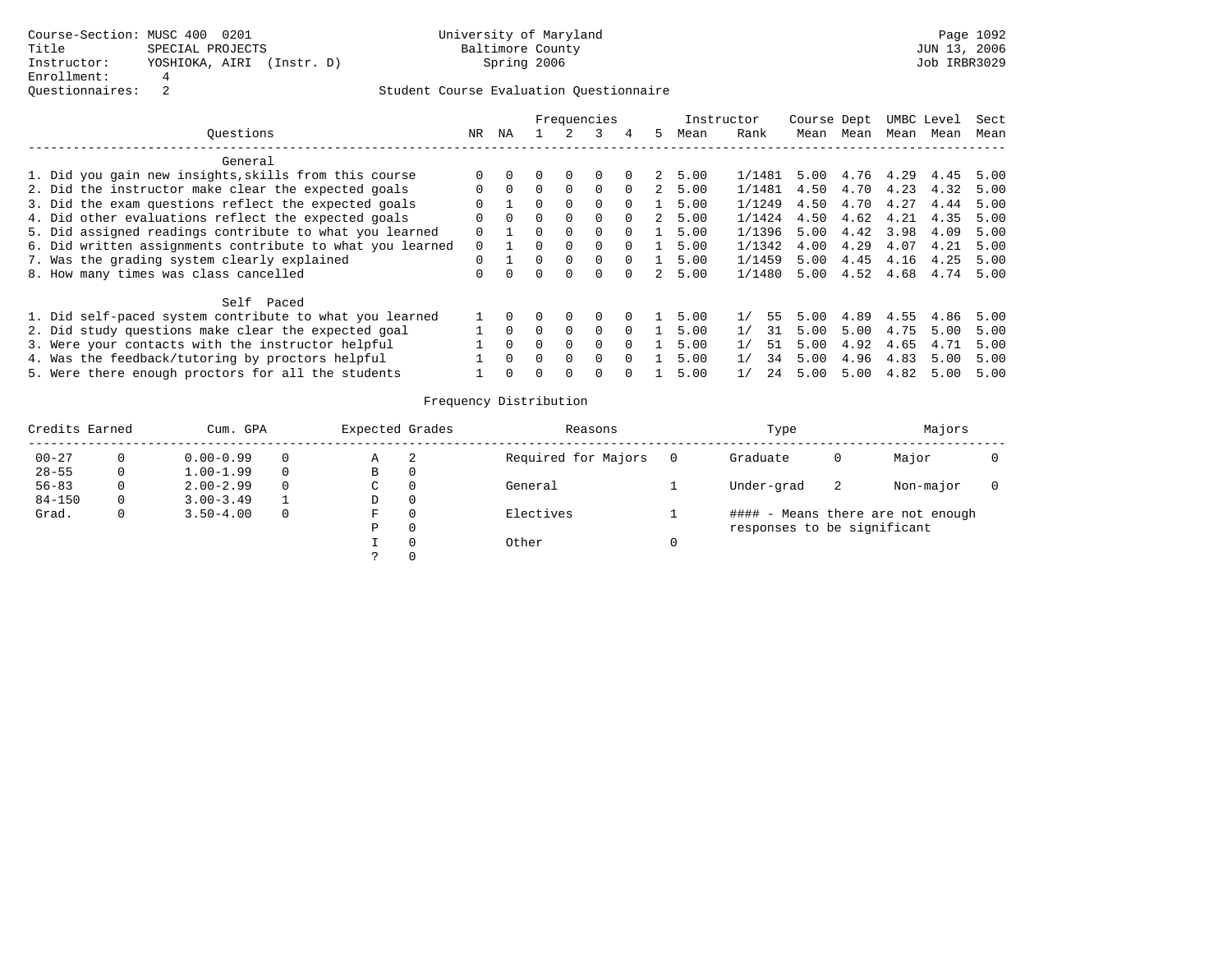|                                                           |              |             |          |              | Frequencies |          |                | Instructor |          | Course Dept |           |      | UMBC Level | Sect |
|-----------------------------------------------------------|--------------|-------------|----------|--------------|-------------|----------|----------------|------------|----------|-------------|-----------|------|------------|------|
| Ouestions                                                 | NR           | ΝA          |          | 2            | 3           | 4        | 5              | Mean       | Rank     |             | Mean Mean | Mean | Mean       | Mean |
| General                                                   |              |             |          |              |             |          |                |            |          |             |           |      |            |      |
| 1. Did you gain new insights, skills from this course     | <sup>0</sup> | $\Omega$    | 0        | $\Omega$     | 0           |          |                | 5.00       | 1/1481   | 5.00        | 4.76      | 4.29 | 4.45       | 5.00 |
| 2. Did the instructor make clear the expected goals       | 0            | $\Omega$    | $\Omega$ | $\Omega$     | $\Omega$    | $\Omega$ | 1              | 5.00       | 1/1481   | 5.00        | 4.70      | 4.23 | 4.32       | 5.00 |
| 4. Did other evaluations reflect the expected goals       |              | $\Omega$    | $\Omega$ | $\Omega$     | $\Omega$    | $\Omega$ | -1.            | 5.00       | 1/1424   | 5.00        | 4.62      | 4.21 | 4.35       | 5.00 |
| 7. Was the grading system clearly explained               | 0            | 0           | $\Omega$ | $\Omega$     | $\Omega$    | $\Omega$ | $\mathbf{1}$   | 5.00       | 1/1459   | 5.00        | 4.45      | 4.16 | 4.25       | 5.00 |
| 8. How many times was class cancelled                     | 0            | $\Omega$    | $\Omega$ | $\mathbf 0$  | $\Omega$    | $\Omega$ | 1              | 5.00       | 1/1480   | 5.00        | 4.52      | 4.68 | 4.74       | 5.00 |
| 9. How would you grade the overall teaching effectiveness | $\mathbf 0$  | $\Omega$    | U        | $\Omega$     | $\Omega$    | $\Omega$ | $\mathbf{1}$   | 5.00       | 1/1450   | 5.00        | 4.64      | 4.09 | 4.28       | 5.00 |
| Lecture                                                   |              |             |          |              |             |          |                |            |          |             |           |      |            |      |
| 1. Were the instructor's lectures well prepared           | 0            | $\Omega$    |          | $\Omega$     | 0           |          |                | 5.00       | 1/1409   | 5.00        | 4.43      | 4.42 | 4.51       | 5.00 |
| 2. Did the instructor seem interested in the subject      | 0            | $\Omega$    | $\Omega$ | $\Omega$     | $\Omega$    | $\Omega$ | $\mathbf{1}$   | 5.00       | 1/1407   | 5.00        | 4.74      | 4.69 | 4.79       | 5.00 |
| 3. Was lecture material presented and explained clearly   | 0            | $\Omega$    | $\Omega$ | $\Omega$     | $\Omega$    | $\Omega$ | $\overline{1}$ | 5.00       | 1/1399   | 5.00        | 4.65      | 4.26 | 4.36       | 5.00 |
| 4. Did the lectures contribute to what you learned        | 0            | $\Omega$    | $\Omega$ | $\Omega$     | $\Omega$    | $\Omega$ | $\mathbf{1}$   | 5.00       | 1/1400   | 5.00        | 4.59      | 4.27 | 4.38       | 5.00 |
| 5. Did audiovisual techniques enhance your understanding  | $\Omega$     | $\Omega$    |          | $\Omega$     | $\Omega$    | $\Omega$ | $\mathbf{1}$   | 5.00       | 1/1179   | 5.00        | 4.59      | 3.96 | 4.07       | 5.00 |
| Discussion                                                |              |             |          |              |             |          |                |            |          |             |           |      |            |      |
| 1. Did class discussions contribute to what you learned   | 0            | 0           | 0        | 0            | 0           |          |                | 5.00       | 1/1262   | 5.00        | 4.47      | 4.05 | 4.33       | 5.00 |
| 2. Were all students actively encouraged to participate   | 0            | $\mathbf 0$ | $\Omega$ | $\mathbf 0$  | 0           | $\Omega$ | $\mathbf{1}$   | 5.00       | 1/1259   | 5.00        | 4.59      | 4.29 | 4.57       | 5.00 |
| 3. Did the instructor encourage fair and open discussion  | $\Omega$     | $\Omega$    | 0        | $\Omega$     | $\Omega$    | $\Omega$ | $\mathbf{1}$   | 5.00       | 1/1256   | 5.00        | 4.50      | 4.30 | 4.60       | 5.00 |
| Self Paced                                                |              |             |          |              |             |          |                |            |          |             |           |      |            |      |
| 1. Did self-paced system contribute to what you learned   | 0            | $\Omega$    | 0        | 0            | 0           |          |                | 5.00       | 1/<br>55 | 5.00        | 4.89      | 4.55 | 4.86       | 5.00 |
| 3. Were your contacts with the instructor helpful         | $\Omega$     | $\Omega$    | $\Omega$ | $\Omega$     | $\Omega$    | $\Omega$ | $\mathbf{1}$   | 5.00       | 51<br>1/ | 5.00        | 4.92      | 4.65 | 4.71       | 5.00 |
| 4. Was the feedback/tutoring by proctors helpful          | 0            | $\Omega$    | $\Omega$ | $\Omega$     | $\Omega$    | $\Omega$ |                | 5.00       | 1/<br>34 | 5.00        | 4.96      | 4.83 | 5.00       | 5.00 |
| 5. Were there enough proctors for all the students        | 0            |             |          | <sup>0</sup> | $\Omega$    |          |                | 5.00       | 1/<br>24 | 5.00        | 5.00      | 4.82 | 5.00       | 5.00 |
|                                                           |              |             |          |              |             |          |                |            |          |             |           |      |            |      |

| Credits Earned |              | Cum. GPA      |          | Expected Grades |          | Reasons             |     | Type                        |   | Majors                            |  |
|----------------|--------------|---------------|----------|-----------------|----------|---------------------|-----|-----------------------------|---|-----------------------------------|--|
| $00 - 27$      | 0            | $0.00 - 0.99$ | $\Omega$ | A               |          | Required for Majors | - 0 | Graduate                    | 0 | Major                             |  |
| $28 - 55$      | $\mathbf{0}$ | $1.00 - 1.99$ | $\Omega$ | В               | 0        |                     |     |                             |   |                                   |  |
| $56 - 83$      | 0            | $2.00 - 2.99$ | $\Omega$ | $\mathsf{C}$    | $\Omega$ | General             |     | Under-grad                  |   | Non-major                         |  |
| $84 - 150$     | 0            | $3.00 - 3.49$ | $\Omega$ | D               | $\Omega$ |                     |     |                             |   |                                   |  |
| Grad.          | 0            | $3.50 - 4.00$ | $\Omega$ | F.              | $\Omega$ | Electives           |     |                             |   | #### - Means there are not enough |  |
|                |              |               |          | P               | $\Omega$ |                     |     | responses to be significant |   |                                   |  |
|                |              |               |          |                 |          | Other               |     |                             |   |                                   |  |
|                |              |               |          |                 |          |                     |     |                             |   |                                   |  |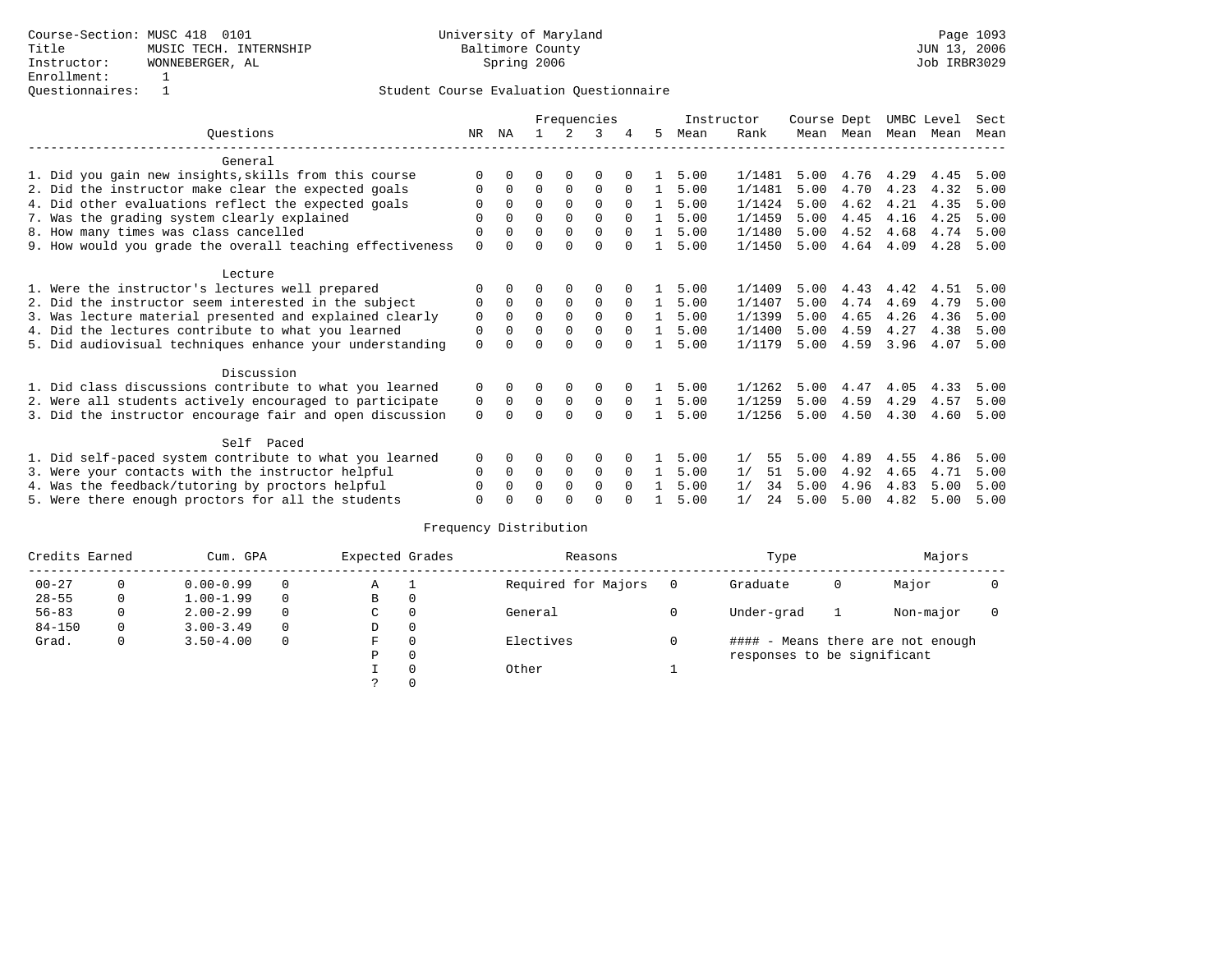|                                                           |             |                |          |          | Frequencies |          |    |      | Instructor     | Course Dept |      | UMBC Level |      | Sect |
|-----------------------------------------------------------|-------------|----------------|----------|----------|-------------|----------|----|------|----------------|-------------|------|------------|------|------|
| Ouestions                                                 | NR.         | ΝA             |          |          | 3           |          | 5. | Mean | Rank           | Mean        | Mean | Mean       | Mean | Mean |
| General                                                   |             |                |          |          |             |          |    |      |                |             |      |            |      |      |
| 1. Did you gain new insights, skills from this course     | ∩           |                | O        | $\Omega$ | $\Omega$    |          |    | 4.86 | 196/1481       | 4.86        | 4.76 | 4.29       | 4.45 | 4.86 |
| 2. Did the instructor make clear the expected goals       | $\Omega$    | $\Omega$       | $\Omega$ | $\Omega$ | $\Omega$    |          |    | 4.29 | 790/1481       | 4.29        | 4.70 | 4.23       | 4.32 | 4.29 |
| 3. Did the exam questions reflect the expected goals      |             | $\overline{2}$ | $\Omega$ | $\Omega$ | $\Omega$    |          | 3  | 4.60 | 405/1249       | 4.60        | 4.70 | 4.27       | 4.44 | 4.60 |
| 4. Did other evaluations reflect the expected goals       | $\Omega$    |                | $\Omega$ |          | $\Omega$    |          | 4  | 4.57 | 364/1424       | 4.57        | 4.62 | 4.21       | 4.35 | 4.57 |
| 5. Did assigned readings contribute to what you learned   | $\Omega$    |                |          |          | $\Omega$    |          | 3  | 4.00 | 707/1396       | 4.00        | 4.42 | 3.98       | 4.09 | 4.00 |
| 6. Did written assignments contribute to what you learned | $\mathbf 0$ | $\Omega$       | $\Omega$ |          |             |          | 5  | 4.57 | 257/1342       | 4.57        | 4.29 | 4.07       | 4.21 | 4.57 |
| 7. Was the grading system clearly explained               | $\Omega$    |                | $\Omega$ | $\Omega$ |             |          |    | 4.29 | 749/1459       | 4.29        | 4.45 | 4.16       | 4.25 | 4.29 |
| 8. How many times was class cancelled                     | $\Omega$    | 0              | $\Omega$ | $\Omega$ | $\Omega$    | 5        | 2  |      | 4.29 1193/1480 | 4.29        | 4.52 | 4.68       | 4.74 | 4.29 |
| 9. How would you grade the overall teaching effectiveness | $\Omega$    |                | U        | ∩        | $\cap$      |          |    | 4.20 | 692/1450       | 4.20        | 4.64 | 4.09       | 4.28 | 4.20 |
|                                                           |             |                |          |          |             |          |    |      |                |             |      |            |      |      |
| Lecture                                                   |             |                |          |          |             |          |    |      |                |             |      |            |      |      |
| 1. Were the instructor's lectures well prepared           |             |                |          |          |             |          |    | 4.43 | 865/1409       | 4.43        | 4.43 | 4.42       | 4.51 | 4.43 |
| 2. Did the instructor seem interested in the subject      | 0           | $\Omega$       | $\Omega$ | $\Omega$ | $\Omega$    | $\Omega$ |    | 5.00 | 1/1407         | 5.00        | 4.74 | 4.69       | 4.79 | 5.00 |
| 3. Was lecture material presented and explained clearly   | $\mathbf 0$ | $\Omega$       | $\Omega$ |          |             | $2^{1}$  | 4  | 4.43 | 659/1399       | 4.43        | 4.65 | 4.26       | 4.36 | 4.43 |
| 4. Did the lectures contribute to what you learned        | 0           |                | $\Omega$ | $\Omega$ |             |          | 5. | 4.57 | 521/1400       | 4.57        | 4.59 | 4.27       | 4.38 | 4.57 |
| 5. Did audiovisual techniques enhance your understanding  | $\Omega$    |                |          |          | ∩           |          |    | 5.00 | 1/1179         | 5.00        | 4.59 | 3.96       | 4.07 | 5.00 |
|                                                           |             |                |          |          |             |          |    |      |                |             |      |            |      |      |
| Discussion                                                |             |                |          |          |             |          |    |      |                |             |      |            |      |      |
| 1. Did class discussions contribute to what you learned   | $\Omega$    | 0              | O        | 0        |             |          | 5. | 4.43 | 418/1262       | 4.43        | 4.47 | 4.05       | 4.33 | 4.43 |
| 2. Were all students actively encouraged to participate   | 0           | 0              | $\Omega$ | 0        | $\Omega$    |          | 6  | 4.86 | 257/1259       | 4.86        | 4.59 | 4.29       | 4.57 | 4.86 |
| 3. Did the instructor encourage fair and open discussion  | 0           |                | O        |          | $\Omega$    |          | 6  | 4.86 | 256/1256       | 4.86        | 4.50 | 4.30       | 4.60 | 4.86 |
| 4. Were special techniques successful                     | $\Omega$    |                |          |          | ∩           |          |    | 4.17 | 335/788        | 4.17        | 4.55 | 4.00       | 4.26 | 4.17 |

| Credits Earned |          | Cum. GPA      |          | Expected Grades |          | Reasons             |   | Type                        |   | Majors                            |  |
|----------------|----------|---------------|----------|-----------------|----------|---------------------|---|-----------------------------|---|-----------------------------------|--|
| $00 - 27$      | $\Omega$ | $0.00 - 0.99$ |          | Α               |          | Required for Majors | 0 | Graduate                    |   | Major                             |  |
| $28 - 55$      | ᅩ        | $1.00 - 1.99$ |          | В               | 2        |                     |   |                             |   |                                   |  |
| $56 - 83$      | 0        | $2.00 - 2.99$ |          | $\sim$<br>◡     |          | General             |   | Under-grad                  | 6 | Non-major                         |  |
| $84 - 150$     |          | $3.00 - 3.49$ | $\Omega$ | D               | 0        |                     |   |                             |   |                                   |  |
| Grad.          |          | $3.50 - 4.00$ | 2        | F               | 0        | Electives           |   |                             |   | #### - Means there are not enough |  |
|                |          |               |          | Ρ               | 0        |                     |   | responses to be significant |   |                                   |  |
|                |          |               |          |                 | $\Omega$ | Other               |   |                             |   |                                   |  |
|                |          |               |          |                 |          |                     |   |                             |   |                                   |  |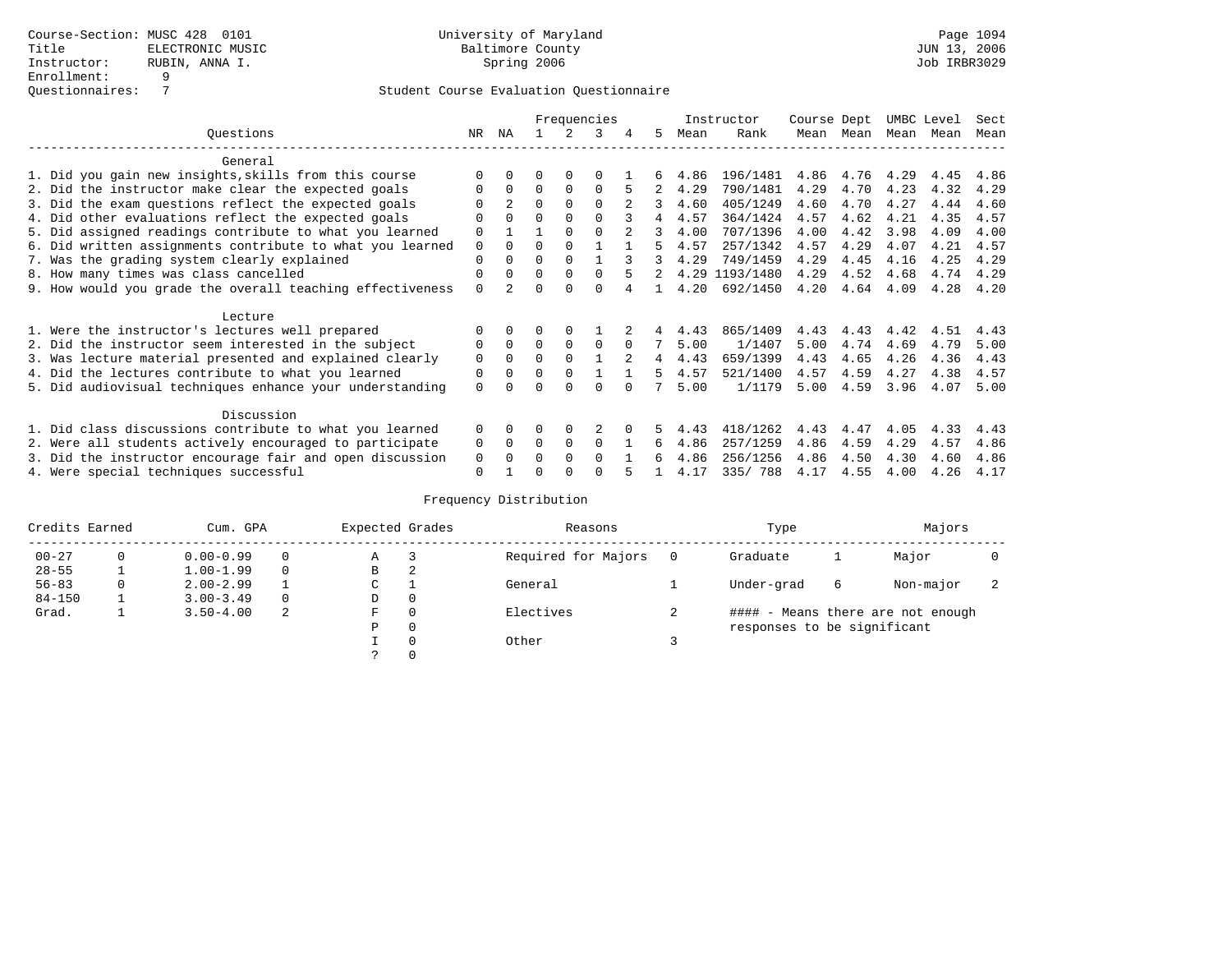|                                                           |                |          |          |          | Frequencies |          |     |      | Instructor       | Course Dept |      | UMBC Level |      | Sect |
|-----------------------------------------------------------|----------------|----------|----------|----------|-------------|----------|-----|------|------------------|-------------|------|------------|------|------|
| Questions                                                 | NR             | ΝA       |          |          |             | 4        | 5   | Mean | Rank             | Mean        | Mean | Mean Mean  |      | Mean |
| General                                                   |                |          |          |          |             |          |     |      |                  |             |      |            |      |      |
| 1. Did you gain new insights, skills from this course     |                |          |          |          |             |          |     | 4.90 | 159/1481         | 4.90        | 4.76 | 4.29       | 4.45 | 4.90 |
| 2. Did the instructor make clear the expected goals       |                | $\Omega$ | $\Omega$ | $\Omega$ | $\Omega$    |          | 8   | 4.80 | 183/1481         | 4.80        | 4.70 | 4.23       | 4.32 | 4.80 |
| 3. Did the exam questions reflect the expected goals      |                | $\Omega$ | 0        | $\Omega$ |             | $\Omega$ | 9   | 4.80 | 203/1249         | 4.80        | 4.70 | 4.27       | 4.44 | 4.80 |
| 4. Did other evaluations reflect the expected goals       | O              |          | $\Omega$ | $\Omega$ | $\Omega$    | $\Omega$ |     | 5.00 | 1/1424           | 5.00        | 4.62 | 4.21       | 4.35 | 5.00 |
| 5. Did assigned readings contribute to what you learned   | $\mathbf 0$    |          | $\Omega$ |          |             |          | б.  | 4.67 | 193/1396         | 4.67        | 4.42 | 3.98       | 4.09 | 4.67 |
| 6. Did written assignments contribute to what you learned | $\Omega$       |          | 0        |          |             |          | 5   | 4.33 | 474/1342         | 4.33        | 4.29 | 4.07       | 4.21 | 4.33 |
| 7. Was the grading system clearly explained               | $\Omega$       | $\Omega$ | $\Omega$ | $\Omega$ |             |          |     | 4.20 | 827/1459         | 4.20        | 4.45 | 4.16       | 4.25 | 4.20 |
| 8. How many times was class cancelled                     |                | $\Omega$ | $\Omega$ | $\Omega$ |             | २        | 5.  |      | 4.44 1086/1480   | 4.44        | 4.52 | 4.68       | 4.74 | 4.44 |
| 9. How would you grade the overall teaching effectiveness | $\mathfrak{D}$ |          |          |          | U           |          | 3   | 4.38 | 504/1450         | 4.38        | 4.64 | 4.09       | 4.28 | 4.38 |
| Lecture                                                   |                |          |          |          |             |          |     |      |                  |             |      |            |      |      |
| 1. Were the instructor's lectures well prepared           |                |          |          |          |             |          | 1 O | 5.00 | 1/1409           | 5.00        | 4.43 | 4.42       | 4.51 | 5.00 |
| 2. Did the instructor seem interested in the subject      | 0              | $\Omega$ | $\Omega$ | $\Omega$ | 0           | $\Omega$ | 10  | 5.00 | 1/1407           | 5.00        | 4.74 | 4.69       | 4.79 | 5.00 |
| 3. Was lecture material presented and explained clearly   | 0              | $\Omega$ | $\Omega$ |          | $\Omega$    |          | 9   | 4.90 | 129/1399         | 4.90        | 4.65 | 4.26       | 4.36 | 4.90 |
| 4. Did the lectures contribute to what you learned        | 0              | $\Omega$ | O        | $\Omega$ |             |          | 9   | 4.90 | 146/1400         | 4.90        | 4.59 | 4.27       | 4.38 | 4.90 |
| 5. Did audiovisual techniques enhance your understanding  | $\Omega$       |          |          |          | $\cap$      |          | q   | 5.00 | 1/1179           | 5.00        | 4.59 | 3.96       | 4.07 | 5.00 |
| Discussion                                                |                |          |          |          |             |          |     |      |                  |             |      |            |      |      |
| 1. Did class discussions contribute to what you learned   | 4              | 0        | 0        | $\Omega$ | O           |          |     | 4.67 | 264/1262         | 4.67        | 4.47 | 4.05       | 4.33 | 4.67 |
| 2. Were all students actively encouraged to participate   | 3              | $\Omega$ | $\Omega$ | $\Omega$ |             | $\Omega$ | 6   | 4.71 | 402/1259         | 4.71        | 4.59 | 4.29       | 4.57 | 4.71 |
| 3. Did the instructor encourage fair and open discussion  | 3              | $\Omega$ | 0        | $\Omega$ |             |          |     | 4.71 | 406/1256         | 4.71        | 4.50 | 4.30       | 4.60 | 4.71 |
| 4. Were special techniques successful                     | 4              |          |          |          |             |          |     |      | $5.00$ ****/ 788 | ****        | 4.55 | 4.00       | 4.26 | **** |

| Credits Earned |          | Cum. GPA      |   | Expected Grades |   | Reasons             |   | Type                        |   | Majors                            |  |
|----------------|----------|---------------|---|-----------------|---|---------------------|---|-----------------------------|---|-----------------------------------|--|
| $00 - 27$      | $\Omega$ | $0.00 - 0.99$ |   | А               | 4 | Required for Majors | 0 | Graduate                    |   | Major                             |  |
| $28 - 55$      | 0        | $1.00 - 1.99$ |   | В               | 2 |                     |   |                             |   |                                   |  |
| $56 - 83$      | 0        | $2.00 - 2.99$ |   | $\sim$<br>◡     |   | General             |   | Under-grad                  | 9 | Non-major                         |  |
| $84 - 150$     |          | $3.00 - 3.49$ |   | D               | 0 |                     |   |                             |   |                                   |  |
| Grad.          |          | $3.50 - 4.00$ | 4 | F               | 0 | Electives           | 0 |                             |   | #### - Means there are not enough |  |
|                |          |               |   | Ρ               | 0 |                     |   | responses to be significant |   |                                   |  |
|                |          |               |   |                 |   | Other               | 8 |                             |   |                                   |  |
|                |          |               |   |                 | 2 |                     |   |                             |   |                                   |  |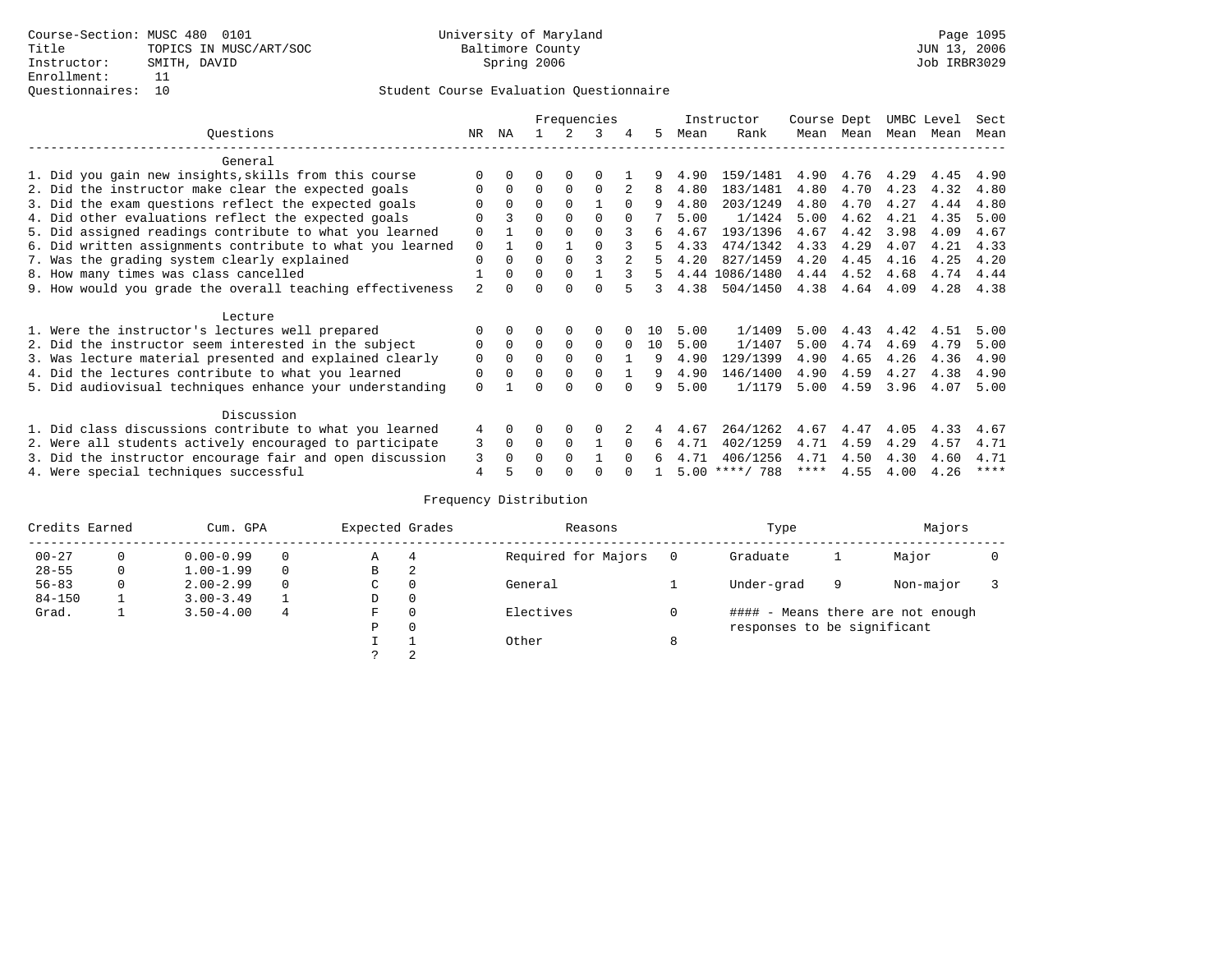|                                                           |          |          |          | Frequencies |          |          |    |        | Instructor     | Course Dept |      |      | UMBC Level | Sect |
|-----------------------------------------------------------|----------|----------|----------|-------------|----------|----------|----|--------|----------------|-------------|------|------|------------|------|
| Ouestions                                                 | NR.      | ΝA       |          |             | 3        | 4        | 5. | Mean   | Rank           | Mean        | Mean | Mean | Mean       | Mean |
| General                                                   |          |          |          |             |          |          |    |        |                |             |      |      |            |      |
| 1. Did you gain new insights, skills from this course     | 0        |          |          | 0           | 0        |          |    | 2 5.00 | 1/1481         | 5.00        | 4.76 | 4.29 | 4.45       | 5.00 |
| 2. Did the instructor make clear the expected goals       | $\Omega$ | $\Omega$ | $\Omega$ | $\Omega$    | $\Omega$ | $\Omega$ | 2  | 5.00   | 1/1481         | 5.00        | 4.70 | 4.23 | 4.32       | 5.00 |
| 7. Was the grading system clearly explained               |          | $\Omega$ | $\Omega$ | $\Omega$    | $\Omega$ | $\Omega$ |    | 5.00   | 1/1459         | 5.00        | 4.45 | 4.16 | 4.25       | 5.00 |
| 8. How many times was class cancelled                     |          | $\Omega$ |          | $\Omega$    |          |          | 0  |        | 4.00 1349/1480 | 4.00        | 4.52 | 4.68 | 4.74       | 4.00 |
| 9. How would you grade the overall teaching effectiveness |          | $\Omega$ | $\cap$   | $\Omega$    | $\Omega$ | $\Omega$ | 2  | 5.00   | 1/1450         | 5.00        | 4.64 | 4.09 | 4.28       | 5.00 |
| Lecture                                                   |          |          |          |             |          |          |    |        |                |             |      |      |            |      |
| 1. Were the instructor's lectures well prepared           |          |          |          | $\Omega$    | $\Omega$ | $\Omega$ |    | 5.00   | 1/1409         | 5.00        | 4.43 | 4.42 | 4.51       | 5.00 |
| 2. Did the instructor seem interested in the subject      |          | $\Omega$ | $\Omega$ | $\Omega$    | $\Omega$ | $\Omega$ |    | 5.00   | 1/1407         | 5.00        | 4.74 | 4.69 | 4.79       | 5.00 |
| 3. Was lecture material presented and explained clearly   |          | $\Omega$ | $\Omega$ | $\Omega$    | $\Omega$ | $\Omega$ |    | 5.00   | 1/1399         | 5.00        | 4.65 | 4.26 | 4.36       | 5.00 |
| 4. Did the lectures contribute to what you learned        |          | $\Omega$ | $\Omega$ | $\Omega$    | $\Omega$ | $\Omega$ |    | 5.00   | 1/1400         | 5.00        | 4.59 | 4.27 | 4.38       | 5.00 |
| Discussion                                                |          |          |          |             |          |          |    |        |                |             |      |      |            |      |
| 1. Did class discussions contribute to what you learned   |          | $\Omega$ |          | 0           | 0        | $\Omega$ |    | 5.00   | 1/1262         | 5.00        | 4.47 | 4.05 | 4.33       | 5.00 |
| 2. Were all students actively encouraged to participate   |          | $\Omega$ | 0        | $\Omega$    | $\Omega$ | $\Omega$ |    | 5.00   | 1/1259         | 5.00        | 4.59 | 4.29 | 4.57       | 5.00 |
| 3. Did the instructor encourage fair and open discussion  |          |          |          | $\Omega$    | $\Omega$ | $\Omega$ |    | 5.00   | 1/1256         | 5.00        | 4.50 | 4.30 | 4.60       | 5.00 |

| Credits Earned |   | Cum. GPA      |          | Expected Grades | Reasons             | Type                        |    | Majors                            |  |
|----------------|---|---------------|----------|-----------------|---------------------|-----------------------------|----|-----------------------------------|--|
| $00 - 27$      |   | $0.00 - 0.99$ | 0        | Α               | Required for Majors | Graduate                    | O  | Major                             |  |
| $28 - 55$      | 0 | $1.00 - 1.99$ | $\Omega$ | в               |                     |                             |    |                                   |  |
| $56 - 83$      |   | $2.00 - 2.99$ | $\Omega$ | C               | General             | Under-grad                  | -2 | Non-major                         |  |
| $84 - 150$     | 0 | $3.00 - 3.49$ | $\Omega$ | D               |                     |                             |    |                                   |  |
| Grad.          |   | $3.50 - 4.00$ | $\Omega$ | F               | Electives           |                             |    | #### - Means there are not enough |  |
|                |   |               |          | P               |                     | responses to be significant |    |                                   |  |
|                |   |               |          |                 | Other               |                             |    |                                   |  |
|                |   |               |          |                 |                     |                             |    |                                   |  |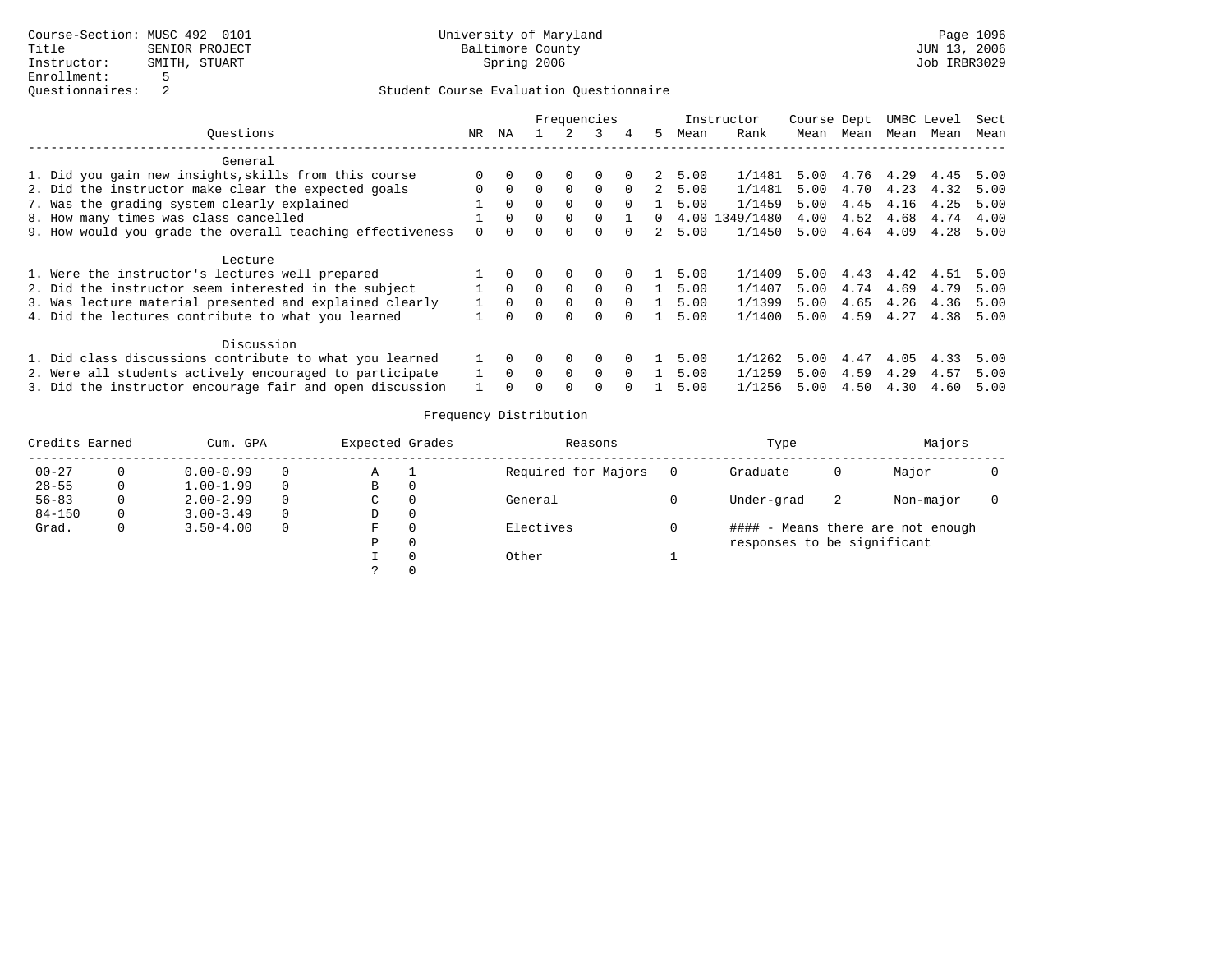|                                                           |     |    |                     | Frequencies |          |        | Instructor                                    | Course Dept UMBC Level Sect |      |      |                     |      |
|-----------------------------------------------------------|-----|----|---------------------|-------------|----------|--------|-----------------------------------------------|-----------------------------|------|------|---------------------|------|
| Ouestions                                                 | NR. | ΝA |                     |             |          | Mean   | Rank                                          | Mean                        | Mean | Mean | Mean                | Mean |
| General                                                   |     |    |                     |             |          |        |                                               |                             |      |      |                     |      |
| 1. Did you gain new insights, skills from this course     |     |    |                     |             | $\Omega$ | 2 5.00 | 1/1481 5.00 4.76 4.29 4.28 5.00               |                             |      |      |                     |      |
| 2. Did the instructor make clear the expected goals       | 0   |    |                     | $\Omega$    |          | 1 4.50 | 517/1481 4.50 4.70 4.23 4.11 4.50             |                             |      |      |                     |      |
| 4. Did other evaluations reflect the expected goals       |     |    | $0 \quad 0 \quad 1$ |             |          |        | $0$ 0 3.00 1361/1424 3.00 4.62 4.21 4.16 3.00 |                             |      |      |                     |      |
| 7. Was the grading system clearly explained               |     |    |                     | - 0         | $\Omega$ | 2 5.00 | 1/1459 5.00 4.45 4.16 4.01 5.00               |                             |      |      |                     |      |
| 8. How many times was class cancelled                     |     |    |                     | $\Omega$    | $\Omega$ | 2 5.00 | 1/1480 5.00 4.52 4.68 4.74 5.00               |                             |      |      |                     |      |
| 9. How would you grade the overall teaching effectiveness | 0   |    |                     |             |          | 2 5.00 | 1/1450 5.00                                   |                             |      |      | 4.64 4.09 3.96 5.00 |      |

| Credits Earned |   | Cum. GPA      |          | Expected Grades |             | Reasons             | Type                        |   | Majors                            |  |
|----------------|---|---------------|----------|-----------------|-------------|---------------------|-----------------------------|---|-----------------------------------|--|
| $00 - 27$      |   | $0.00 - 0.99$ | $\Omega$ | Α               | $\Omega$    | Required for Majors | Graduate                    | 0 | Major                             |  |
| $28 - 55$      |   | $1.00 - 1.99$ | $\Omega$ | B               | $\mathbf 0$ |                     |                             |   |                                   |  |
| $56 - 83$      | 0 | $2.00 - 2.99$ | $\Omega$ | C               | $\Omega$    | General             | Under-grad                  | 2 | Non-major                         |  |
| $84 - 150$     | 0 | $3.00 - 3.49$ | $\Omega$ | D               | 0           |                     |                             |   |                                   |  |
| Grad.          | 0 | $3.50 - 4.00$ | $\Omega$ | F               | $\Omega$    | Electives           |                             |   | #### - Means there are not enough |  |
|                |   |               |          | Ρ               | 0           |                     | responses to be significant |   |                                   |  |
|                |   |               |          |                 | $\Omega$    | Other               |                             |   |                                   |  |
|                |   |               |          |                 | $\Omega$    |                     |                             |   |                                   |  |